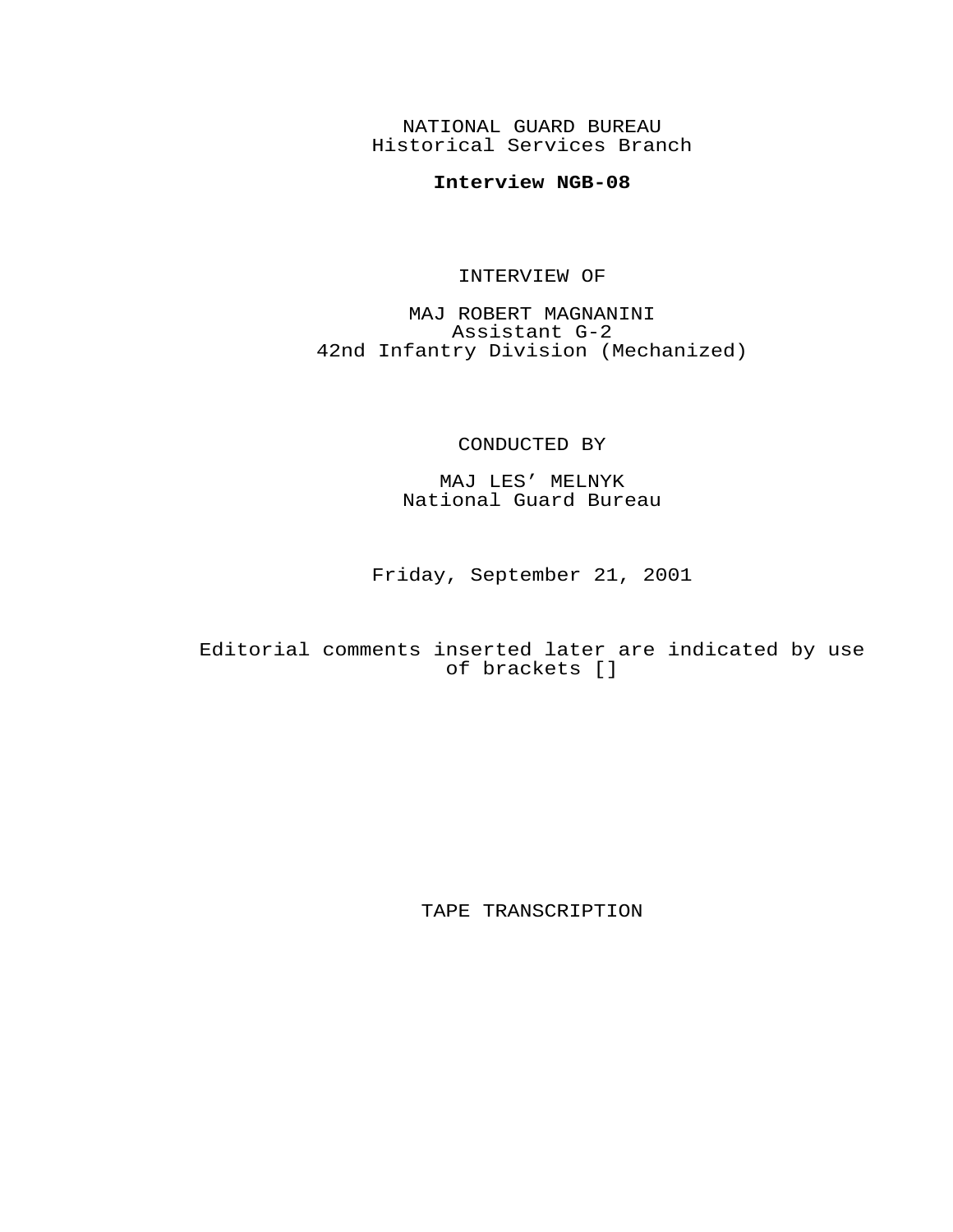| $\mathbf{1}$   | PROCEEDINGS                                             |
|----------------|---------------------------------------------------------|
| $\overline{2}$ | MAJ MELNYK: This is MAJ Les' Melnyk, Army               |
| 3              | National Guard Historian for the National Guard Bureau. |
| 4              | Today I am interviewing MAJ Robert Magnanini.           |
| 5              | He is the Assistant G-2 Operations, in the Operations   |
| 6              | Section, for the 42nd Infantry Division.                |
| 7              | Today's date is the 21st of September 2001.             |
| 8              | This interview is taking place in Battery Park, New     |
| 9              | York City, and relates to the events following the      |
| 10             | terrorist attack on the World Trade Center on 11        |
| 11             | September 2001.                                         |
| 12             | MAJ Magnanini's name is spelled M-a-g-n-a-n-i-          |
| 13             | $n - i$ .                                               |
| 14             | MAJ Magnanini, if you could begin first,                |
| 15             | briefly, by telling us what you do in your civilian     |
| 16             | capacity and a brief synopsis of your military career   |
| 17             | up to this point.                                       |
| 18             | MAJ MAGNANINI: Okay. I will start with the              |
| 19             | military. I was active Army from 1984 to 1990.<br>I was |
| 20             | a military intelligence officer, assigned to the 7th    |
| 21             | Infantry Division after OBC, and then I ended up        |
|                |                                                         |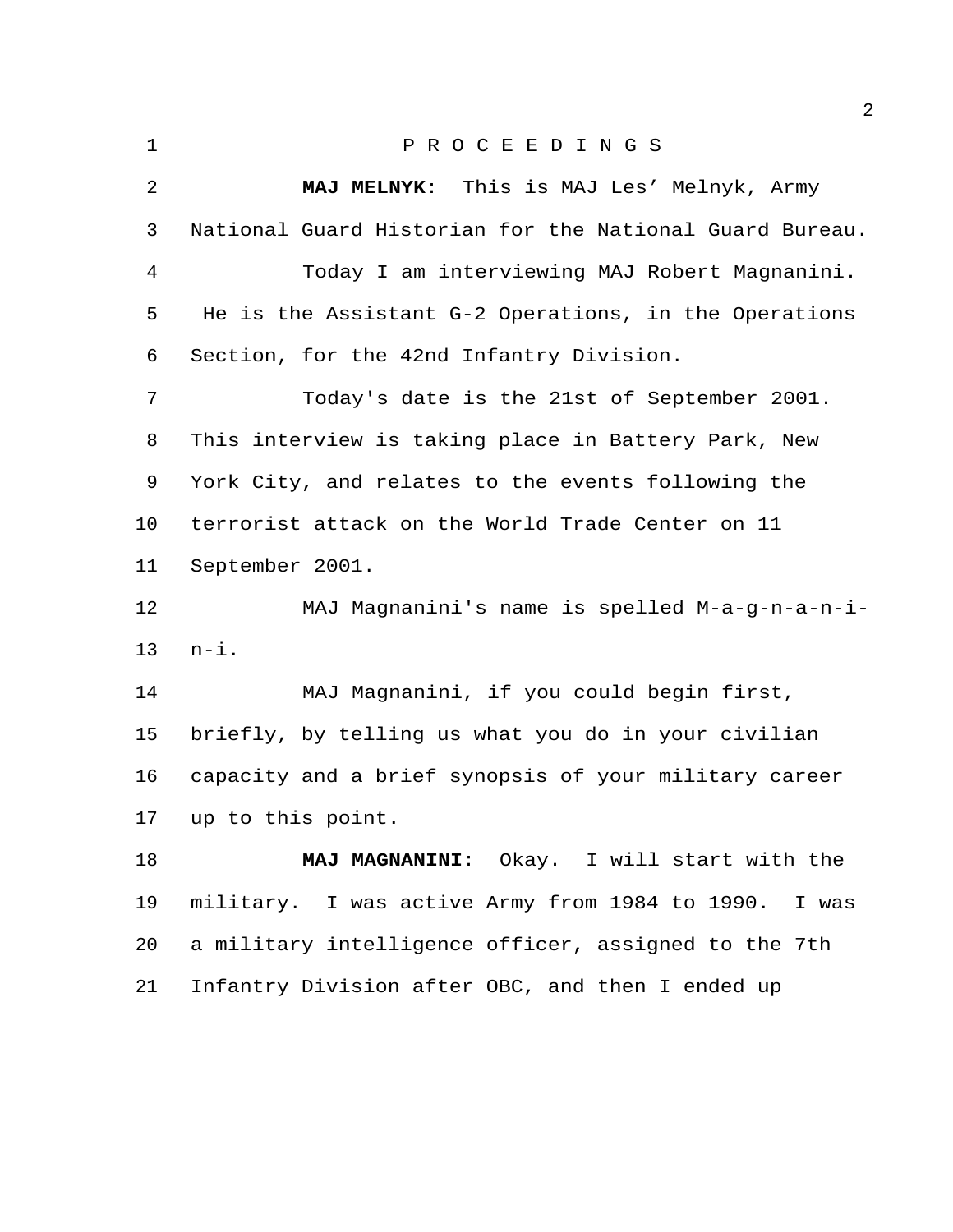serving as a counter-terrorist officer.

 Technically, I think I was the military information officer in one of the Mideast Sinai peacekeeping forces in 1987. I came back from that and I was involved with a few operations in Central America, with Honduras, and in Panama. I also served in a counter-drug capacity, training foreign nation military units in South America and various countries, up through, I guess, 1989. I think my technical title, I was the all source production section chief of the 7th Division G-2 shop. My basic job was to control a bunch of analysts and brief division commanders and deploying units on threats in different areas of the world. I then was sent down, I was down in Panama for the Noriega invasion, went in on the first day, came home February 4, and did a variety of units, both with the division I was -- I started at the division headquarters. I was sent down to be a brigade S-2 when there were some issues at a brigade. When the brigade pulled out, I was left as the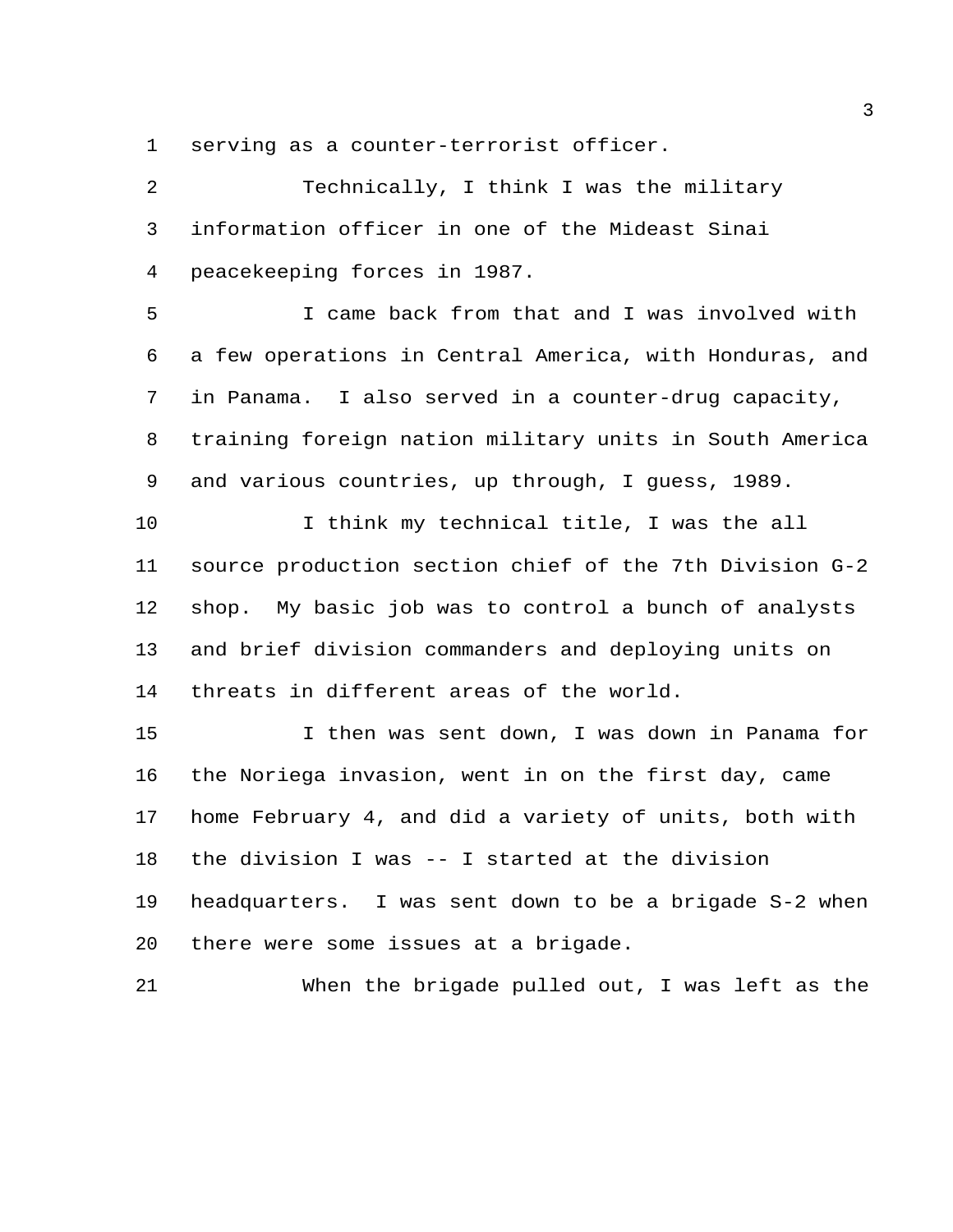intelligence officer for the 7th Special Forces group, units in western Panama. I was then transferred over to be an Intel officer for some SEAL teams on the northeastern part of Panama, and then came back, resigned my commission in July of 1990 and began law school at Columbia University School of Law in New York City.

 I graduated that in '93, joining the National Guard in August of '91, served as the S-2 of the 107th Brigade, which was located at the Park Avenue Armory, I guess, until 1993.

 That unit was then broken down, changed into a corps support group. There was no MI captain positions and I was not going to regress to be a first lieutenant.

16 So I was transferred to the  $69^{\text{th}}$  [Infantry], which was converting to ADA, where I was -- I'm not sure what the first job was. I was in S-2 and then was transferred from the 69th in June of '96 to [the 42d Infantry] division, so I could get promoted to 0-4, since there were no 0-4 MI slots down here.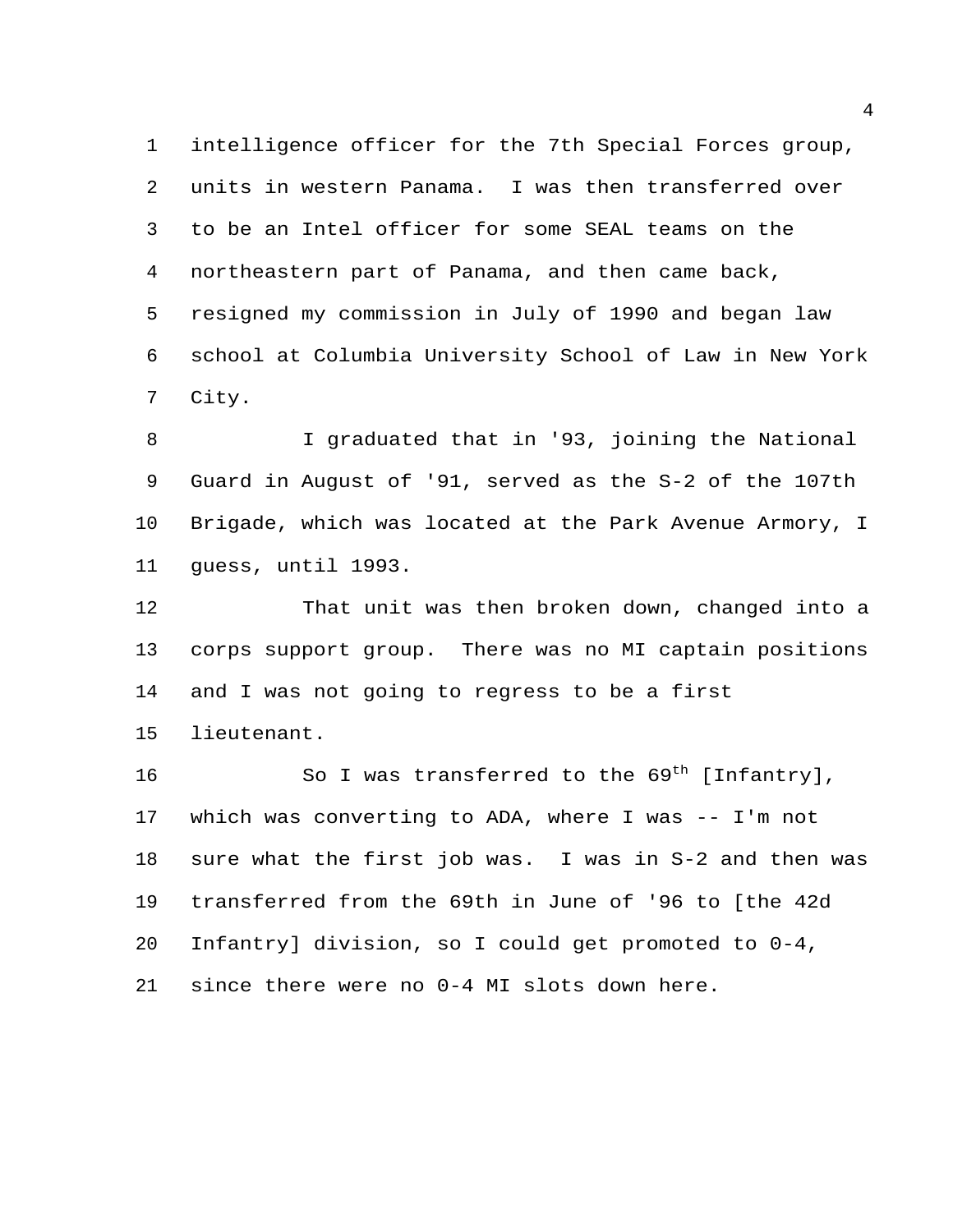And I've been up at the G-2 shop of the 42nd since June of 1996, either as a G-2 operations or deputy G-2. I basically, for any of the major exercises, I am the TOC OIC at night and then I run the night war and at night I do most of the briefings. So that's my basic thing. Civilian life dovetailed into this. I'm a trial lawyer. So I'm used to looking at a lot of information, standing up and making people believe what I say is the truth. And so -- and I work for a law firm called Latham & Watkins, L-a-t-h-a-m, and Watkins, W-a-t-k-i- n-s. We have an office in New York, but I work in the Newark, New Jersey office. **MAJ MELNYK**: And you reside? **MAJ MAGNANINI**: And I reside at 722 Coleman, C-o-l-e-m-a-n, Place, in Westfield, one word, New Jersey, 07090, phone 908-518-9184. **MAJ MELNYK**: We'll probably want to delete that from the record. **MAJ MAGNANINI**: Delete that. Okay. Yeah.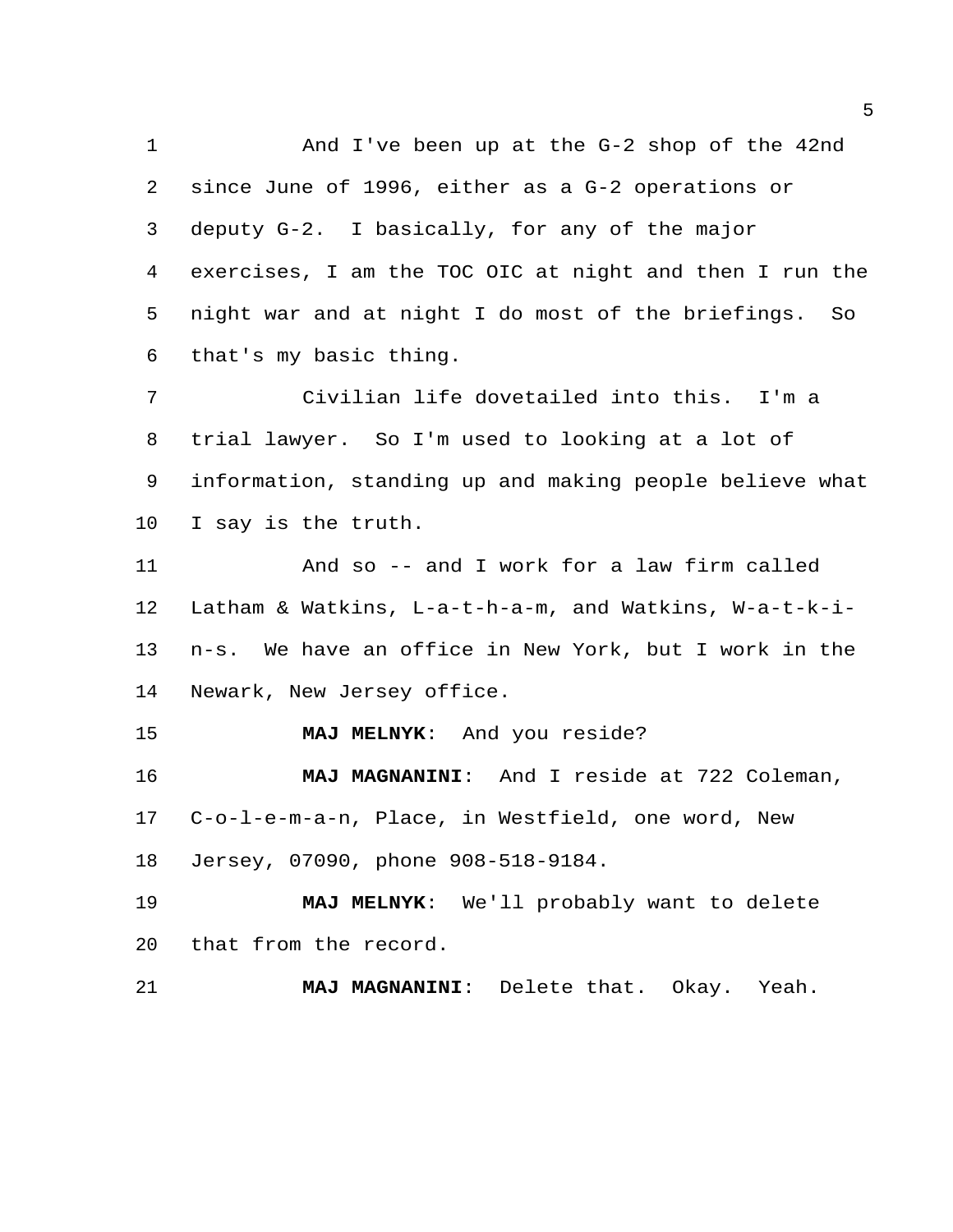And then on September 11, I actually --

 **MAJ MELNYK**: Yes. Thank you. **MAJ MAGNANINI**: -- had a lunch meeting at 12:30 with some clients from Soloman Smith-Barney, who were on the 35th floor of the World Trade Center, and as I was driving in to work, there's a couple of hills where you can actually see the World Trade Center on the way in.

 I was on the phone, working on my way in, as I usually do, came over a hill, saw some smoke, came over, saw actually the first part of that. It looked like the first tower had started to crater in.

 And by the time I got into my office, the first tower had collapsed, and our office is in the Seton Hall Law School Building, One Newark Center, on the 16th floor, which has a panoramic view of lower Manhattan.

 So while I was on the phone with the division, by the time I got in there, they knew there were two planes had hit the towers. The TVs were on in my office. I watched for a little bit and I called up to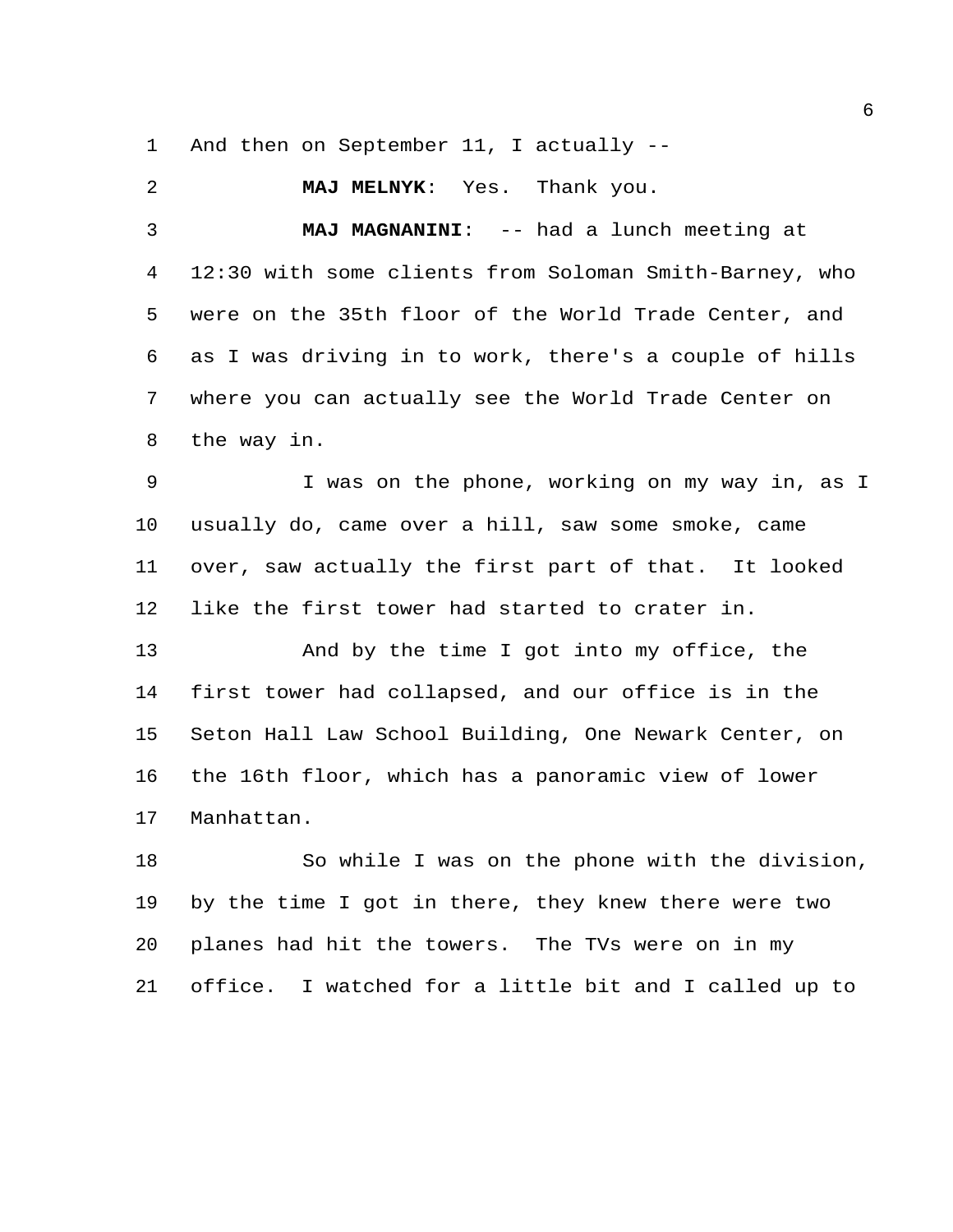the division, although most of the 42nd Division staff had been deployed to Fort Leavenworth for a war fighter BCTP seminar.

#### **MAJ MELNYK**: Why had you not?

 **MAJ MAGNANINI**: I actually had a trial that was scheduled to start on Monday, September 10, and that ended up settling on the Thursday before, but all my vacation was used up. I usually use two weeks of my vacation for a two week AT and then do a week vacation with the family that I had already taken.

 So at that point, with no vacation, I said I needed to finish, you know, keep working.

 So I had stayed behind and knowing that and also MAJ George Chin had stayed behind, as well. And so knowing that there were the two of us down here, once I saw what had happened, I said -- I made two comments, which probably a lot of people did.

18 But I said to my office people, I said "Fucking bin Laden," and then I said, "Welcome to World War III."

**MAJ MELNYK**: Yeah.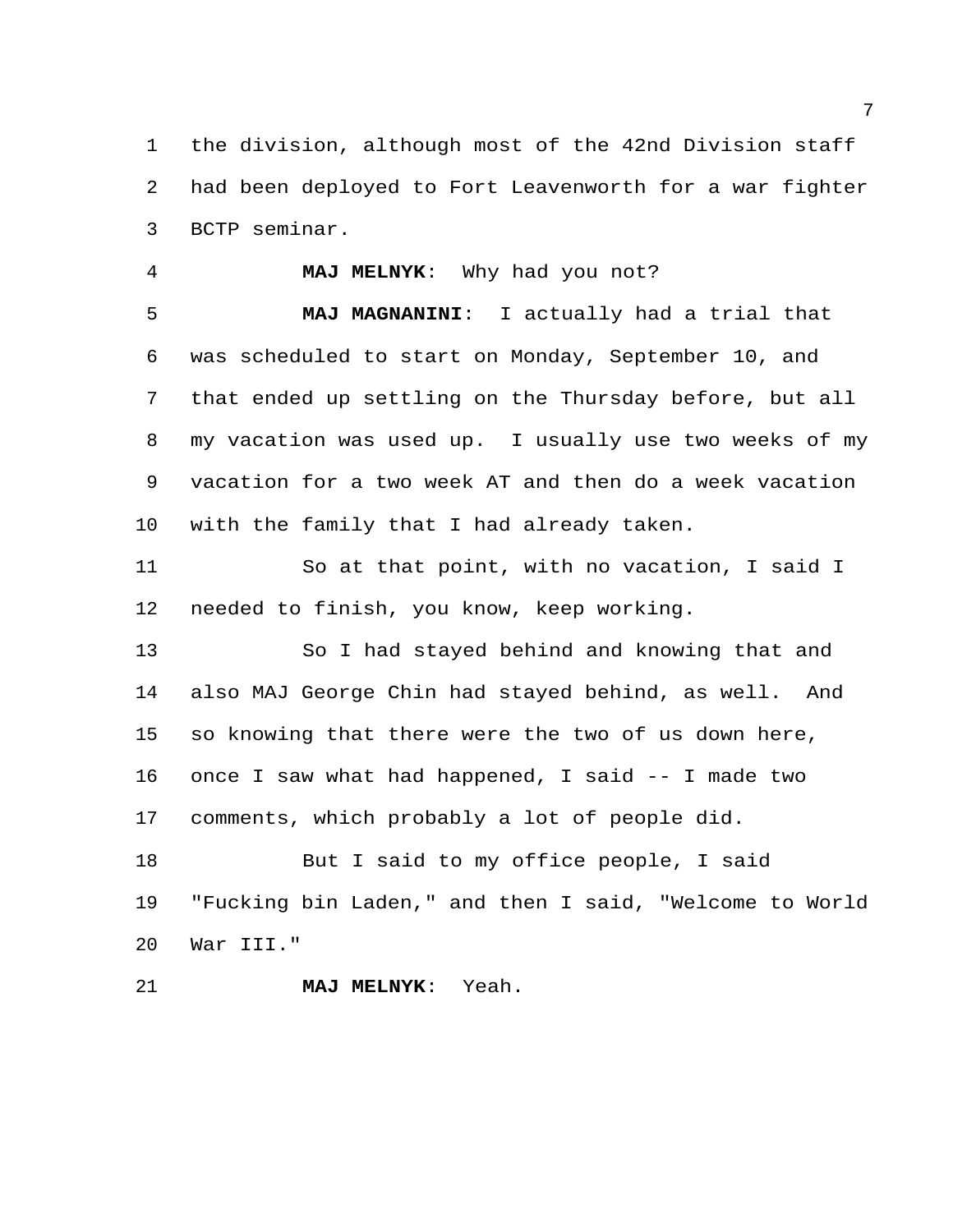**MAJ MAGNANINI**: And I then tried to call into the city, was unable to get a line, never was able to talk to the 69th, who I knew was right here in New York, with the 101 [Cavalry], who was right on Staten Island.

 I called up to division and I got COL Atwood, who is the Secretary of the General Staff.

 I spoke with him and while I was speaking with him, looking kind of, I guess it would be southeast out of the corner of my office, I could see the second tower of the World Trade Center collapse in a pile of smoke.

 And I told that to COL Atwood and I said "It looks like we're going to get activated," and he told me, "Right now, nobody knows anything. Just sit tight."

17 17 I then left work, actually drove one of my paralegals home, whose in-laws live in Westfield, got 19 on my uniform and went to the  $250^{\text{th}}$  Signal Battalion Armory, which is located about five minutes from my house in Westfield.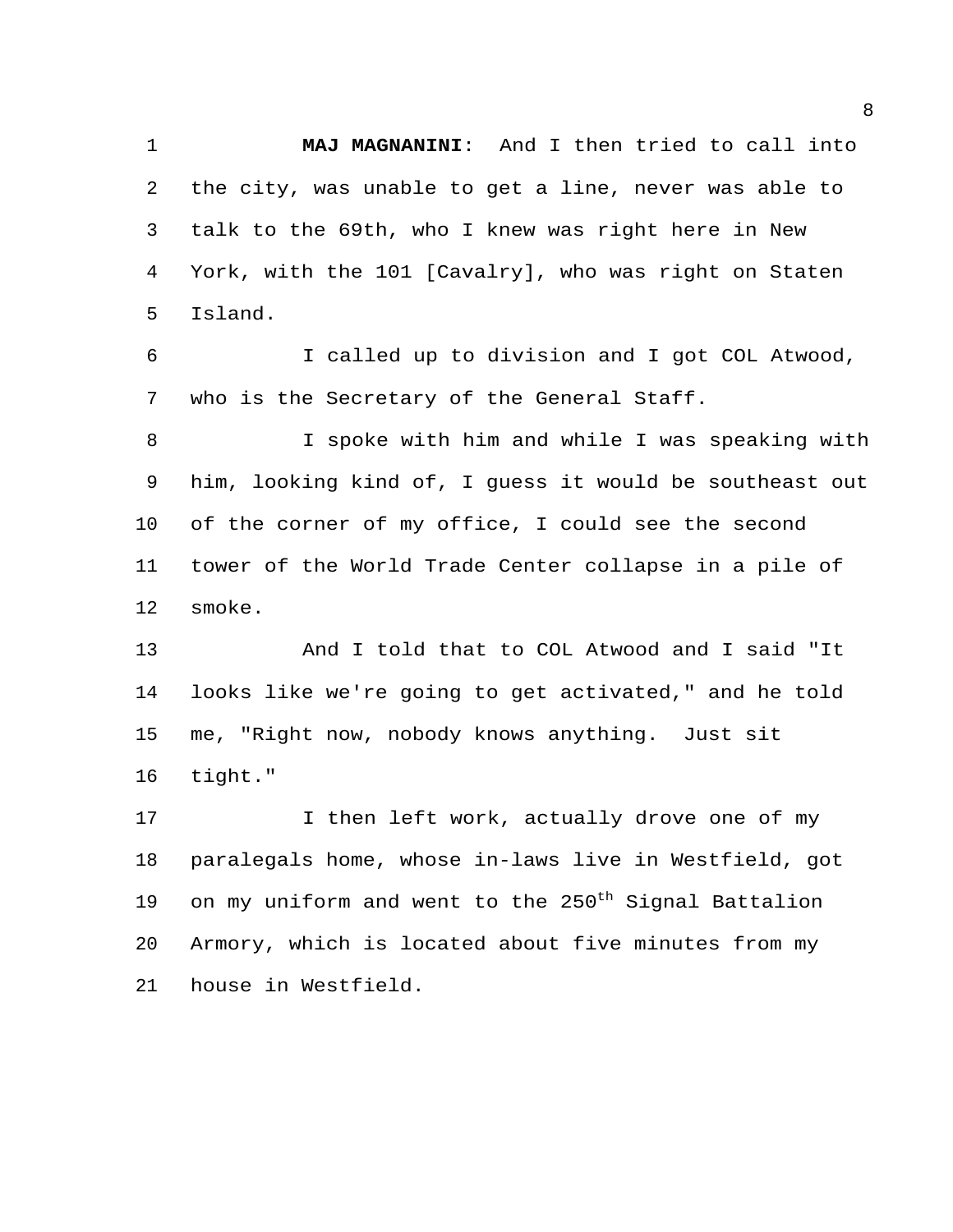**MAJ MELNYK**: A New Jersey Guard unit.

 **MAJ MAGNANINI**: Yeah. It's part of the 42nd Division, but it's the New Jersey Guard.

 So I showed up, they let me in through the armory, and I watched CNN for a while, the various news things, learned about the Pentagon, learned about the crash in Pennsylvania, and then, at that point, was waiting with the Signal unit for some sort of activation.

 They heard then that they had activated the New York Guard, but not the Jersey Guard.

 At that point I said, well, I better get moving. So I went, drove home, grabbed a quick sandwich my wife had made, loaded up my ruck sack and threw a bunch of clothes into my kit bag, threw it in my car, and then at that point, was still trying to get through to somebody at the 69th or the 101 CAV.

18 So I started then driving and I figured I would drive into the city, see what the units were doing, get a status on them, and then report up to division, where they were activating troops.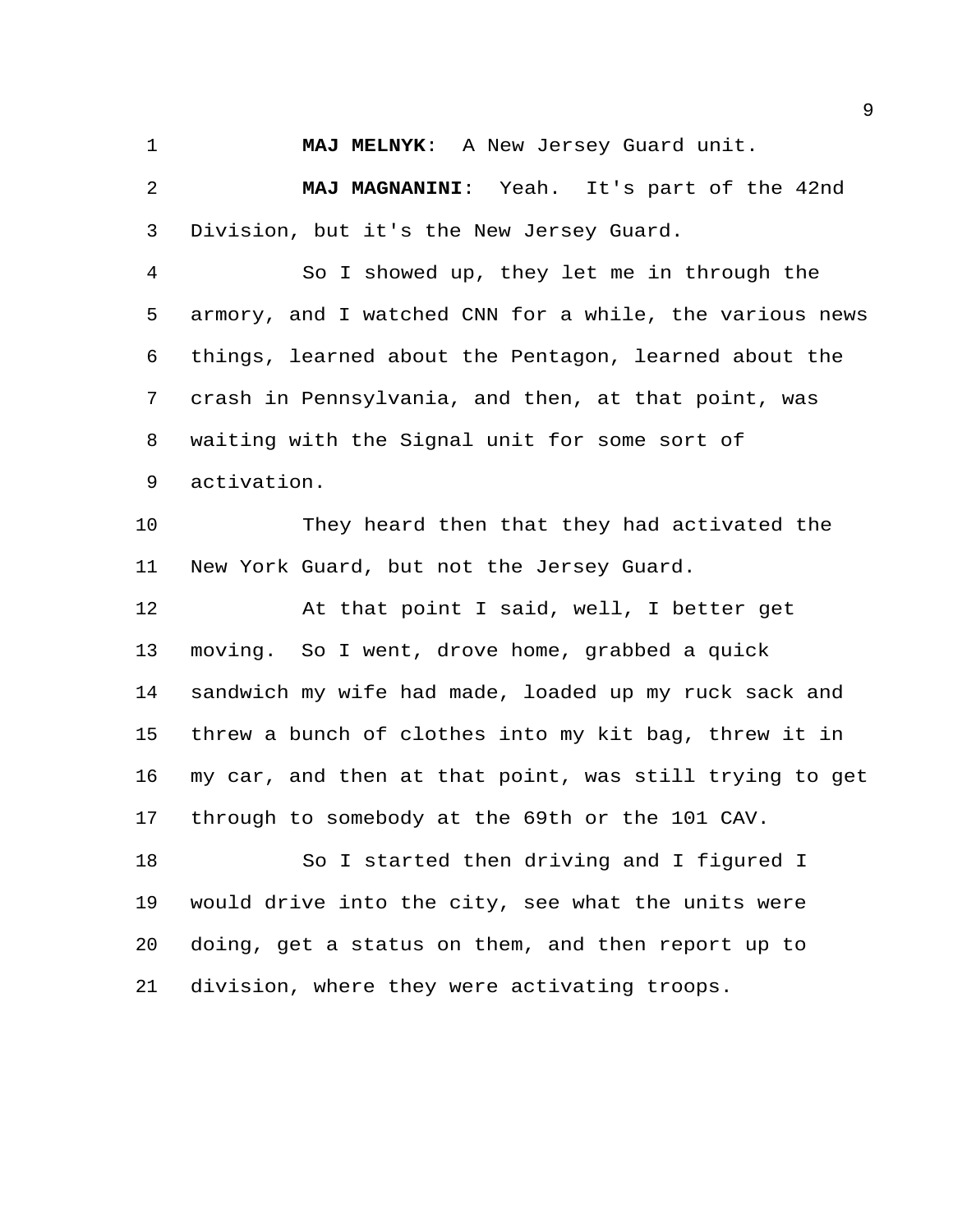And I think at that point, I had called COL Atwood and told him I'm on my way up, I'm just going to swing into the city, and, at that point, I had driven over to the Jersey Turnpike extension.

 **MAJ MELNYK**: So you still planned on heading up to division [headquarters in Troy, NY] and not --

 **MAJ MAGNANINI**: Right. What my initial plan was, was to come in here, check with the units, and make sure that there was some sort of command and control established for the units down here, since the Brigade headquarters is in Buffalo and there was no divisional staff people or anybody running around.

 But I figured that things would be forming up in New York and that I would stop in, and I told them, I said, "I'll probably be four or five hours," and then I said, "you'll see me at eight or nine tonight." So I called that into the EOC at division. They logged that in. And I was on the New Jersey Turnpike extension, which runs to the Holland Tunnel. They had sealed that off. I was in my uniform, showed them my ID card, and the police waved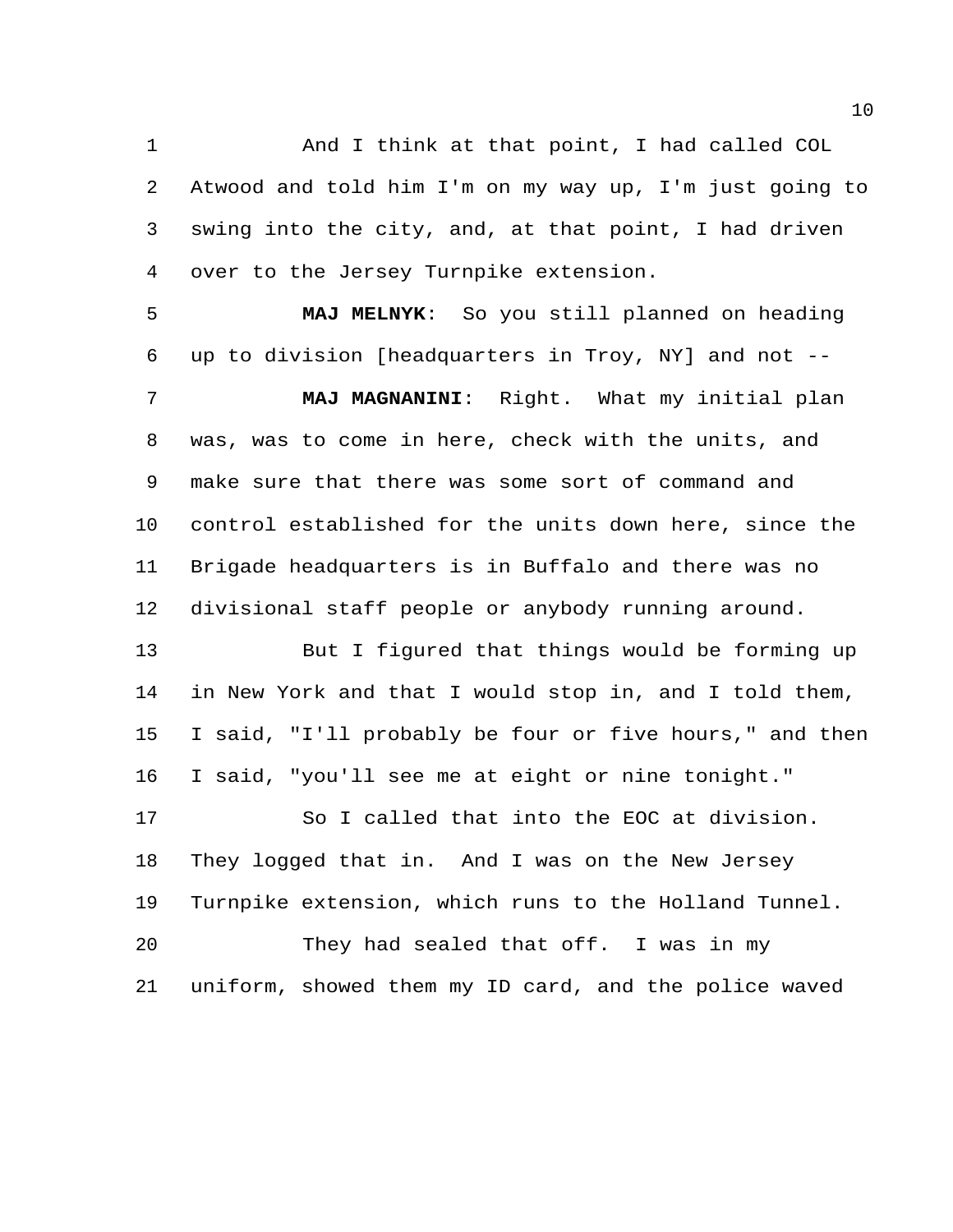me on and I was able to go down what's usually a very heavily congested roadway at about 90 miles an hour, which was the only fun I've had in this damn thing. Then I was able also to hit the Holland Tunnel, get waved in by the police. **MAJ MELNYK**: Not pay the toll. **MAJ MAGNANINI**: Not pay a toll, although I think they did probably charge me my EZ pass. And then

 there were actually civilians trying to drive around the barricades to come into New York to look, and the police were shooing them away.

12 12 I drove through the Holland Tunnel, with nobody else in the tunnel, came out at Canal Street, looked around and went, I guess it would be east on Canal Street to Broadway.

 Came down Broadway, amidst hundreds of vehicles, and I hit Chambers Street, which is --

**MAJ MELNYK**: Right by city hall.

 **MAJ MAGNANINI**: Right. A couple blocks north. And I made a -- I guess I made a -- I guess it would be a left, I was going west.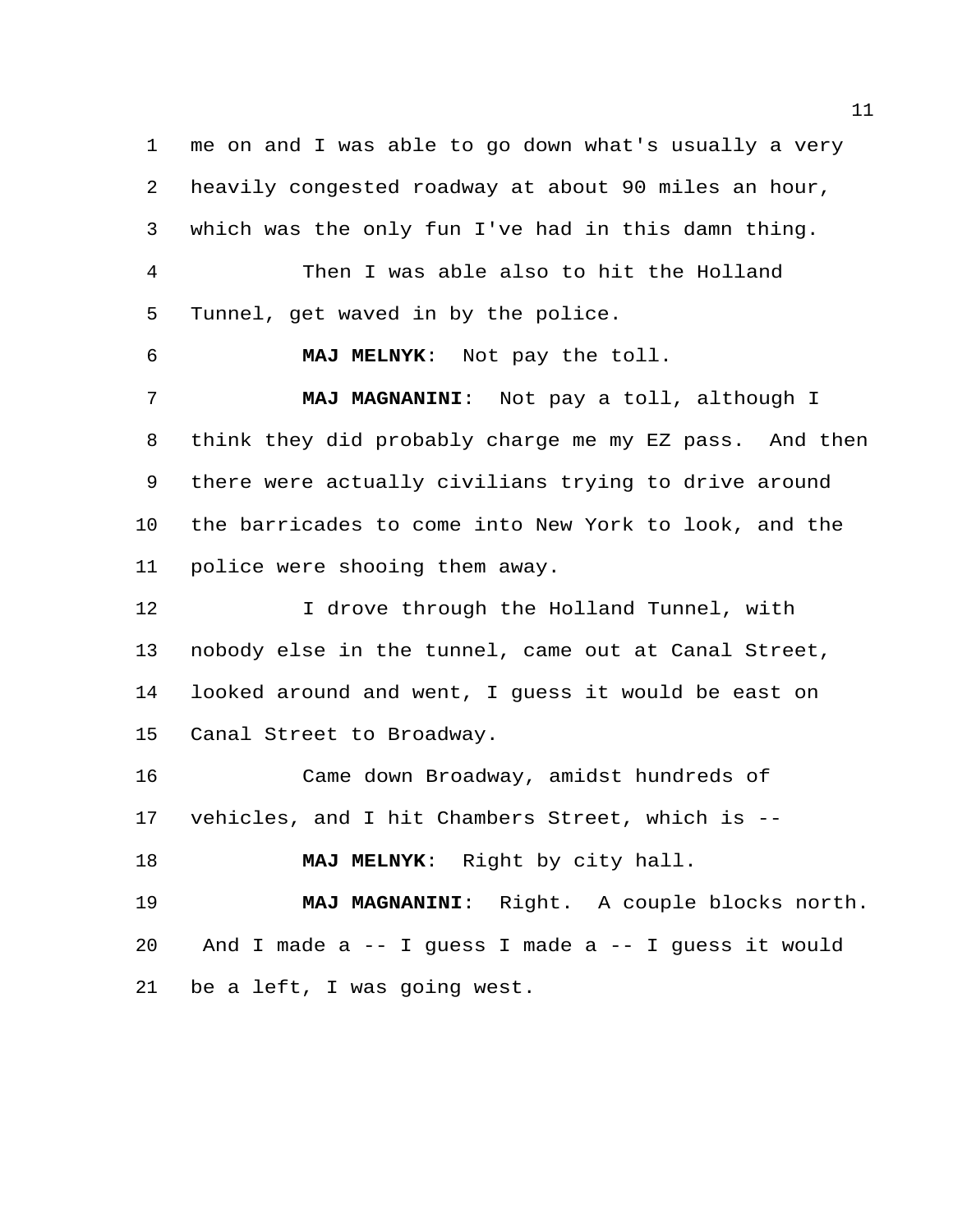And I went over --

 **MAJ MELNYK**: It would have been a right. **MAJ MAGNANINI**: A right, yeah. And so I've been here for ten days.

 **MAJ MELNYK**: About what time did you hit the city? What time did you get out of the Holland Tunnel into Manhattan?

 **MAJ MAGNANINI**: I guess it was about 3:00 o'clock, somewhere around there, like between 2:30 and three. It was going on three.

 And I came over and I parked up by Stuyvesant High School. I jumped out and I put on my LBE and my helmet. I didn't have any goggles or masks or anything, and I was running around -- and, actually, I had brought my gas mask with me, but I didn't -- I didn't -- I left that in the car.

 I ran down Chambers a bit and came south on one of the -- I don't remember what it was. Was it Greenwich? I ran down one of the streets, down West Street, I guess it was, because I had parked over here. And I guess it was Greenwich, and I started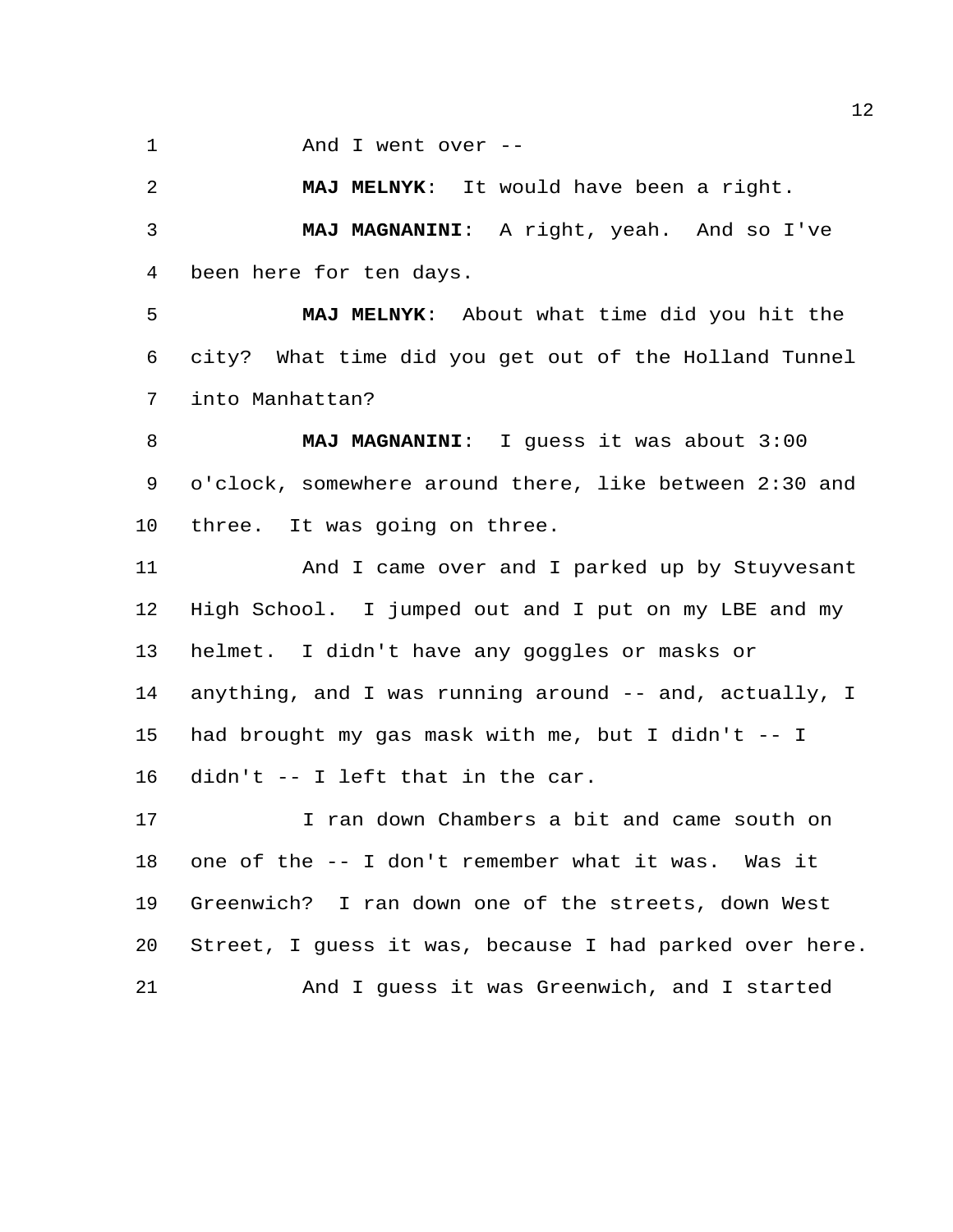running down toward the World Trade Center, and there was a lot of vehicles burning, a lot of smoke, but I didn't see any sort of massed Army unit.

 And for some reason, in my mind, I figured that if the Army was going to be deployed, if they deployed the National Guard, they would be north of the Trade Centers to keep people out of there.

 When I didn't see anybody, I jumped, ran back, got in my car. That was about 3:20 or 3:30 somewhere in there, drove back up, went up Broadway and drove up to the 69th's Armory.

**MAJ MELNYK**: At Lexington.

 **MAJ MAGNANINI**: At Lexington, yeah. And I actually -- I went up and I drove around the armory and parked on 25th Street, I guess, and I ran in to the armory, saw master sergeant -- or I saw sergeant-major Cruzado.

**MAJ MELNYK**: Right.

 **MAJ MAGNANINI**: Was in there, C-r-u-z-a-d-o. **MAJ MELNYK**: I've interviewed him.

**MAJ MAGNANINI**: Okay. Good. He's covered. I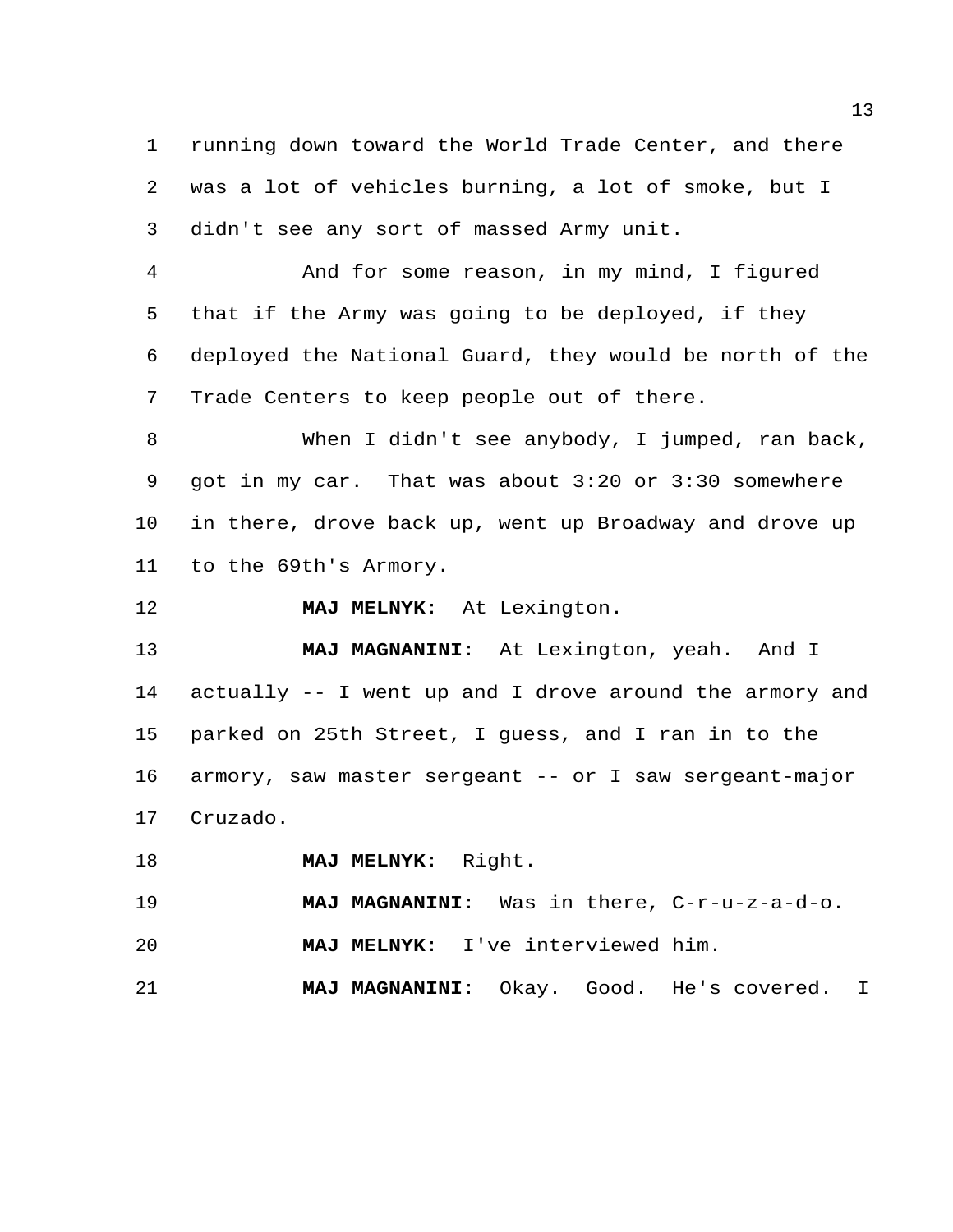ran in there, said, "What's going on, Top," and he said, "Well, sir, the colonel is – colonel [LTC Geoffrey] Slack and MAJ [Jose] Obregon had gone down to the site in a Humvee."

 And they had gone further south and were walking around. I then tried to call division from the armory, was unsuccessful, tried again to get in touch with the 101 CAV, but the phone lines were so bad, you couldn't get through to anybody.

 So I waited there til about 4:30, I guess, and colonel Slack and MAJ Obregon came back, and they told me they had been around, seen the various fire trucks exploding, buildings collapsed, body parts scattered around, people running around dazed, and they were getting their people ready to move, that they were going to deploy the battalion.

 At that point, colonel Slack got a call, I think it was from the 3rd Brigade TOC, saying that they had been OPCON'd to the 107th Corps Support Group, to Troop Command.

Colonel [LTC] Slack then called Troop Command,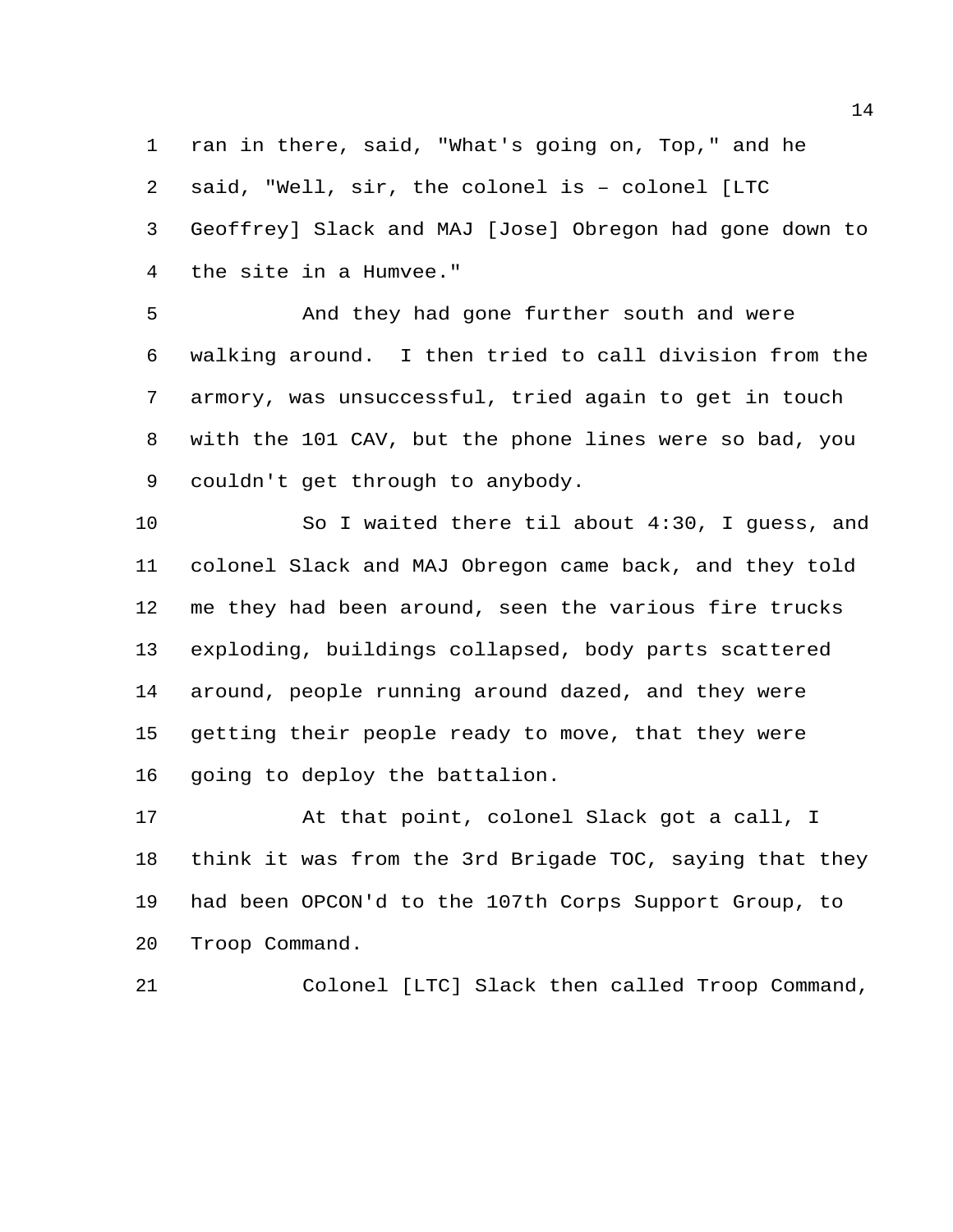who was located at the armory on Park Avenue, 68 Park 2 Avenue. [53<sup>rd</sup> Troop Command is actually located in 3 Valhalla, NY. The  $7<sup>th</sup>$  Regiment armory on Park Ave and 4 68<sup>th</sup> St is home to the 107<sup>th</sup> Corps Support Group, which was given Operational Control of the troops in NYC on Sept. 11]

**MAJ MELNYK**: The 107th.

**MAJ MAGNANINI**: The 107th, right.

**MAJ MELNYK**: Right.

 **MAJ MAGNANINI**: Right. And was told by them that they -- the 69th and all the 42nd Divisional units in New York were, in fact, OPCON'd, but that the 107th was not going to assume operational control, actually direct movements, until the following morning.

 **MAJ MELNYK**: Describe colonel Slack's reaction to that.

 **MAJ MAGNANINI**: Slack was a little -- it was a mixture of disgust and amazement, and he turned and told me that, and I said to him, "Well, that's not correct." I said, "At 1600, they had operational control. They have to exert command now."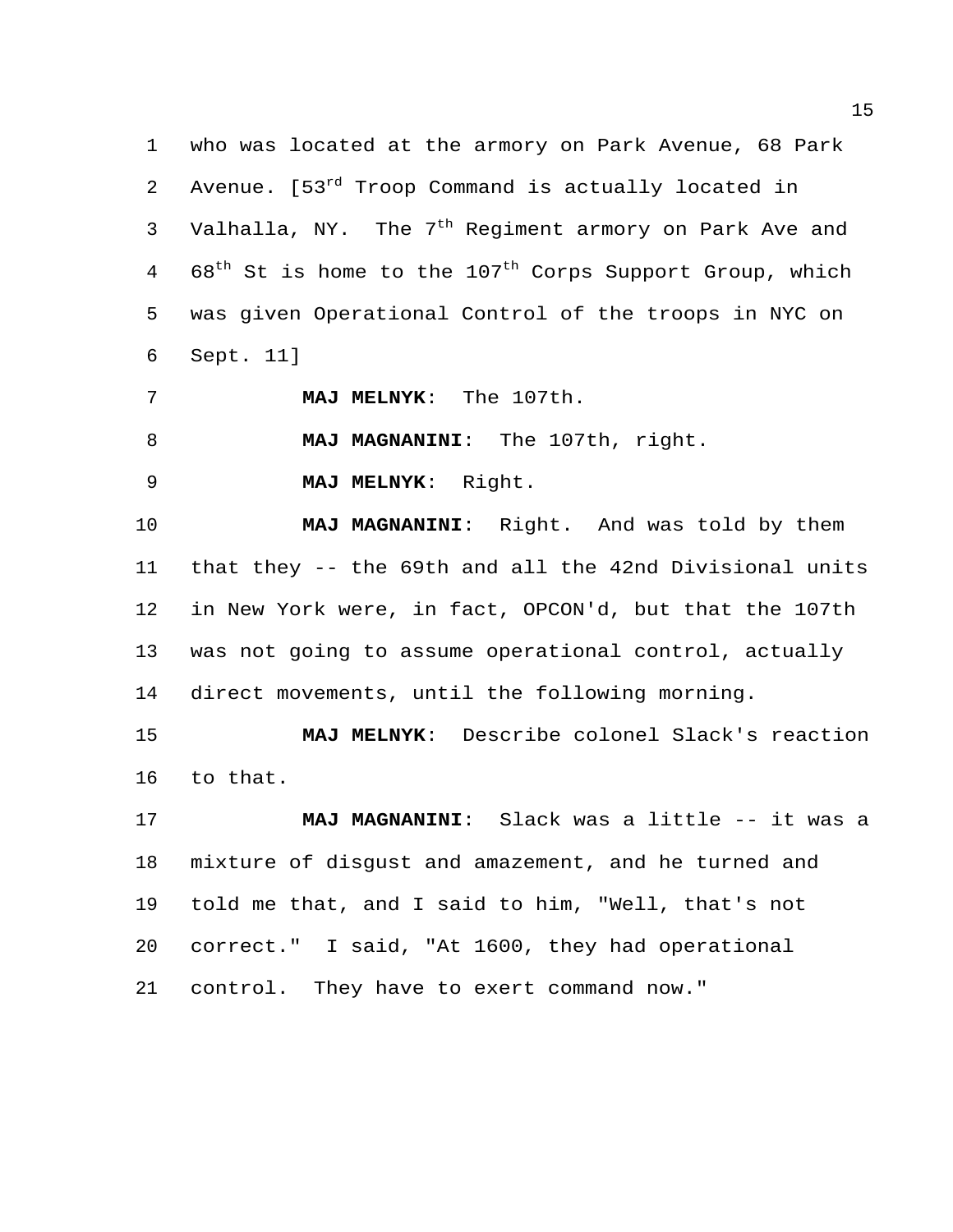You can't get units and tell them we'll get back to you later. So colonel Slack said, "Well, it sounds to me like we're not under their control til tomorrow morning."

 So it sounded like they were -- he was going to formulate a plan to get down here, to get troops on the ground.

 At that point, I told him I would drive up to the 107th and talk to them and see what they wanted us to do. So I got a SPC Santiago, a great Humvee driver in New York, and he took me up to – [coughs] - excuse me.

 **MAJ MELNYK**: That's the remnants of all the smoke you --

 **MAJ MAGNANINI**: Of all the -- yeah, and the asbestos and whatever other crap they said is floating around here.

 But Santiago took me up to the 107th. I went in there, went up to the second floor. I was very familiar with the armory, having been there with the brigade, and then went to their EOC.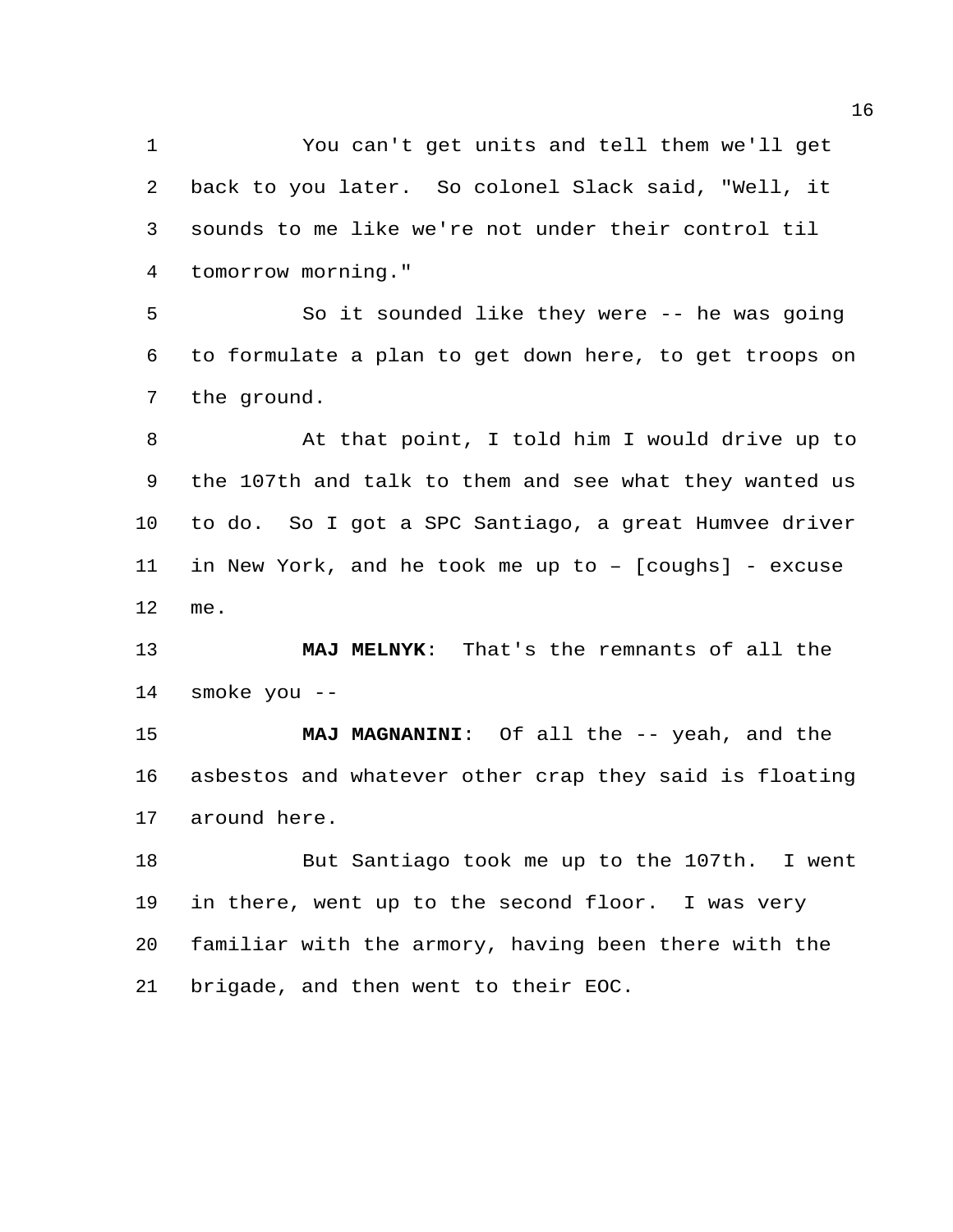1 They had a bunch of people running around, including an interesting fellow, I'm not sure you've come across his name, LTC Gilbert D. Mestler, M-e-s-t- l-e-r, who is some sort of Army Reserve Special Forces, and he's -- I'm not actually -- now that I've heard some things about him, I'm not sure if he made his own unit up or what.

 But he is listed as Chief of Staff Executive Officer, Special Operations Command, Korea, and he actually was at some of the brigade war fighters at Fort Dix earlier in the year, which involved a Korean scenario.

 He is up there. He tells me he is the OPS officer at the 107th. And I asked him how could that be, he was in the Army Reserve.

**MAJ MELNYK**: Right.

 **MAJ MAGNANINI**: The 107th, at that point, was very much a composite organization. Their senior officers, people were still coming in. They had New York Guard, not National Guard, but New York State Guard, manning their operational missions on the desk.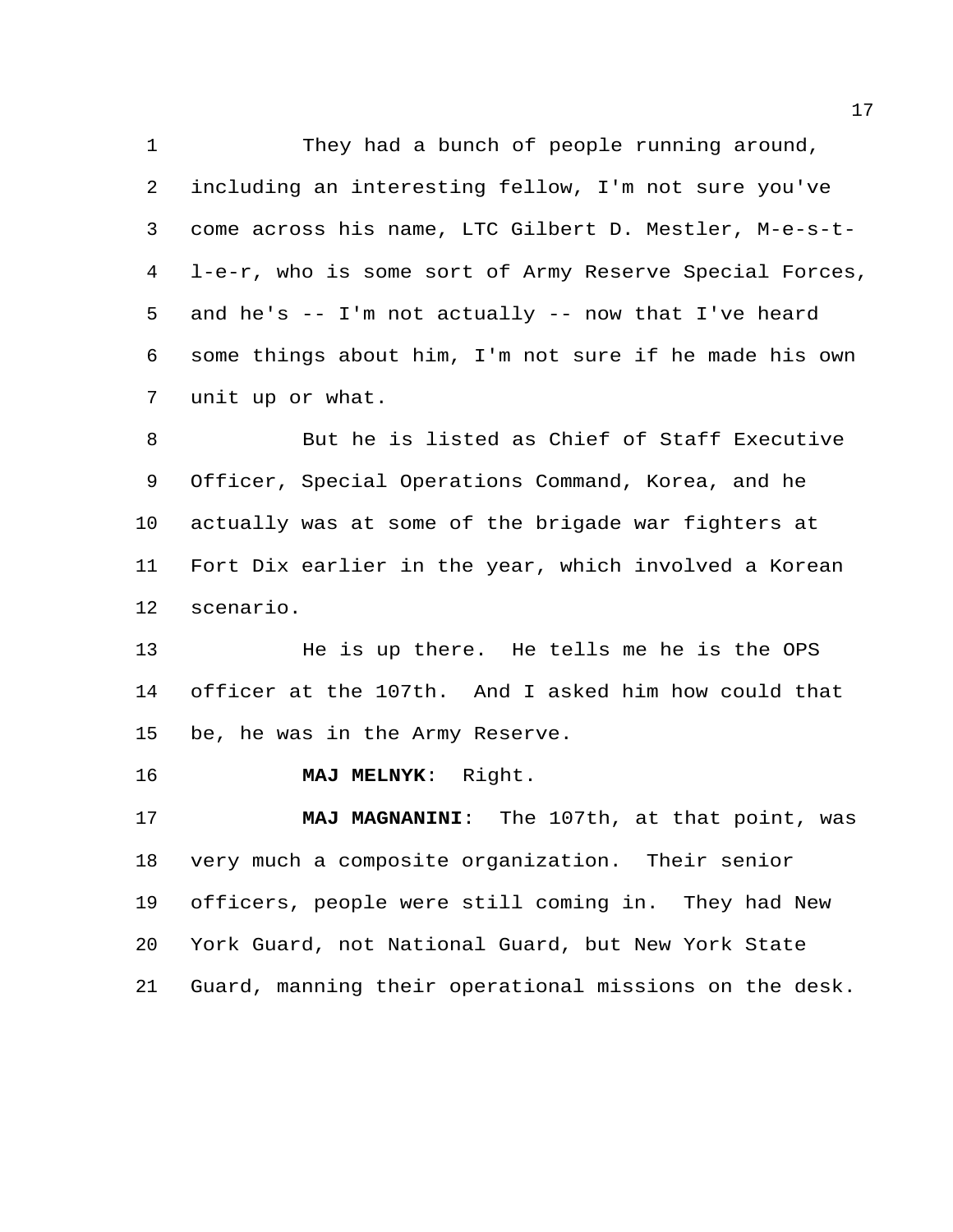They were trying to get a handle on what the troops were that they had, what the mission requirements were, as I'm sure the rest of the city was running around.

 I found out later that OEM, the Office of Emergency Management, which actually controls this operation, their command post was on the seventh floor of the World Trade Center. So that was destroyed.

 And I found out later, when I was at One Police Plaza that night, that the police junction boxes for all their telecommunications in southern Manhattan was underneath the World Trade Center.

 So when the building collapsed, the police, especially One Police Plaza, had no communications with any of its other units.

 **MAJ MELNYK**: And for non-New Yorkers, One Police Plaza is --

 **MAJ MAGNANINI**: Is the police headquarters for New York City Police. It is located directly behind the Municipal Building, by city hall, at the base of the Brooklyn Bridge.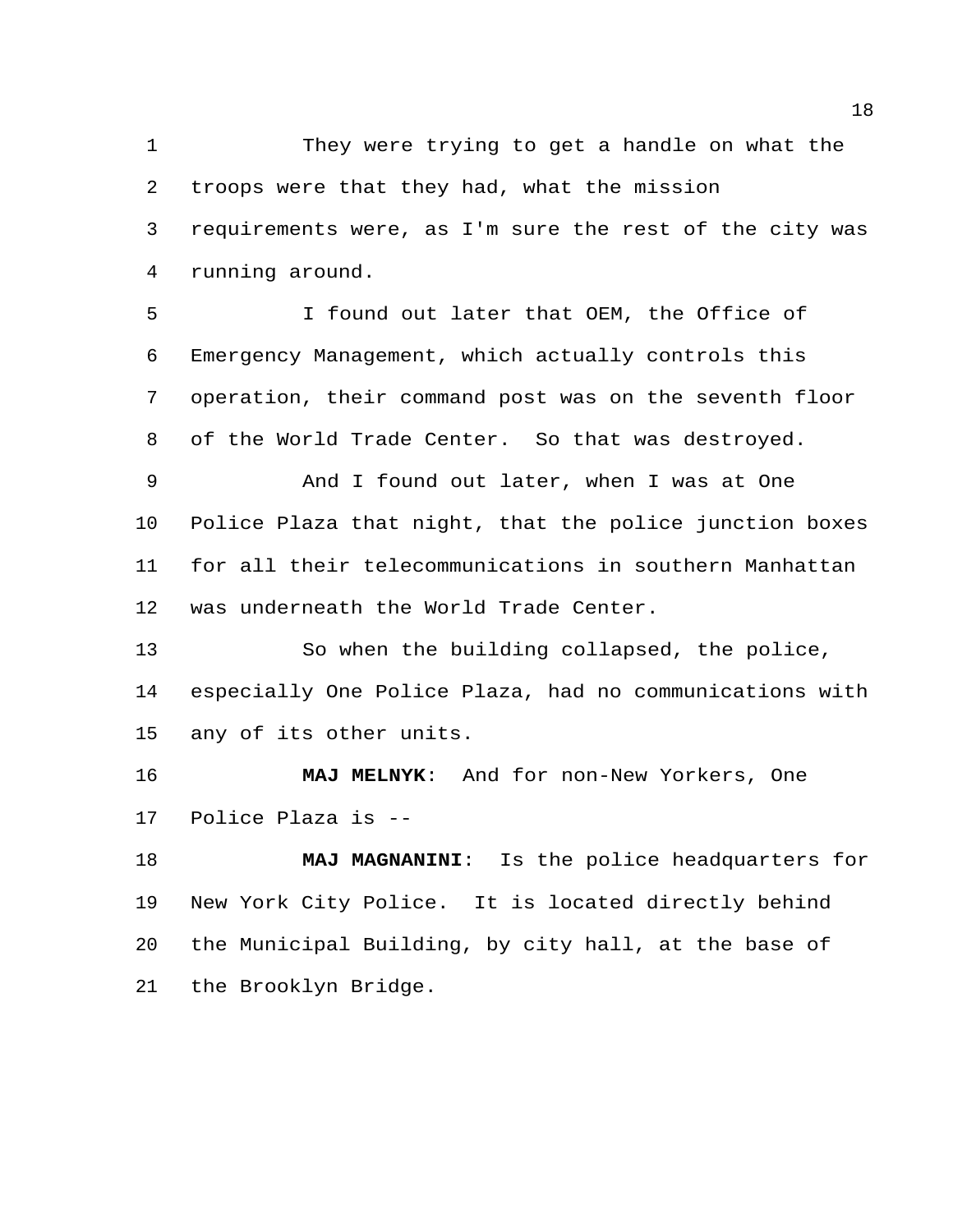And so this fellow Mestler was up there. There was a composite unit. I asked him, you know -- **MAJ MELNYK**: Mestler appeared to be in charge? **MAJ MAGNANINI**: Well, he -- yeah. He said he was the operations officer. I had heard that general [BG Edward] Klein was coming down from Valhalla. He is the 53rd Troop Commander, and the unit was still kind of getting set up. So I asked him if they had any orders missions taskings for any of the ground units and at that point, they said no, we had not heard anything. 12 So I returned to the armory. **MAJ MELNYK**: The 69th Armory. **MAJ MAGNANINI**: The 69th Armory. I spoke to colonel Slack, said they're not prepared to assume control until tomorrow morning. Most of the staff and colonel Slack had a few meetings. People were anxious to do something, knowing what had happened and knowing that it's critical to get there initially to save as many lives as you can and prevent further damage.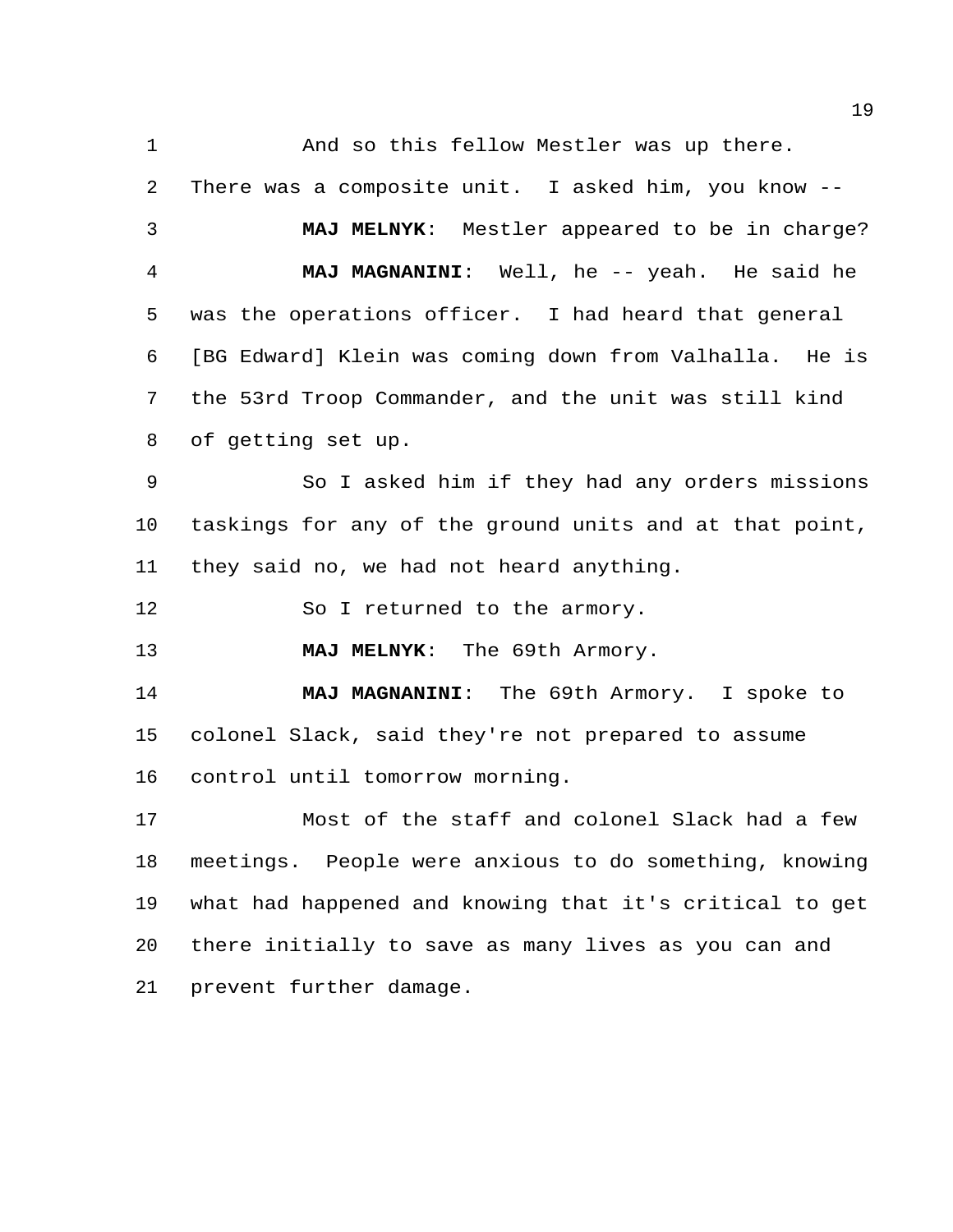**MAJ MELNYK**: About what time did you get back to the 69th Armory, best of your recollection?

 **MAJ MAGNANINI**: I think it was somewhere about 7:30, at that point. And then we still had not been able to contact the 101.

**MAJ MELNYK**: CAV.

 **MAJ MAGNANINI**: The 101 CAV, right. And then at that point, I guess colonel Slack got a call, which I confirmed with 107th, that COL Likar, L-i-k-a-r, I believe his name is, who is the operations officer for 53rd Troop Command, stationed in Valhalla, New York, up in Westchester, would be directing the units on the ground here, and there was another colonel, COL Aedelman, A-e-d-e-l-m-a-n, I believe is the XO of the 53rd Troop Command, they were going to give out the orders.

 The 107th said take your orders from them and we will talk to you basically tomorrow.

 So at that point, I was basically a liaison for the 69th. I think at that point, about 8:00 o'clock, colonel Flanigan came into the 69th's Armory.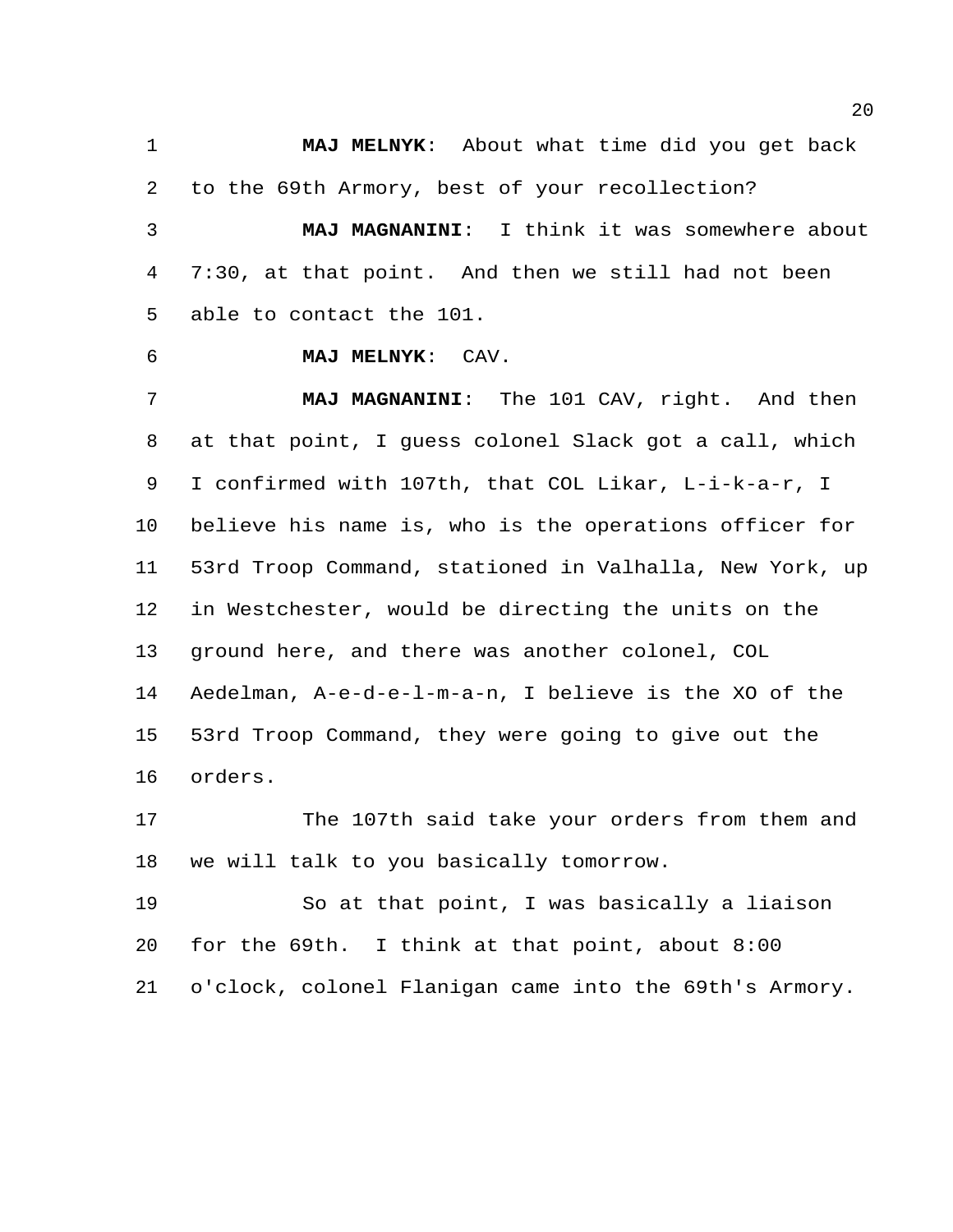He said that he was --

 **MAJ MELNYK**: Flanigan is? **MAJ MAGNANINI**: He's a lieutenant colonel in the Troop Command, F-l-a-n-i-g-a-n. Said he was a New York City cop, that his job was to be a liaison officer between the New York City Police Department and the 53rd Troop Command, who we, at the 69th, at that point, knew was the higher headquarters. **MAJ MELNYK**: Right. **MAJ MAGNANINI**: So Flanigan said I need somebody to go to One Police Plaza and get a mission, because the police are asking for National Guard troops to seal off Canal Street. So I told colonel Slack, don't send your staff down there, get ready to move, I'm ancillary, I'll go down there. So we, again, SPC Santiago and I jumped in a vehicle, followed colonel Flanigan down to One Police Plaza. We went into the eighth floor, which was the police command post. That's when I found out about their phone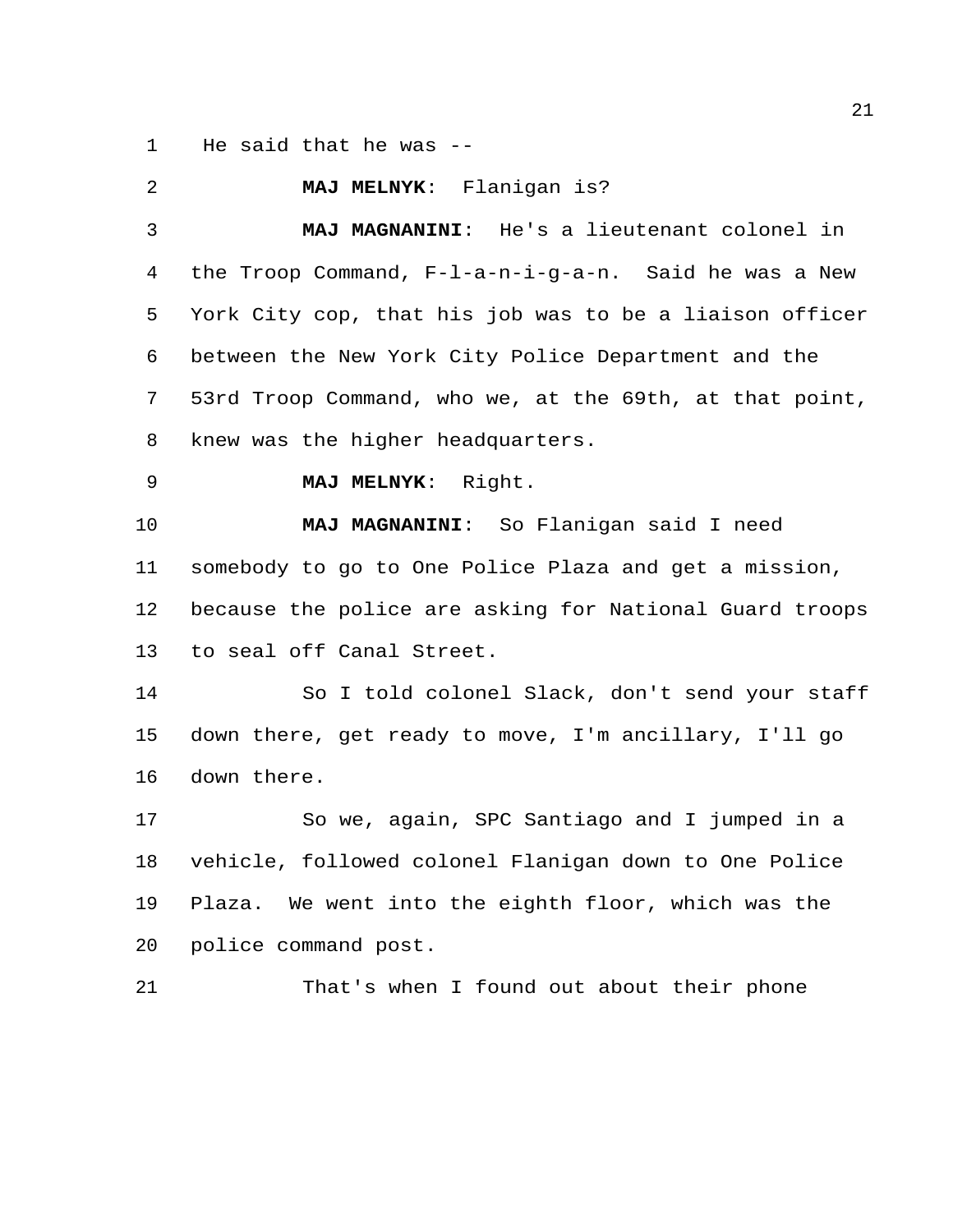situation. They were scrambling to get radio, cell phones, anything they could.

 At that point, they told Flanigan that the mission had changed. He kind of shrugged and told me go talk to the police chiefs and see what they want. I went over to -- and I even forget who it was. It was inside their command center, and he told me no, that they did want National Guard soldiers to

 report to the police command post, which was at Pike, P-i-k-e, and South Street.

 It was in the parking lot of a Pathmark underneath the Manhattan Bridge. I know that I've been there about 400 times. And that was actually Manhattan, the police sector called Manhattan South, which is run by a police three star, who is, I guess, a deputy commissioner.

 Most of the city is broken up into precincts and the precincts work for these borough commands. So there's Brooklyn North, Brooklyn South, Queens North, Queens South, Bronx, Staten Island, and Manhattan North and Manhattan South.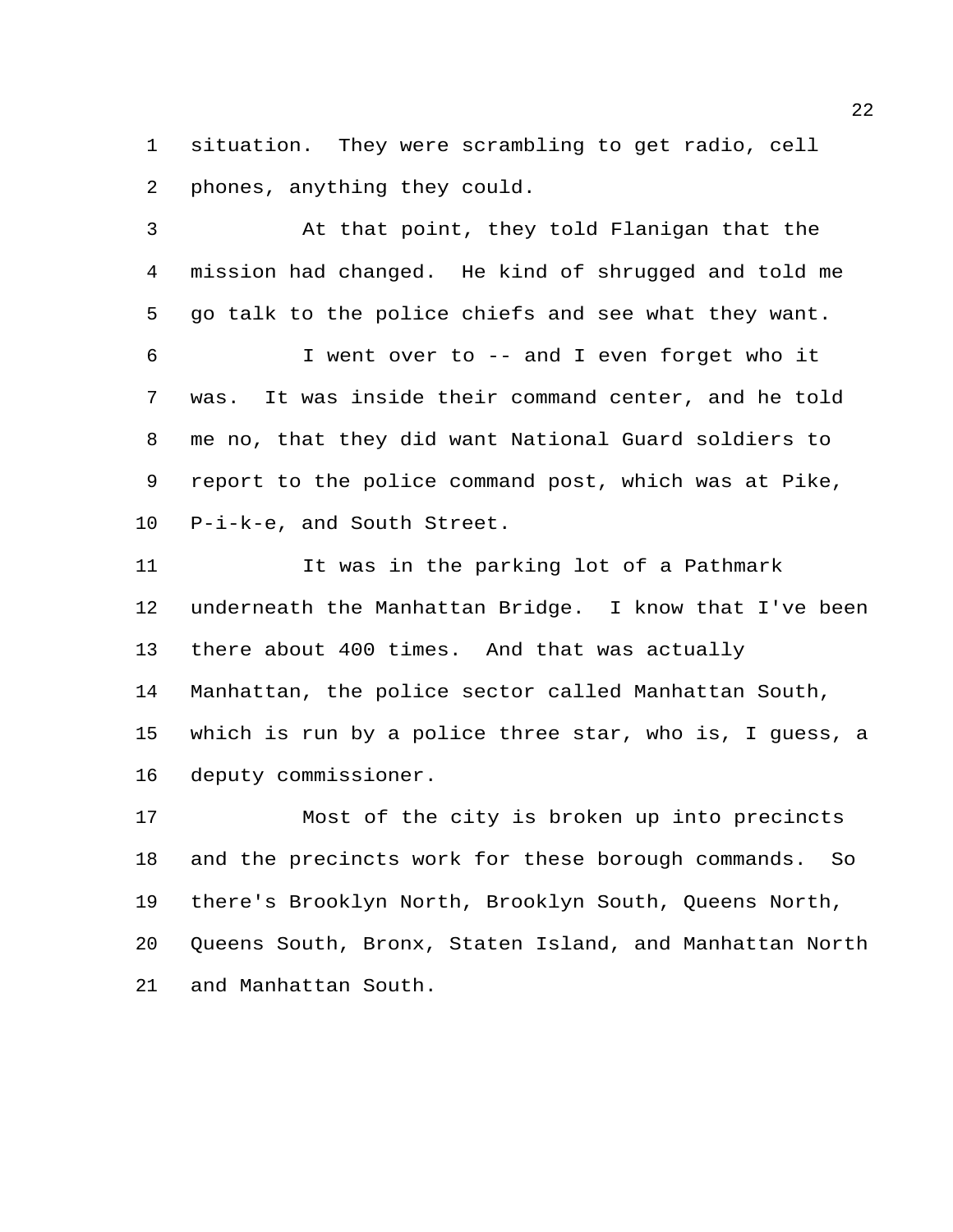Manhattan South was the only three star command, because not only -- I guess it was from 59th Street south, you had the U.N., as well as all the American financial centers and things like that.

 So Chief Haehl, H-a-e-h-l, was in charge over there.

 **MAJ MELNYK**: That's an interesting spelling. **MAJ MAGNANINI**: Interesting spelling, yeah. And very, very nice, very pleasant man. He was at a command post, which is a long like Winnebago kind of thing, with hundreds of radios, in the Pathmark shopping center.

 I went from One Police Plaza and we drove -- Santiago and I drove over to the Pike Street -- Pike and South Street, which, at that point, was also a rally point for cops.

 So there was about -- must have been 600 police waiting to be deployed and then the command post.

 They had told me, at that point, they wanted National Guardsmen down here to seal Canal Street.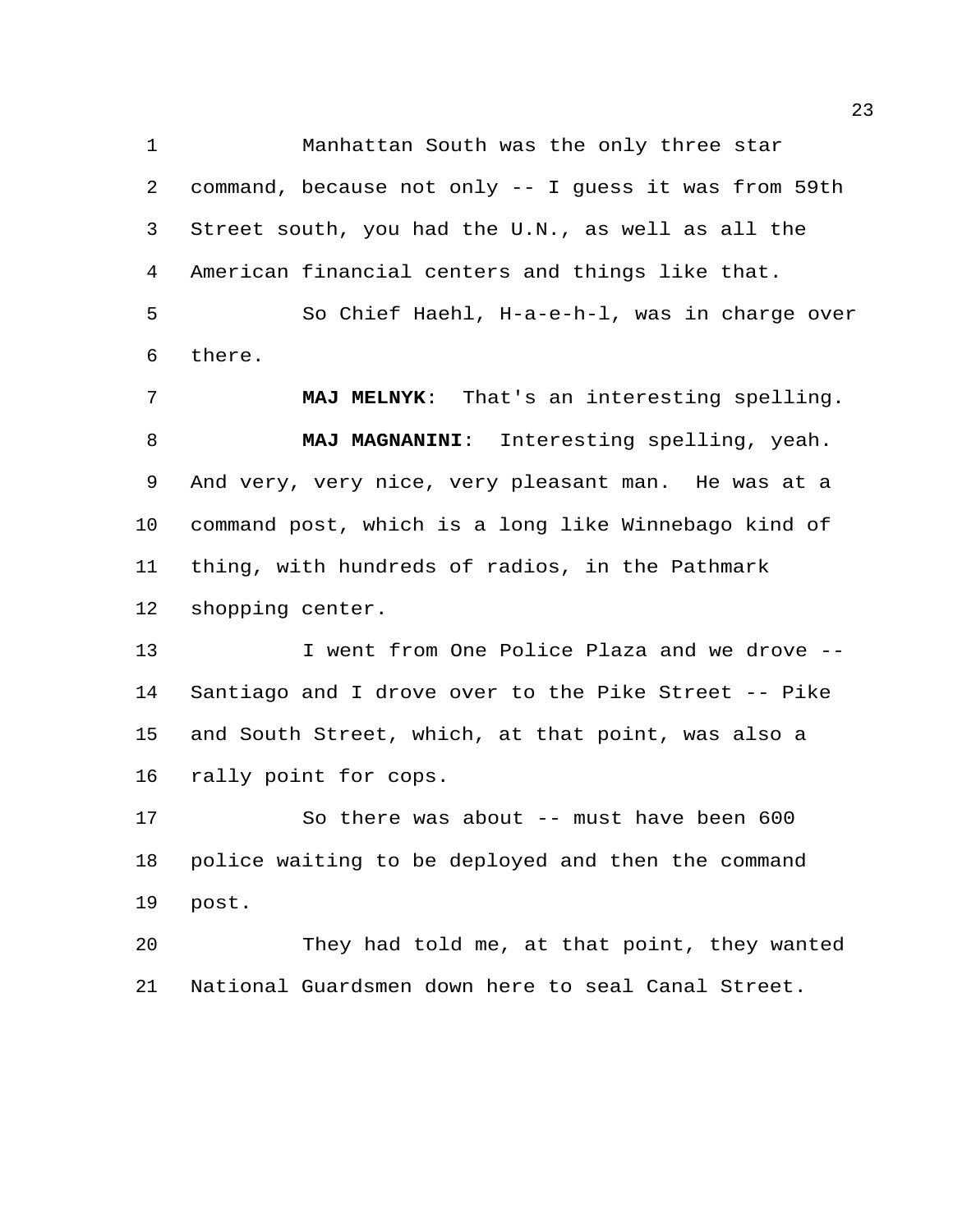Chief Haehl, it actually took about an hour to get that, as Chief Haehl was pulled in eight million directions, kept apologizing to me, and the various police brass, which were one stars, two stars, and Chief Haehl, and a bunch of other people kept calling me sir, and I think they thought -- and this was a theme that continued pretty much up to today, that they all are working for the military, that it was martial law.

 So they kept calling me sir and I was calling them sir. So finally we just I'm John, I'm Bob, and we started doing that.

 Now, hopefully, that will hold me in good stead if I have a ticket in Manhattan or something in the future.

 But after being at One Police Plaza, I'm standing out in the parking lot, on my cell phone, I had called back to the 69th.

 **MAJ MELNYK**: You got through on your cell phone.

**MAJ MAGNANINI**: On my personal cell phone,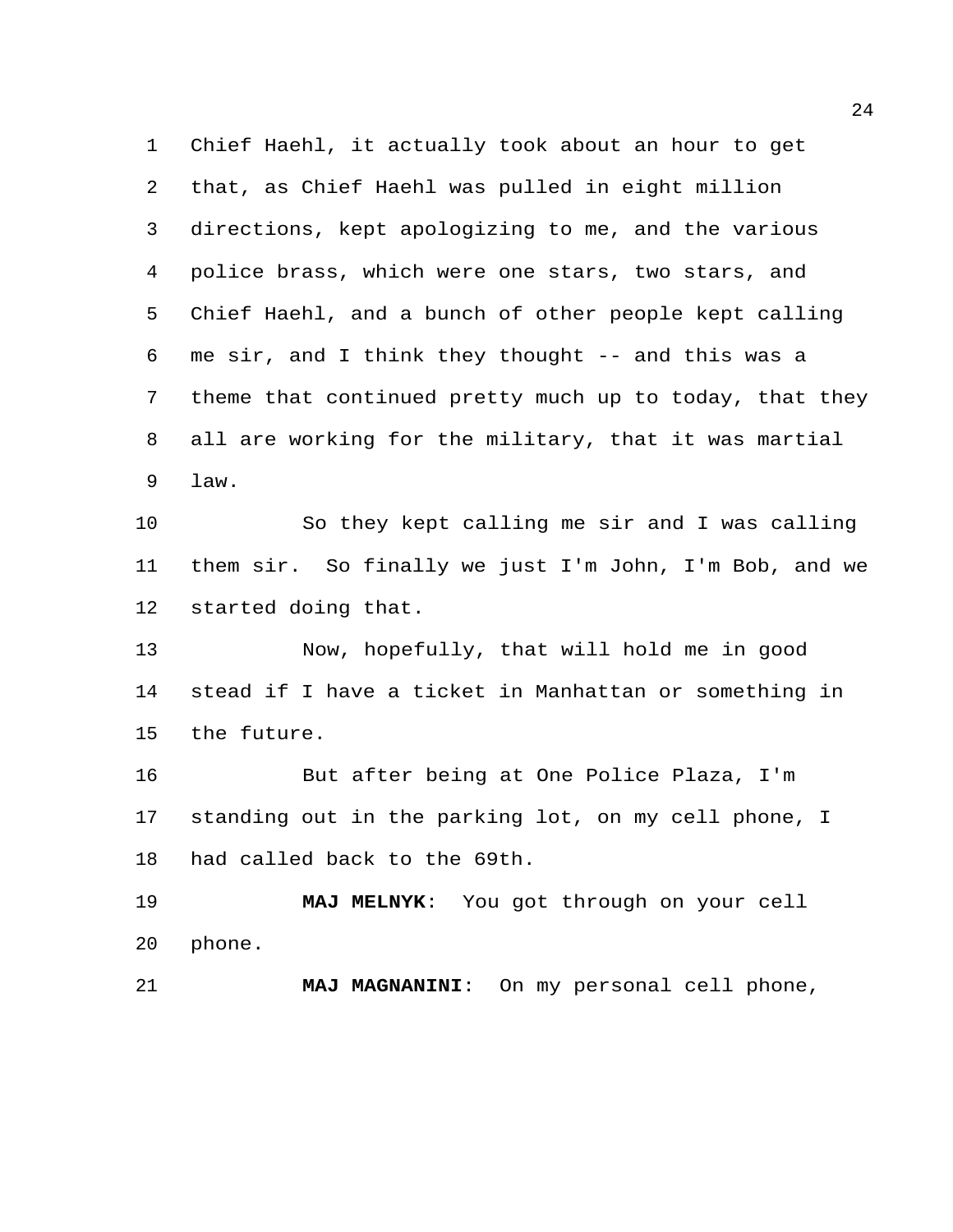yeah. Verizon actually came through. And I had just changed over. So nobody that knew me had my new cell phone number. So I kept having to call people on that.

 I got through on my cell phone and spoke to colonel Slack, who told me that Troop Command had passed down that the 258 was to be bused over to Lexington Avenue Armory.

 So the 258, commanded by colonel [LTC Frank] Candiano, is an artillery battalion out of Jamaica, Queens, loaded up, and drove over to the 69th's Armory at 25th and Lexington.

 They also took with them Charlie Company of the 105th Infantry Battalion.

 **MAJ MELNYK**: It was collocated in their [Jamaica] armory.

 **MAJ MAGNANINI**: In their armory, right. Inside the 69th's Armory was Bravo Company of the 105th Infantry Battalion, commanded by CPT Purcell.

 I had spoken to him while I was at the 69th's Armory and his men had assembled and were ready to move.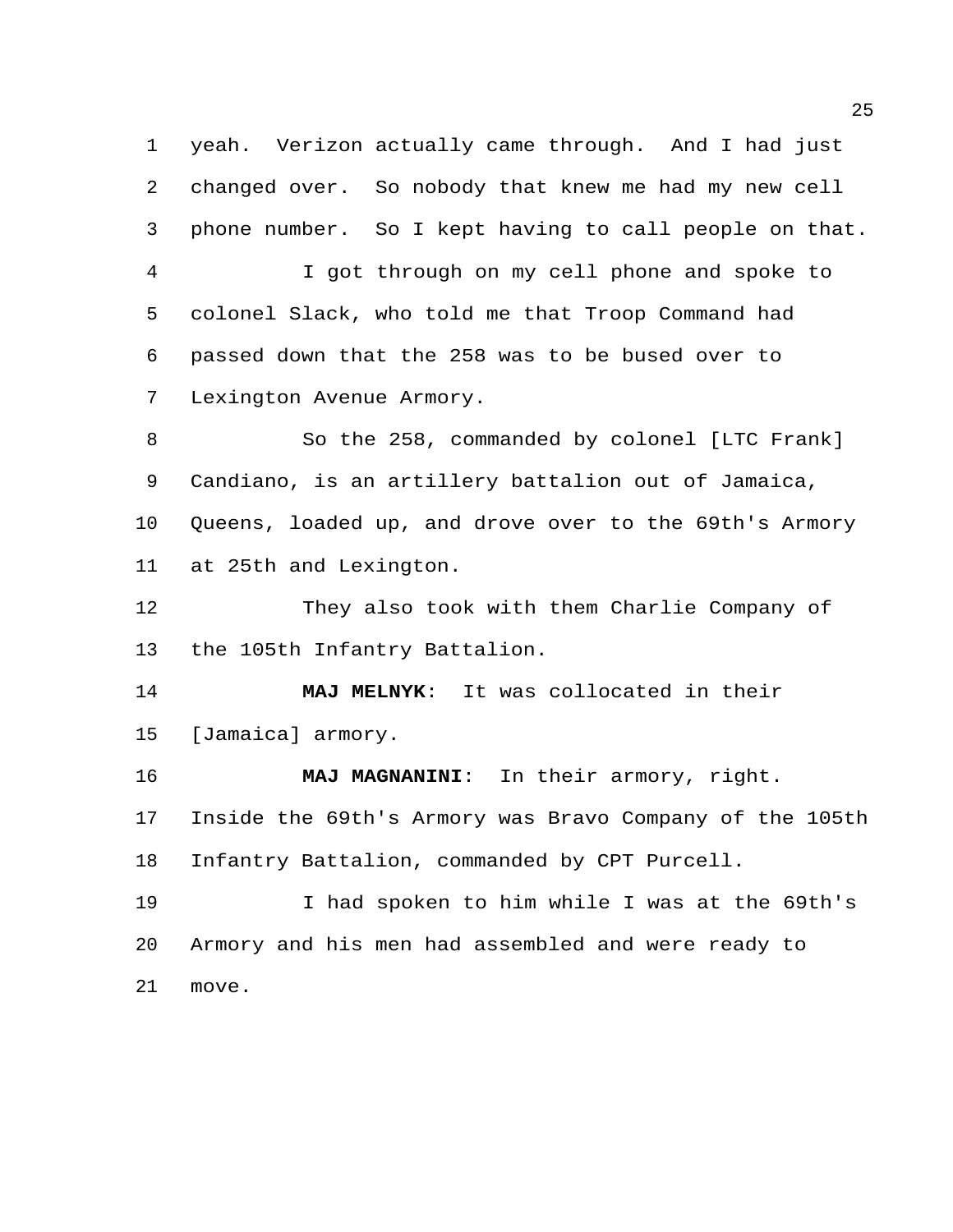He, I guess, told me he got a call from the 27th Brigade to report down to Pike and South, to move out. They got on an MTA transit bus and were driven down there. As I was leaving the -- **MAJ MELNYK**: So Bravo Company. **MAJ MAGNANINI**: Bravo of the 105th was the first -- I was the first Army guy, I guess, over there, other than colonel Flanigan, at Pike and South. The first unit that showed up was Bravo of the 105th, who rolled in about 11:30. **MAJ MELNYK**: Okay. **MAJ MAGNANINI**: And, actually, as something that's coming back to me -- **MAJ MELNYK**: The 258 had -- **MAJ MAGNANINI**: They were en route from -- **MAJ MELNYK**: The 69th Armory. **MAJ MAGNANINI:** -- Jamaica to the 69th's Armory. **MAJ MELNYK**: Right. **MAJ MAGNANINI**: This is still -- it must still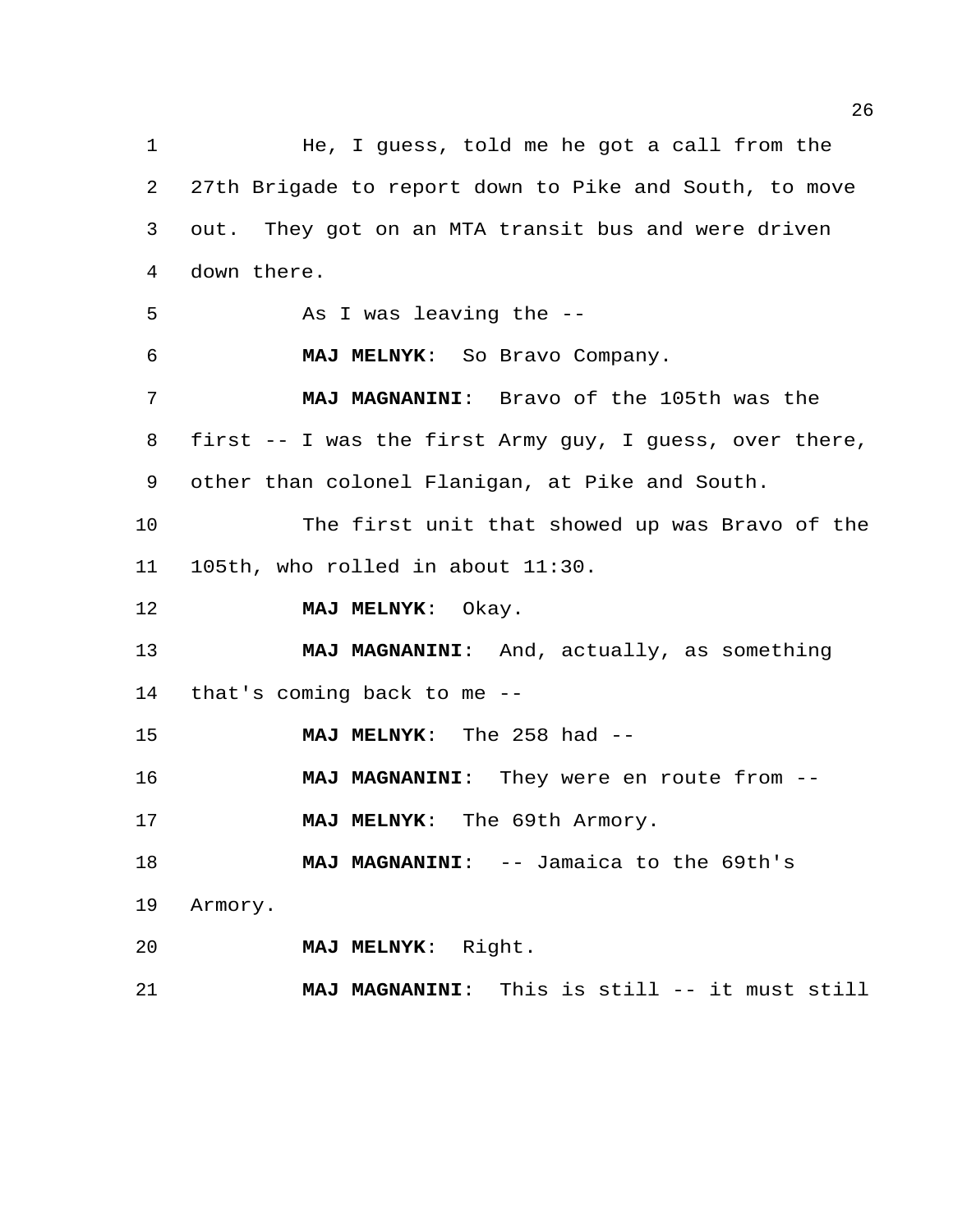be around 10:00 o'clock, because --

 **MAJ MELNYK**: The people I spoke to from the 258 say that they got downtown before midnight.

**MAJ MAGNANINI**: Right.

 **MAJ MELNYK**: And I'm wondering what your time frame was.

 **MAJ MAGNANINI**: Yeah. Mine -- what I remember happening is after pulling out of the 107th Armory on Park Avenue, and you actually come out, I guess, on -- out the back door, we parked inside the armory, and you're on Lexington Avenue going south.

 **MAJ MELNYK**: So this is back when you're -- **MAJ MAGNANINI**: Right. When I was coming back. What I actually -- I forgot about this thing. As we were driving down Lexington Avenue, there was Santiago and myself, we saw a doctor in his surgical scrubs and a medic bag and he had some sort of arm band saying he was emergency surgery or something, was coming from a hospital uptown to down, and he was -- I guess, in a disaster, was supposed to report to St. Vincent's and was running down the street.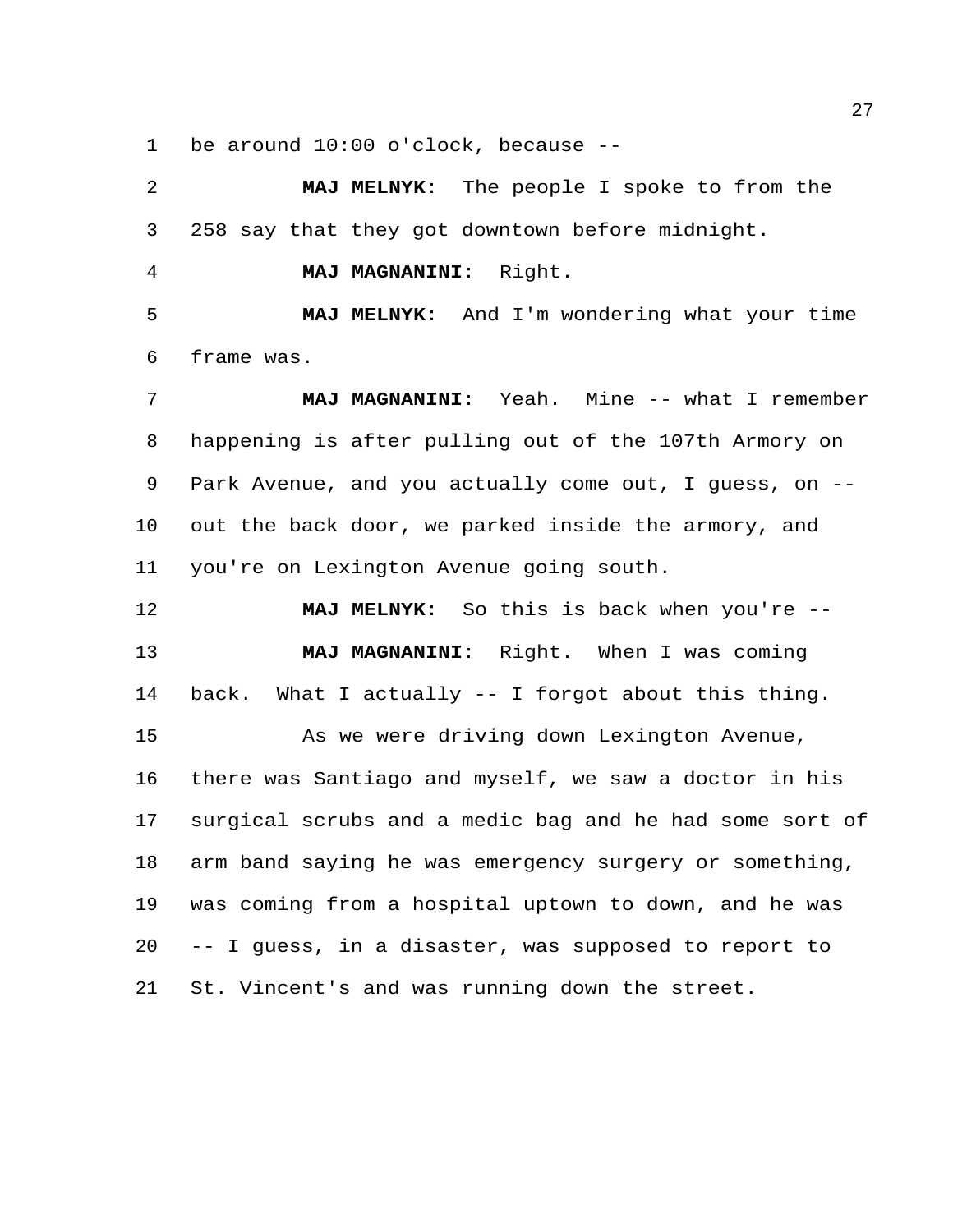So we grabbed him and put him in our Humvee and drove him down to St. Vincent's and we pulled up at St. Vincent's Hospital in front and there were -- it was all lit by flood lights.

 **MAJ MELNYK**: This is all before you went to the 69th Armory.

 **MAJ MAGNANINI**: This was before I got back to the 69th. This is what the gap in time is leaving the 107th at 7:00 o'clock or something and getting back to the 69th about 10:00 o'clock.

 **MAJ MELNYK**: You dropped off this doctor at St. Vincent's, which is located down by Canal Street, isn't it?

 **MAJ MAGNANINI**: Yeah. It's where my dad was born. I should know this. Yeah. I thought it was on Broadway and Canal.

 The strange thing was we pulled up and there was a lot of spectators, huge flood lights in front, but everybody sitting out on the sidewalk were just doctors, nurses and EMT workers.

There were no patients. And I pulled up and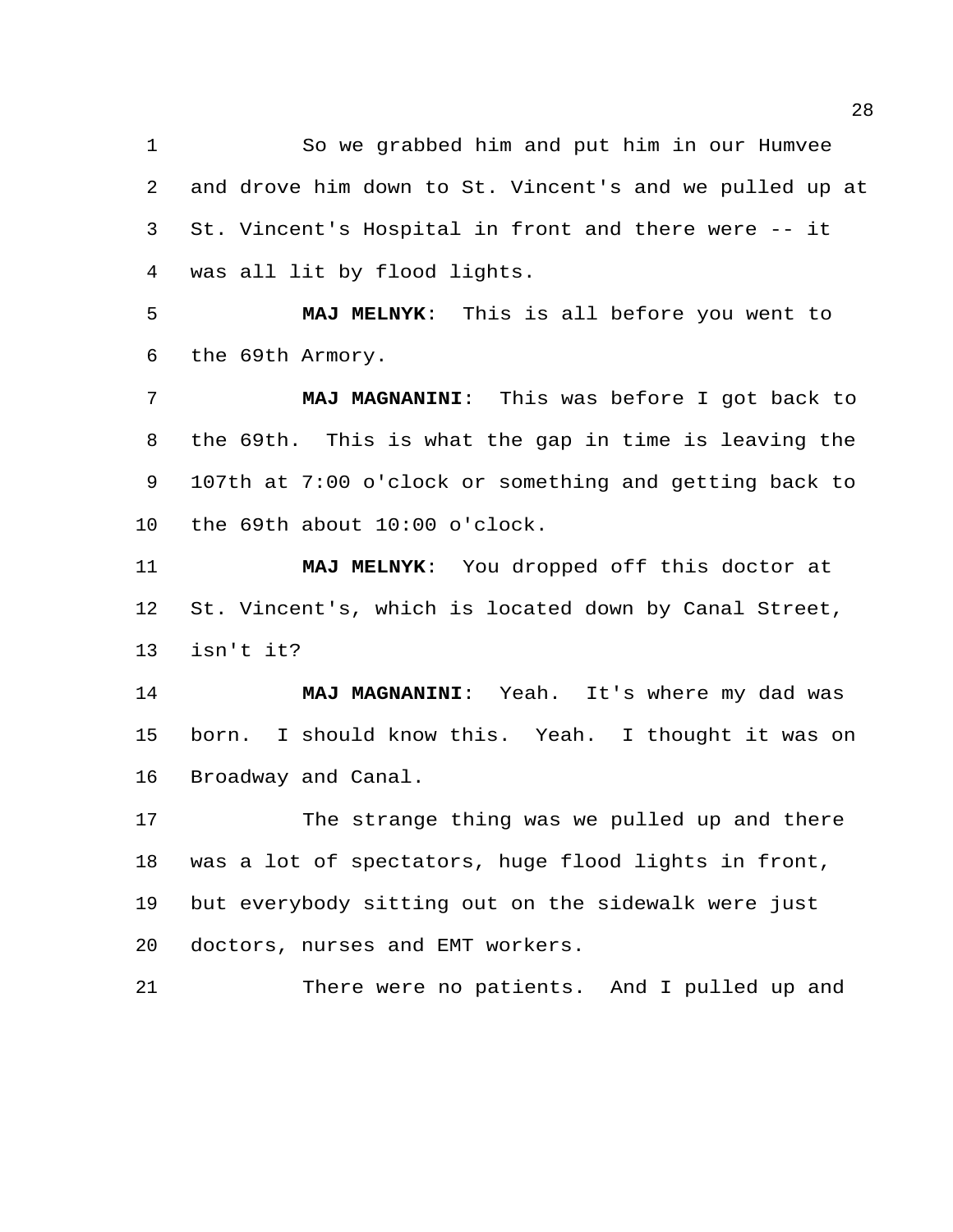let this doctor jump out and two or three people the police led out of the crowd who were National Guard from different units, not the units that had been activated, and said that they were told to report to an EOC at Pier 40.

 And I told them, well -- they said a deuce and a half was picking them up and they would go over to the pier, and I told them, well, just wait for that, because they were not part of any of the divisional units.

 At that point, we had chaplains, nurses and EMT workers in the asbestos suits, the moon suits and everything else, come running over to the vehicle and ask if we could drive them down to the site, because they had no transportation.

 So we loaded all of their gear into the Humvee, filled it up, stacked them in like cord wood. I think there were eight or nine people. And then we drove down and we got all the way down -- I think we went down West Street and we dropped them off.

**MAJ MELNYK**: West is over there.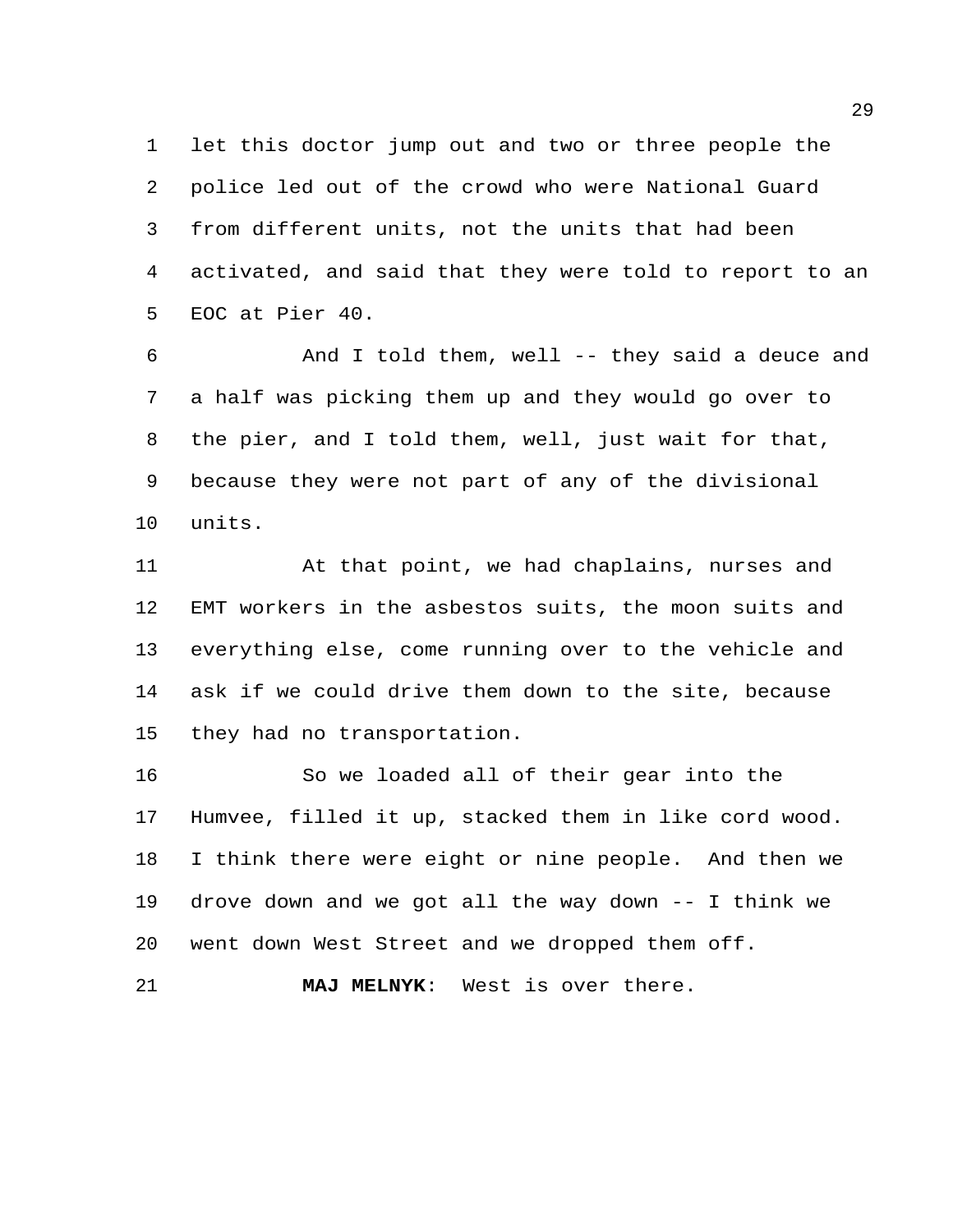**MAJ MAGNANINI:** I guess we went -- we wound up going down Broadway.

**MAJ MELNYK**: Right.

 **MAJ MAGNANINI**: And we must have dropped them off just north at the corner of -- I think, yeah, between -- somehow we made -- I think we went against traffic. We were on Barclay, between West and Church Street, and we dropped them off.

 There was an EMT ambulance station there. So we let them off and we drove along and this whole -- the whole area was pitch black. There was still -- although there was still a lot of fire, it was a lot of smoke, a lot of ash floating around.

 There were still some -- as we tried to get out of the area, some destroyed emergency vehicles.

 And then we went back to the 69th Armory. So Santiago and I only. And we must have gotten back there about 10:00 o'clock, and then at that point, this guy Flanigan came in. I went back out the door, went to One Police Plaza, drove over to Pike Street, talked to Chief Haehl, and by the time I had gotten the orders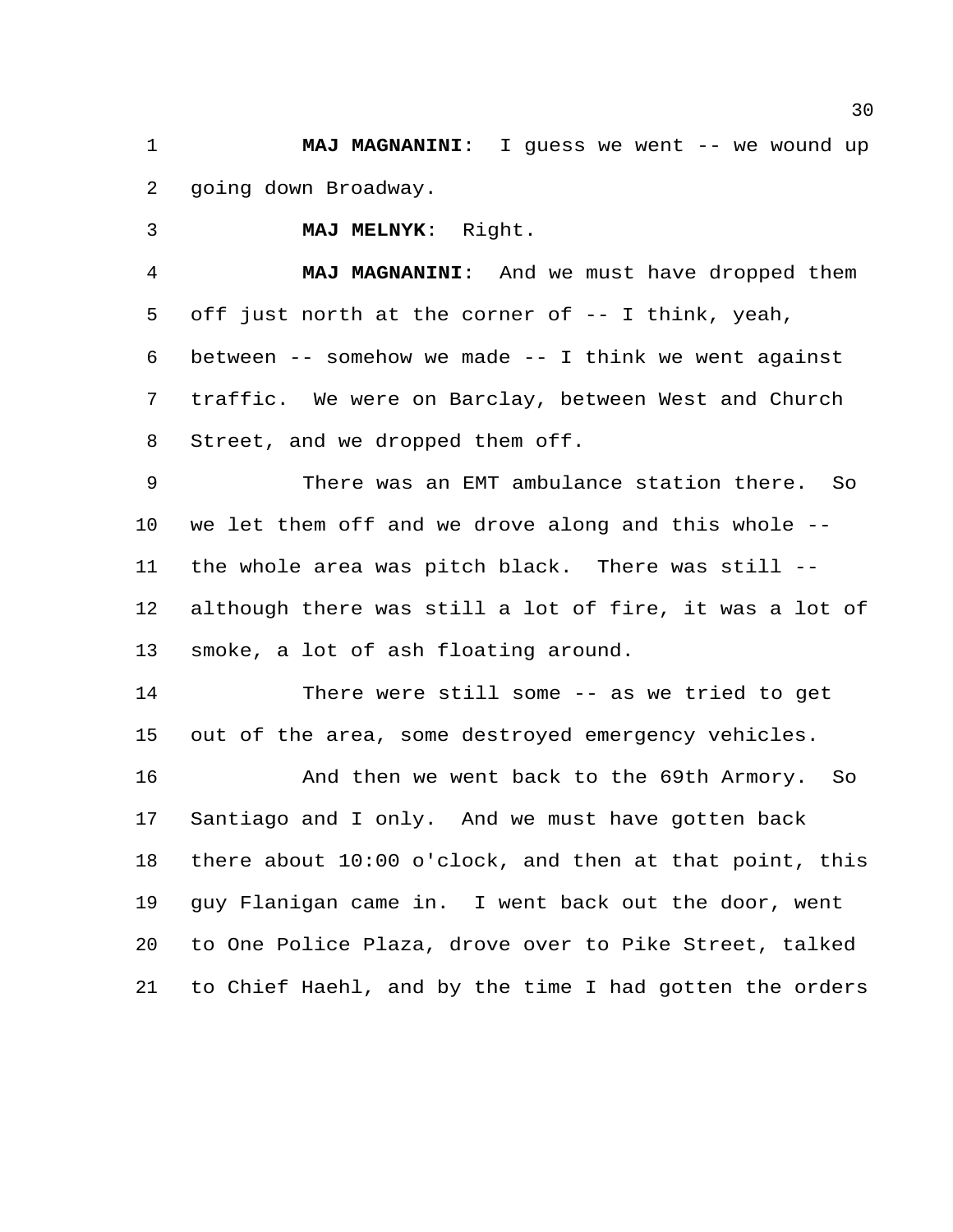from him to get the National Guard down here, Bravo of the 105th showed up.

 So they then staged in the parking lot and the MTA bus driver, which is another theme you will hear throughout this, was supposed to wait with them.

 Instead, as soon as they finished up -- the MTA bus driver dropped off Bravo of the 105th. This is now about 11:15 at night, Tuesday night, or 11:30.

 Bravo of the 105th, CPT Purcell in charge, and actually there was another captain with them. I'm not sure if the guy's name was Pansa (phonetic) or what, but he had shown up, did not have a uniform and was wearing Purcell's uniform, as well.

**MAJ MELNYK**: There were two Purcells.

 **MAJ MAGNANINI**: Two Purcells, and they didn't look that much alike to be brothers. So I was standing there. They came in and I went over to them, explained to them who I was, what I was doing, liaisoning with the police, and the police, I had heard, at that point, wanted to deploy them along Canal Street to seal the area south to any sort of traffic at all, at that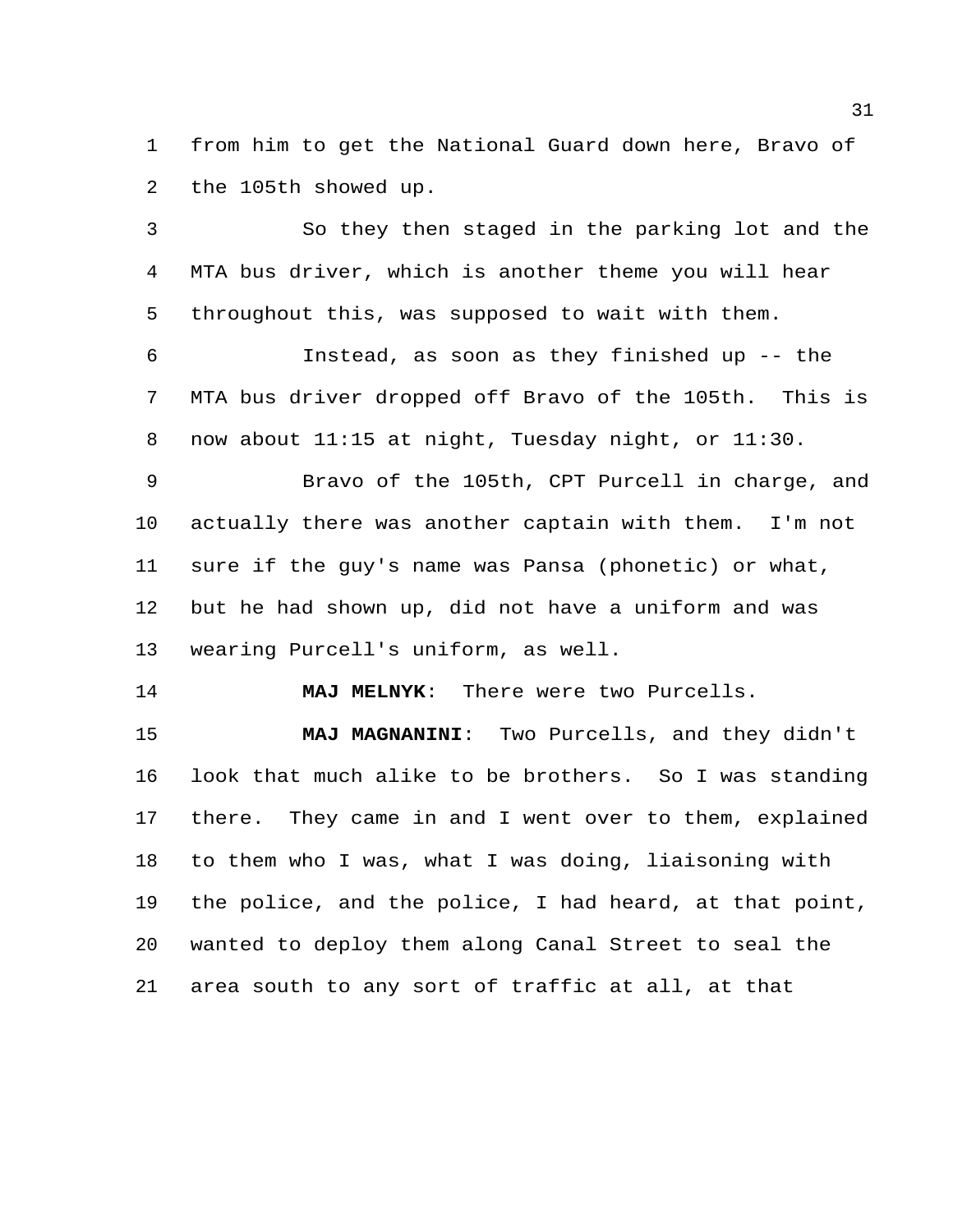point.

| 2       | And so the police then took Bravo of the                |
|---------|---------------------------------------------------------|
| 3       | 105th, we were waiting for their bus and the bus driver |
| 4       | had taken off. So instead of waiting for them, as was   |
| 5       | the order, the MTA guy just drove away.                 |
| 6       | We then -- I went around and around and                 |
| 7       | around, tried to round up a bus driver, finally got     |
| 8       | somebody, a police bus driver. They loaded Bravo of     |
| 9       | the 105th in, it was about $12:05$ , I think, at that   |
| $10 \,$ | point. For some reason, I remember that time. And       |
| 11      | they drove away and they went up to put up a cordon     |
| 12      | line, along with the police, along Canal Street.        |
| 13      | MAJ MELNYK: So 105th went to Canal Street               |
| 14      | first, as far as you know.                              |
| 15      | MAJ MAGNANINI: Right, as far as I know. That            |
| 16      | was a cordon line.                                      |
| 17      | At that point, Chief Haehl called me back into          |
| 18      | the police command vehicle and asked what units were    |
| 19      | available for security of the entire site, and I told   |
| 20      | him the 69th is ready on Lexington Avenue.              |
| 21      | The 101 CAV is located on Staten Island, and I          |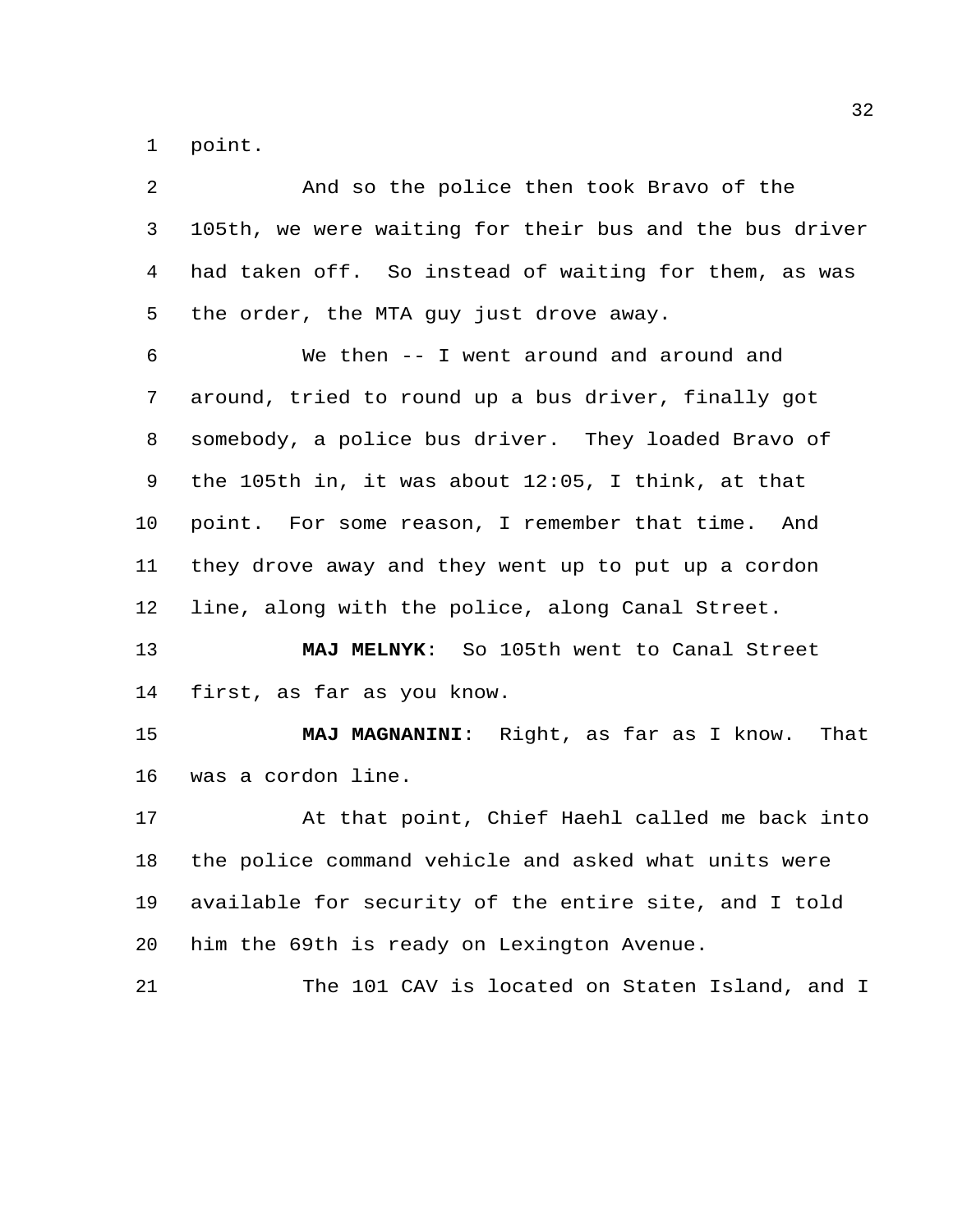said -- and I had gotten their numbers from [MAJ] Joe Obregon before I left.

 **MAJ MELNYK**: Obregon being the executive officer of the 69th.

 **MAJ MAGNANINI**: Correct. And then at that point, I knew from the 69th, I don't know whether it was the XO or the commander, colonel Slack, that the 258 was on buses en route to the Lexington Avenue Armory.

 There was some discussion among the commanders, I'm not sure who, but I then learned that the 258 would continue down and pick up the first night mission on the ground to be relieved about 0600 by the 69th and the 101.

 **MAJ MELNYK**: Actually, it's supposed to be 08. **MAJ MAGNANINI**: Right. The first morning was going to be 0600, because these guys were coming in after being up all day, having stayed up all night. So the transition was going to be at 06 the first day.

**MAJ MELNYK**: Okay.

**MAJ MAGNANINI**: I then went back to the police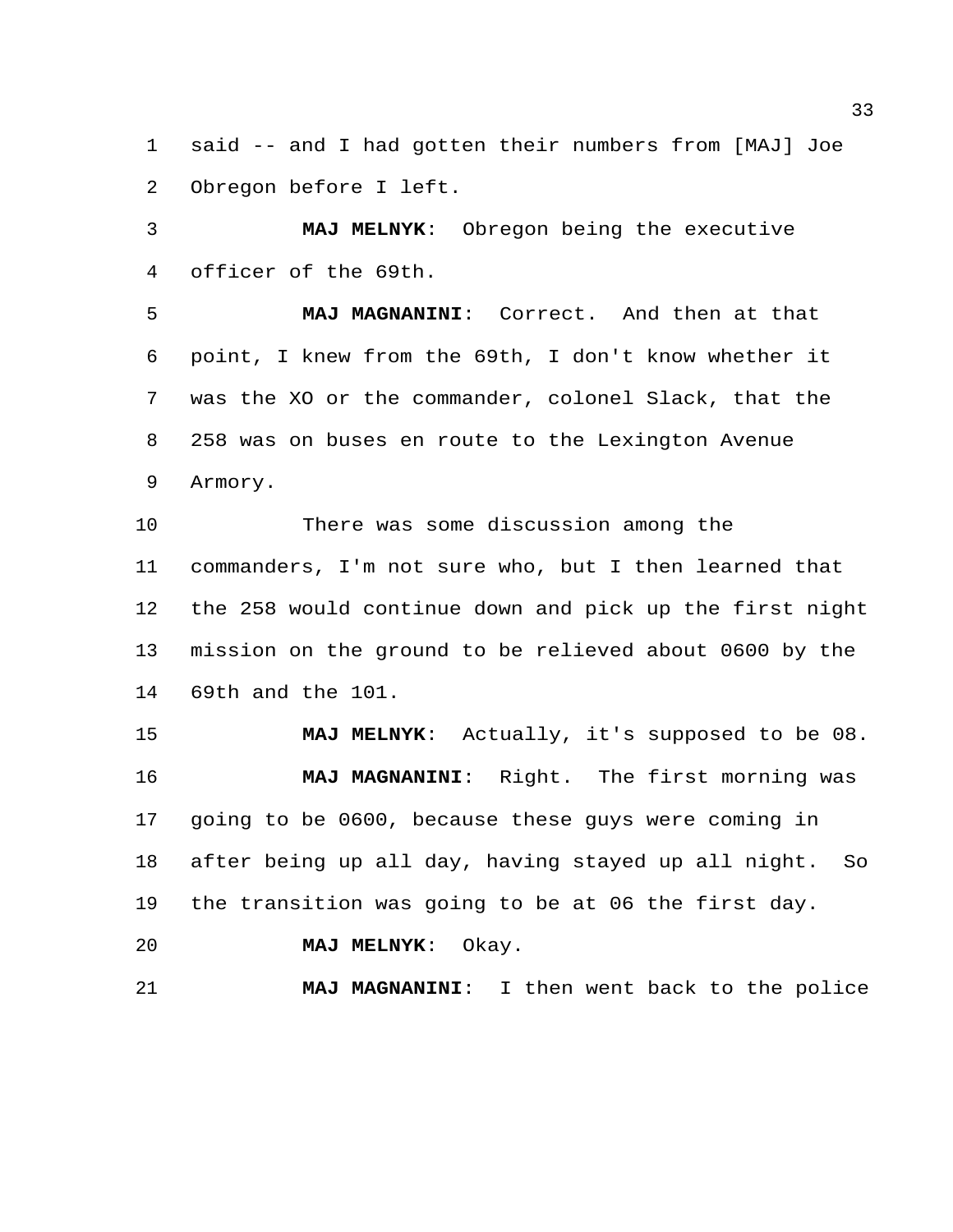van and the command post, explained what we had, and was waiting, went to wait outside, while there was a lot of commotion about different police things.

 They came back to me, Chief Haehl brought me back in and said "The police were concerned about the ability of the 101 CAV to get in from Staten Island the next day due to traffic and things."

 And he wanted, instead of the 258 to come down, they were asking could we get the 101 CAV in that night, so they would be in Manhattan at that point.

 And I told him we could do that and I called sergeant major Burkey (phonetic) and colonel [LTC Mario] Costagliola and left them messages, saying that the police had wanted the 101 CAV to move in that night and I explained that from Staten Island, they probably would not be on the scene to be at Pike and South to be able to be deployed until two in the morning.

 The police said that they could live with that, but thought it was better to get them in and out. I called colonel Costagliola, SGM Burkey, who is the S-3 OPS sergeant of the CAV, and left those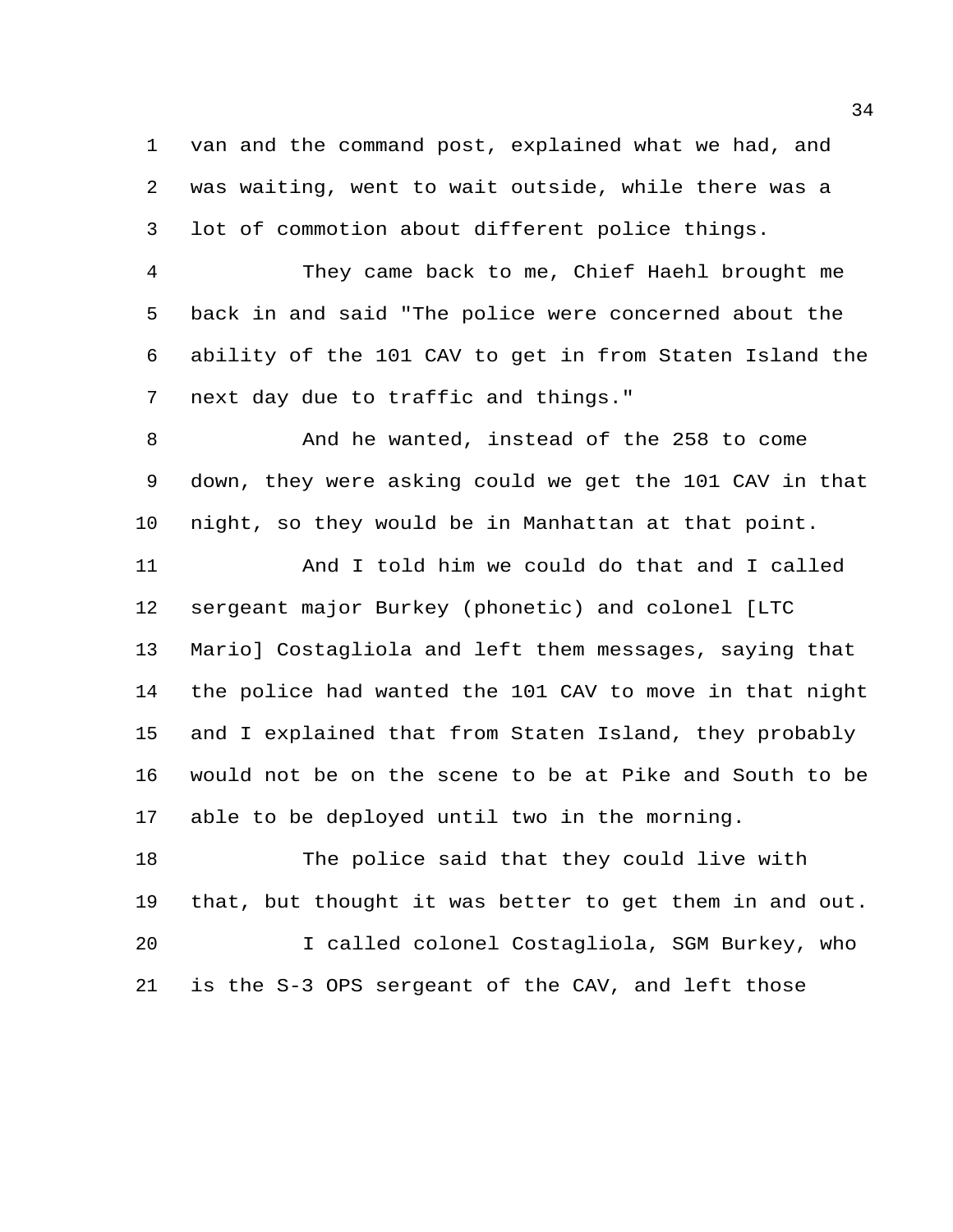messages; didn't get to talk to anybody.

 I did speak to their readiness or training officer, a LT Morrissey (phonetic,) a couple of times and told him what was going on.

 The CAV was getting ready to move. I then went back to the police and I said "If the CAV is going to move, they're going to need an escort, police escort, from the armory on Staten Island to the ferry and get a ferry boat there."

 The police said they would handle that and while they were making those arrangements, I suggested to COL Haehl that because the 258 was already on Manhattan Island and at the 69th Armory and buses on their way, and, at that point, I had also, I guess, called back to colonel Slack and he told me the 258 was there and deploying and ready to deploy to the site.

 So I went back to the police and told Chief Haehl and his group that the 258 was en route down here and rather than have the CAV come in the middle of the night, to get here at two in the morning, I suggested that since the police are going to control the traffic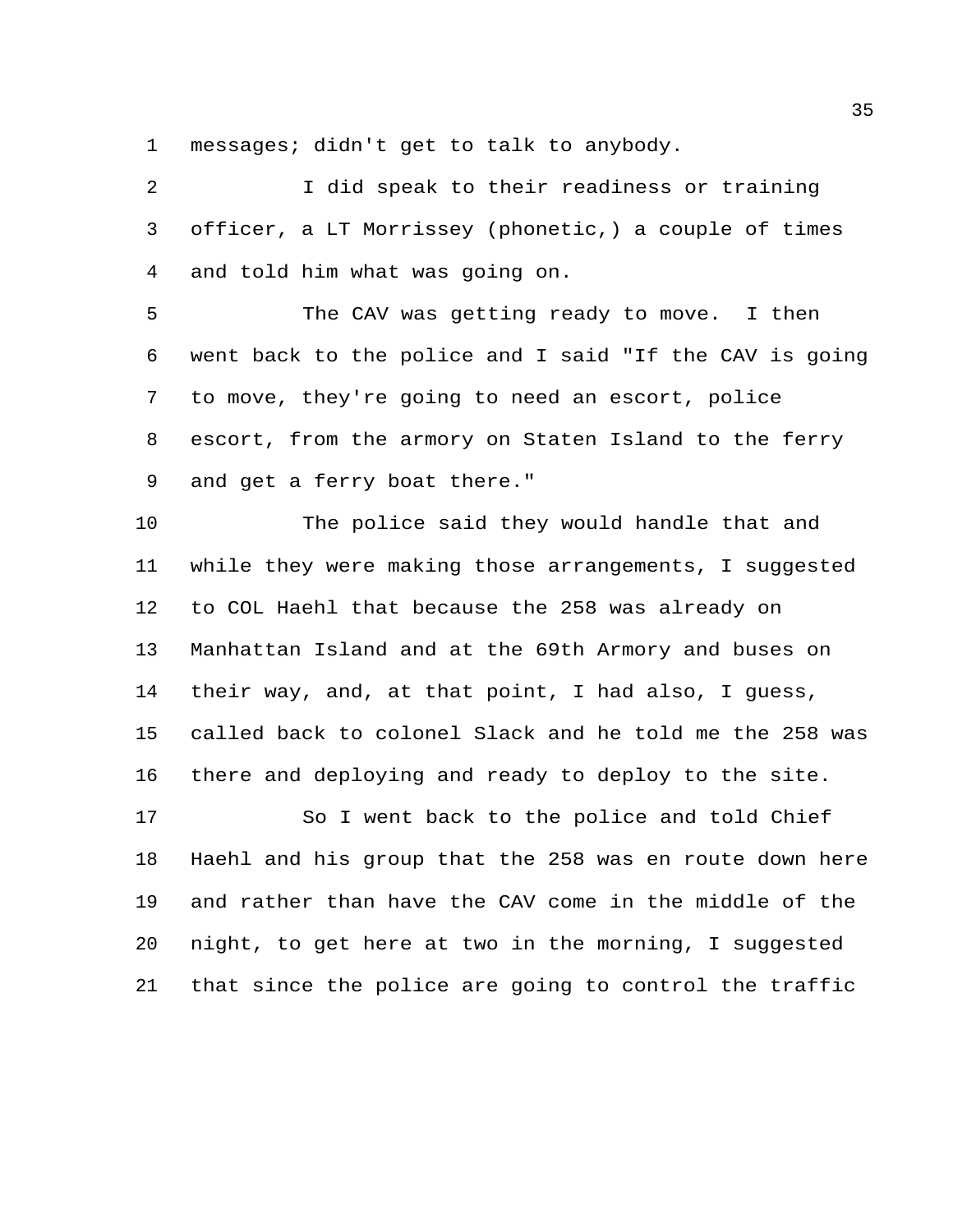tomorrow, that the CAV could get in and out without a great deal of effort.

 And so the police reconsidered and said that sounds fine, bring the 258 down here, and then I will -- you know, they'll arrange for the CAV in the morning.

 **MAJ MELNYK**: So in this great argument over which units were on the ground first, to the best of your knowledge, Bravo of the 105th was the first ones to get to the Police Plaza. You saw them.

**MAJ MAGNANINI**: Right.

 **MAJ MELNYK**: And they, to your knowledge, went to Canal Street.

 **MAJ MAGNANINI**: Right. They deployed with a couple of police detectives and people who work for Chief Haehl directly.

 **MAJ MELNYK**: Because some of the soldiers that I've spoken to in the 105th have told me that they deployed straight from that area to the ground zero site and I haven't interviewed any formally, but that's what I've been getting, the impression, out of them.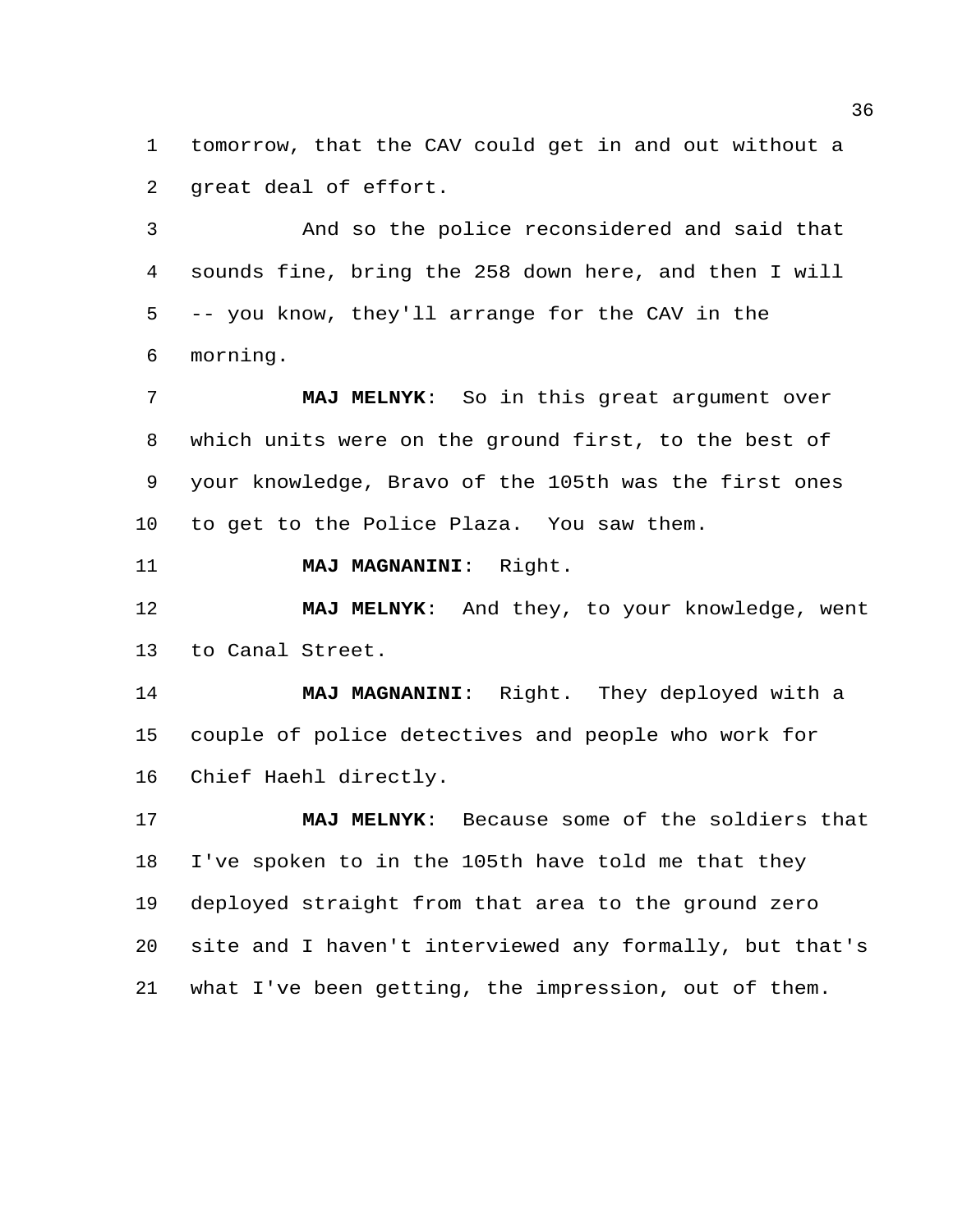**MAJ MAGNANINI**: It may have been. The orders that I had was Canal Street, but there was a lot of back and forth.

 The police chiefs were getting pulled every which way, as OEM and various people, I guess, were calling.

 And one of the other themes that I seem to have picked up in my travels here and there was that the city, the OEM and the city, the Mayor's office, wanted to make sure that this didn't come across as under siege, where the Army had to come into New York, take over, and all that stuff.

 The city wanted to remain in control and I know the next morning, when the 101 CAV rolled in, the papers and everybody were screaming, you know, the National Guard's taking over New York was

disconcerting, yet somehow reassuring.

 And so there seemed to be that tension throughout.

**MAJ MELNYK**: Right.

**MAJ MAGNANINI**: That they wanted the military,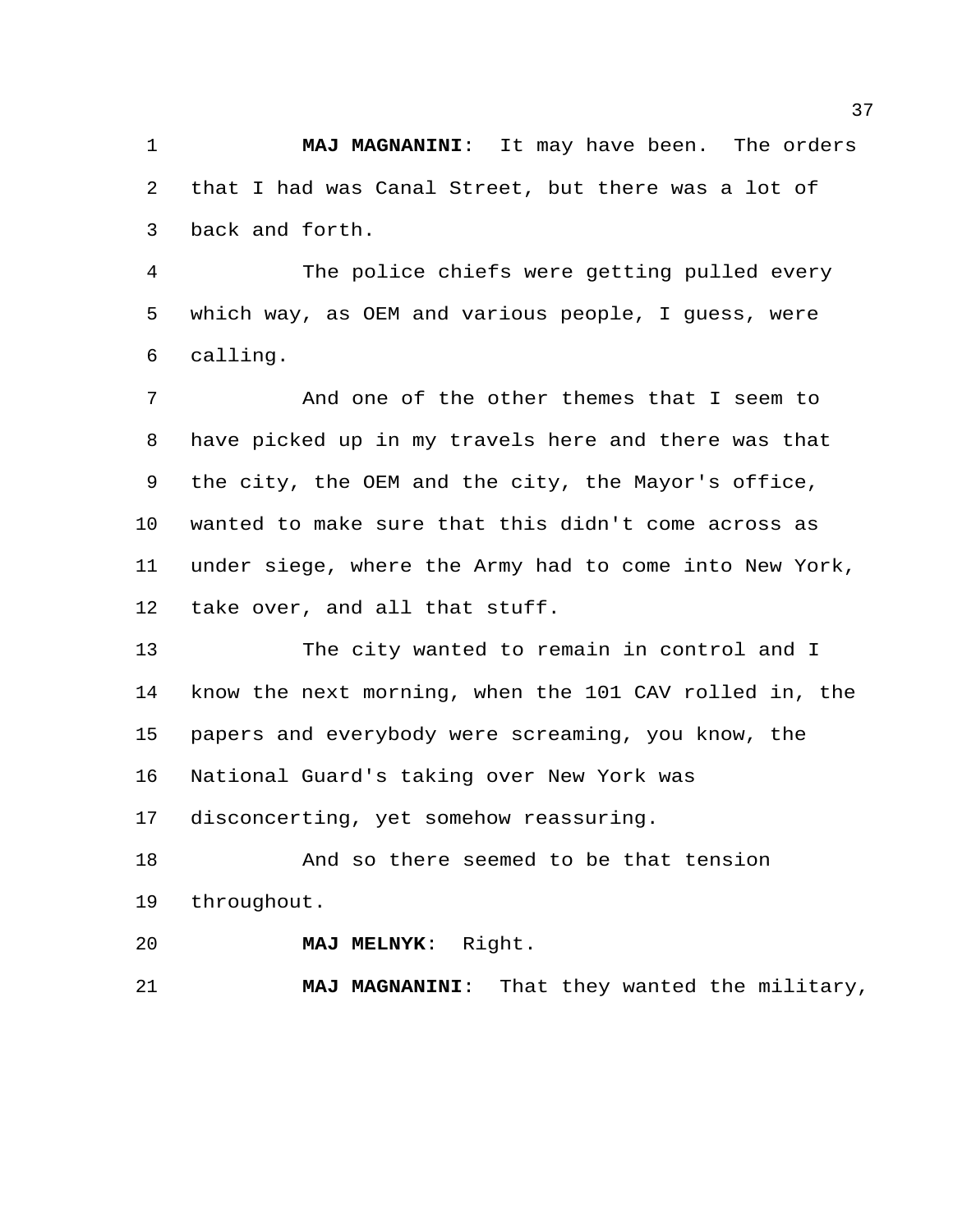especially the police and fire wanted the military presence here, but the city wanted it -- **MAJ MELNYK**: Low key. **MAJ MAGNANINI**: Low key, right. Yeah, discreet. **MAJ MELNYK**: Did you see the 258 arrive? **MAJ MAGNANINI**: I was here when the 258 arrived. That was about -- **MAJ MELNYK**: Here is? **MAJ MAGNANINI**: Here was at Pike and South. **MAJ MELNYK**: Okay. **MAJ MAGNANINI**: The 105th had deployed. I was still on the phone. I had called the CAV back to make sure they knew that they were not coming that night and they'd be up and moving at 05 to get in here at 6:00 o'clock in the morning. **MAJ MELNYK**: Right. **MAJ MAGNANINI**: So with that set, I waited for the 258 and they arrived, I guess, a little before 2:00 o'clock in the morning.

And then there was another liaison, colonel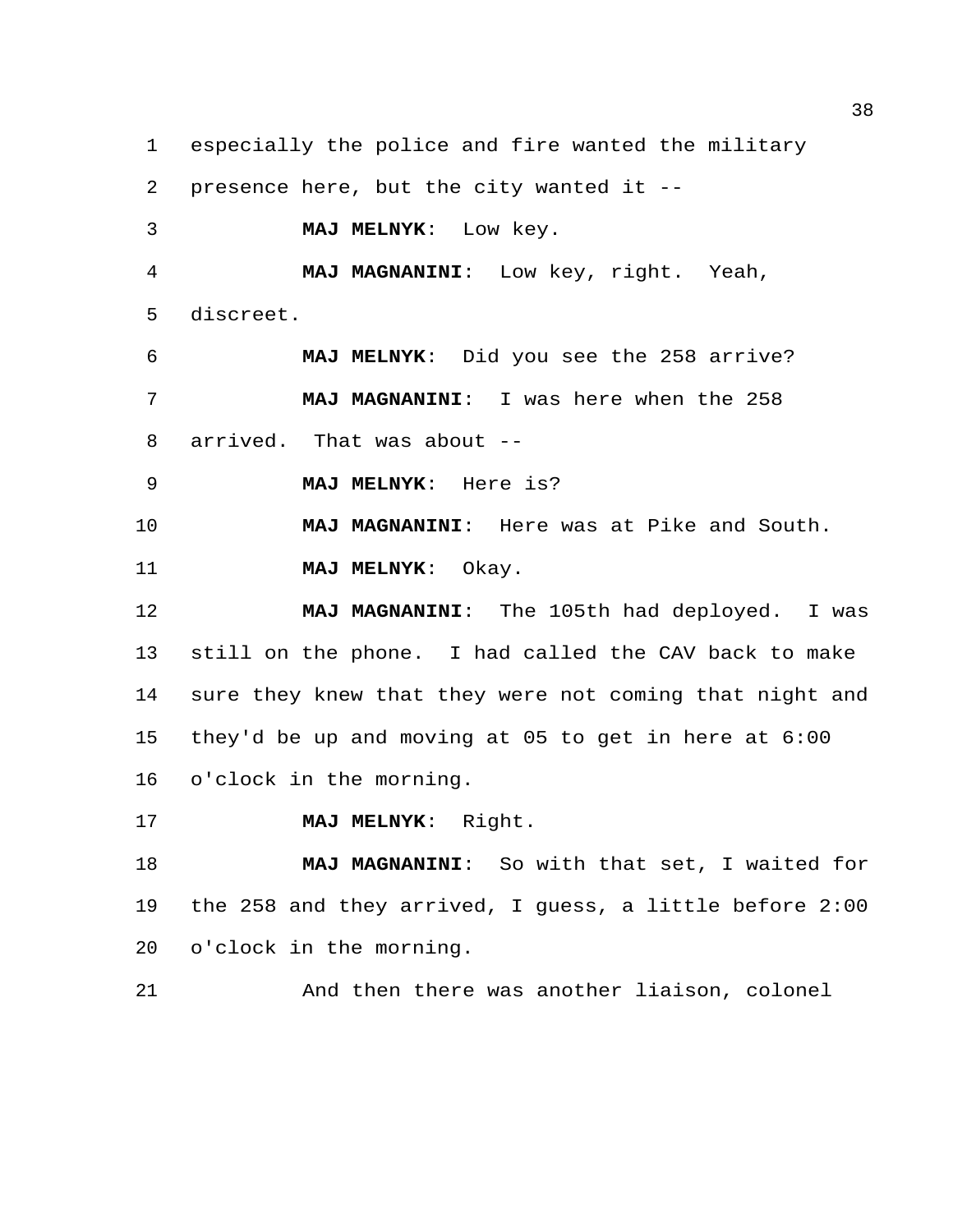[LTC] Rivera.

 **MAJ MELNYK**: Right. **MAJ MAGNANINI**: Who was another. Have you interviewed him? **MAJ MELNYK**: No. He was with colonel Candiano. I haven't had a chance to talk to him yet. **MAJ MAGNANINI**: Colonel Rivera works for like a joint OPS command that deals with these disasters, weapons of mass destruction, things like that. So if something happens, he comes in and he's a liaison, a facilitator between the military units and the police. That's his normal job. So he was there on the ground at the Police Plaza. At that point, the 258 was there and ready to go. So colonel Rivera had come into the police headquarters and the police chiefs had laid out where they wanted the military. And so colonel Rivera said "I'll take it from here." So he took colonel Candiano and MAJ Kool to go lay out the 258 people. **MAJ MELNYK**: MAJ Kool, K-o-o-l.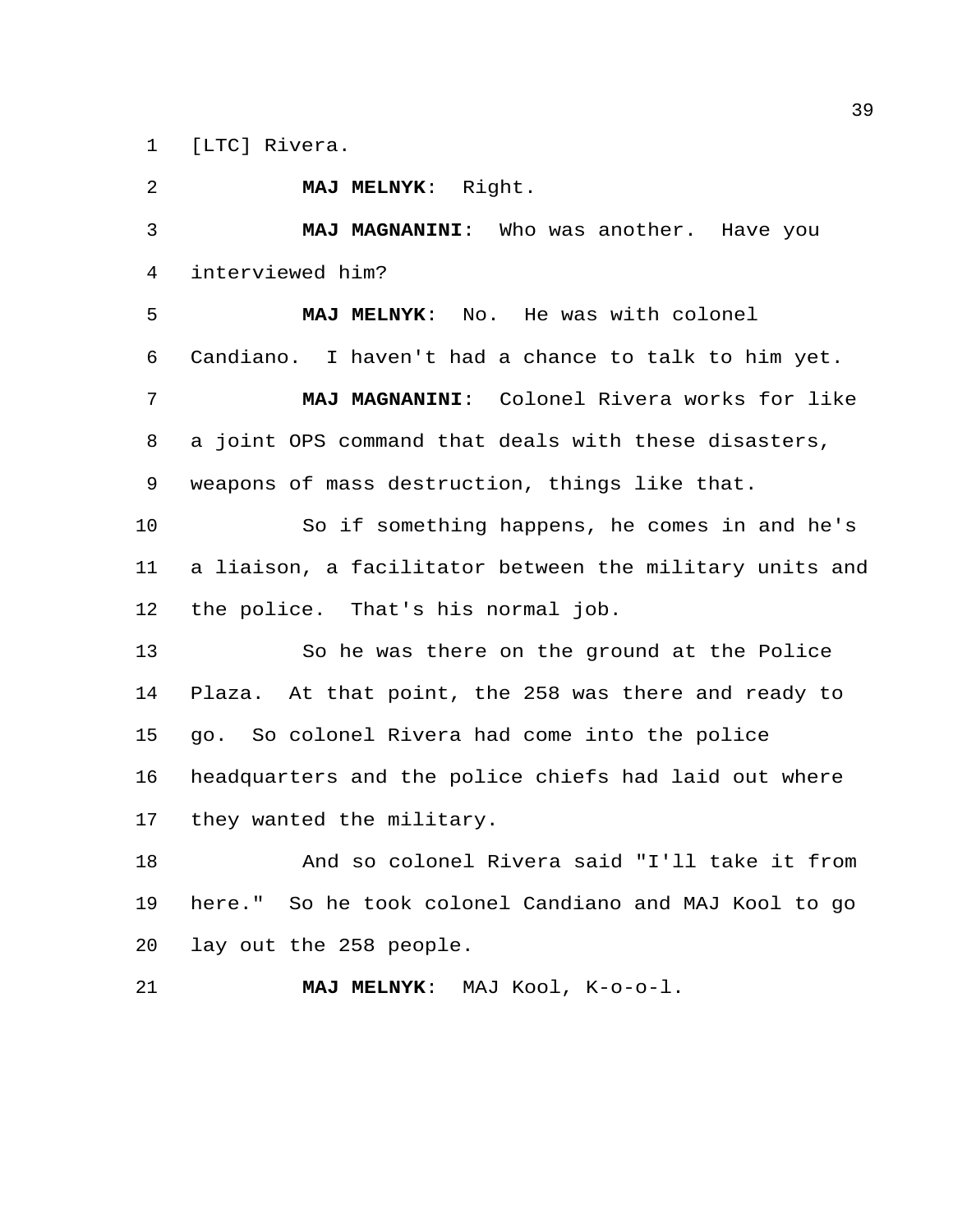**MAJ MAGNANINI**: Correct. He is the XO of the 258.

**MAJ MELNYK**: Of the 258.

 **MAJ MAGNANINI**: Right. And then MAJ Bati, B- a-t-i, he's their S-3, but I don't think -- I don't remember seeing him.

 **MAJ MELNYK**: He might have had a longer commute.

 **MAJ MAGNANINI**: Right. I don't remember seeing him at that point. So I shook hands. They knew where they were going.

 They were going to lay their troops out, and the 258 then became, I guess, the 1st of the 42nd Divisional troops out on the ground, and they actually were sent out from Pike and South and they secured all the way along South Street, down the Battery Park area, past the ferry terminal.

18 They went up West Street. They went into Battery Park City, due to the wreckage and what was going on up there, to keep the soldiers -- actually, when I got here in the morning, they were on the --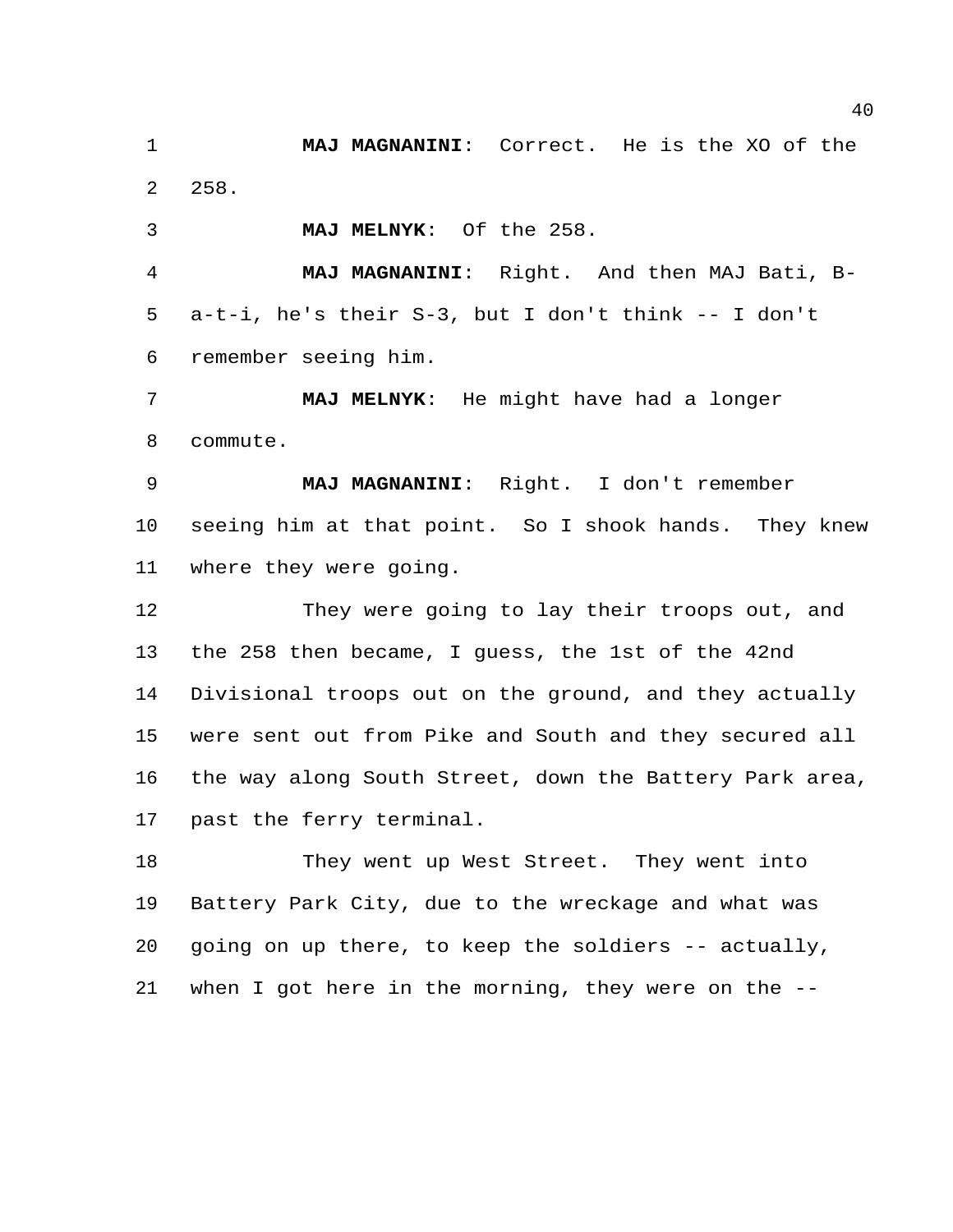most of their guys were on the west side of West Street and they were running patrols up into Battery Park City.

 **MAJ MELNYK**: Charlie of the 105th came down with the 258, do you know what happened? **MAJ MAGNANINI**: Charlie of the 105th came down with the 258. They got off. I spoke to CPT Heinz. **MAJ MELNYK**: You're not sure what happened then?

 **MAJ MAGNANINI**: No, and I don't remember what happened to them at that point, because Heinz introduced himself and, I don't know, I had made some joke or comment.

 I found out that he was an ADA [Assistant District Attorney] in Manhattan and so at that point, I left them, I left the 258, who was deployed all the way around.

 They went all the way up West Street, up to Chambers Street. I believe they were across Chambers. That was the original position. And then they snaked down Nassau Street, which is just -- currently the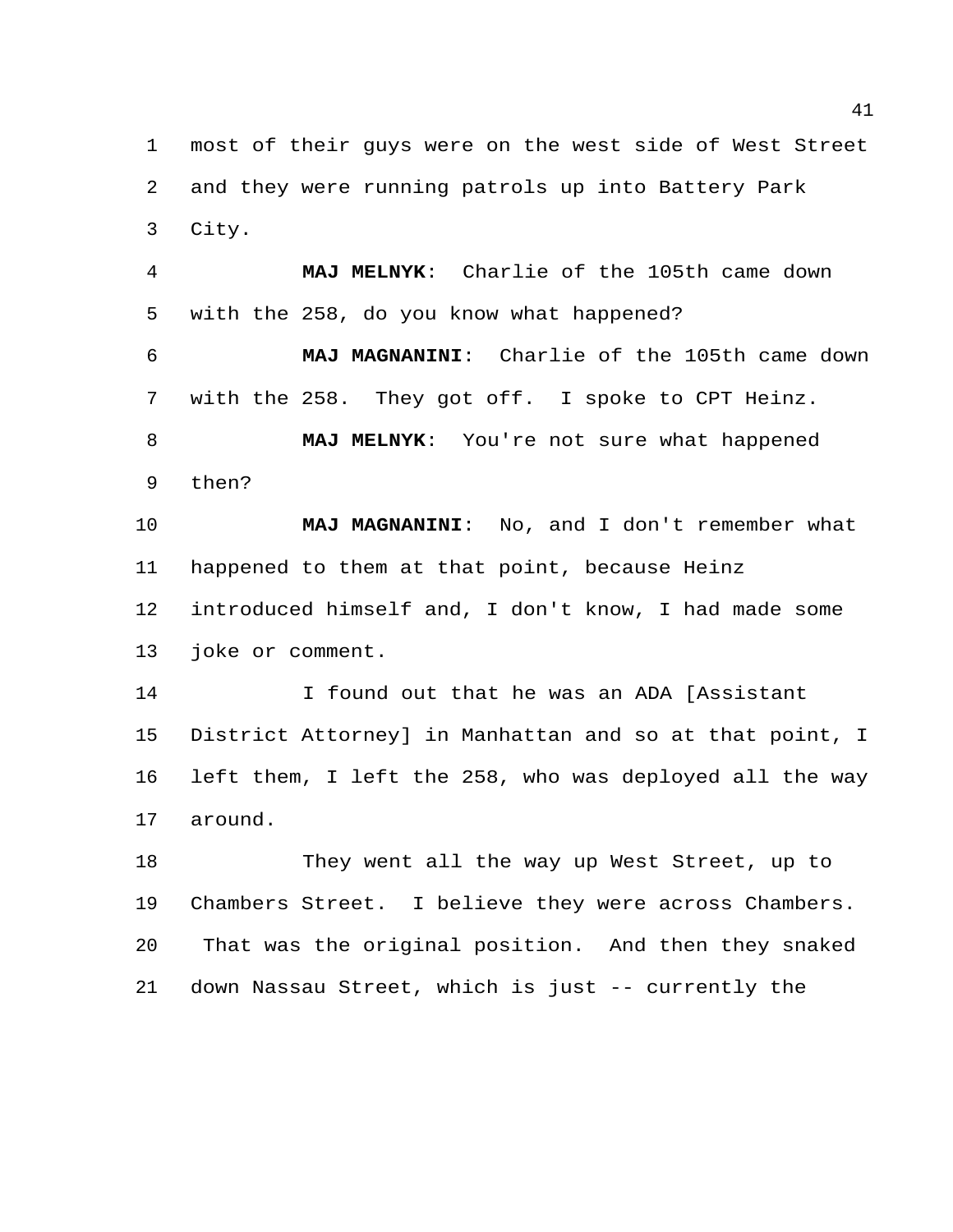fence line runs up and down Broadway.

 Nassau Street is the first north-south avenue east of Broadway. **MAJ MELNYK**: Right. **MAJ MAGNANINI**: And then -- **MAJ MELNYK**: So the Guard deployments that night then are the 105th along Canal Street, Bravo of the 105th along Canal Street, with police support, I guess, as a forward screen. **MAJ MAGNANINI**: Right. **MAJ MELNYK**: And then the 258 rolls in behind them. **MAJ MAGNANINI**: And secures the entire -- **MAJ MELNYK**: The entire sector. **MAJ MAGNANINI**: The entire sector. And Charlie of the 105th, who showed up on the 258's buses. **MAJ MELNYK**: They might have deployed after that. **MAJ MAGNANINI**: Yeah. I'm not sure what happened with them. So they may have actually deployed right up to --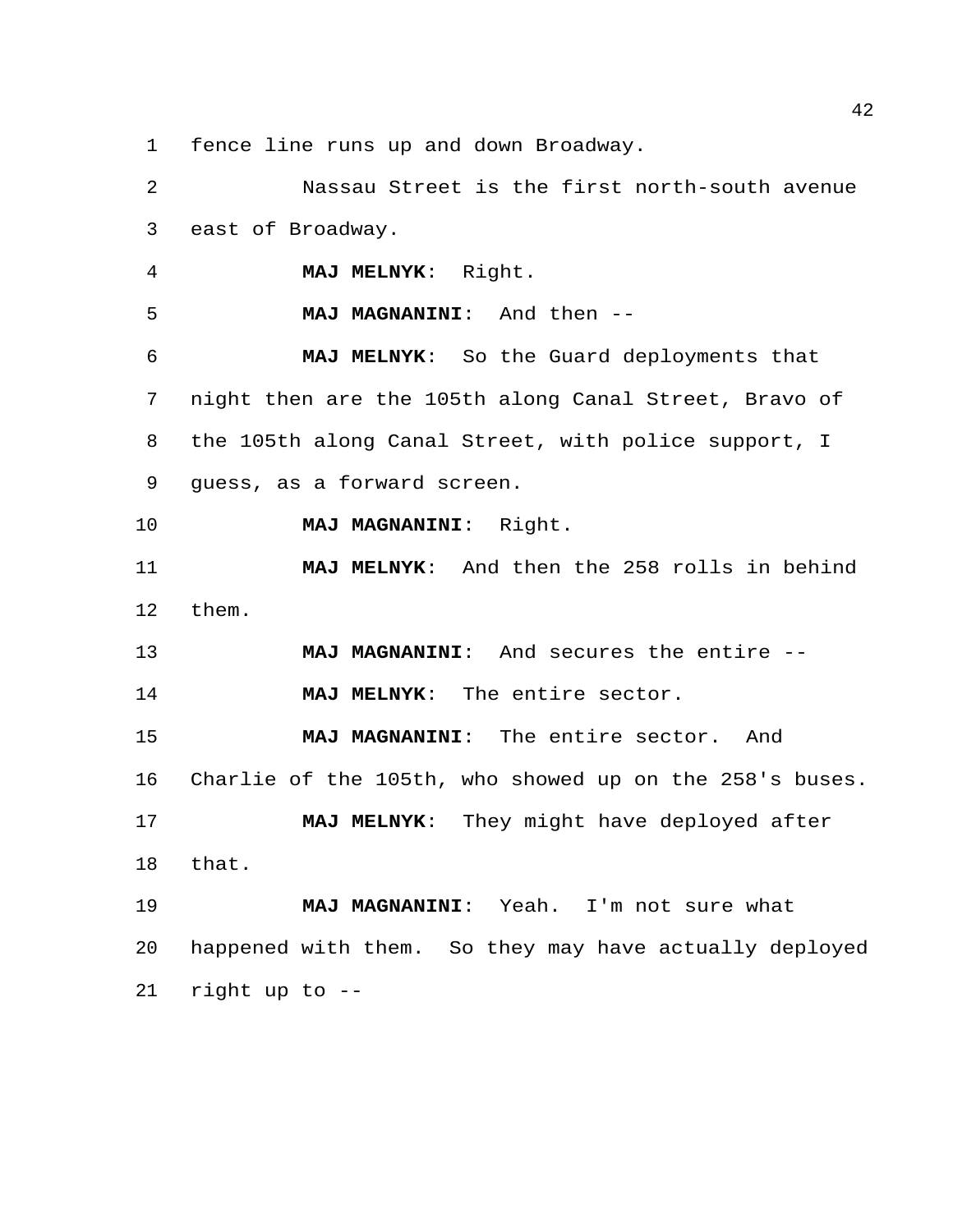**MAJ MELNYK**: To ground zero.

 **MAJ MAGNANINI**: -- to ground zero, to the site. And then I then returned to the 69th Armory, told colonel Slack and MAJ Obregon what was happening, and then I guess it was about -- it must have been about 4:00 o'clock, at that point, in the morning. I sat down on a couch and went to sleep for an hour and then we were all up at five, ran around. I jumped in a vehicle with colonel Slack, while the unit, the 69th, deployed down to Pike and South. I drove down with colonel Slack to find out what was going on. **MAJ MELNYK**: Right. **MAJ MAGNANINI**: At that point, MAJ Kool and colonel Rivera were at the CP at -- **MAJ MELNYK**: Pike and South. 17 MAJ MAGNANINI: -- at Pike and South, but we didn't see colonel Candiano. When we spoke with them, they said the troops had deployed around. They did not think there were any sort of major incidents. There were hundreds of people actually inside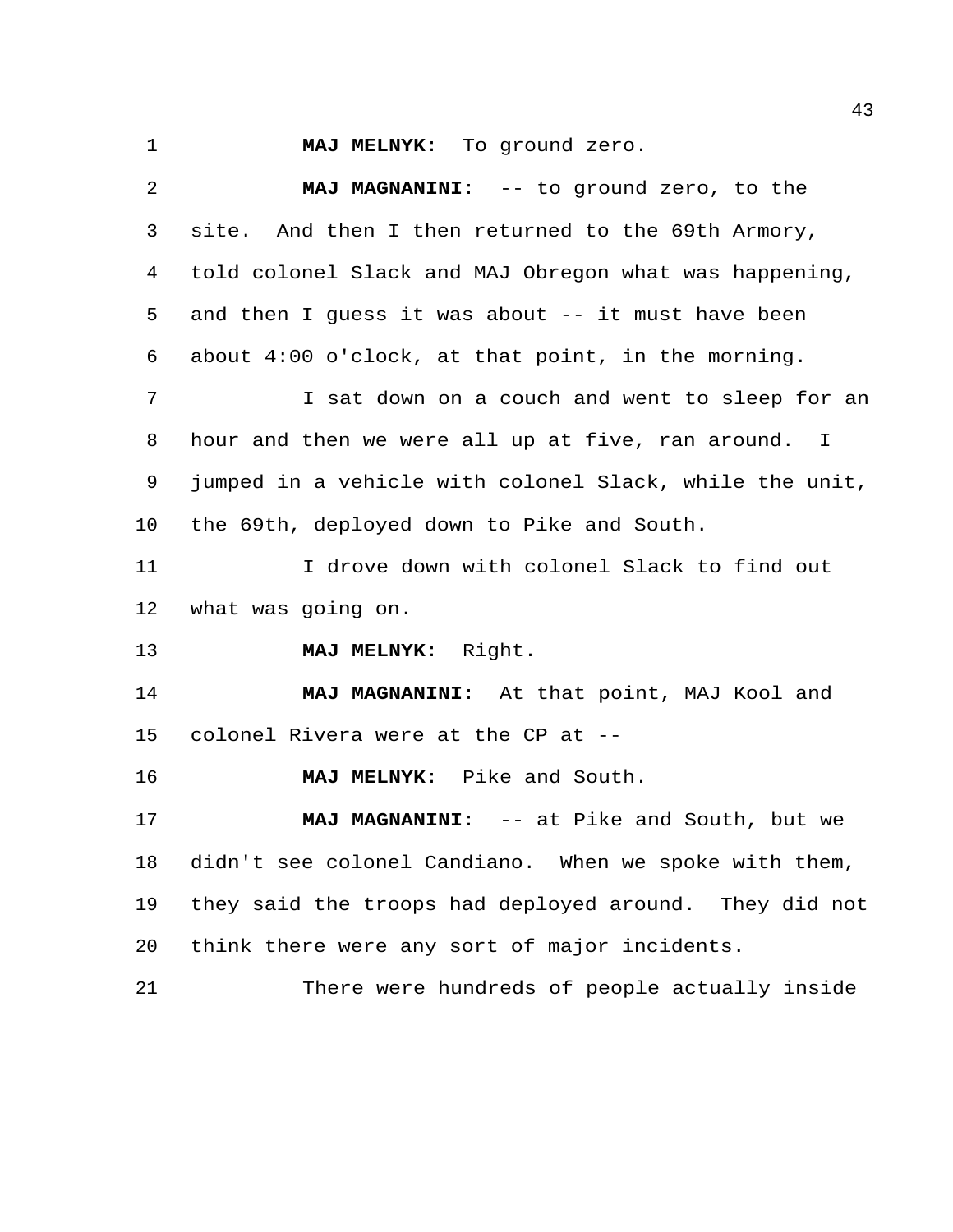the military cordon line. So there was -- and everybody was still getting set about what was happening, and the majority of it was actually -- I guess colonel Candiano was walking the line, because the troops were out there and it did look like nuclear winter, I guess as somebody has said, where it was dark, ash was falling all over.

8 I'm pretty sure that the top of the tower, the antenna off the World Trade Center was sitting down at the end of Battery Park. I walked up Rector and West Street.

 At the corner of West and Rector was the nose wheel and axle of one of the jets.

 There were body parts. Actually, I didn't know what they were, but there were all cones scattered around in the ash, and the ash was about ankle deep, at that point, going up West Street.

18 And I went over and lifted up a cone and there was a little chunk of flesh with a piece of bloody little sheet over it that somebody had torn off, and that's what they had used to mark the body parts.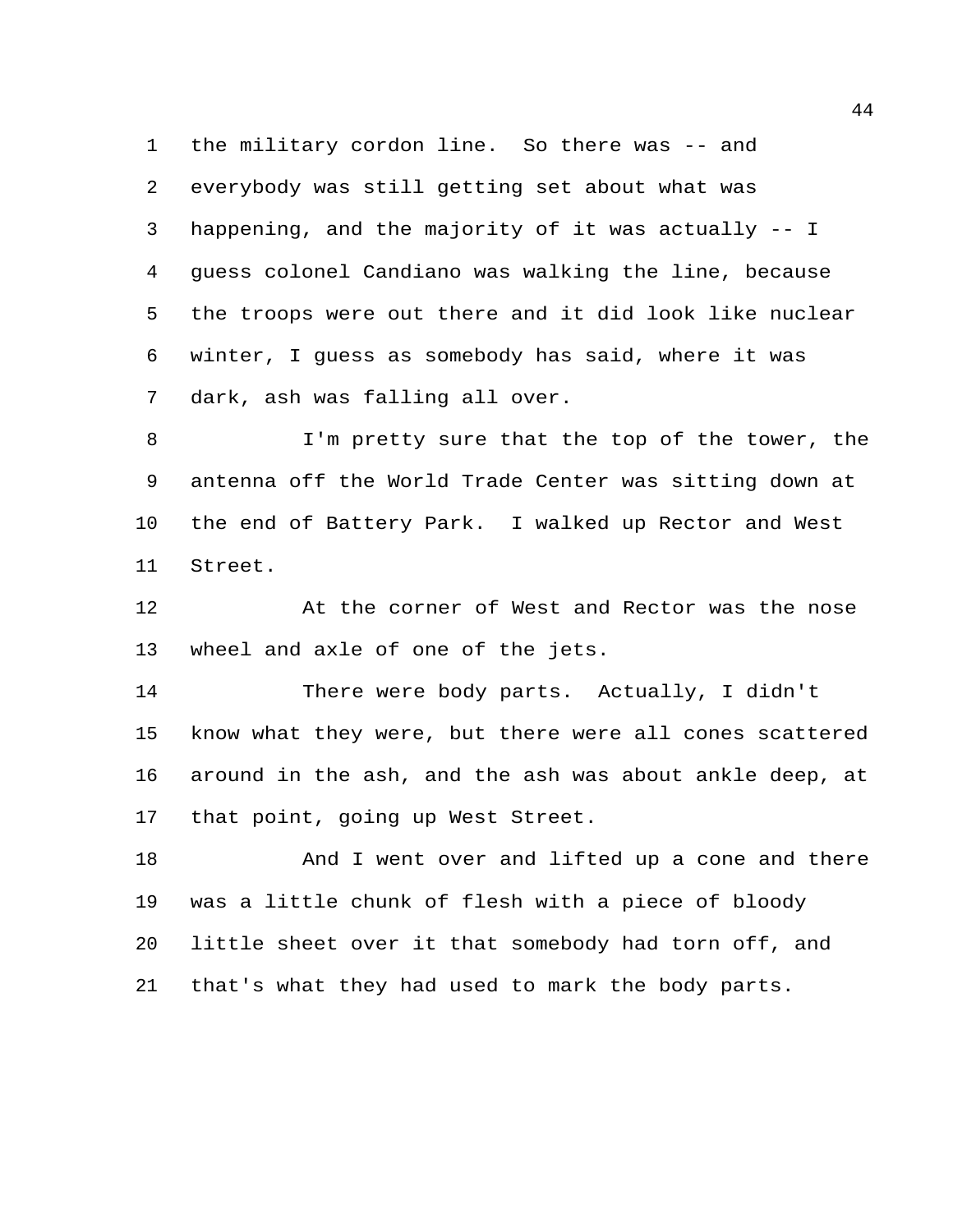1 I guess when either the planes hit or -- probably from the planes hitting, and when the buildings collapsed, a great deal of stuff just blew south toward Battery Park and blew out, and this was all sorts of chunks of people.

 So actually before we got out there, I waited with colonel Slack back at the command post, the police command post, and colonel Candiano was caught up coming back.

 So at that point, we grabbed colonel Rivera and said, you know, let's go, show us where we're going to.

 So he drove up with colonel Slack and all the company commanders. It was a leaders recon.

 So colonel Rivera and I put out the platoon leaders. I was walking with him to get a handle on where everybody was supposed to go, and then the company, the buses finally showed up from the MTA and the 69th was down here, I guess, between like at seven [o'clock], somewhere in there.

And they also had loaded their weapons in the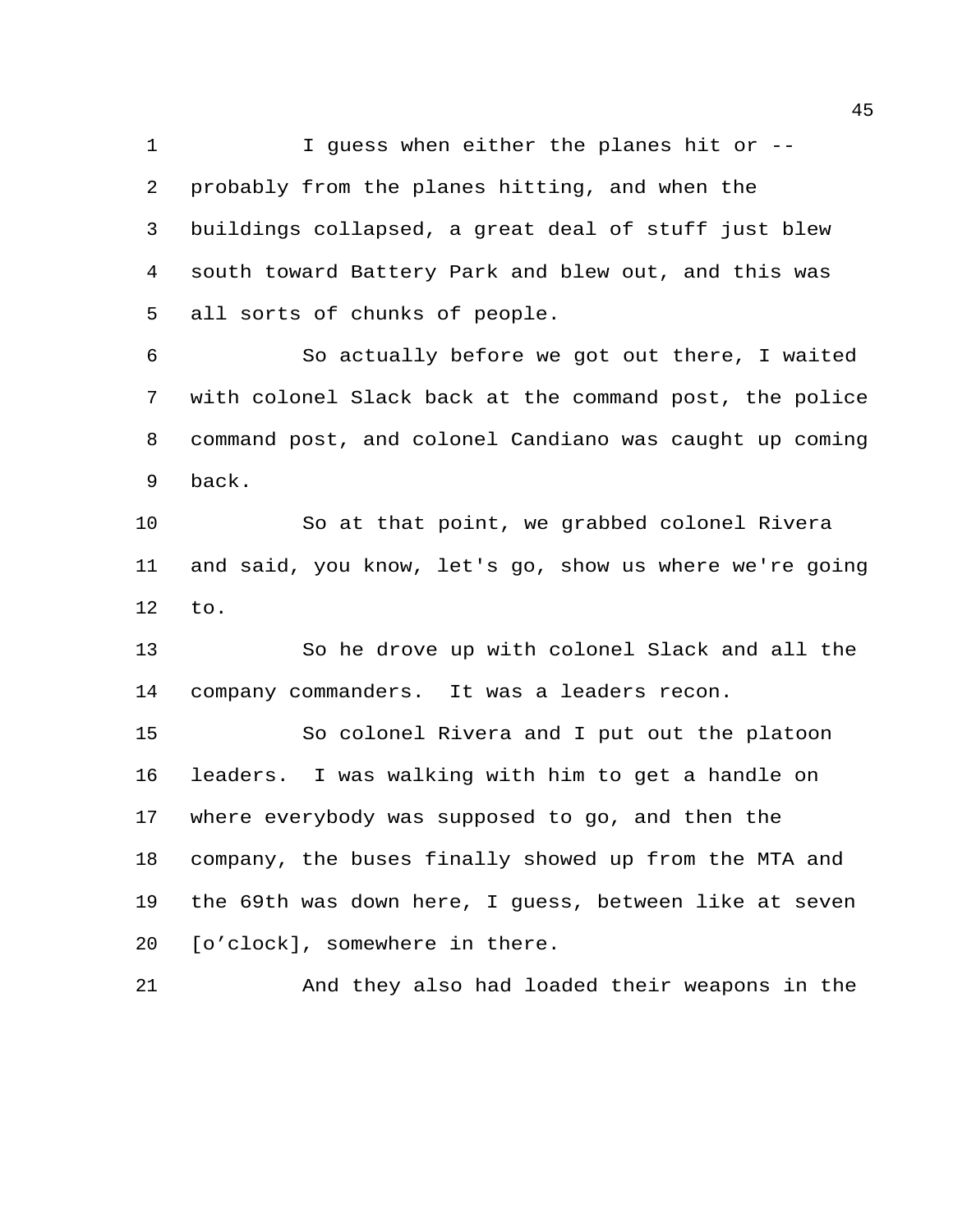back of trucks and, you know, kept them in the racks, to bring down here, since we were at THREATCON Charlie. Of course, we had no ammo. So colonel Slack made the decision to bring them in case they're needed, but not to carry them around, since we couldn't really do anything with them.

 And they didn't -- the other decision was not to issue bayonets. So that there wasn't any sort of presence.

 Nobody quite knew what was going to happen. There was a lot of uncertainty about whether there would be a second attack, whether the terrorists had done something smart, beside their technical skill in actually pulling this whole thing off, but if they had done something like cover the area with fire was my analogy.

 I would have left a bomb in the Liberty Plaza or something like that and, about ten hours into the rescue, toppled that over, and that would have caused real chaos.

So the 69th came down. They set up their TOC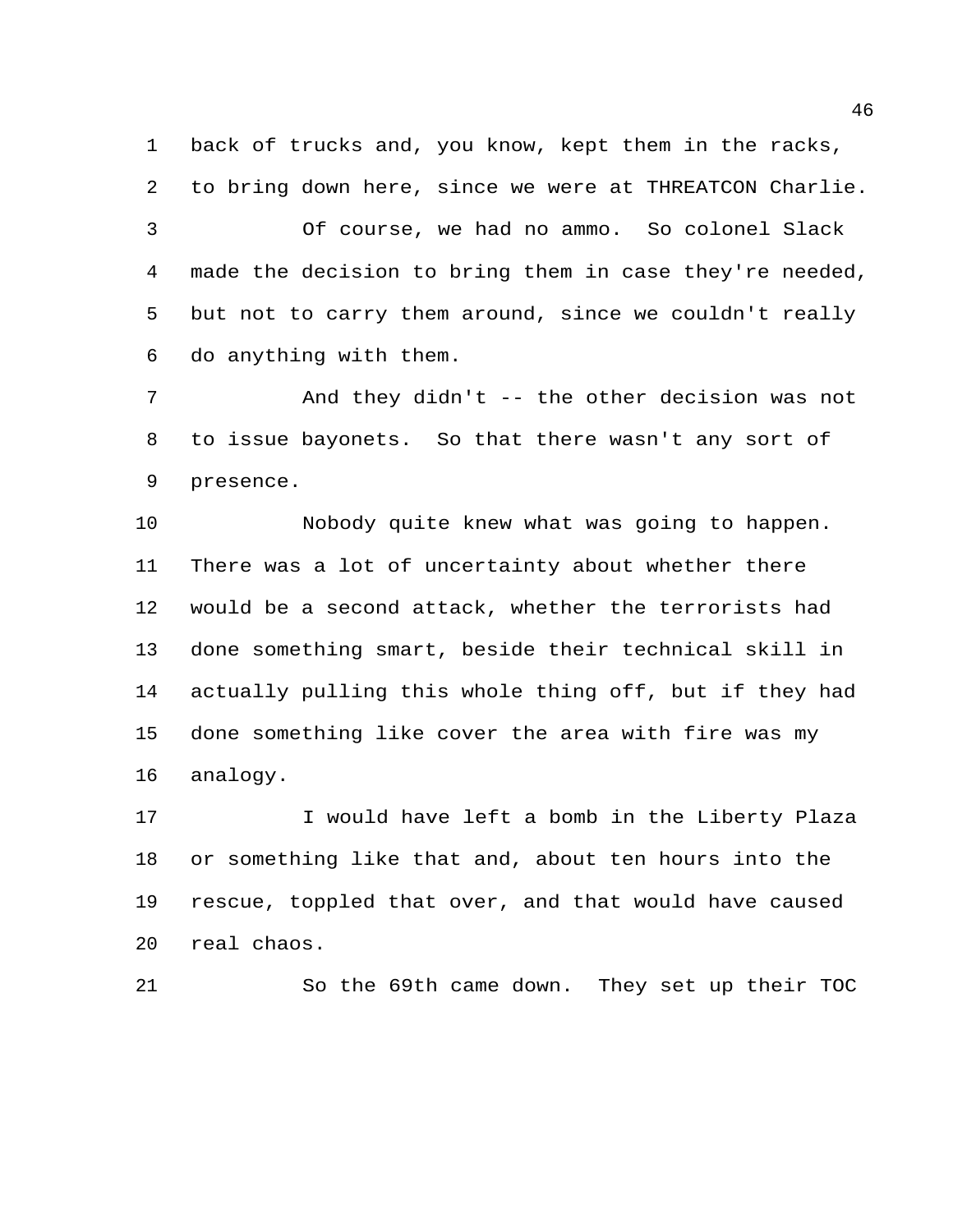at the corner of Battery Place and State Street in Broadway, at the tip of --

 **MAJ MELNYK**: Right across from the Customs House.

 **MAJ MAGNANINI**: Across from the Customs House, the tip of Battery Park. The 258 units were replaced and they returned back to the 69th Armory.

 **MAJ MELNYK**: They were also replaced by the 101 CAV, which had shown up on the scene.

**MAJ MAGNANINI**: Right.

**MAJ MELNYK**: But you weren't with them.

 **MAJ MAGNANINI**: No. I was not with the 101. I was here. The 69th -- and coordination had occurred after myself, talking with colonel Slack and MAJ Obregon about the sector, coordination had occurred and I think Mike McGurty, the S-3 of the 69th, had laid out a plan where we would divide the area at Church Street, and the 69th would take the west.

(Tape change.)

 **MAJ MELNYK**: Continuing the interview with MAJ Bob Magnanini.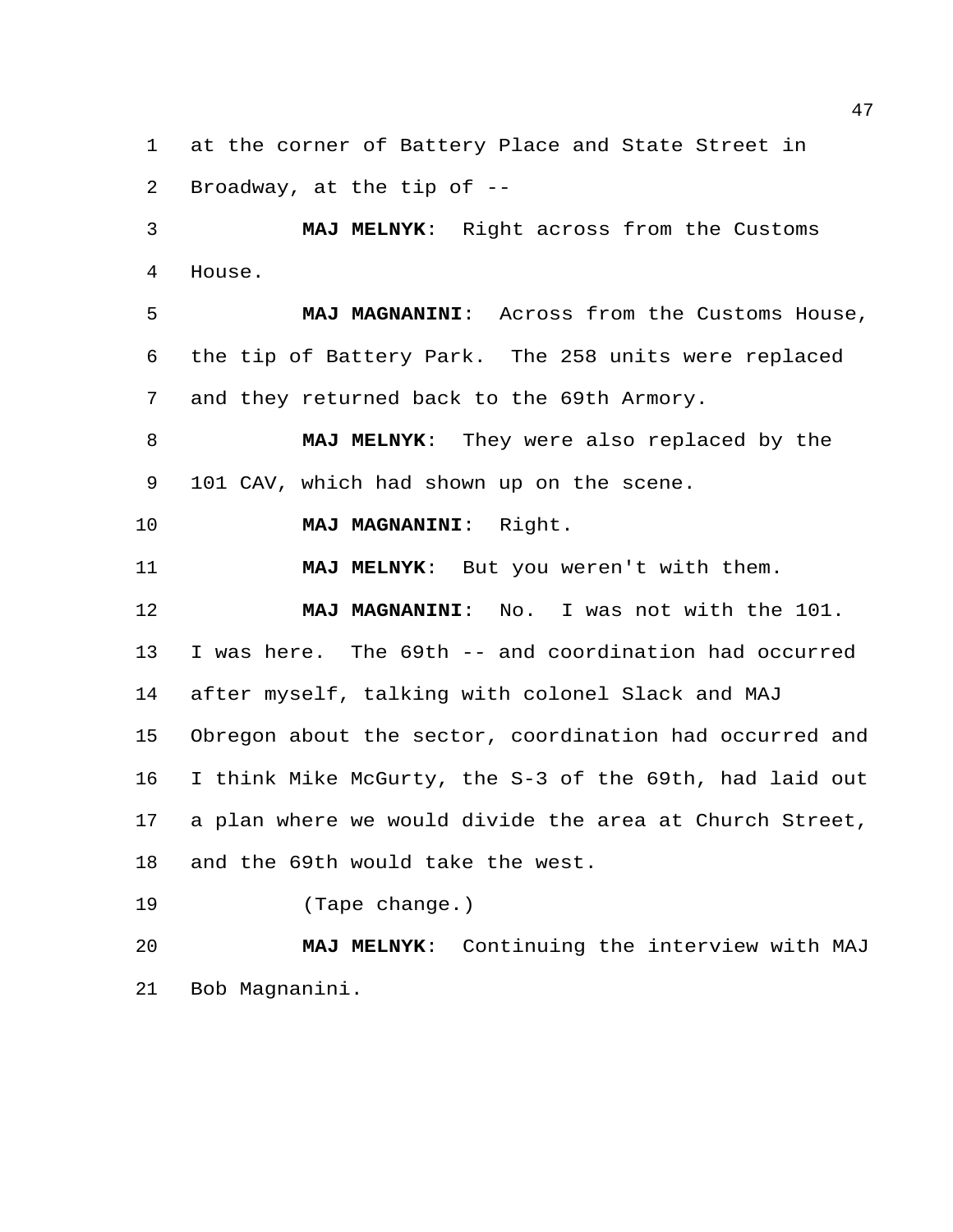You were saying that at this point, the S-3 of the 69th, MAJ McGurty, had devised a plan to split the perimeter with the 101 CAV.

 **MAJ MAGNANINI**: Right. And McGurty's plan covered using Church Street as a dividing line, since it went both north and south of the Trade Center, that the 69th would take the west side of Church and then cover down to the Battery, and then 101 CAV would take the eastern side of Church.

 The 101 and the 69th commanders spoke about that between themselves, agreed on that, and the next morning, around 7:00 o'clock, the 69th deployed in buses and had convoyed to Battery Park, and the 101 CAV came over on the ferry.

15 15 I think they came on the ferry, although, actually, no, they used --

 **MAJ MELNYK**: They came through the tunnel. **MAJ MAGNANINI**: The tunnel, the Battery Tunnel.

 **MAJ MELNYK**: Yes. They came over the bridge and through the tunnel.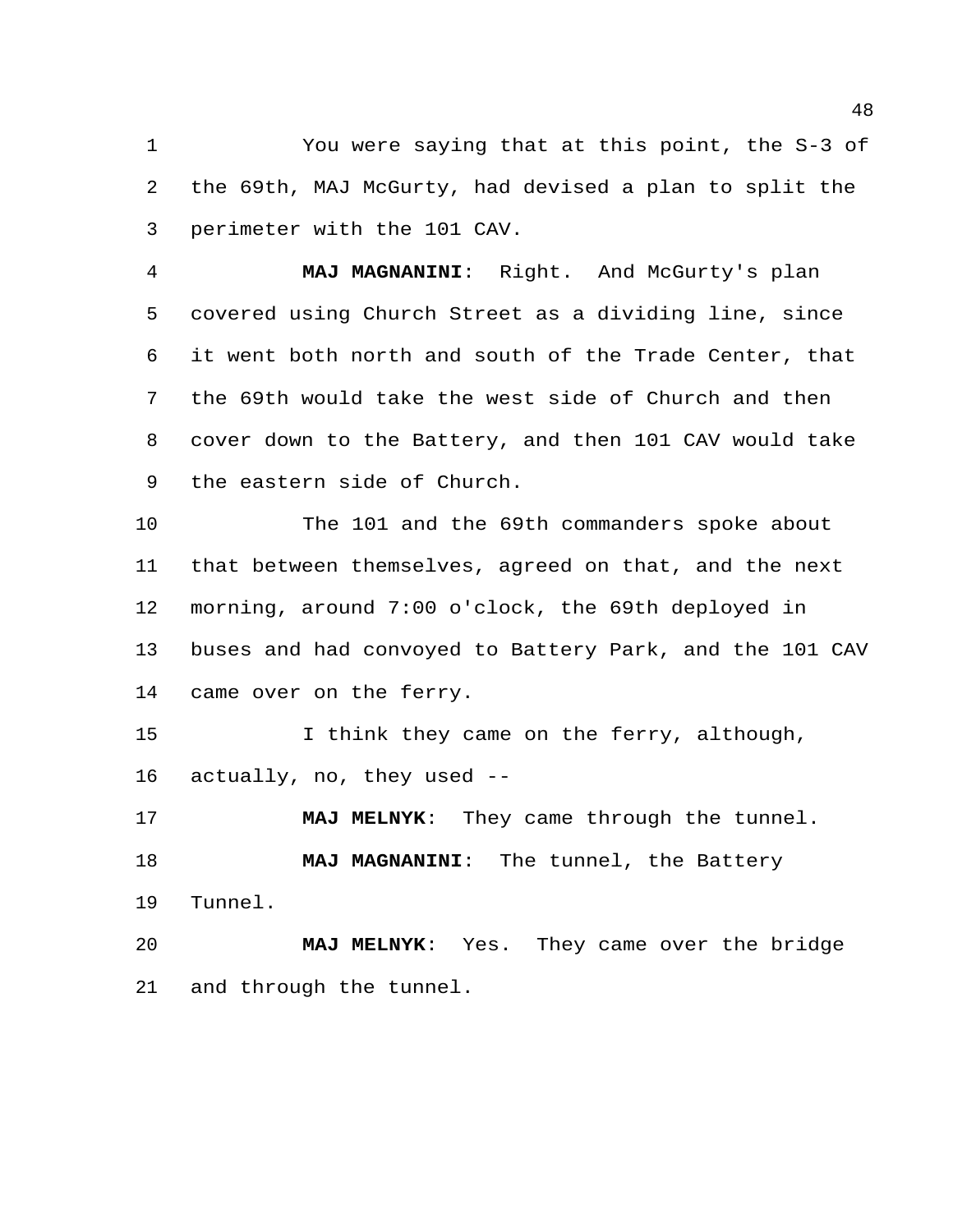**MAJ MAGNANINI**: Through the tunnel, right. That's right, because we were still debating the ferry business, whether they wanted to use the ferry.

 **MAJ MELNYK**: They had a lot of vehicles, too. **MAJ MAGNANINI**: Right. They brought their vehicles. They had .50 cal's on them. They brought a 113 track with a .50 cal.

 **MAJ MELNYK**: They drove a track over all those highways?

**MAJ MAGNANINI**: Yeah.

**MAJ MELNYK**: Wow.

 **MAJ MAGNANINI**: And they put the track, the first morning, up outside of city hall. That was disconcerting, yet somewhat reassuring. And this is now Wednesday morning, and they kept filming. CNN filmed it.

 And that loop kept running and running. So I was actually, later in the day, at the 107th EOC, and that popped up on the screen and they began to freak out and say what the hell is going on, and I guess the OEM in the city was saying the same thing, we shouldn't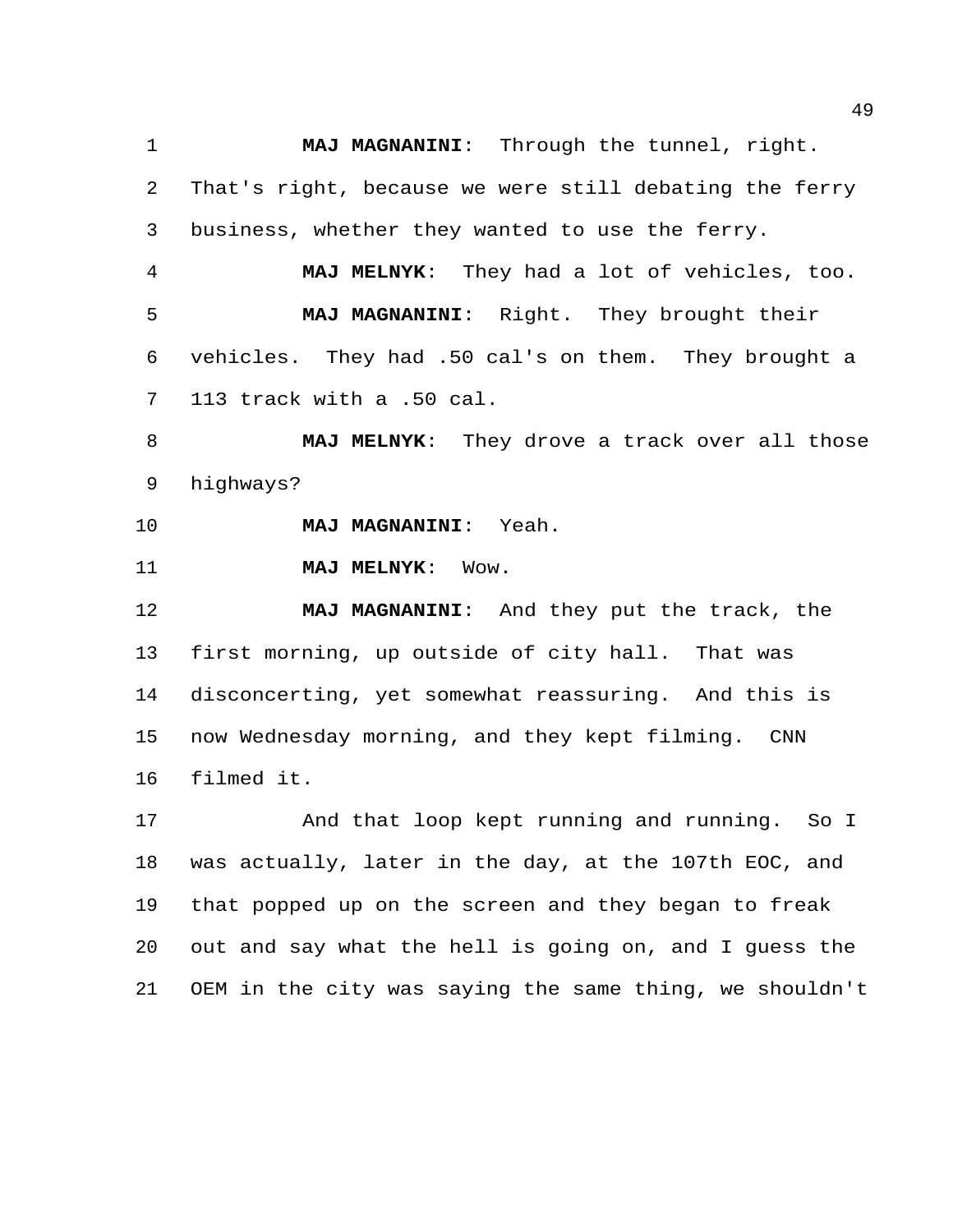have all these weapons.

| 2  | So the CAV, responding to THREATCON Charlie,            |
|----|---------------------------------------------------------|
| 3  | brought their weapons. They then took them down.<br>The |
| 4  | soldiers were actually out here with M-16s and          |
| 5  | bayonets, too, ready, but no ammunition.                |
| 6  | They put the weapons away and they assumed the          |
| 7  | east of that perimeter.                                 |
| 8  | MAJ MELNYK: That film clip kept running for             |
| 9  | days and they continued to get in trouble for it.       |
| 10 | MAJ MAGNANINI: Right, because the next day,             |
| 11 | on Thursday, the OEM or the Mayor's office called down  |
| 12 | to the 107th while I was there and said "What the hell  |
| 13 | is wrong with you people, you're still driving around   |
| 14 | with these weapons," and I told them, without even      |
| 15 | investigating it, I told them it's not. I said they     |
| 16 | took the weapons down. That's the film loop for         |
| 17 | yesterday. I said it's probably going to go for         |
| 18 | another day or something.                               |
| 19 | But they certainly made an impression.                  |
| 20 | Right. At what point did they<br><b>MAJ MELNYK:</b>     |
| 21 | shift the boundary to Broadway, because I know that     |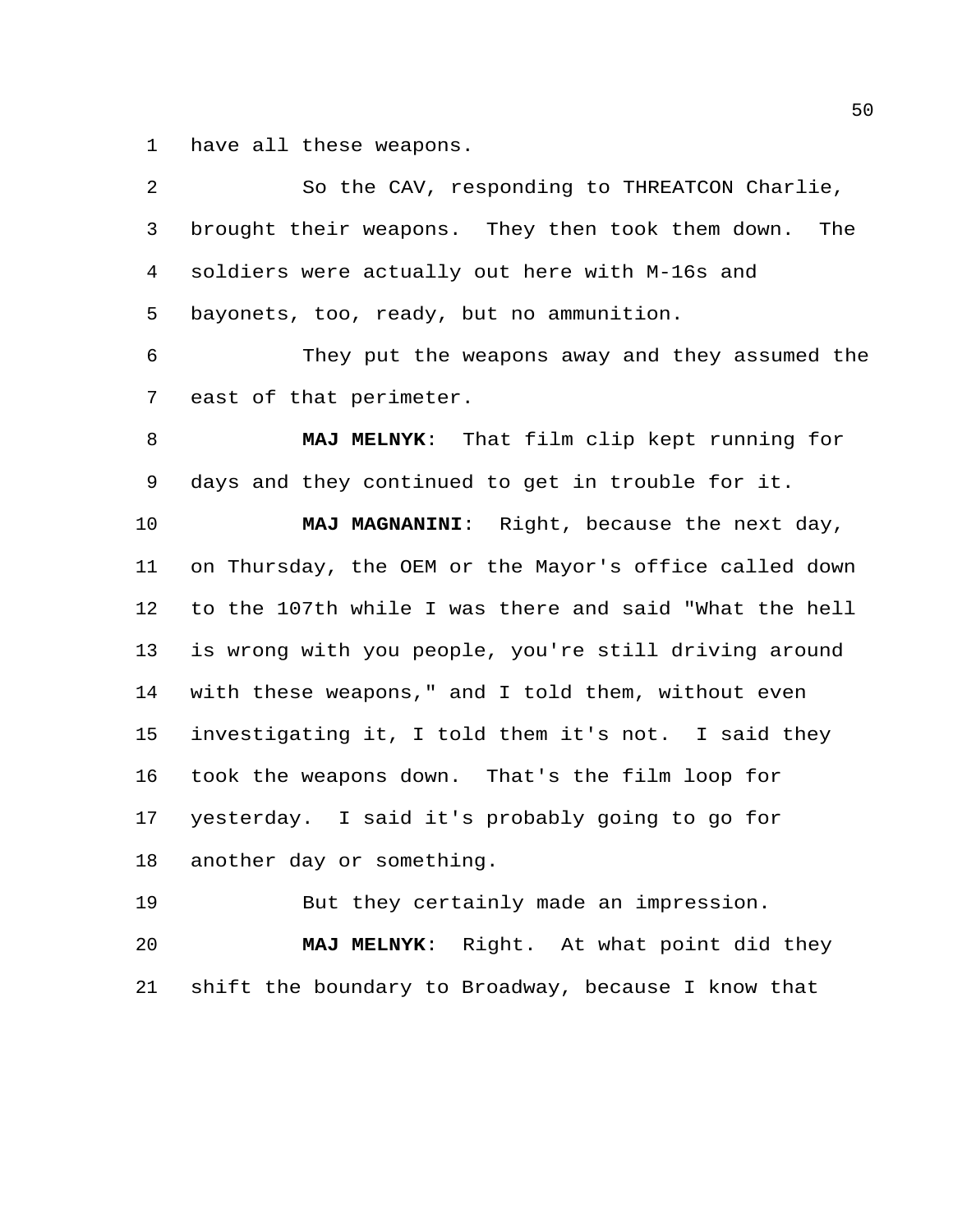happened later on.

 **MAJ MAGNANINI**: That happened later. **MAJ MELNYK**: Do you know? **MAJ MAGNANINI**: Yeah. What happened was the CAV came in and assumed an area from -- because they had closed off everything at Canal, there was no southbound traffic, there were still people who lived here, though a lot of them had been evacuated, especially -- I think they evacuated everybody in Battery Park City. **MAJ MELNYK**: And the power was completely out there. **MAJ MAGNANINI**: There was no power, right. And then the 101 CAV stretched from the other side of the Customs House at White Hall and Bridge Street -- actually, from Bowling Green, in front of the Customs House. **MAJ MELNYK**: Right. **MAJ MAGNANINI**: They stretched, their unit stretched up Beaver Street to Water Street, north on Water, and then cut over on Beakman and went up to the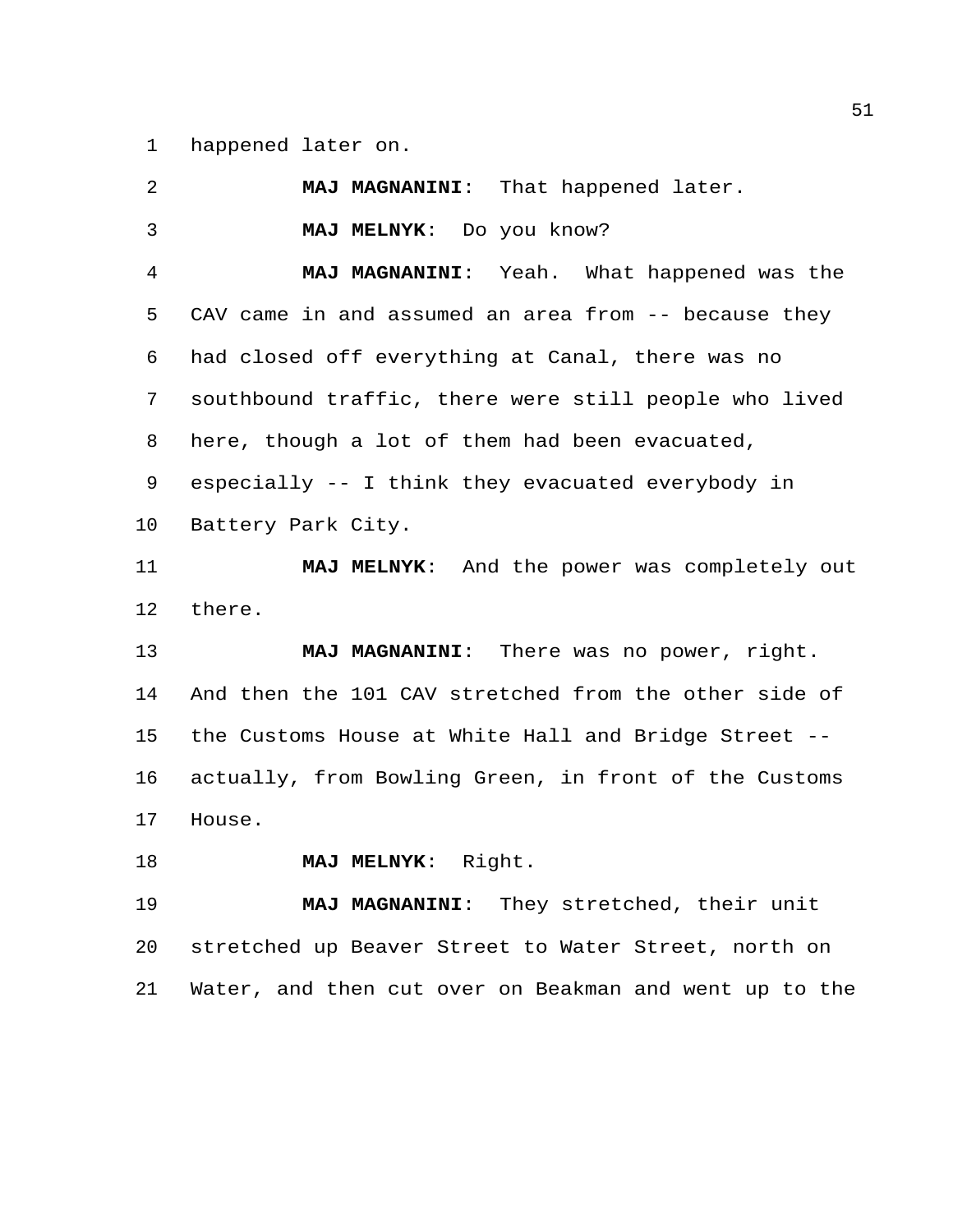Brooklyn Bridge.

 They also then had units that went up Spruce Street and around city hall, and then they linked back in with the 69th at Church Street.

 **MAJ MELNYK**: Though city hall, as I understand it, the police -- after the first day, the police took over the area of city hall because of political sensitivity.

 **MAJ MAGNANINI**: Correct. That's what -- and so the CAV broke down. And the way the units were laid out was starting in Battery Park and going north and starting in the west, the 69th had Echo Company, which is their AT unit, running up through Battery Park and covering the exit of the Brooklyn Battery Tunnel, and then running up the park and being up into Battery Park City.

 Bravo Company picked up at Rector Street in Battery Park City and maintained the outer perimeter north of Barclay Street.

 Charlie Company had from Barclay up to Chambers, again, on the outer perimeter.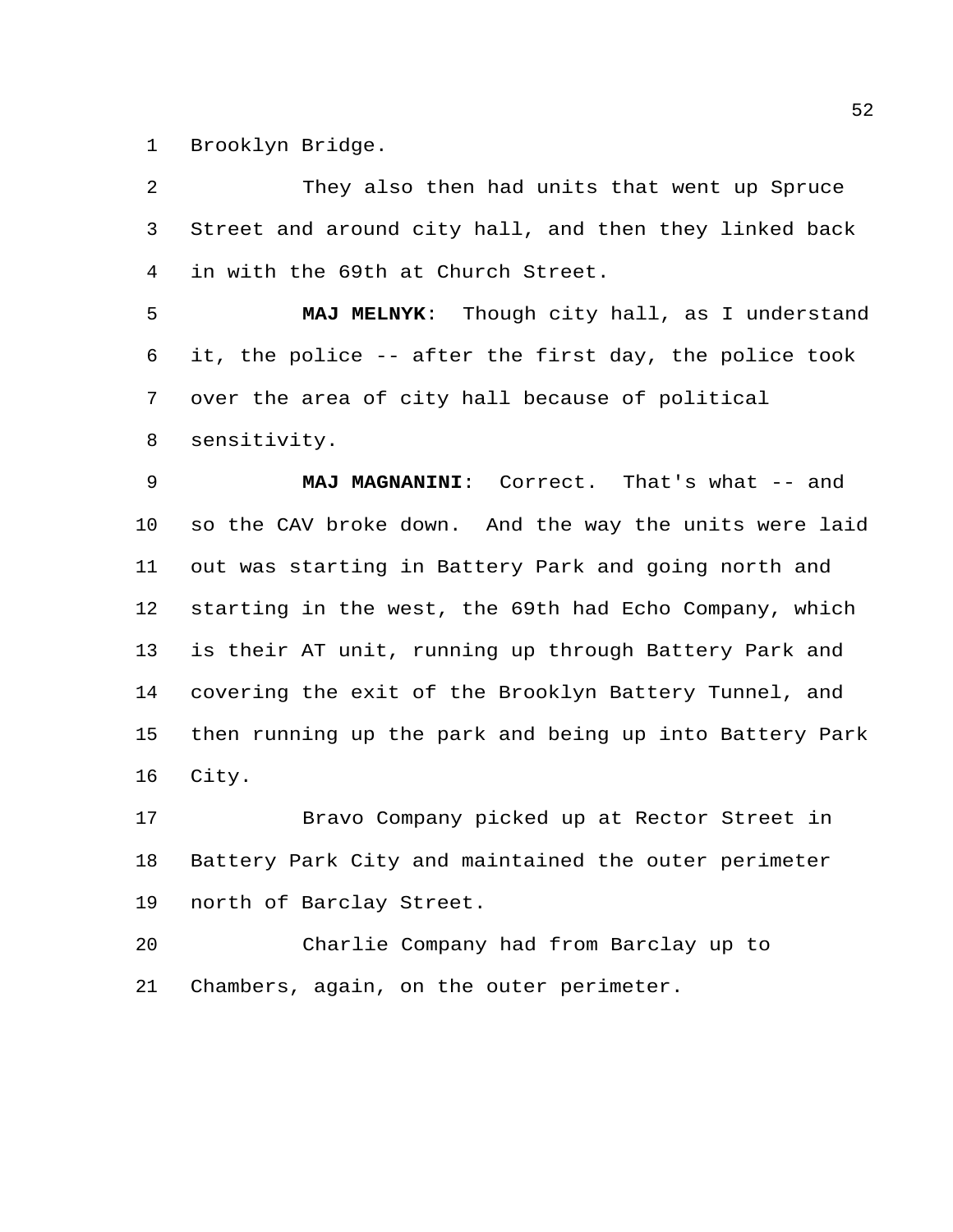Delta Company of the 69th ran along Chambers Street to West Broadway.

 And then Alpha was in between West Broadway and Church, which they thought would have the most pedestrian traffic.

 The 101's HHC initially linked in with them, covered city hall.

 **MAJ MELNYK**: Down to the Brooklyn Bridge. **MAJ MAGNANINI**: Right. And then Alpha Company ran south to Maiden Lane and then Delta Company ran further south.

 Bravo and Charlie Companies of the 101 were still up in --

**MAJ MELNYK**: They moved (inaudible.)

**MAJ MAGNANINI**: Right, right.

**MAJ MELNYK**: They came down that morning.

 **MAJ MAGNANINI**: That morning, Wednesday morning. Right.

 So I got a call. I called the division up there and told them what was going on. They told me that Bravo and Charlie were driving down with MAJ Durr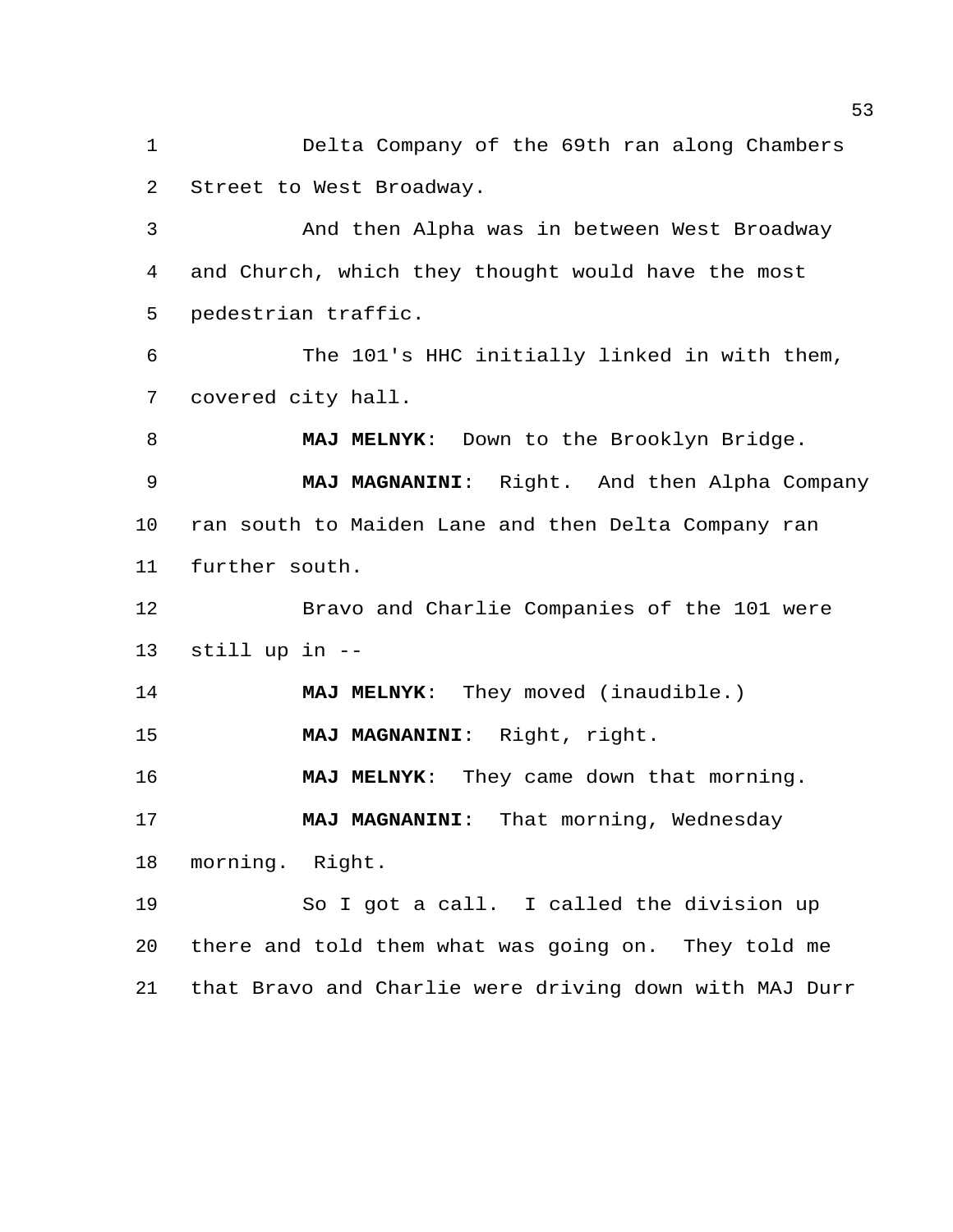[XO of the 101 CAV] in a convoy. The left at 06 and were on their way down.

 So at that point, this area was set. I walked the perimeter, talked with the commanders. Everybody knew at that point that we were -- I actually don't know if they knew what the rules of engagement were. **MAJ MELNYK**: There were none.

 **MAJ MAGNANINI**: Yeah. And that's what I'm thinking.

 **MAJ MELNYK**: Certainly nothing written down. **MAJ MAGNANINI**: Nothing was written. There was a whole ton of people behind us and there was a whole slew of people who I didn't know what they were here for.

15 I walked up the perimeter. There were Air Force people, there were SeaBees, there were hundreds of people who had just come into the city and if you were in a uniform, the police just let you through.

 There were even people who were in the city and one guy had run over to the 69th Armory and pulled a couple of old used uniforms out of a dumpster kind of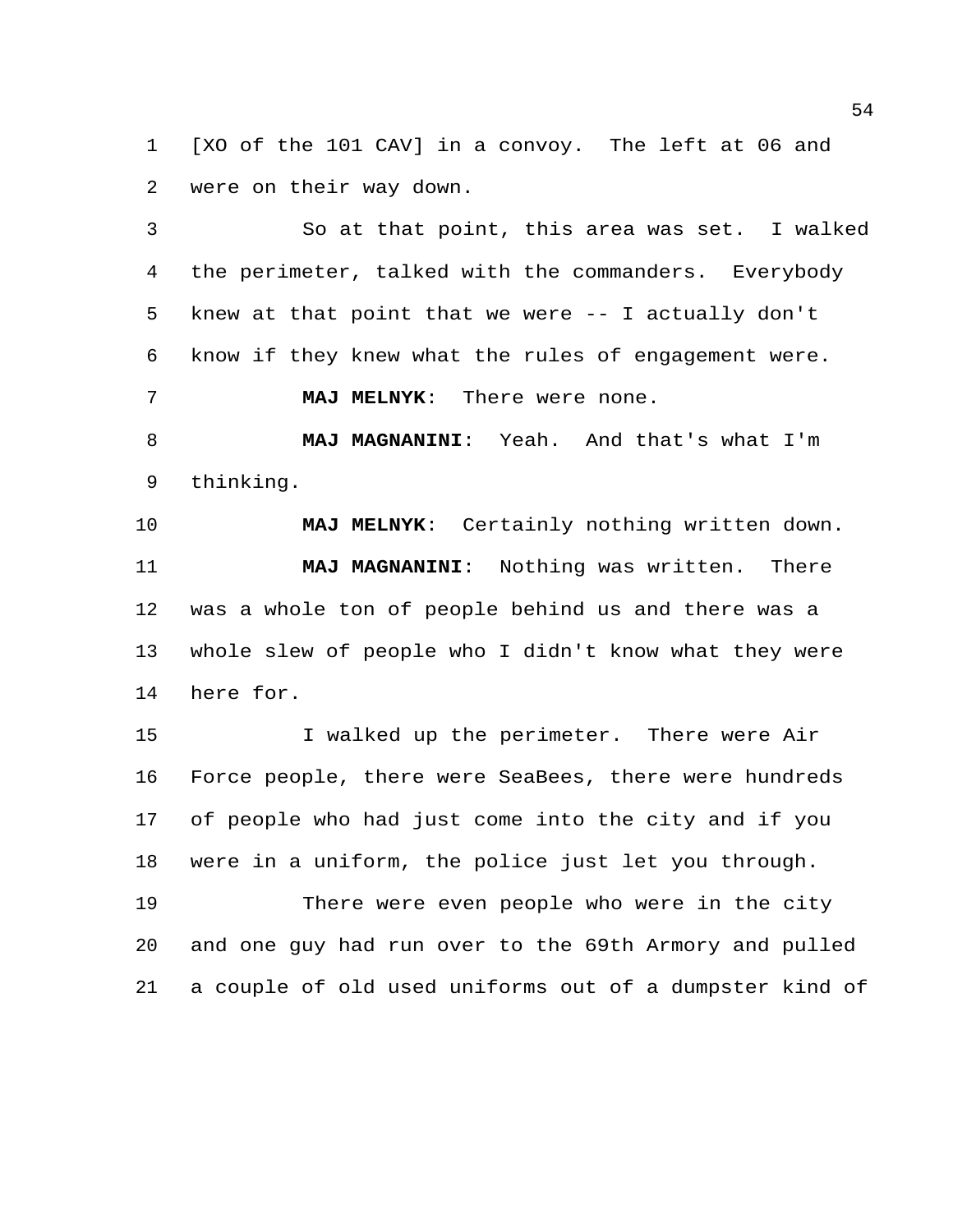thing and had black shoes. He had old BDUs, with like a 3rd Infantry patch on them or something, and he had black shoes and he had orange tape around the bottom of the BDUs, and he was up in the World Financial Center, just across the street from the World Trade Center, with a group of SeaBees and Air Force and all these other people from all different units, just a mishmash.

 Some of the people told me that they were involved with this EOC out at Pier 40. I had actually gotten a call from the 69th the night before at the -- while I was at the 69th, from a fellow named CDR Mark Hardy, H-a-r-d-y, and he told me his number was 212- 647-6557 and he was running an EOC out of this Pier 40 and was assembling all sorts of units down there.

He was with the Naval Militia.

 **MAJ MELNYK**: He was New York Naval Militia? **MAJ MAGNANINI**: No. He's from Washington, D.C. So when I found that out, I asked him -- and colonel Slack spoke with him, as well, later, and said, you know, "Whose authority are you down there under, what orders are you on, who are you working for?" and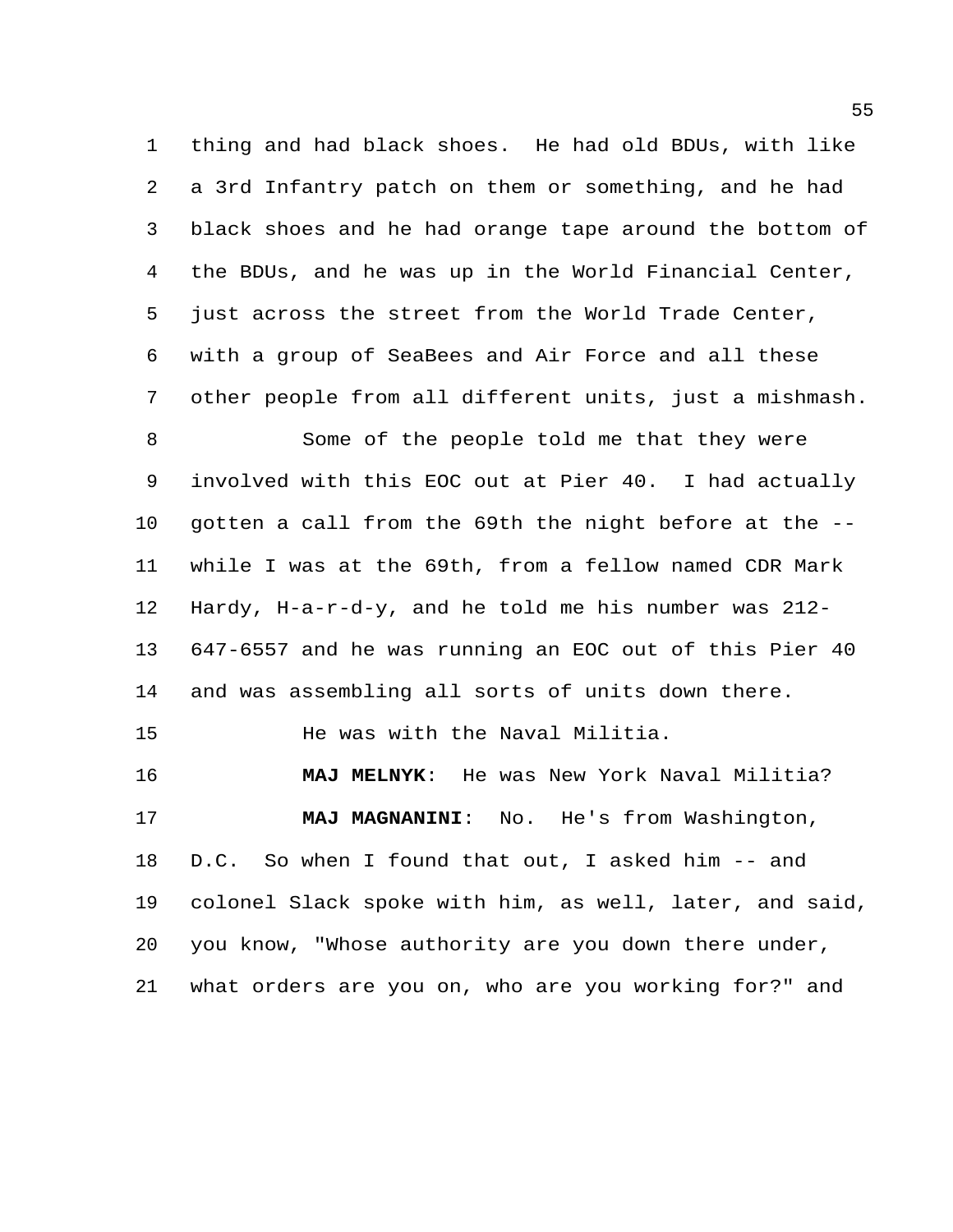they were under nobody.

 They just said we're just setting up and we're getting in all the military people.

 So they were running this operation and that was the two privates who I had run into outside of St. Vincent's.

**MAJ MELNYK**: Right.

 **MAJ MAGNANINI**: Were going there. Apparently, then, they were gathering up all sorts of hangers-on, ash and trash, everybody running around, not to organize units and issuing orders out of this EOC.

 I later found out that this colonel [LTC] Gilbert Mestler had been kicked out of the 107th's EOC or had left and had deployed down to the 40th Street EOC, where he took over and was issuing orders to various military units, including Marine Reserves, Naval Militia, Coast Guard people, SeaBees, Air Force, everyone and their mother, down here.

 And there was also some general, two-star New York State Guard guy, general Gold, I think his name was, who was issuing orders, as well as this guy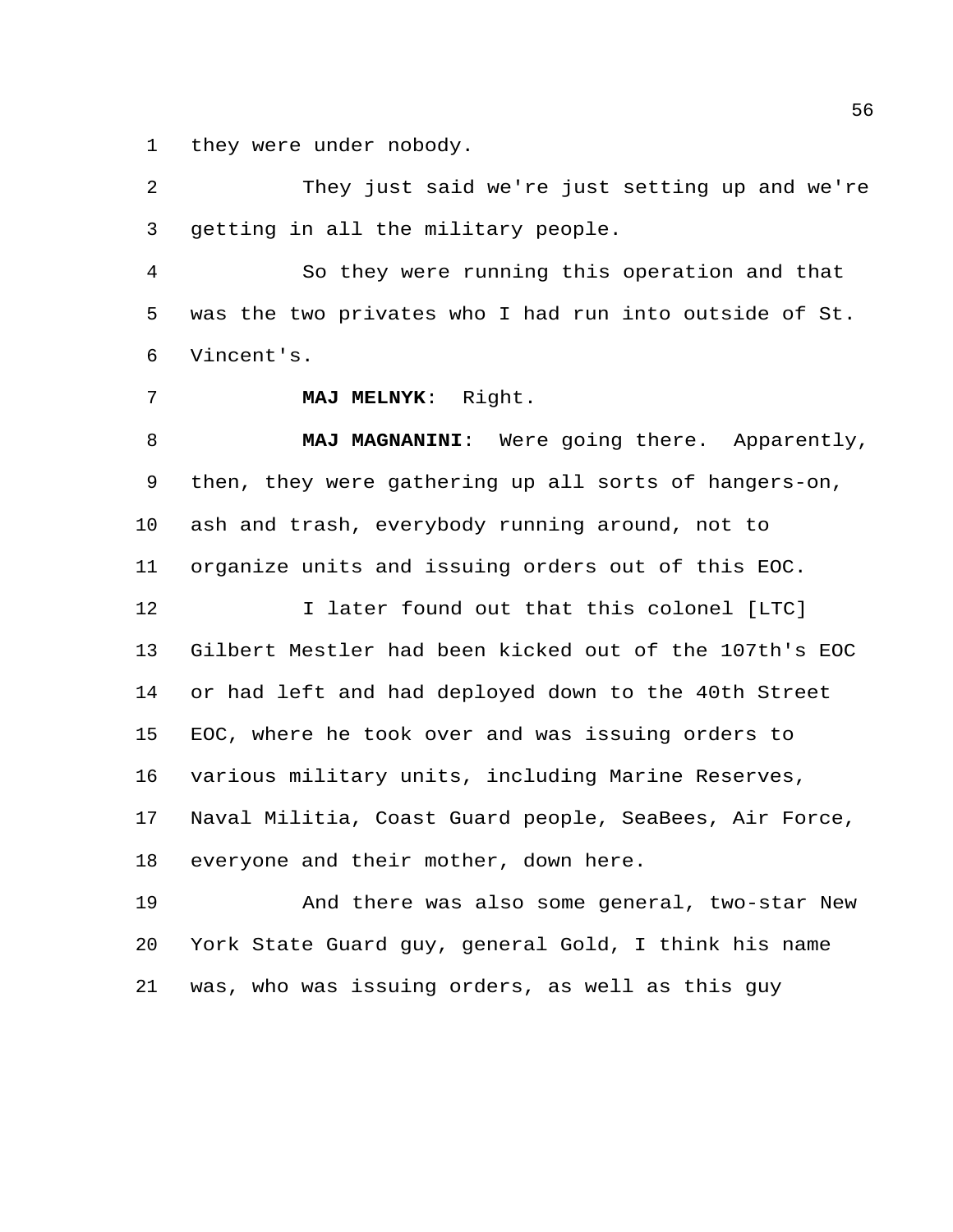Mestler issuing OP orders, signing himself as

commanding.

 And the civil authorities were happy to have any military presence and any sort of help. So they were turning to them to get missions and this, that, the other thing.

 And it wasn't til about Thursday morning, I think, that general Klein went down and closed them down, put this general Gold out on the street and kicked out this Gil Mestler, who general Klein said was wanted because he wasn't supposed to be here.

 It was questionable whether he actually does work for the Special OPS Command or he's just made up this entire thing, and he's somewhat --

 **MAJ MELNYK**: It's a very impressive business card.

 **MAJ MAGNANINI**: It is, and he's somewhat -- you know, and he's got these patches on, which I had never seen before, and having served in Korea, whether he had made this whole thing up.

And then apparently, as a footnote to this,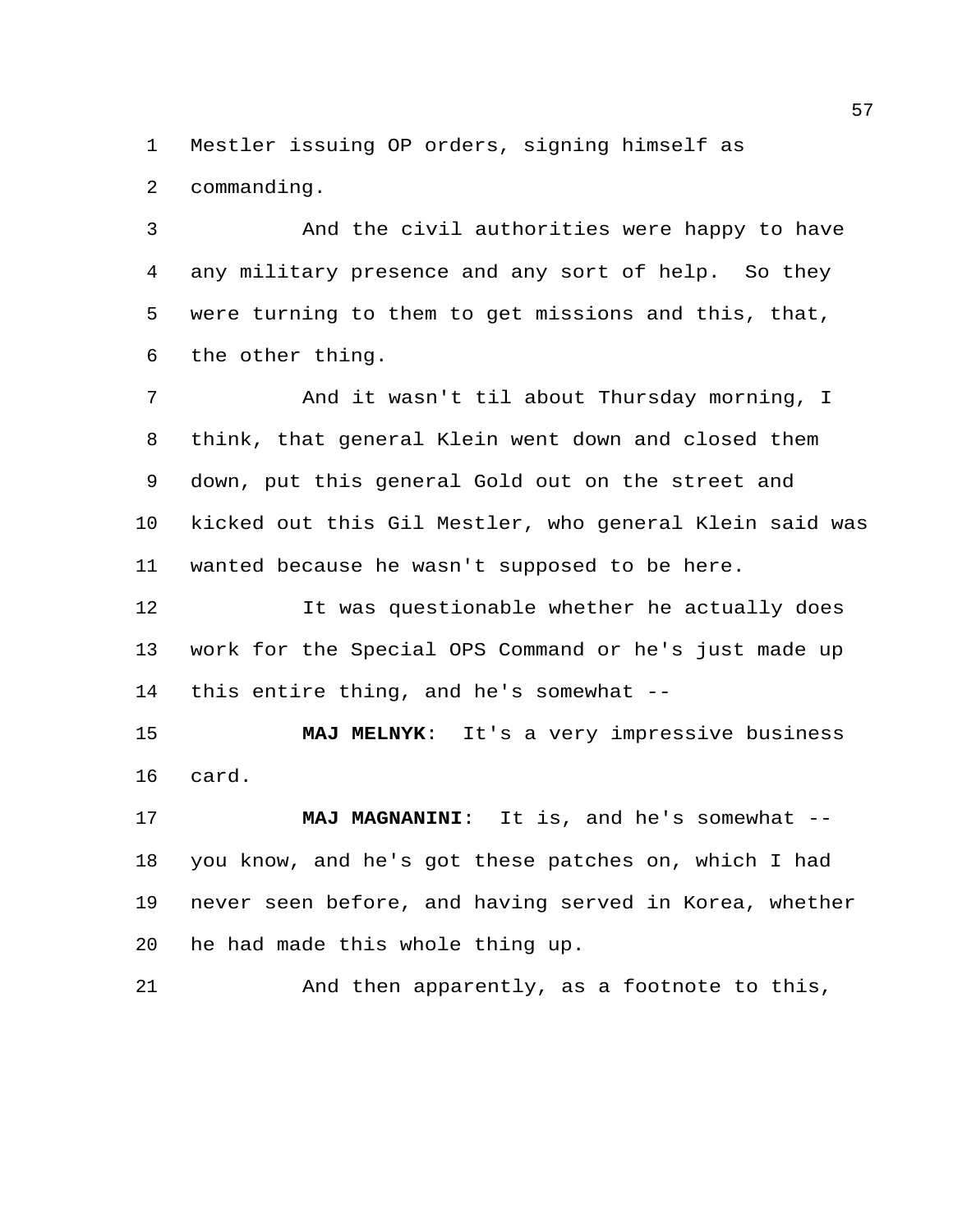there was some sort of joint intelligence center up at the EOC, with various other government agencies.

 **MAJ MELNYK**: This is the New York City EOC. **MAJ MAGNANINI**: Yes. **MAJ MELNYK**: Located where? **MAJ MAGNANINI**: It's moved. **MAJ MELNYK**: Right. It's now at Pier 92. **MAJ MAGNANINI**: Is it Pier 92? **MAJ MELNYK**: Yeah. **MAJ MAGNANINI**: Yeah. And I think at that point, it was at Stuyvesant [High Scool], but there was a bunch of national intelligence agencies were up there and this guy Mestler was sitting up in one of these things and had convinced them to let him in. And one of the officers at the 101 CAV said that he had run into a fellow who used to be at the 101 CAV, who had seen this fellow Mestler up there, and they had thrown him out of this Intell OPS mission. **MAJ MELNYK**: That's amazing. **MAJ MAGNANINI**: So, again, this just shows you

that if you were in a military uniform, the civilian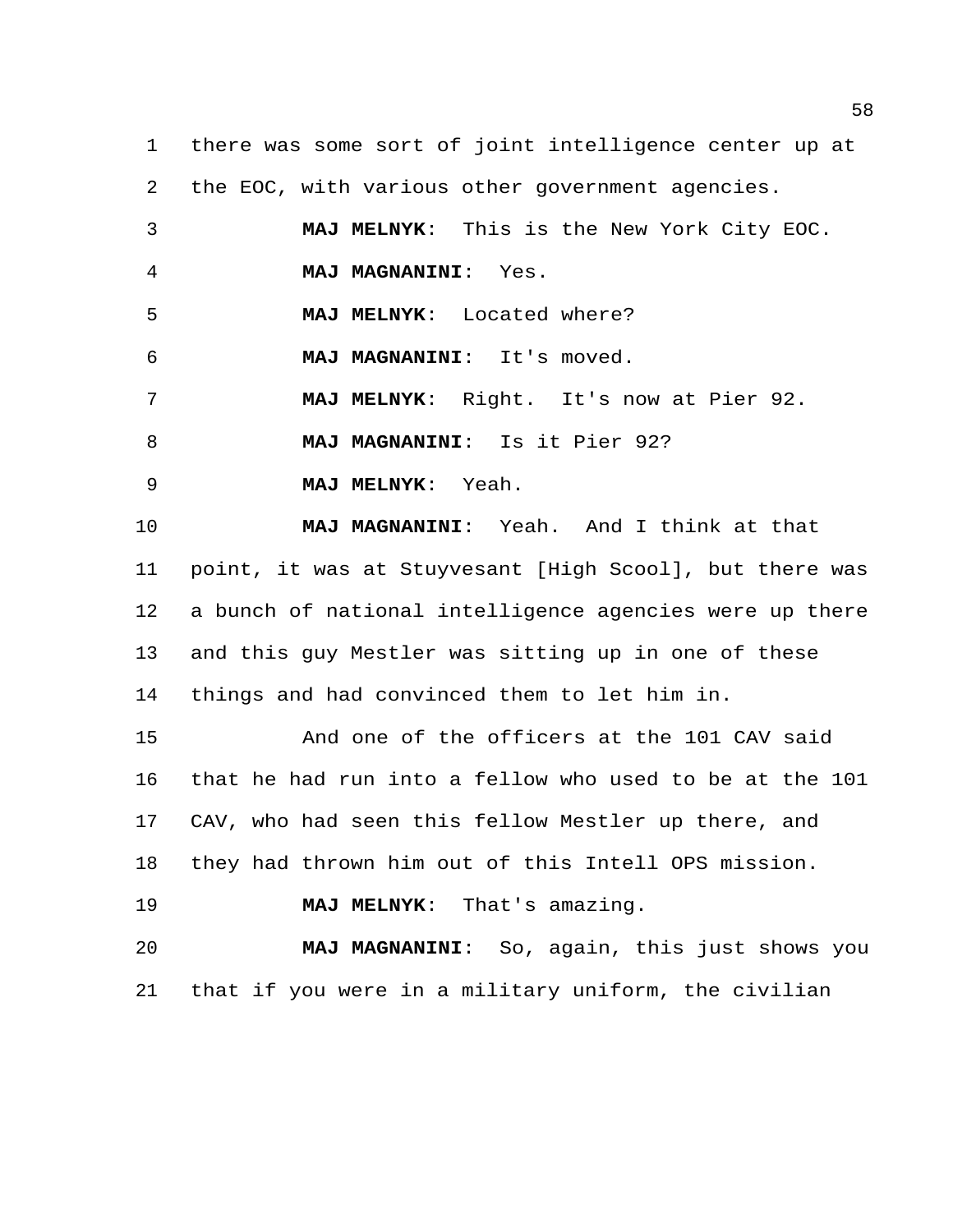authorities were so desperate to have somebody there, that -- and the chain of command wasn't clear.

 One of the things that they really needed was to get somebody, I think, down here on the ground in military uniforms who everybody would report to.

 The problem was that -- I think it started to surface even early Wednesday morning, was that the units were deployed out on the ground and the 69th's TOC was at the corner of Battery Park and then halfway down Battery Place, between State Street and the Battery Park City and West Street.

**MAJ MELNYK**: West.

 **MAJ MAGNANINI**: Right. That's where the 101 CAV's TOC was.

 **MAJ MELNYK**: Not more than 50 yards away. **MAJ MAGNANINI**: Right. So the units on the ground were being controlled here. The next higher headquarters was the 107th.

 **MAJ MELNYK**: They were being controlled by? **MAJ MAGNANINI**: The battalion commanders. **MAJ MELNYK**: Liaison between the commanders,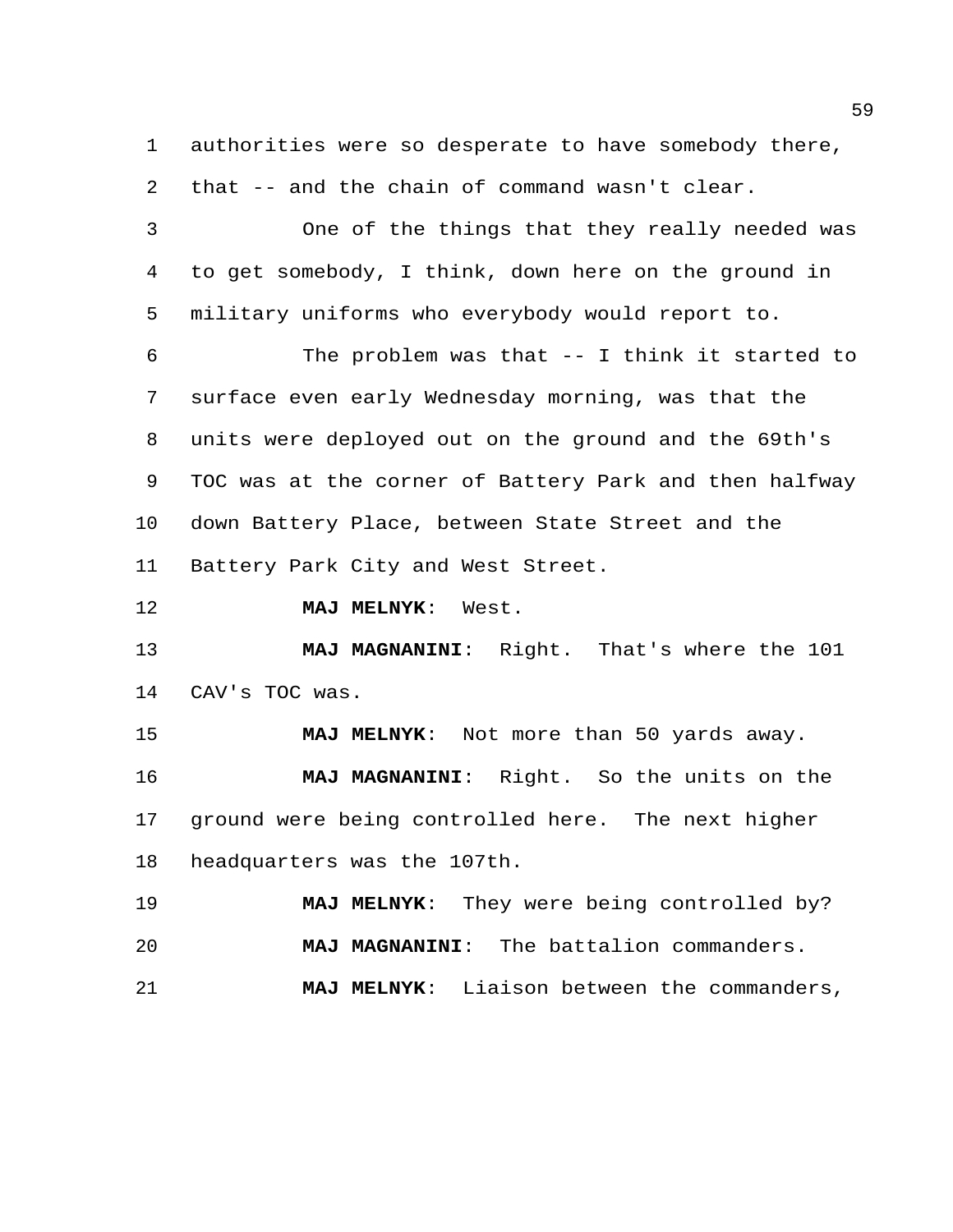but really no higher.

| 2       | MAJ MAGNANINI: Right. I was actually -- and             |
|---------|---------------------------------------------------------|
| 3       | I started to get into the liaison role, I think, at     |
| 4       | that point, that I was making sure that the 69th knew   |
| 5       | what was happening, that the 101 knew what was          |
| 6       | happening, cross-leveling between them, so each of the  |
| 7       | battalion commanders could get out with the company     |
| 8       | commanders and secure that.                             |
| 9       | And then I would go back to the Police Plaza,           |
| $10 \,$ | up to the 107th, back to police -- the command post at  |
| 11      | Pike and South, I would go up to the dig site, which is |
|         |                                                         |
| 12      | where the fire department had command and control.      |
| 13      | <b>MAJ MELNYK:</b><br>Down at ground zero.              |
| 14      | MAJ MAGNANINI: At ground zero, right. And so            |
| 15      | that's when I fell into my mission on Wednesday,        |
| 16      | traveling back and forth between the units, and I had   |
| 17      | traveled back Wednesday afternoon, once everything was  |
| 18      | set, back to the 107th and told them what was going on  |
| 19      | on the ground.                                          |
| 20      | I gave them the unit locations, the strength            |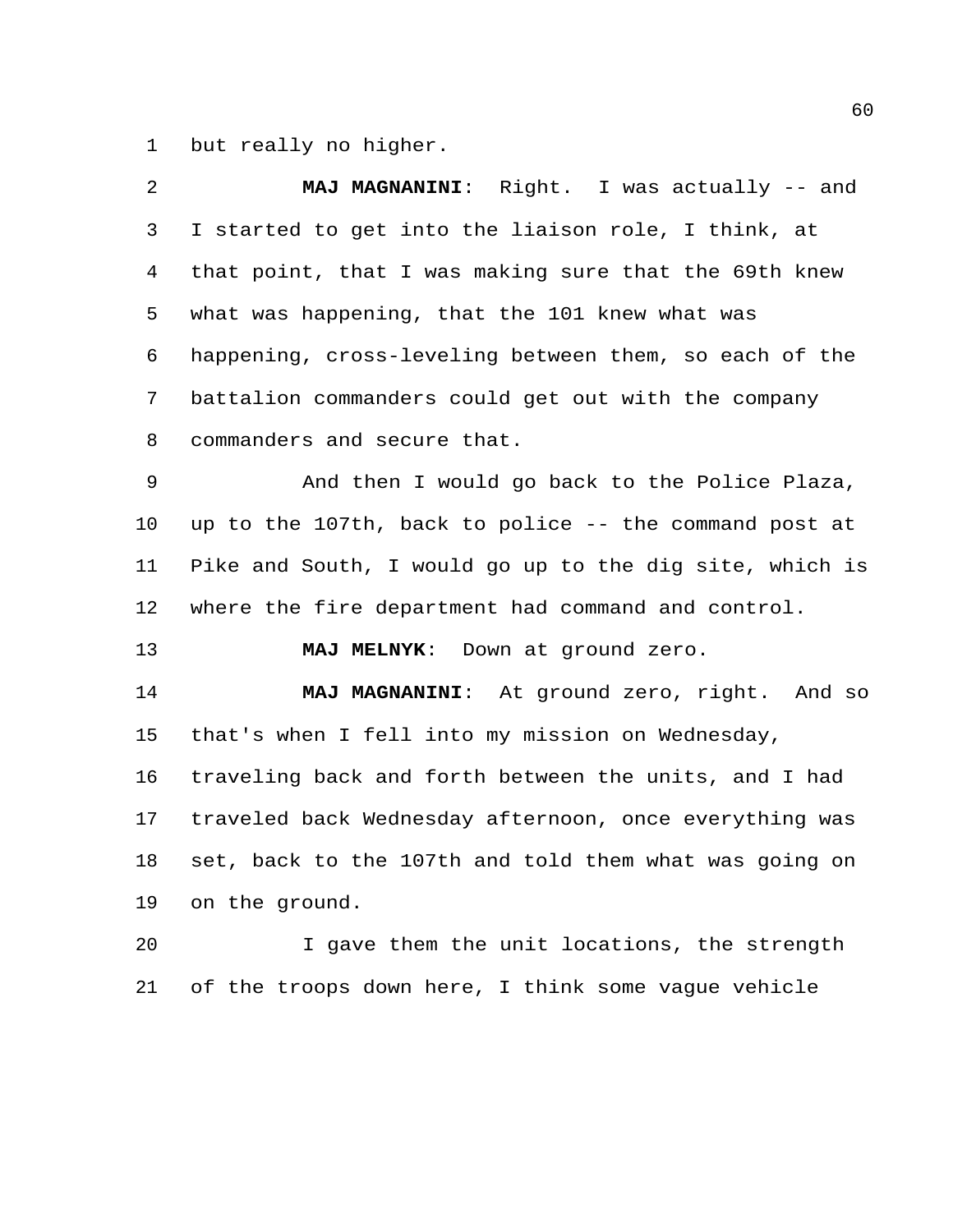numbers, and that sort of thing.

 They told me to come back for a BUB that night.

**MAJ MELNYK**: Which is a?

 **MAJ MAGNANINI**: A battlefield update briefing. Sorry about the acronyms.

**MAJ MELNYK**: That's okay.

 **MAJ MAGNANINI**: And then I returned and then I had called up to division and I got -- I found out that the division people were coming back in and the first staff people, who had rented, I guess, vehicles on their own personal account, had driven across country from Fort Leavenworth to New York, up to Troy, and had gotten in at about 11:00 o'clock in the morning the next day.

 They then were able -- they went off to a briefing at state headquarters.

 The bus with most of the other divisional staff people didn't arrive til about 4:00 o'clock that day.

21 I called up, left a message of what was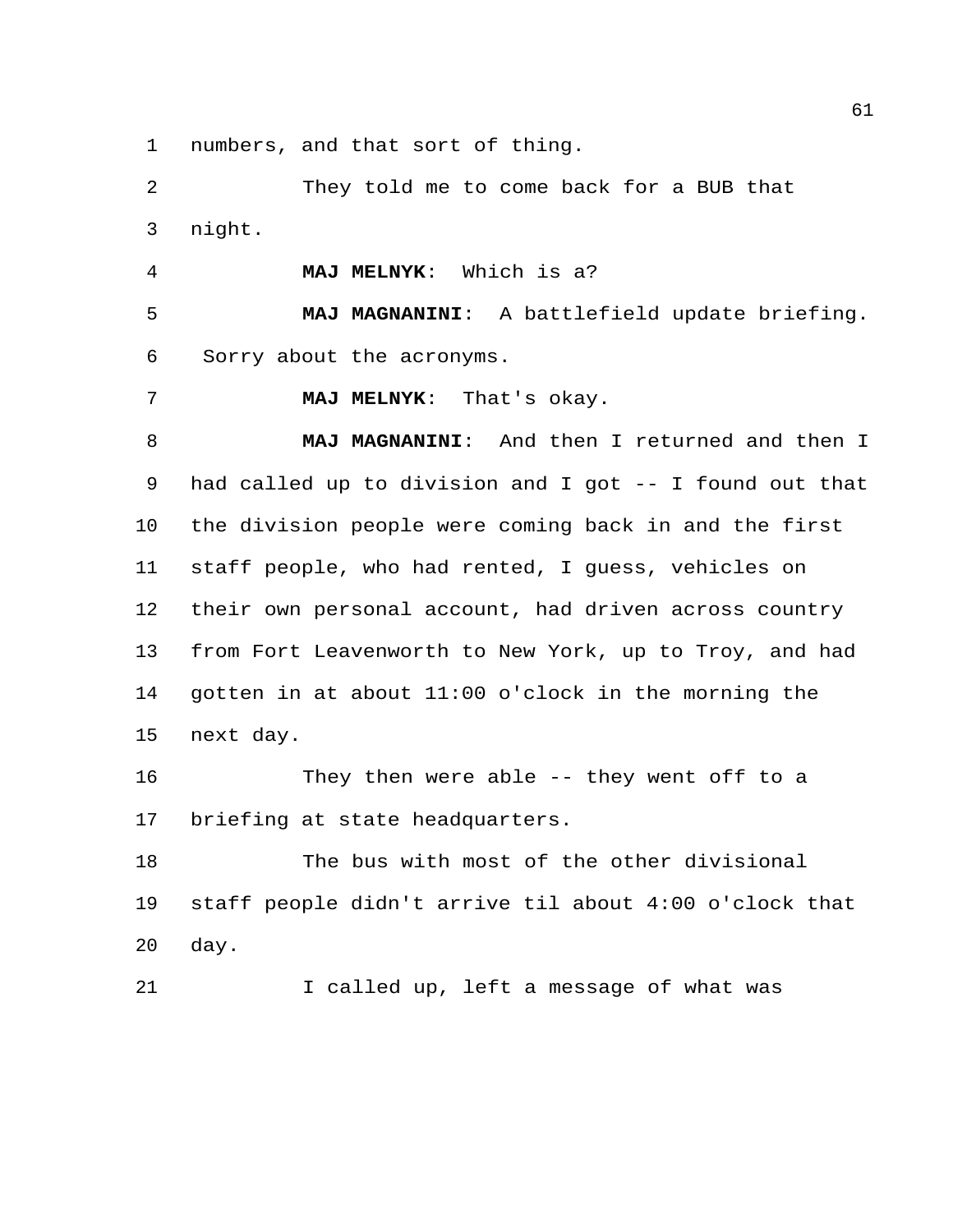happening with the EOC, gave all the troop locations. CPT Andre Evans, E-v-a-n-s, and a CPT Gansen, G-a-n-s $e-n$ , Evans is with the two  $[42^{nd}$  Division G-2 section], Gansen with the three [G-3], were up there.

 So I gave them a lay down, so they knew what was going on.

 **MAJ MELNYK**: So the Division EOC now had -- **MAJ MAGNANINI**: Had the --

**MAJ MELNYK**: Was getting established.

 **MAJ MAGNANINI**: Right. And then I got a call from COL Atwood, who said "What the hell are you doing down" --

**MAJ MELNYK**: In New York City.

**MAJ MAGNANINI:** -- "in New York City. I thought you were supposed to report up here. We're on alert. You're supposed to be up here to brief the general," tada tada tada. And I explained to him, you know, what had happened was when I arrived in New York, I said I figured I'd be in and out, I said, but there was no higher command and control.

The 107th was trying to get set. There was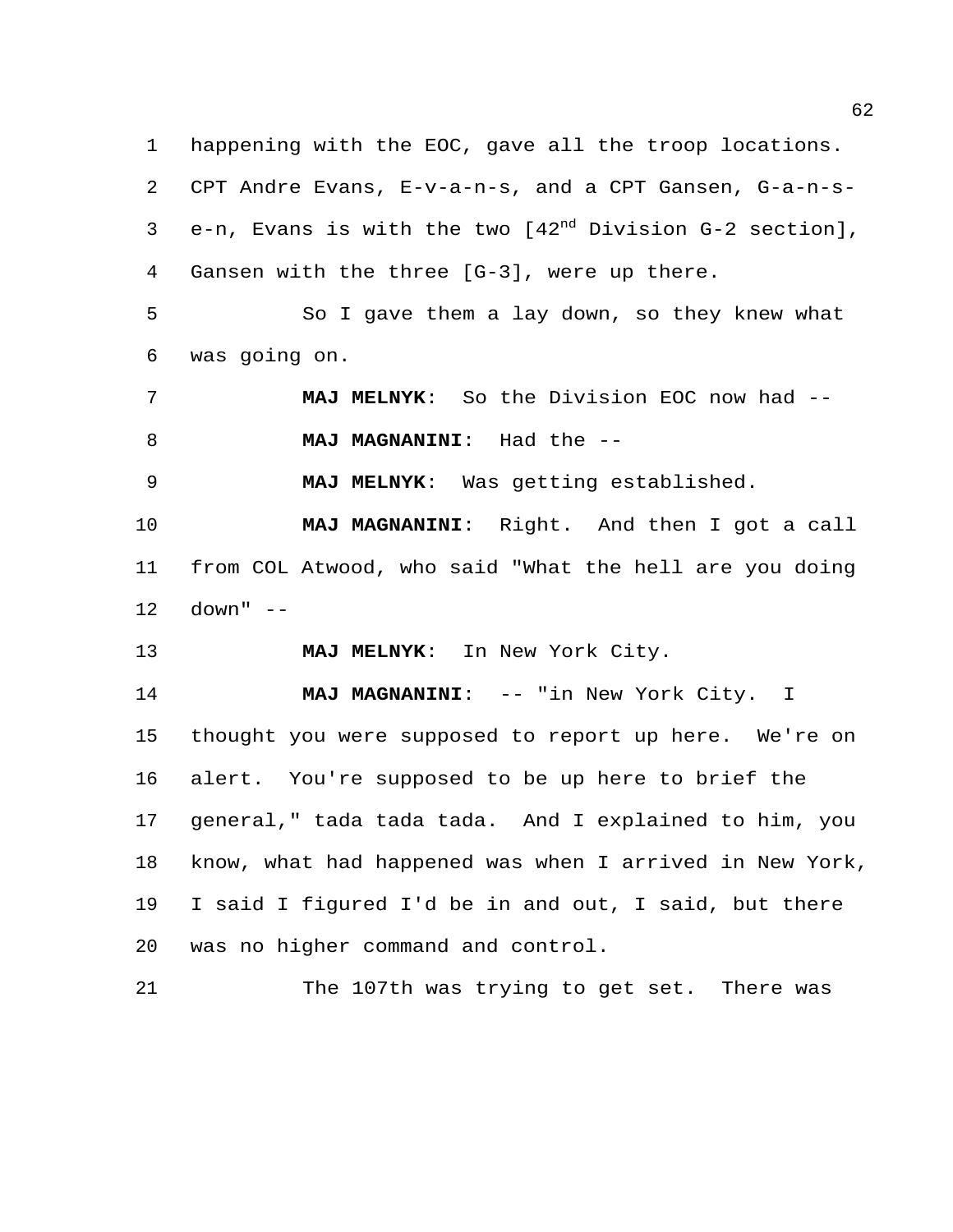nobody to do this coordination, so I just picked it up, and I had said, well, without me, you wouldn't have anything to brief the general, because there was no information.

 The Division EOC people were expressing frustration that they couldn't get information from STARC, who couldn't get information from Troop Command, from the 107th, et cetera, et cetera.

 So I was calling into division to keep them apprised of what was going on, and then I was down here.

 And I guess about 1300 or something, I came back, went over to the Police Plaza, and they had told me -- sorry -- not the Police Plaza -- the Pike and South command post.

 They had told me that they prefer that we have a much larger presence during the day and we started -- I had a discussion with the chiefs about the layout and I told them at that point, the 258 had about 260 soldiers on the ground at night, and that between the 101 CAV and the 69th, who were still getting soldiers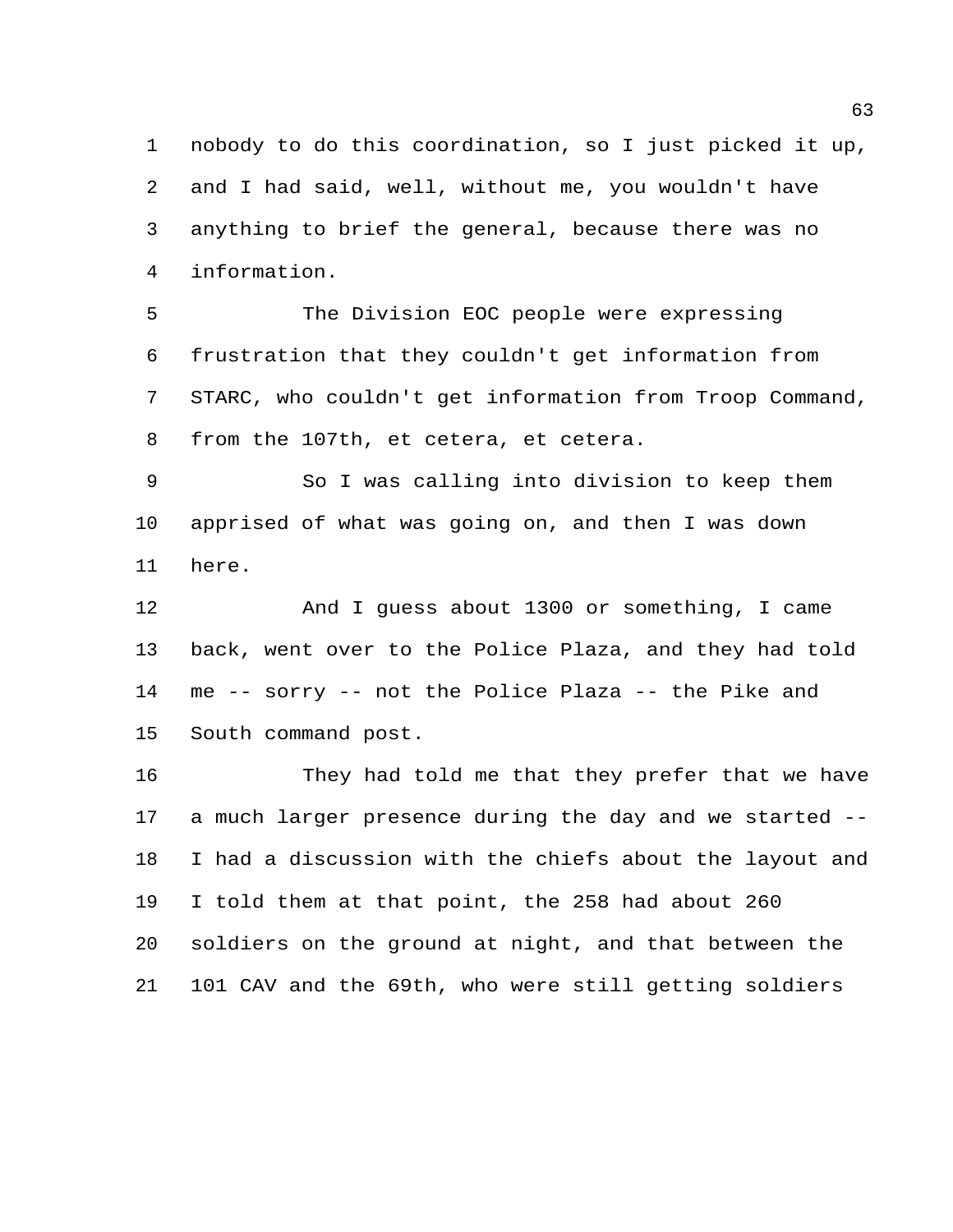in, it was less than 24 hours after this thing

 happened, that their numbers were growing and they would have about 600 plus during the day.

 The police were very happy with that and asked us to cordon the area off, basically try and keep people out, but very soft.

 So there wasn't even ID checks. They were letting police through, letting fire through, everybody was still trying to get organized.

And then --

 **MAJ MELNYK**: The police also would detail officers to assist.

 **MAJ MAGNANINI**: Right. What the police would do is grab anyone who was close and say "can you do this, can you do that," and, actually, Wednesday --

 **MAJ MELNYK**: At what point was it clear with the police -- sorry to interrupt -- that it wasn't martial law, the Guard couldn't arrest people, and the civil authorities were in control?

 **MAJ MAGNANINI**: Well, actually, on Monday night, I was walking up Broadway and four police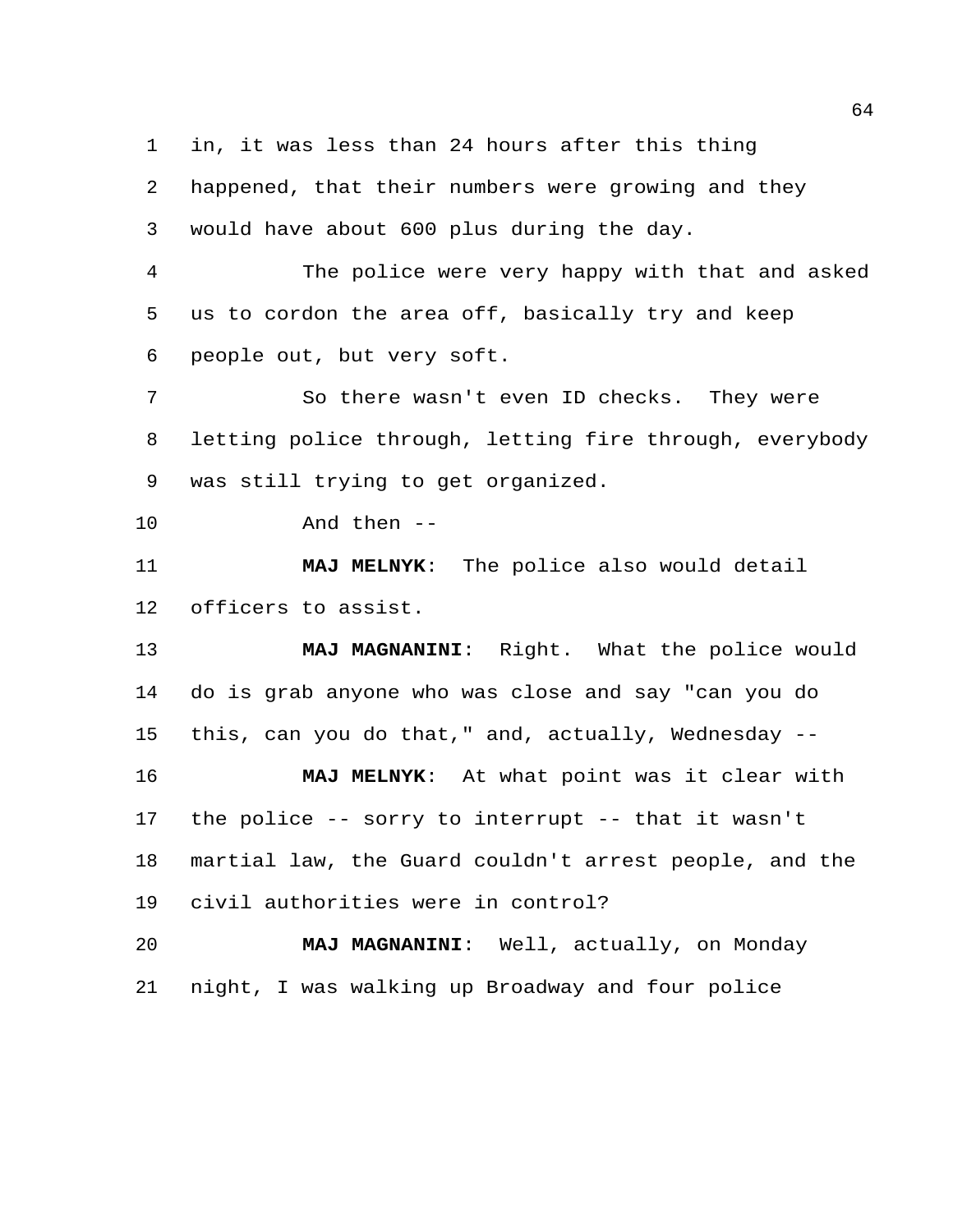officers, patrol cops, just stopped me and said "You guys all got pistols, right?" And said, "No, we have no weapons."

 **MAJ MELNYK**: This is this last Monday. **MAJ MAGNANINI**: This past Monday, yeah, whatever, the 17th.

**MAJ MELNYK**: The 17th.

 **MAJ MAGNANINI**: Right. And there was a lot of confusion initially amongst even the troops. We were told everything was federalized and we were told, no, it's state active duty, and then this and that.

 It was -- I went up to the 107th and went to their nighttime briefing and -- their BUB, which was at 1700. I think I got there about 1730.

 Basically because I had gone back to the 69th Armory to get some more people down, explain what was going on, talked to colonel Candiano, who had gone back to go to sleep, and then I returned back to the Battery Park area, checked on the status of everything down here, and it was still very -- there was no civilians, although there were people walking around, tee shirts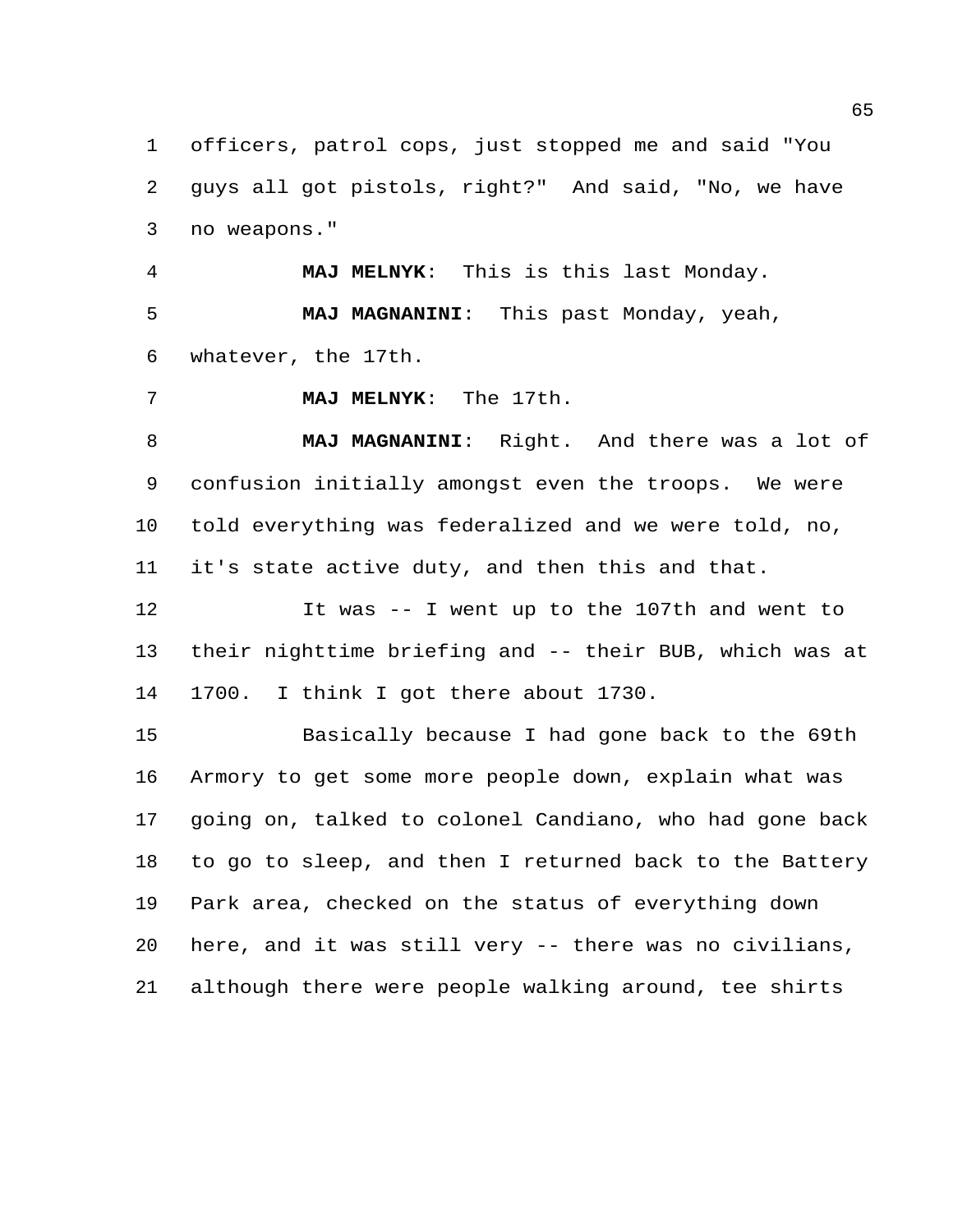uniforms, police, fire, everybody.

| 2  | They were still trying to route through. West           |
|----|---------------------------------------------------------|
| 3  | Street was just a mass of destroyed vehicles. There     |
| 4  | was an EMS truck that was twisted up like a corkscrew.  |
| 5  | I think colonel Candiano said, at one point, that was   |
| 6  | actually his cousin's vehicle. I don't know if they     |
| 7  | ever found his cousin.                                  |
| 8  | There was some guy, "doctor-for-dick," it               |
| 9  | said, D-R, number four, D-K, Mercedes that had been     |
| 10 | flipped over, and there were mountains of smashed cars, |
| 11 | all going down from the World Financial Center down     |
| 12 | West Street.                                            |
| 13 | Everything -- there was about two inches of             |
| 14 | water from the fire hoses. They had popped holes here,  |
| 15 | there and everywhere.                                   |
| 16 | And actually walking up West Street when it             |
| 17 | got light, which really didn't happen til about 8:30,   |
| 18 | because of all the smoke and everything else, you could |
| 19 | see that a lot of people would run down there and just  |
| 20 | lost everything. There were shoes all over, there were  |
| 21 | eyeglasses, bags.                                       |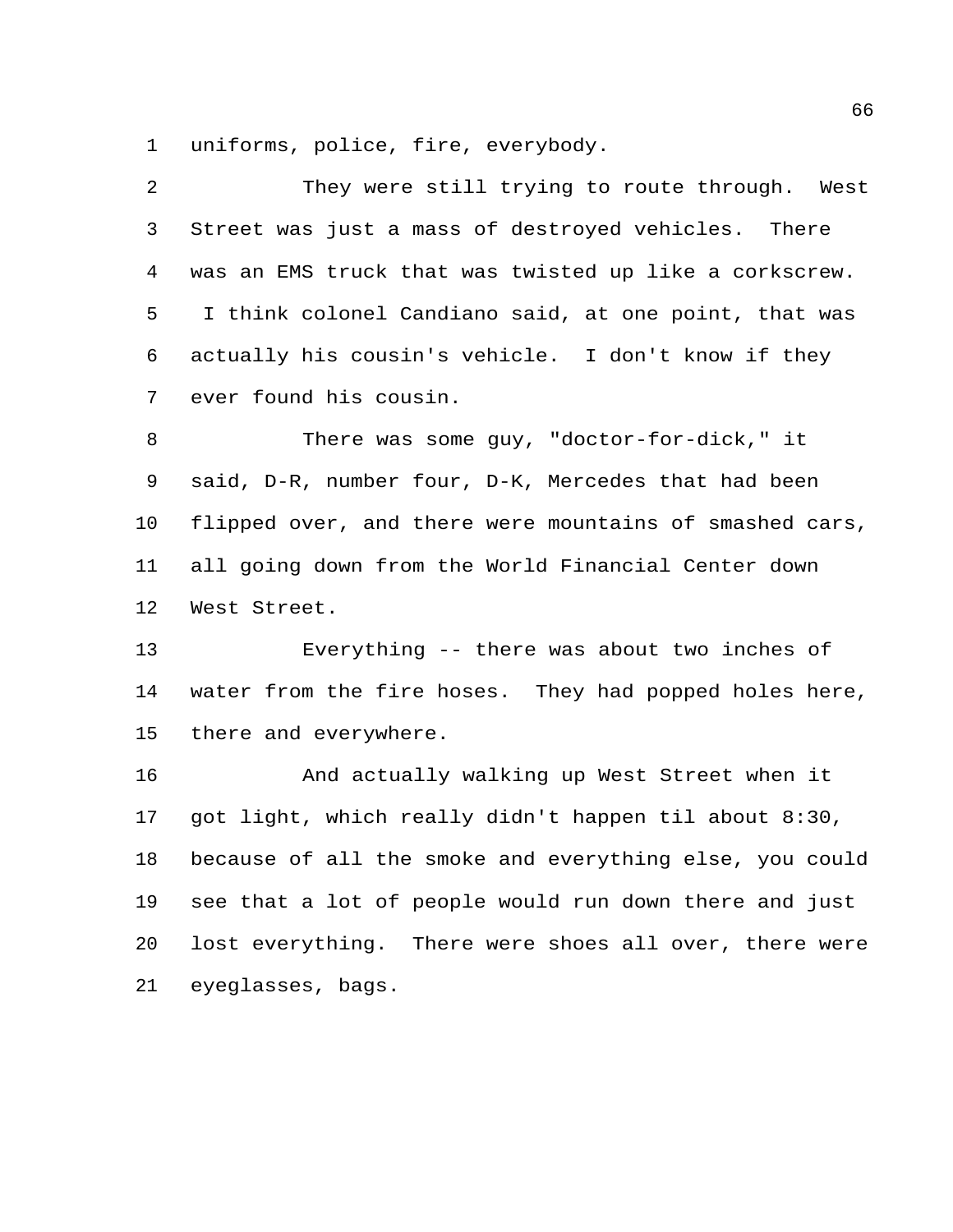And I guess when the plane hit, it kind of depressurized the building and everything got sucked out.

 So it looked like a blizzard of paper down here. As far as Battery Park, there was paper everywhere, and that looked to be the only thing that got out of the building.

8 So there was this paper all over the place. I actually then went up --

 **MAJ MELNYK**: So this really was your first chance to get a good look at it.

**MAJ MAGNANINI**: Yeah.

 **MAJ MELNYK**: Your brief on Tuesday night just confirmed that there were no military units --

**MAJ MAGNANINI**: Down here.

**MAJ MELNYK**: You didn't really see anything.

**MAJ MAGNANINI**: Didn't see anything else.

 **MAJ MELNYK**: So it was Wednesday morning around 9:00 o'clock that you first laid eyes on it.

**MAJ MAGNANINI**: Yeah. We started to see what

was -- because we had been here in the dark and this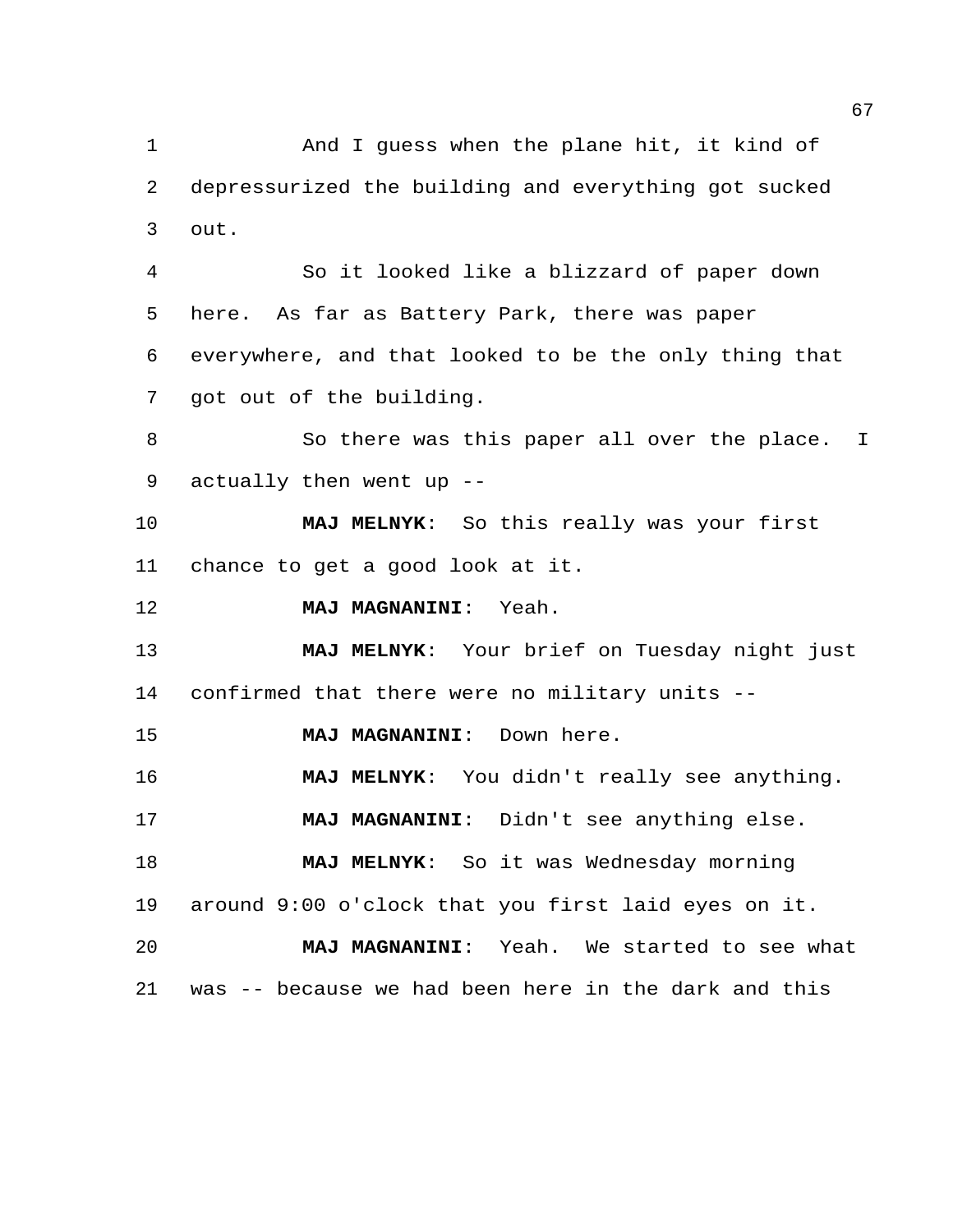and that, and like I said, you were trying to take in here's the plane, here's the body parts, here's some poor bastard's glasses, you know, if I stumbled on somebody's expense account, check for writing some report, you know.

 There were papers from all sorts of different things, people's financial portfolios, stuff all over. So you're picking that up and, as a lawyer, I spend hours working on these little briefs, you know, to make everything just so, and that's what kind of struck me, was all these people's thousands of hours of their life have been spent on this and it's all blown to hell.

 So I walked up and giant cranes were already at work pulling stuff out of the pit. The thing with the World Trade Center, the site was still burning. It was still fairly warm.

 And then I remember then going back to speak with the police, going back to the 69th's Armory, coming back down, and then being asked during the 1730 BUB, always going on, explaining what the units were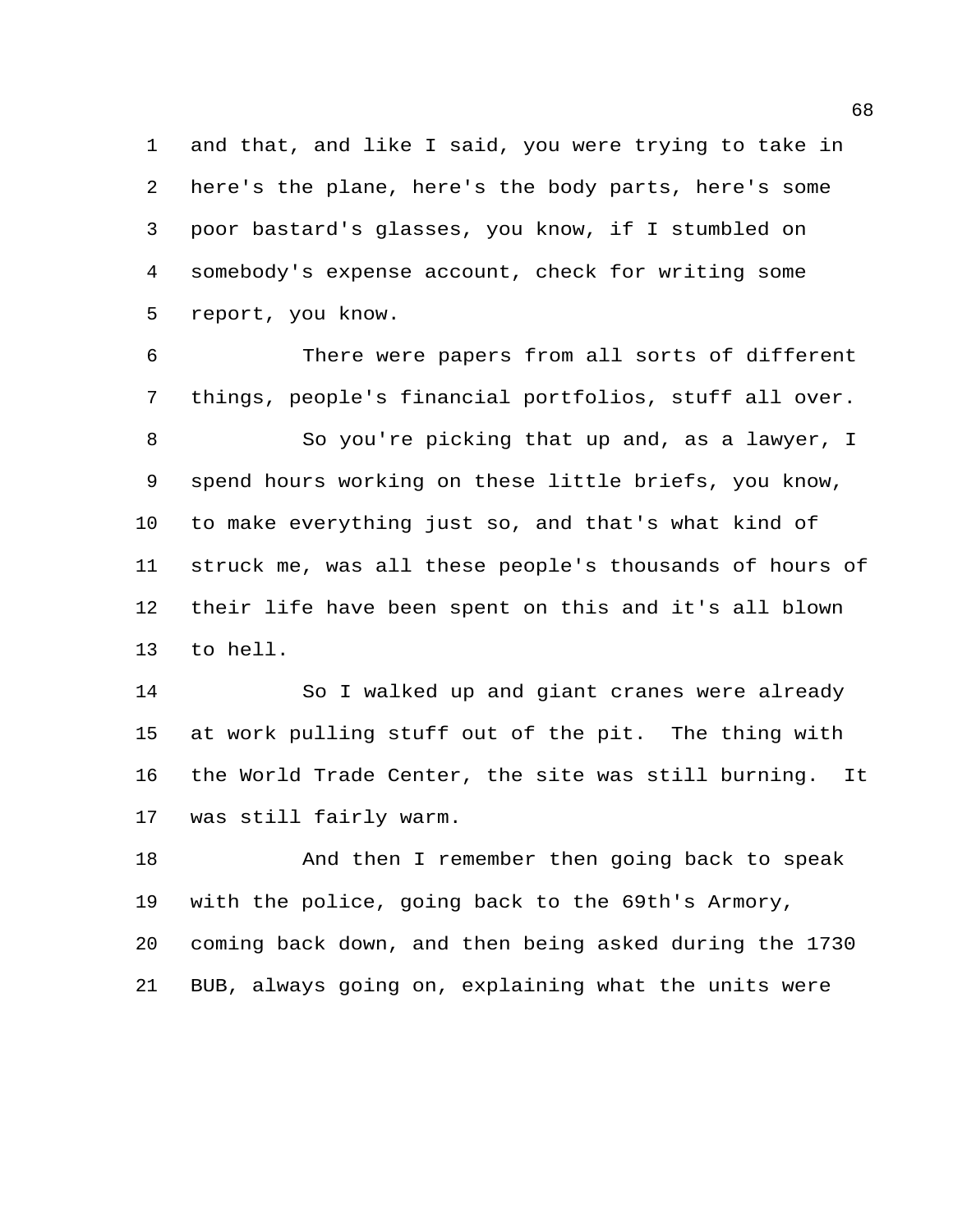doing.

 **MAJ MELNYK**: This is the 107th. **MAJ MAGNANINI**: This is at the 107th, saying that there was a good presence, everybody was happy with the Guard, and that safety was being stressed. The 69th soldiers deployed initially with flak vests, not sure whether there was still glass coming down off buildings or stuff like that. They eventually took those off as it got warmer. Everybody was wearing Kevlar. Everybody had gloves. And then we were all issued those little sanding, cheap -- **MAJ MELNYK**: Paper. **MAJ MAGNANINI**: Paper, year, respirator masks that we were wearing around the first day. So we -- I had toured the site and, actually, before I went up there, I ended up going and some of the troops from the 69th and some from the 101st had gone down by the dig site, which was ground zero, and I think they were actually on Liberty by the second tower, and they had a big sifting brigade.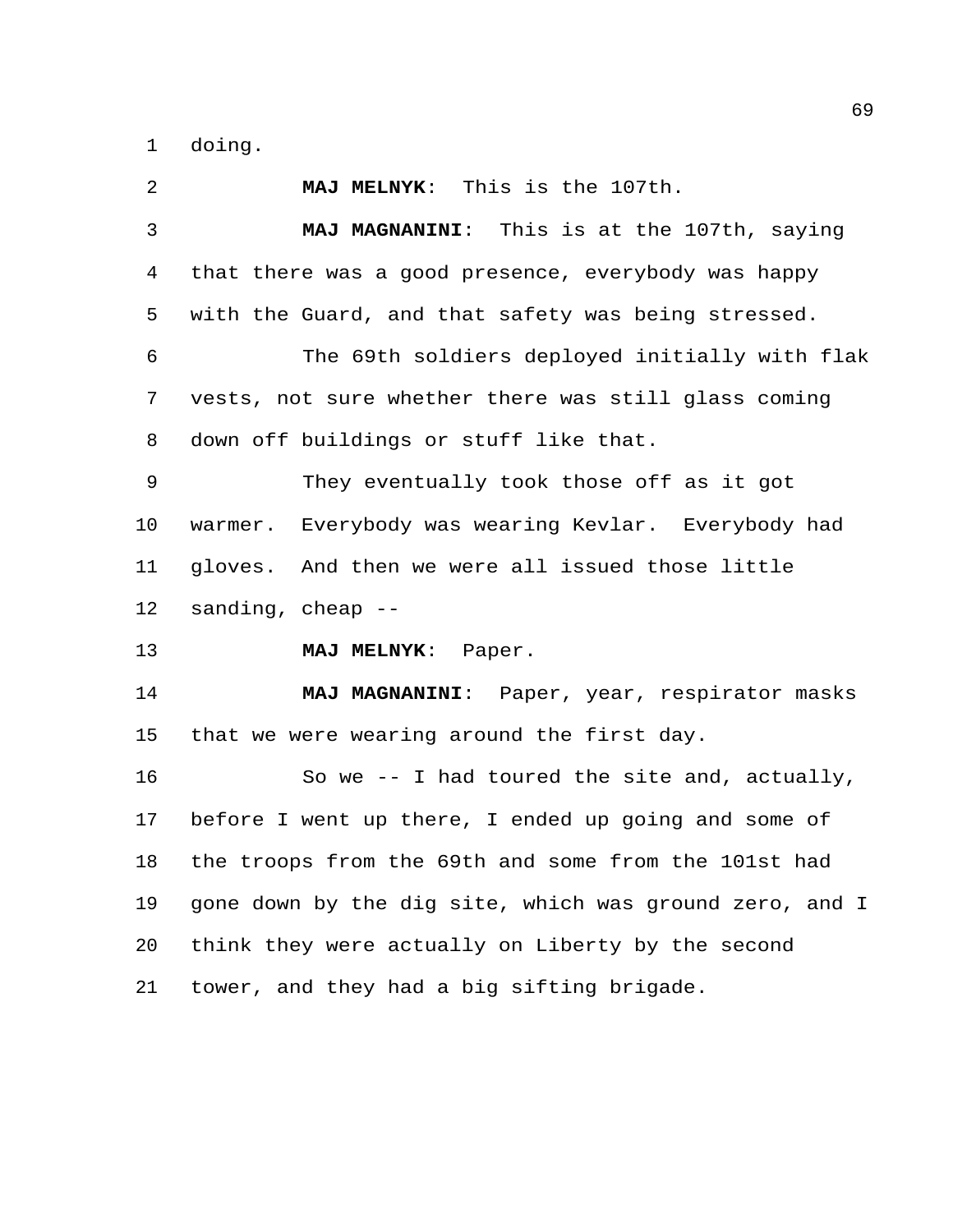So I got involved in that, making sure the soldiers were not up on the rubble itself, but were out in the street.

 And then I started yelling to one guy who was standing up on top of this pile of rubble, just standing there, hands on his hips, surveying the scene.

 The firemen were pulling stuff out. And he had a Kevlar, he was in full uniform, Kevlar and a flak vest, and I was yelling to him and he didn't respond.

 So one of the firemen kind of gave me a boost up and I got up there and grabbed him and I said, "What the hell are you doing up here," and he looked at me and he said "I don't work for you."

14 And he had Spec-4 rank on his helmet, and I said "You may not work for me, but I'm a major and I'll put you in jail." And I said, "What are you doing up here," and he -- and I said, "You're not a coal miner, are you? You're not a rescue guy, are you?" "No, no." I said, "Well, get your ass down so you don't get killed."

And then he climbed down off the pile, and I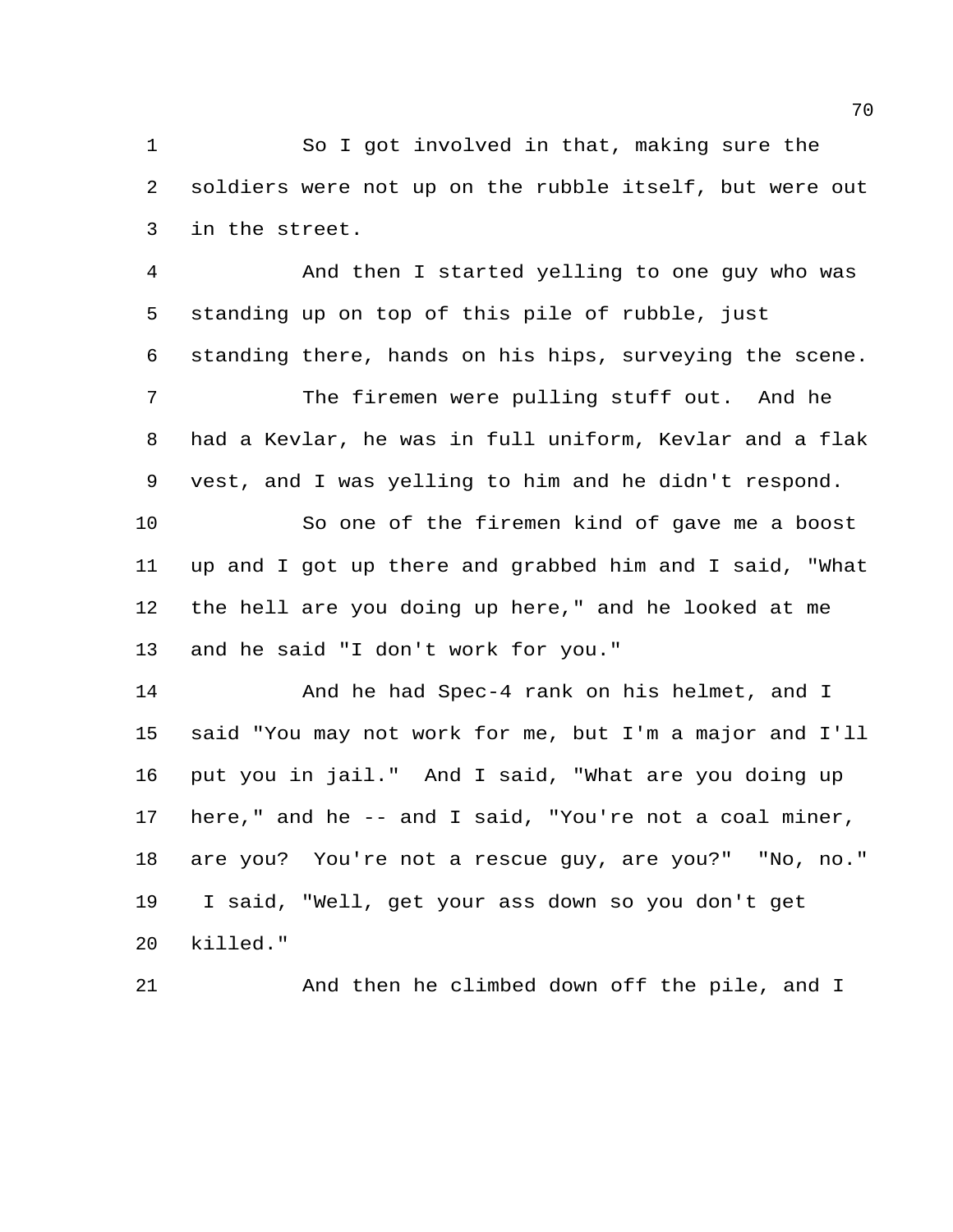said "What unit are you in," and he told me the Rhode Island Naval Militia.

 So at that point, I said just stay out of the area, and I went back and made sure the 42nd's troops, the 69th and 101 were okay and were involved in the sifting.

 And then I got in the middle of the sifting line and people are passing you beams and this and that and pulling hoses up. And that's when I made my observation.

 It didn't hit me til the next day, and which actually ended up in a Times article, with CPT Reilly of the 101 mangling my little quote, was I said -- **MAJ MELNYK**: You're still bitter about this.

 **MAJ MAGNANINI**: I said -- I am. I said it came off pretty good the first time, but, Reilly, there ain't no this, there ain't no that.

**MAJ MELNYK**: Give the quote for the tape.

**MAJ MAGNANINI**: Okay.

 **MAJ MELNYK**: Because this is a New York Times article that came out on -- was it Wednesday?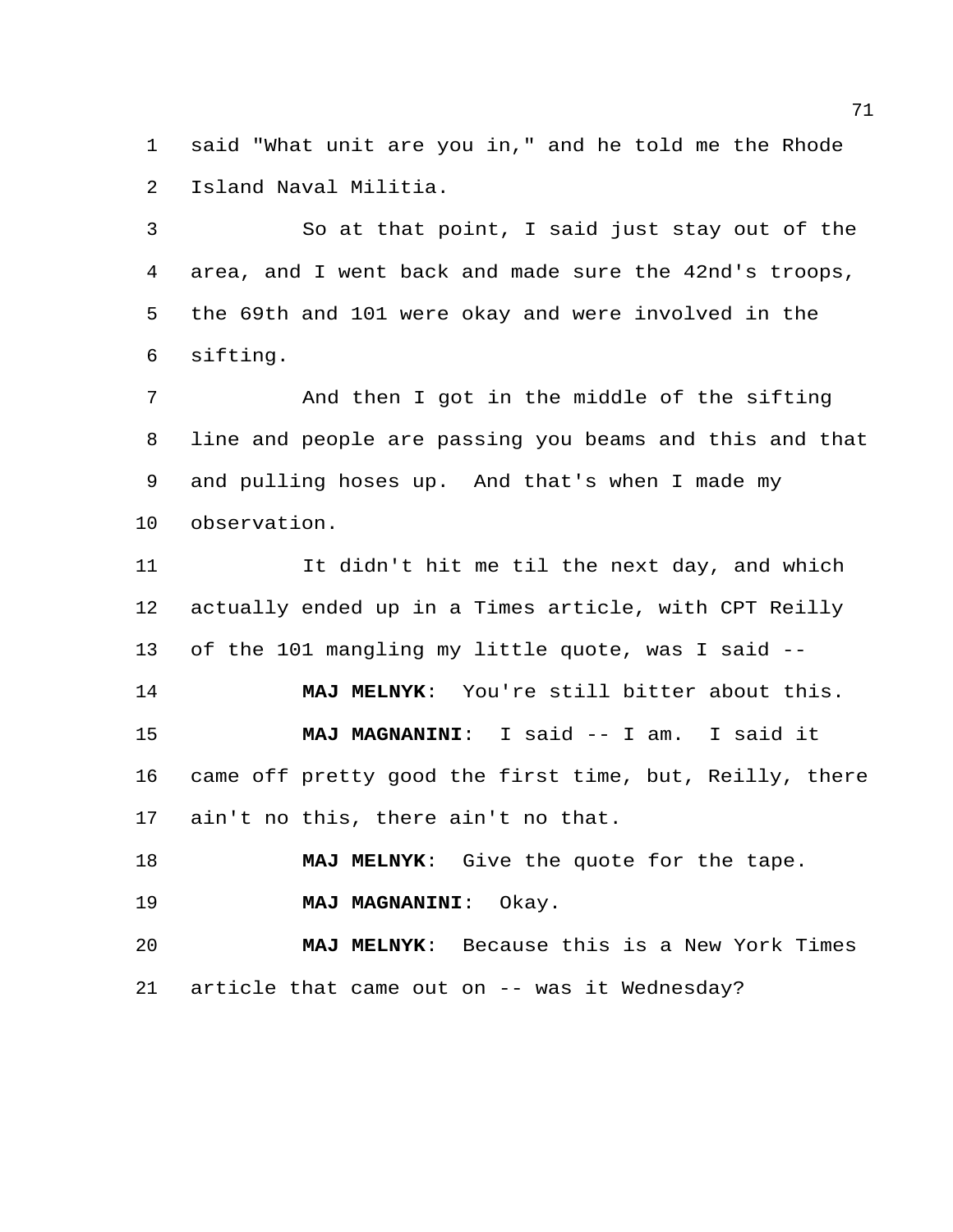**MAJ MAGNANINI**: I think it was Monday. It was in the Monday --

 **MAJ MELNYK**: You're right. Monday. So it was one week, almost one week after the attack.

**MAJ MAGNANINI**: Right.

 **MAJ MELNYK**: And they quoted CPT Reilly, who I interviewed, who is the S-3 Air, the 101st Cavalry, and CPT Reilly said the thing that struck you, when you look at the World Trade Center site, is?

 **MAJ MAGNANINI**: Yeah. The quote was "There ain't no computers, there ain't no ceiling tiles, there ain't no floors." And I said that when I was up there sifting, I actually, on, I guess this was Wednesday, I actually saw one computer come out and basically it was a CPU.

16 The cover was off. It was smashed and bent up in a U-shape. And that's when -- all that I passed out, other than that computer, was just metal, the aluminum, the pieces of things, but I didn't see any wood, no ceiling tile, no rugs, no walls, no office furniture, none of the normal things you'd see in an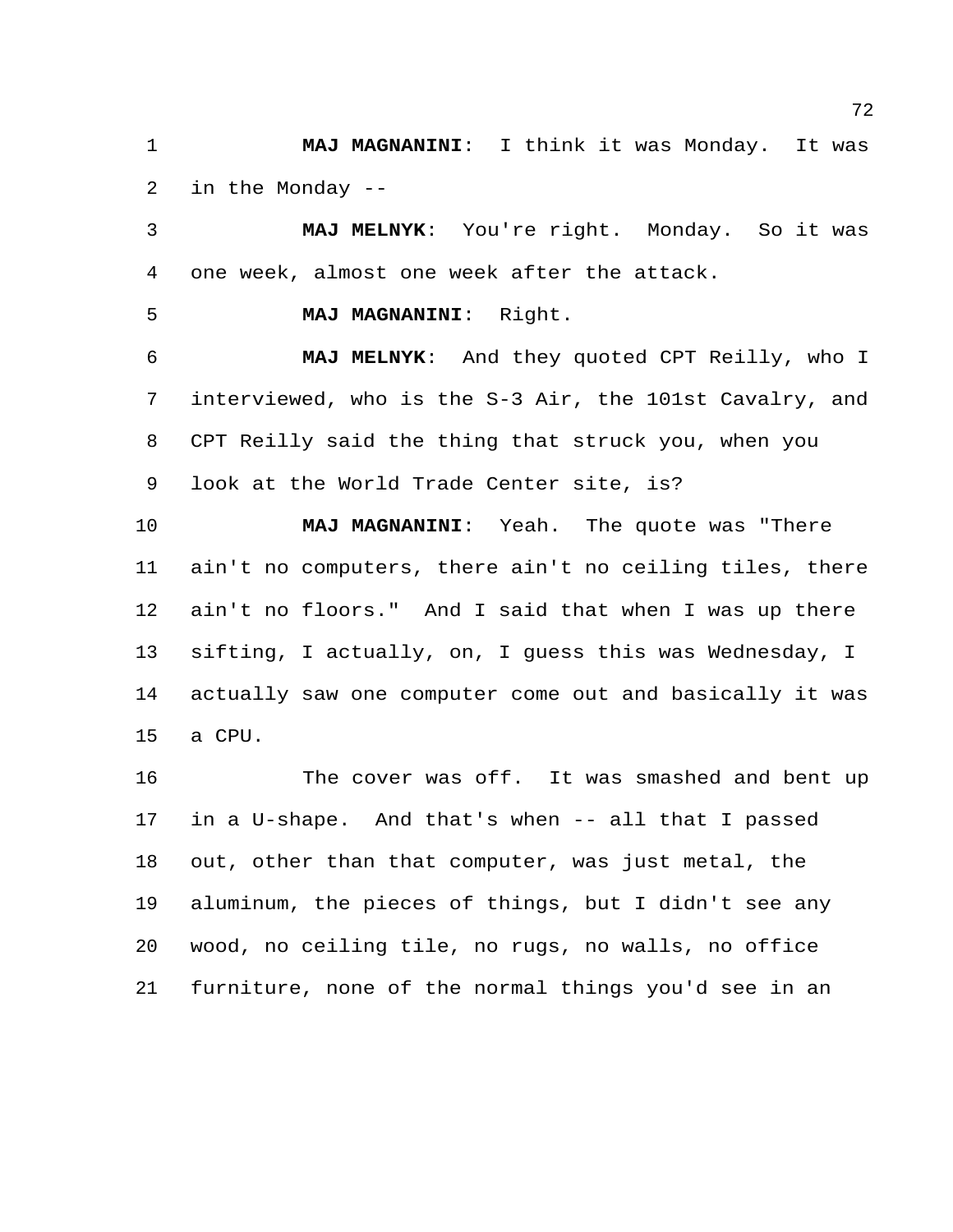office.

| 2  | So at that point, on Wednesday afternoon, I             |
|----|---------------------------------------------------------|
| 3  | had walked over to the fire department and I saw the    |
| 4  | 105th Infantry dealing with the fire chief.             |
| 5  | MAJ MELNYK: Right.                                      |
| 6  | MAJ MAGNANINI: And they were -- they were on            |
| 7  | a -- over by One Liberty Plaza, which was between -- it |
| 8  | was $--$                                                |
| 9  | MAJ MELNYK: The southeast corner.                       |
| 10 | MAJ MAGNANINI: Right. They were actually in             |
| 11 | between Four World Trade Center and Five World Trade    |
| 12 | Center, on Church Street, guarding that entryway to the |
| 13 | dig site.                                               |
| 14 | MAJ MELNYK: Pretty much the whole east side             |
| 15 | of the World Trade Center, they had 105th.              |
| 16 | MAJ MAGNANINI: Right.                                   |
| 17 | MAJ MELNYK: On the west side, you had the               |
| 18 | 69th securing and the 101 was --                        |
| 19 | MAJ MAGNANINI: Was on the east side.                    |
| 20 | MAJ MELNYK: Outer side.                                 |
| 21 | MAJ MAGNANINI: Right. Anyway, on Thursday,              |
|    |                                                         |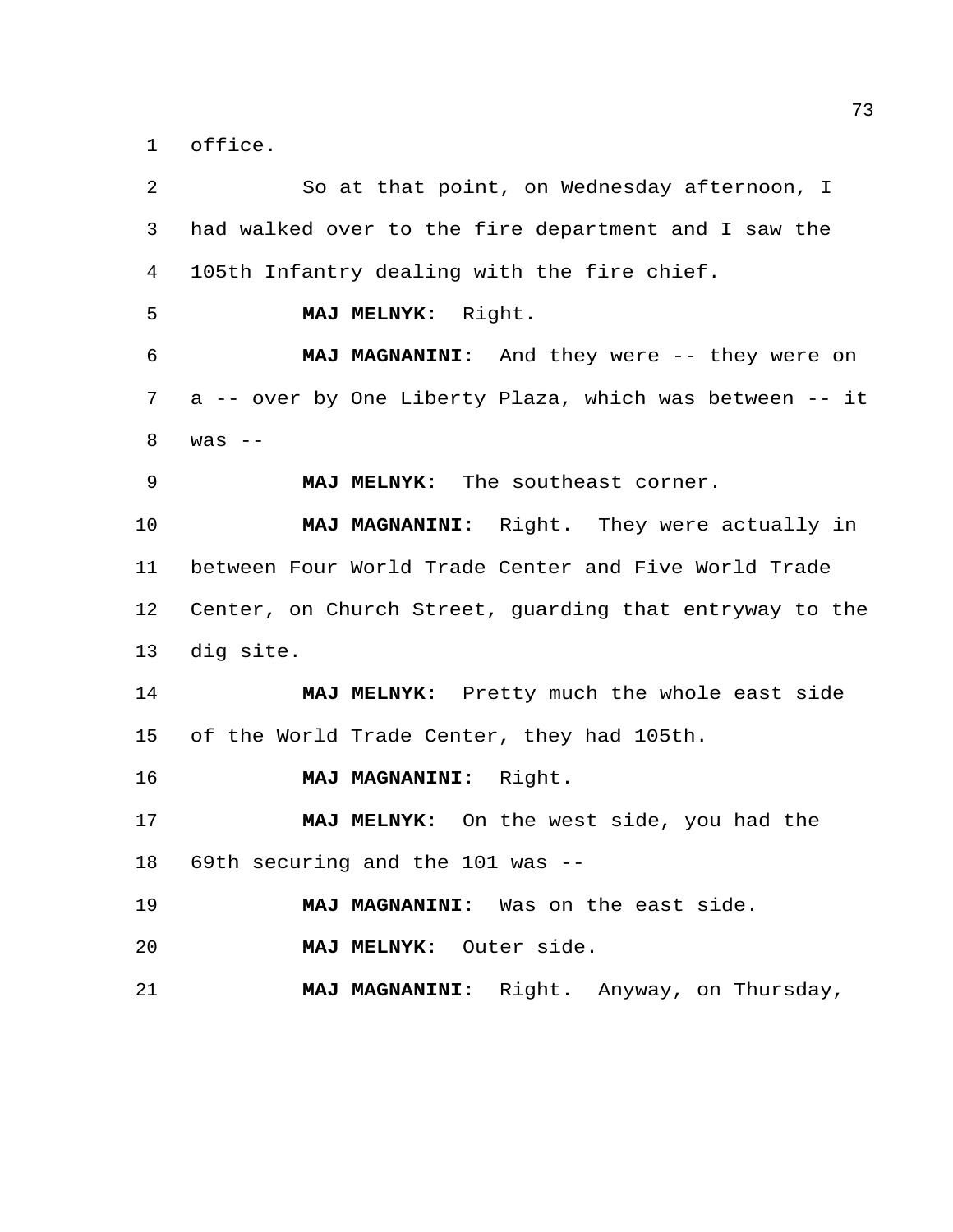it kind of struck me that of all -- because I had been back Thursday morning at the dig site, checking on soldiers again, and, again, sifting things out and passing buckets and stuff, and it's, again, hit me how any of the stuff you see in any office just was completely absent.

**MAJ MELNYK**: Except for paper.

 **MAJ MAGNANINI**: Yeah. The paper and that had all blown out. And, actually, if you look on the fire escapes of buildings around that area, in the first couple of days, it looked like the paper was blown out of a cannon. It was wedged in everywhere, I mean, really, with a ton of force, all the fire escapes, in every sort of crevice.

 And so I had -- when I was talking with, behind the 105th soldiers, the fire chief and one of the engineers there, I asked them how hot was it in the building, and the engineer said to me, he said "It's probably 2,400 degrees or so, because of all the jet fuel that had spilled down," and that was the first time that I heard that they said if you didn't have the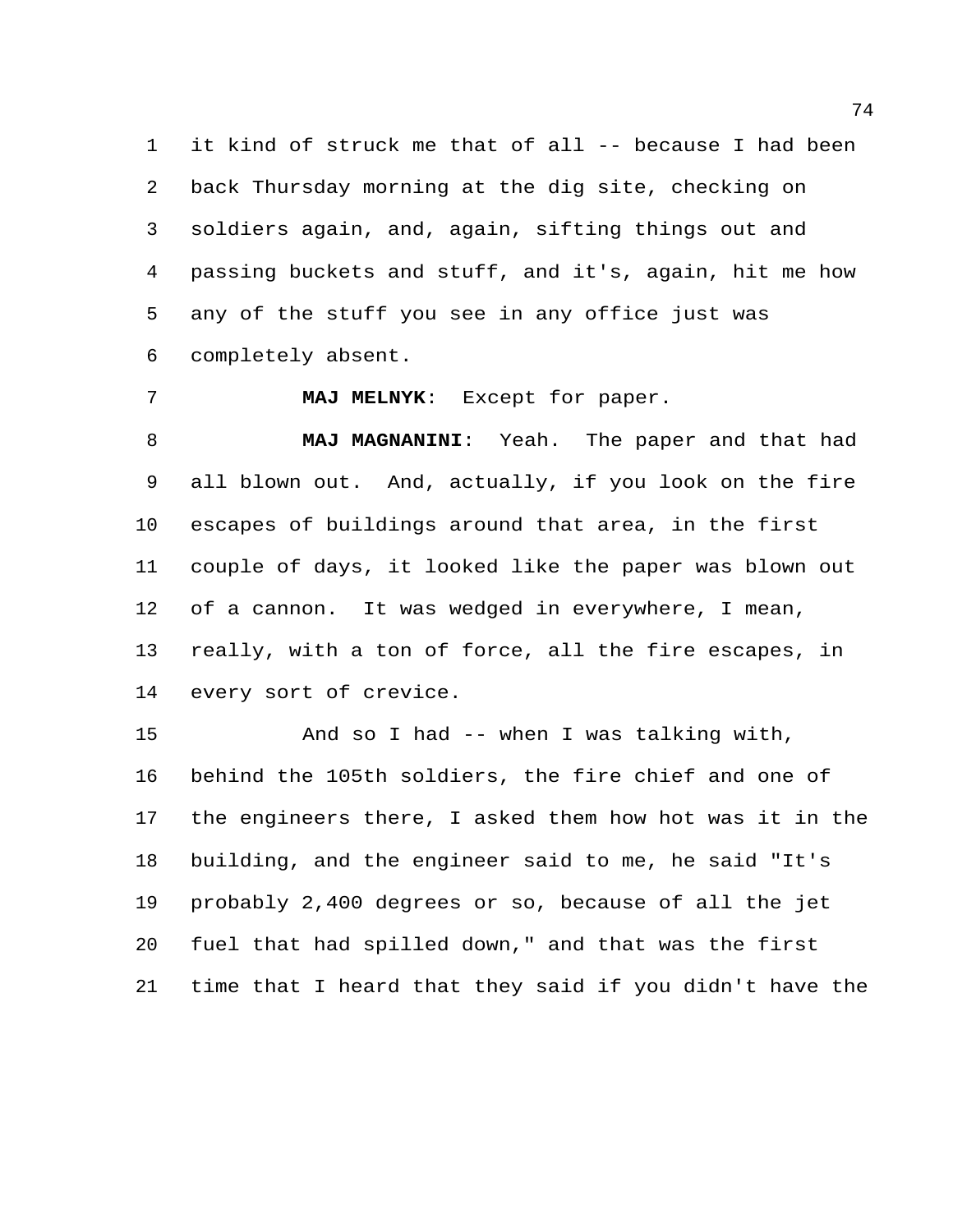heat, the buildings probably would have stood, that they would have withstood the impact of the plane, but the heat got so hot, it superheated the steel and made it like a noodle.

 So the steel swayed and the building collapsed. And I asked them, I said, "Well, I assume that's why I'm not seeing a lot of office debris, that everything was incinerated," and the engineer said, "Yeah, that's basically," he said, "between the height, it was like a giant flue, a chimney, sucking up the air."

 And I said, "I would guess then that most of the people who were in there were also incinerated." It was hotter than a crematorium. And the guy, he nodded, and the fire chief, you know, put up his hand. And I don't know, nobody is -- I'm not sure if somebody is going to, I guess, make that announcement. But most of the ash that blew out of the building, I assume, was pulverized concrete dust. They keep saying asbestos, but I'm also pretty sure it was the computers, the office furniture, and the people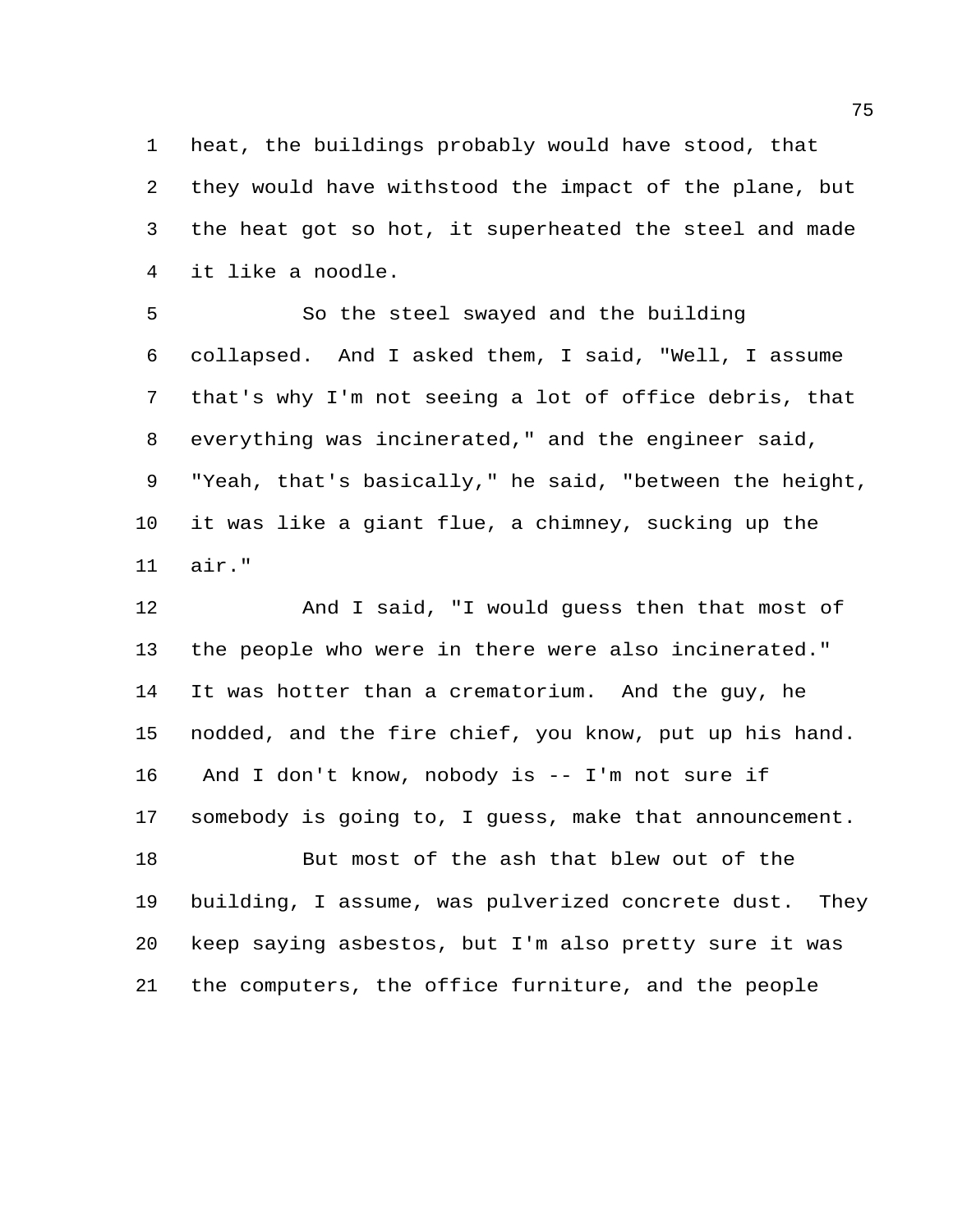that were in the building. So that's what came out.

 And, of course, that's what we were walking around in and breathing up and everything else.

 **MAJ MELNYK**: I actually read in the paper that they discontinued use of asbestos in the construction after about the 40th floor, because it was just about the time they were discovering --

 **MAJ MAGNANINI**: When they were discovering that there were problems with it.

 **MAJ MELNYK**: Right. So there's not -- there is some asbestos, but not as much as potentially there could have been.

 **MAJ MAGNANINI**: Well, that's what -- I think Thursday afternoon, we then -- the units then fell into a pattern down here.

**MAJ MELNYK**: Right.

 **MAJ MAGNANINI**: After that first BUB, I came back and then -- actually, maybe -- you know what I think also happened on Wednesday, was there an issue -- an issue came up with the police needing a tasking and needing National Guard members to do something over at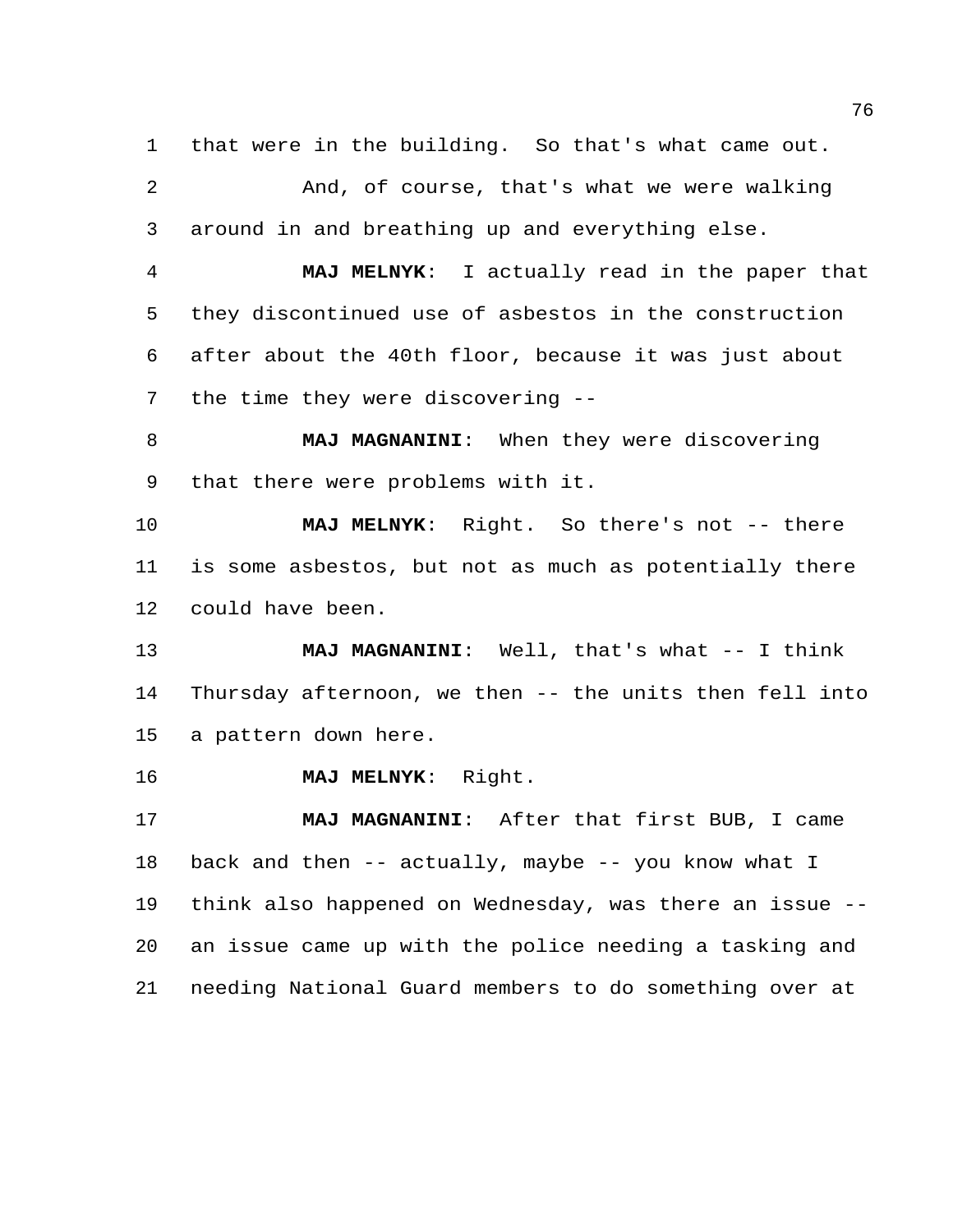the command post at Pike and South, and then there was another Army guy there named CPT Tully, who showed up from somewhere, who was a -- I guess he's under counter-drug stuff and is a full-time guy.

 And he came up and he was there at Pike and South giving out -- or trying to get instruction from police, trying to coordinate things.

 So he said -- he started -- there was a lot of concern about asbestos, a lot of unknowns, and we went up, I grabbed this CPT Tully and colonel Rivera and I went up to the 107, because the police had come in and said, you know, "We needed you guys for a mission, but we didn't get any response."

 And I said, "Well, you know, you have my cell phone numbers written up there, but nobody called me." And so they said that the police told me that they had called the unit, the unit had told them, you know, we're working for the 107 Troop Command, you've got to get the mission tasking through them.

**MAJ MELNYK**: The Support Group.

**MAJ MAGNANINI**: Right. The 107th Support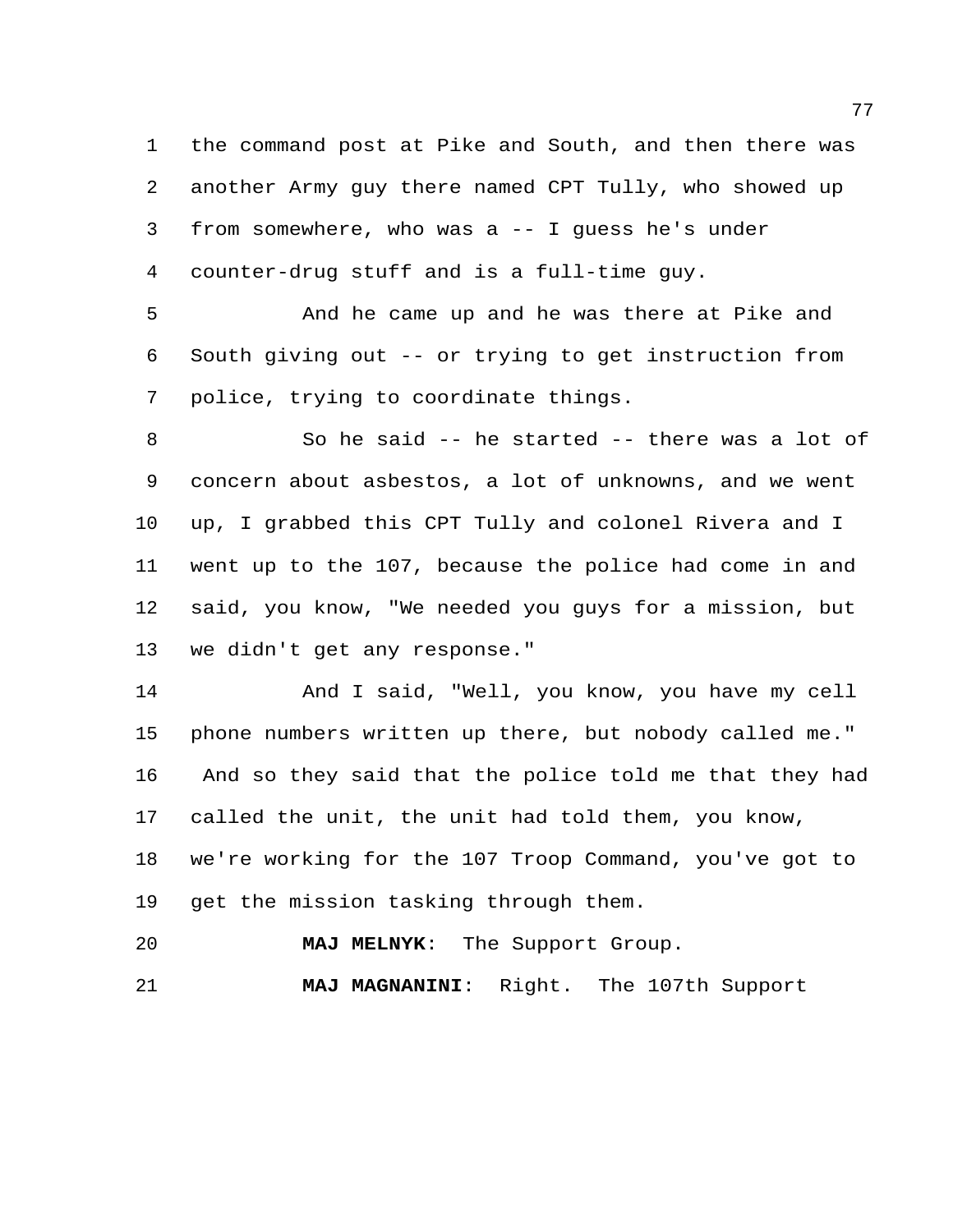Group, correct. And then somewhere within the police chain or the Army chain, somebody had then called over to the 107 liaison at One Police Plaza, which was colonel Flanigan and then COL Andy Leider, and I don't know if they never got it or what happened to it, but when we went to the 107th that afternoon, myself, colonel Rivera and this CPT Tully, they didn't -- you know, the 107th guys didn't have it.

 So I spoke with colonel Marchi, M-a-r-c-h-i, who is the OPS guy for the 107th, and explained that the police were concerned about getting missions done, that they were calling the units, but they needed some sort of instantaneous response and it wasn't happening. And CPT Tully actually said the police are

 unhappy with the National Guard. That got colonel Marchi perked up and he questioned CPT Tully to make sure that that was not a statement by the police, but it was Tully's impression.

 And everybody involved in this, there's some sort of quasi police-military, the Army guys want to be cops, the cops want to be Army guys. So everybody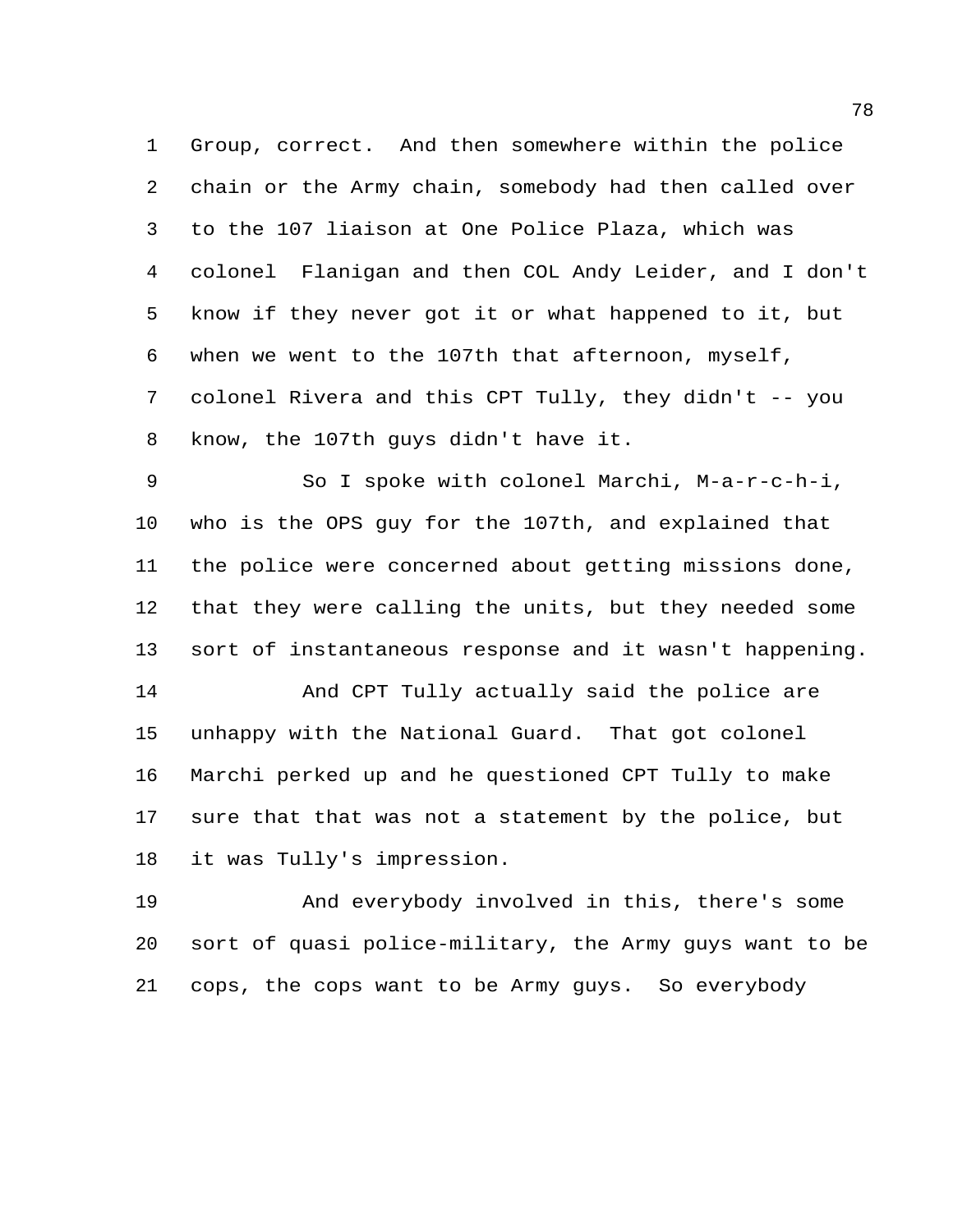knows what the other guy wants, I think.

| 2              | So we explained a couple of issues to this              |
|----------------|---------------------------------------------------------|
| 3              | colonel Marchi. And the biggest one I said was you      |
| 4              | need to get somebody down here to be able to exert some |
| 5              | command and control on the ground, to be able to        |
| 6              | instantaneously get a mission from the cops and then    |
| $7\phantom{.}$ | relay it to the units. You need a decision-maker, I     |
| 8              | told them.                                              |
| 9              | And I said probably the best thing you'd do is          |
| 10             | break off some of your EOC and move them to where the   |
| 11             | troops are be a TAC, a forward command post, to command |
| 12             | the battle.                                             |
| 13             | They listened to that. I spoke then with                |
| 14             | colonel Hyer, H-y-e-r, explained stuff to him. He said  |
| 15             | that was sensible. They spoke to --                     |
| 16             | MAJ MELNYK: Colonel Hyer, what was his role?            |
| 17             | MAJ MAGNANINI: He's some other -- I never did           |
| 18             | get his position at the 107th.                          |
| 19             | MAJ MELNYK: Okay.                                       |
| 20             | MAJ MAGNANINI: And I think is name was                  |
| 21             | colonel Donnelly, who is the XO, about the 107th, about |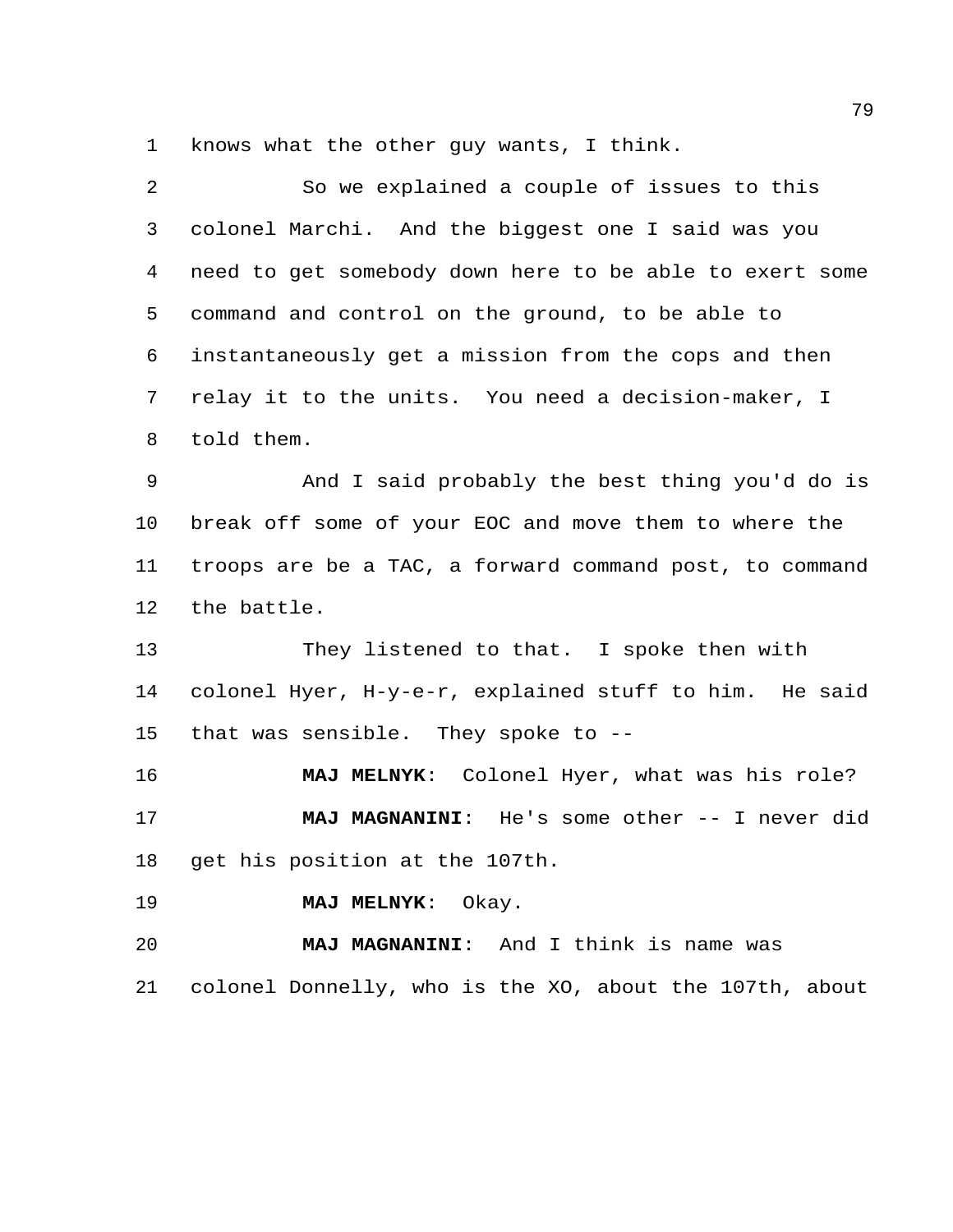this. They went in, they wanted -- we wanted to speak with general Klein. He wasn't available.

 So I relayed the stuff to them and then they went in and spoke to COL Sieter, S-i-e-t-e-r, who is the 107th commander, and Sieter said that's a good idea.

 But what they came out with, they said we're not going to put the whole TAC down there. We'll put in two liaison officers. So they tasked the 101 CAV to send an Expandovan up to Pathmark to set up, which they did on Wednesday.

 And then there was no liaison officer that showed up on Wednesday. So what happened with the Expandovan was the 258 showed up and occupied that and used that as their CP.

**MAJ MELNYK**: That night.

 **MAJ MAGNANINI**: That night, that Wednesday night. Right. And then they had told us that LTC Pete Pietrowski, who I knew as the S-3 of the 107th Brigade, was supposed to be down there and another major named Gym, I think G-y-m is his name. He's actually a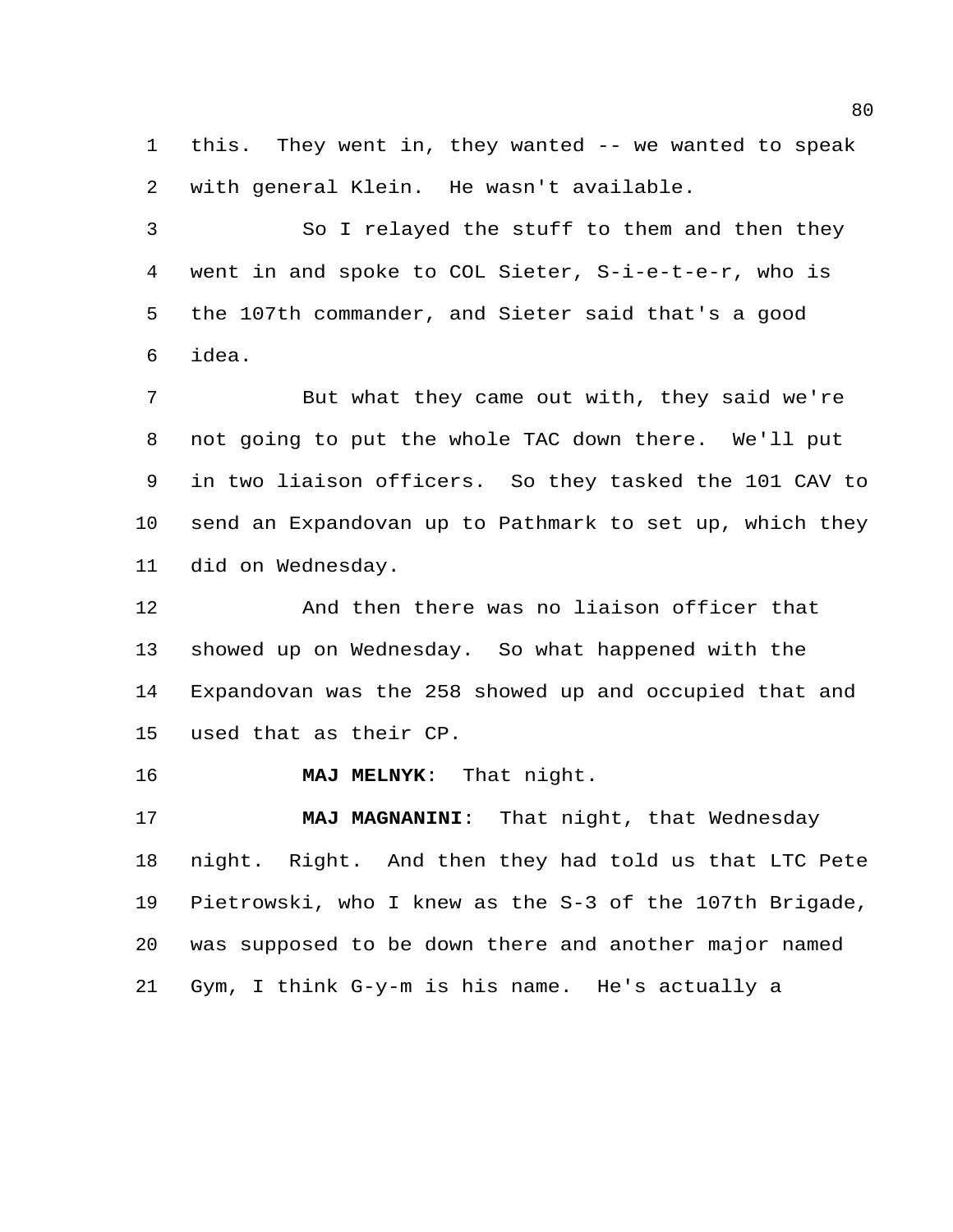command sergeant major up at Camp Smith and when they go active for the weekends, and he's got a major's slot.

 So Gym was over at Stuyvesant High School, because there was an EOC over there. Pietrowski was at the fire command post.

 **MAJ MELNYK**: Pietrowski is P-i-e-t-r-o-w-s-k-i.

**MAJ MAGNANINI**: Right.

**MAJ MELNYK**: I used to work for him.

 **MAJ MAGNANINI**: So -- he hasn't changed. So Pietrowski was at the fire command post.

**MAJ MELNYK**: The fire command post?

 **MAJ MAGNANINI**: Was a couple of blocks, I think on Liberty. It was the southern CP. There's now five fire CPs around the dig site, one basically at each corner.

 **MAJ MELNYK**: So neither one of the designated liaison officers went to Pike and South.

 **MAJ MAGNANINI**: Correct, on Wednesday. So what happened, I had to keep running over there with a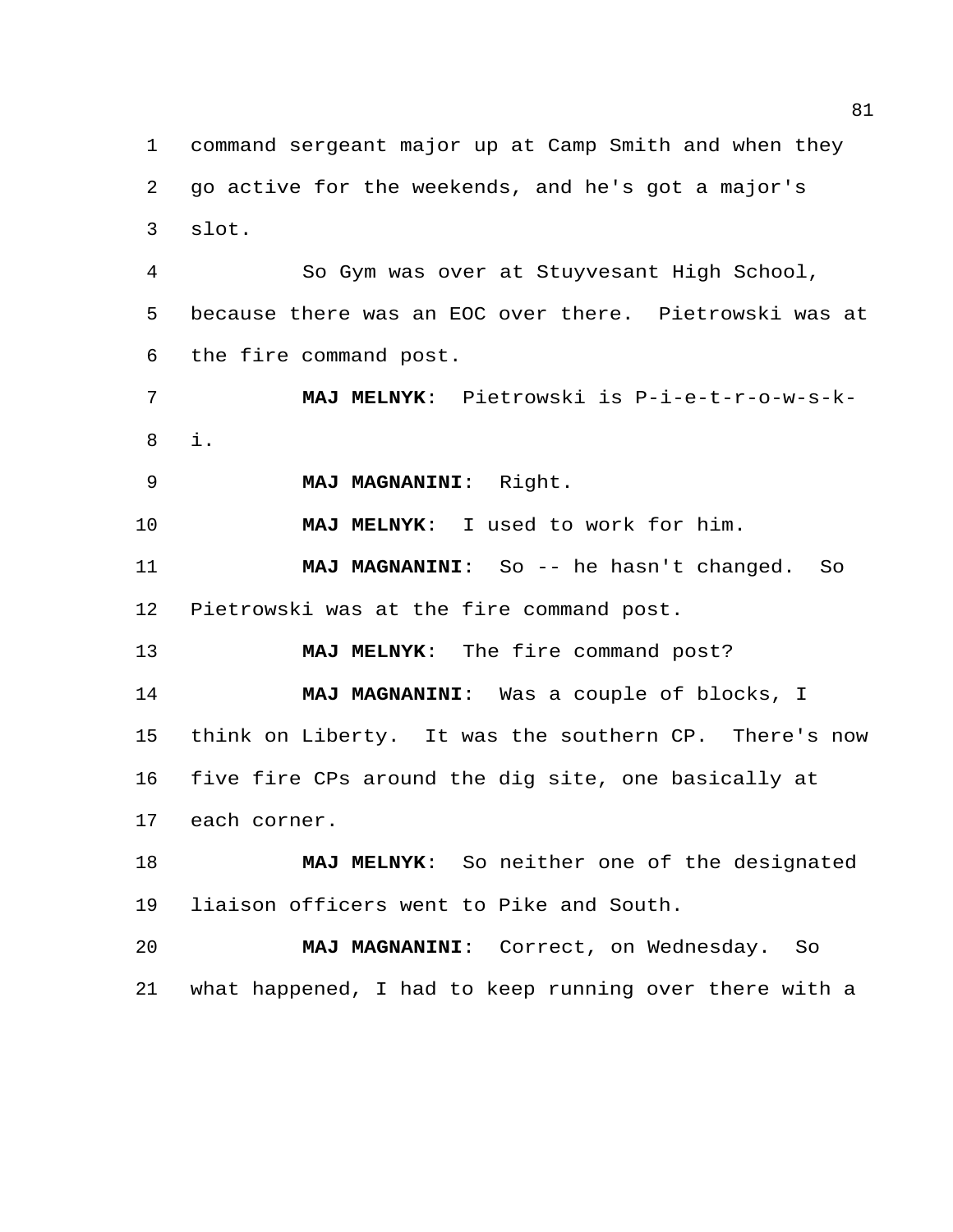driver.

| 2  | I think on Wednesday afternoon, too, when we            |
|----|---------------------------------------------------------|
| 3  | had gotten back to the 69th's Armory, SPC Santiago had  |
| 4  | been driving for 24 hours and we pulled up in front of  |
| 5  | the armory and $I$ -- he couldn't really get out of the |
| 6  | vehicle.                                                |
| 7  | So I got him out of the vehicle and said                |
| 8  | you've got to lie down, and I grabbed a SPC Lynch,      |
| 9  | because at that point, during most of my civilian job,  |
| 10 | I sit on my ass.                                        |
| 11 | I come into work, I walk around, talk to                |
| 12 | everybody, make sure I know what's going on, make sure  |
| 13 | people are doing what they're supposed to, I go to my   |
| 14 | desk.                                                   |
| 15 | I then answer about 30 phone calls a day, I             |
| 16 | get about 20 e-mails, 30 e-mails, a pile of             |
| 17 | correspondence, I have to read, I have to write.        |
| 18 | So I'm basically just sitting there. And for            |
| 19 | the last two days, I had been running around. I had     |
| 20 | not re-tied my boots. I forgot how to survive in the    |
| 21 | field. So I had blisters all over the front, sides and  |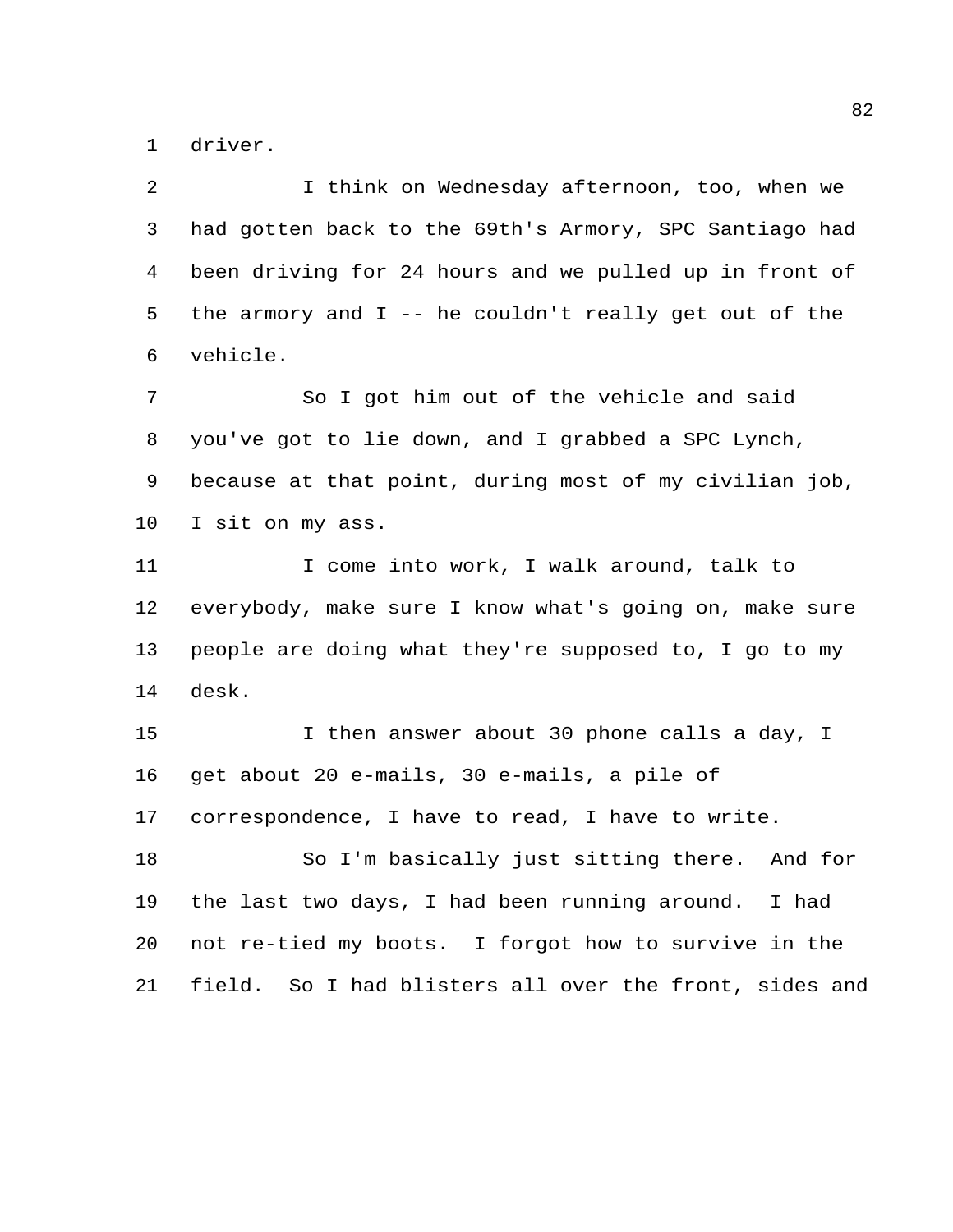back of my feet.

| 2  | I had been wearing boxer shorts, which had              |
|----|---------------------------------------------------------|
| 3  | been soaked through with sweat, and I didn't actually   |
| 4  | button the inside button on my damn pants. So my pants  |
| 5  | were riding down, and I had chaffed the hell out of my  |
| 6  | scrotum and down my legs.                               |
| 7  | So I'm limping around, looking like a freaking          |
| 8  | cowboy that had just ridden across the country.         |
| 9  | And then Santiago is falling over. So I                 |
| 10 | dropped him off, got this other driver Lynch.           |
| 11 | We went up to the 107th to get some command             |
| 12 | decisions. They told us that they would --              |
| 13 | MAJ MELNYK: Now, this brings us, again, to              |
| 14 | the evening BUB on that first day.                      |
| 15 | MAJ MAGNANINI: On that first day, right. I              |
| 16 | gave them the update.                                   |
| 17 | MAJ MELNYK: We keep going in circles here.              |
| 18 | <b>MAJ MAGNANINI:</b><br>Right. And then we never       |
| 19 | yeah. There was nobody from the 107th. The 101 CAV      |
| 20 | tells me that they're going to pull their people out if |
| 21 | nobody shows up to take the CP.                         |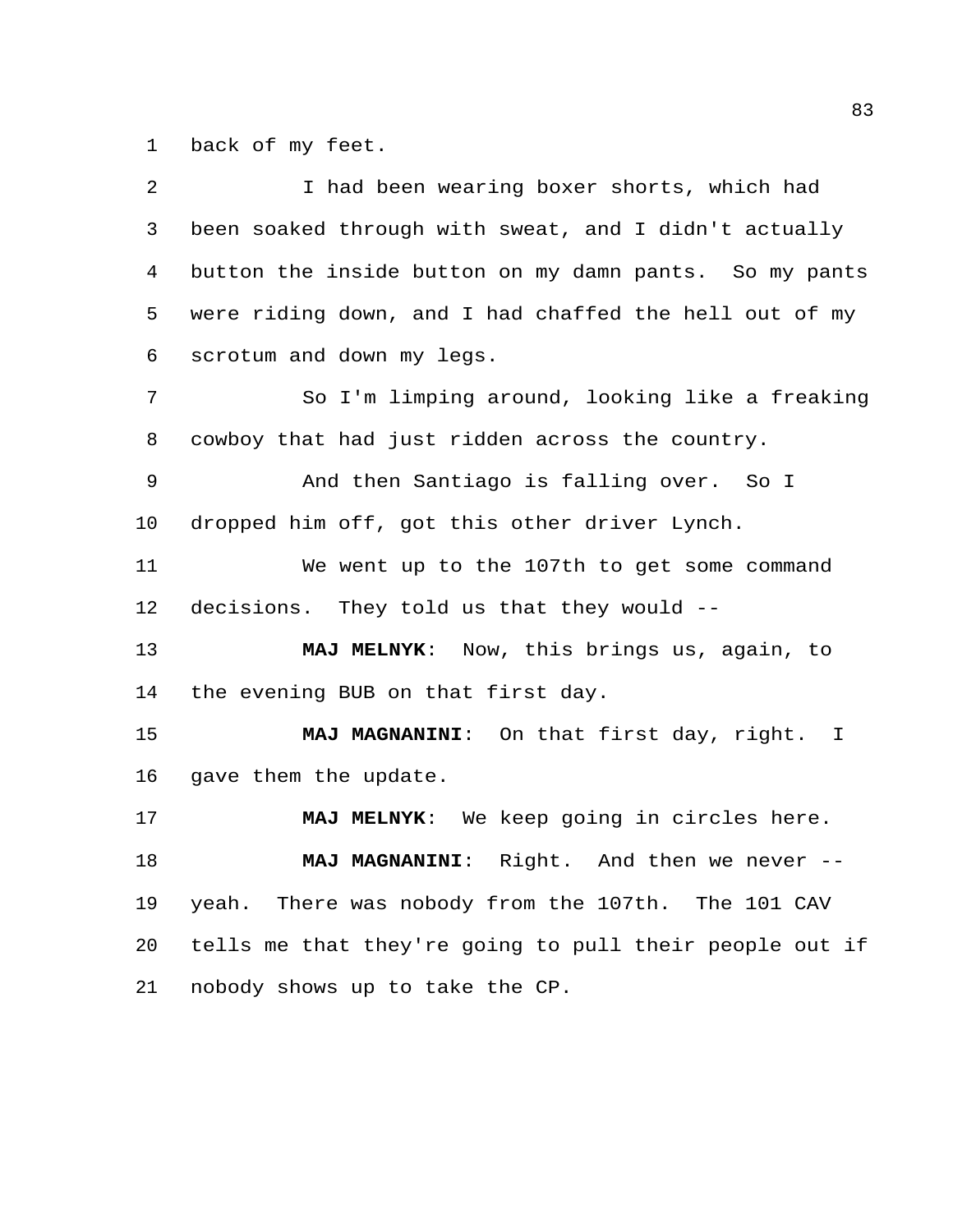Instead, the 258 came in and they got set up there. The transitions were always difficult. The 101 CAV would load up and get on the ferry, I'm pretty sure, at this point, and go back to Staten Island. The 69th would stand on line until their last soldier was replaced, which -- with the difficulty of the MTA buses, was usually between like 10:30 and 11:30. So they would get back to the armory starting between -- it gradually was working itself down from midnight, to eleven, to ten, to nine. Meanwhile, I guess the 258 had been kicked out of the Lexington Avenue Armory, when the decision was made -- **MAJ MELNYK**: To make it a -- **MAJ MAGNANINI**: The missing persons bureau, right. So they were woken up, after not a great deal of sleep, and told they had two hours to move out, to go up to the armory up in Harlem, the 369 Armory. **MAJ MELNYK**: Right. **MAJ MAGNANINI**: Which is another 110 blocks north. They were loaded out, they went up there. So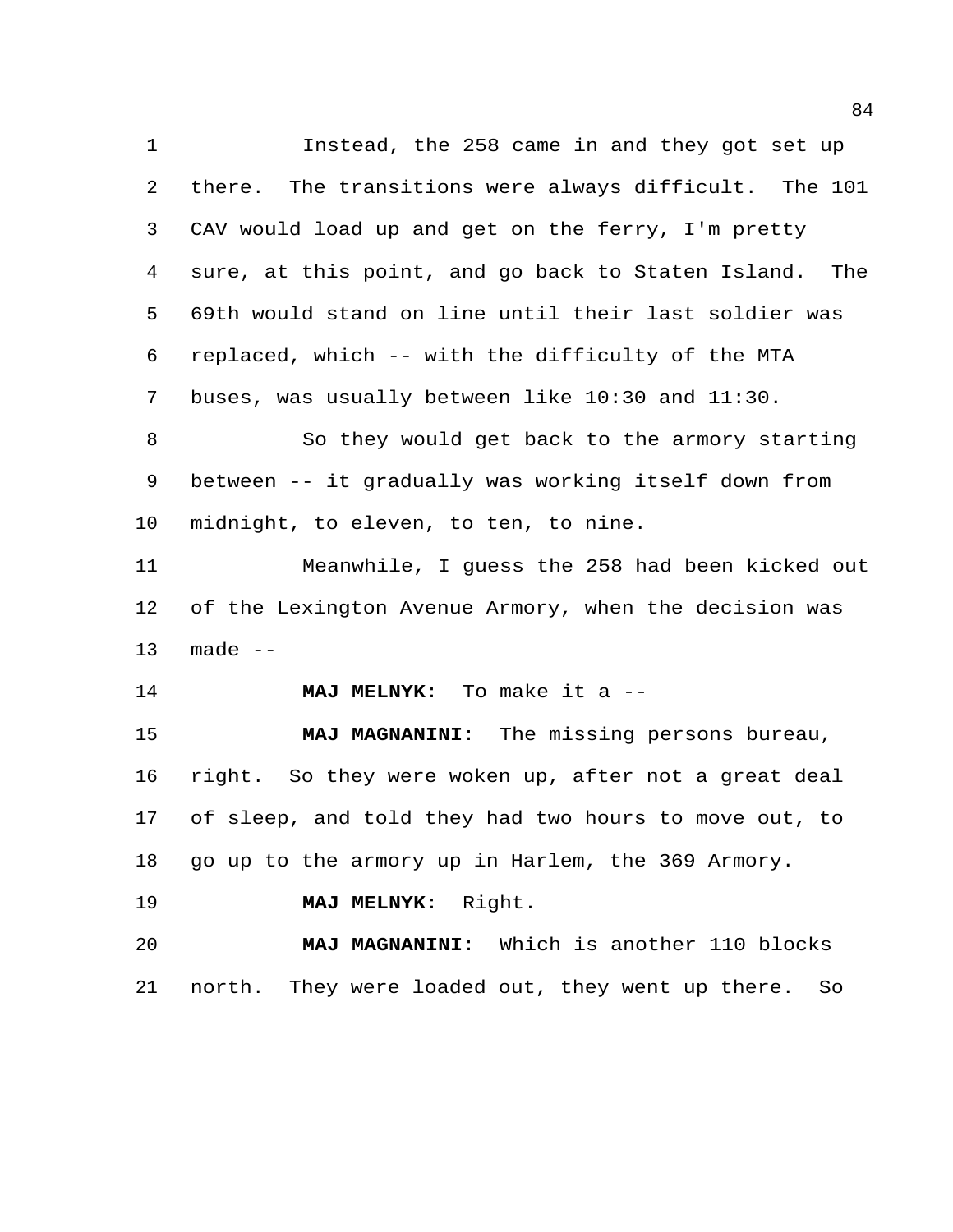the first night, I don't think their troops hit the ground, their first troops, until about 9:30, quarter to ten in the evening on Wednesday.

 We still didn't have a lot of guidance from the 107th or from the Troop Command. From what I was understanding, we were working for the police.

 The police and the fire department still seemed to be under the impression that they were working for us, that this was some type of martial law.

 **MAJ MELNYK**: Some of the -- you were still getting taskings from the police.

 **MAJ MAGNANINI**: From the police. We kept asking them what can we do to help you and they would say can you do this, can you do that.

 And so we had another handoff set up the next day. None of the handoffs were quite smooth, because the battalion commanders were gone, the company commanders were gone, the vehicles would arrive, the buses would come in in a fragmented fashion, people wanted to get the hell out of here.

So there was never really a smooth transition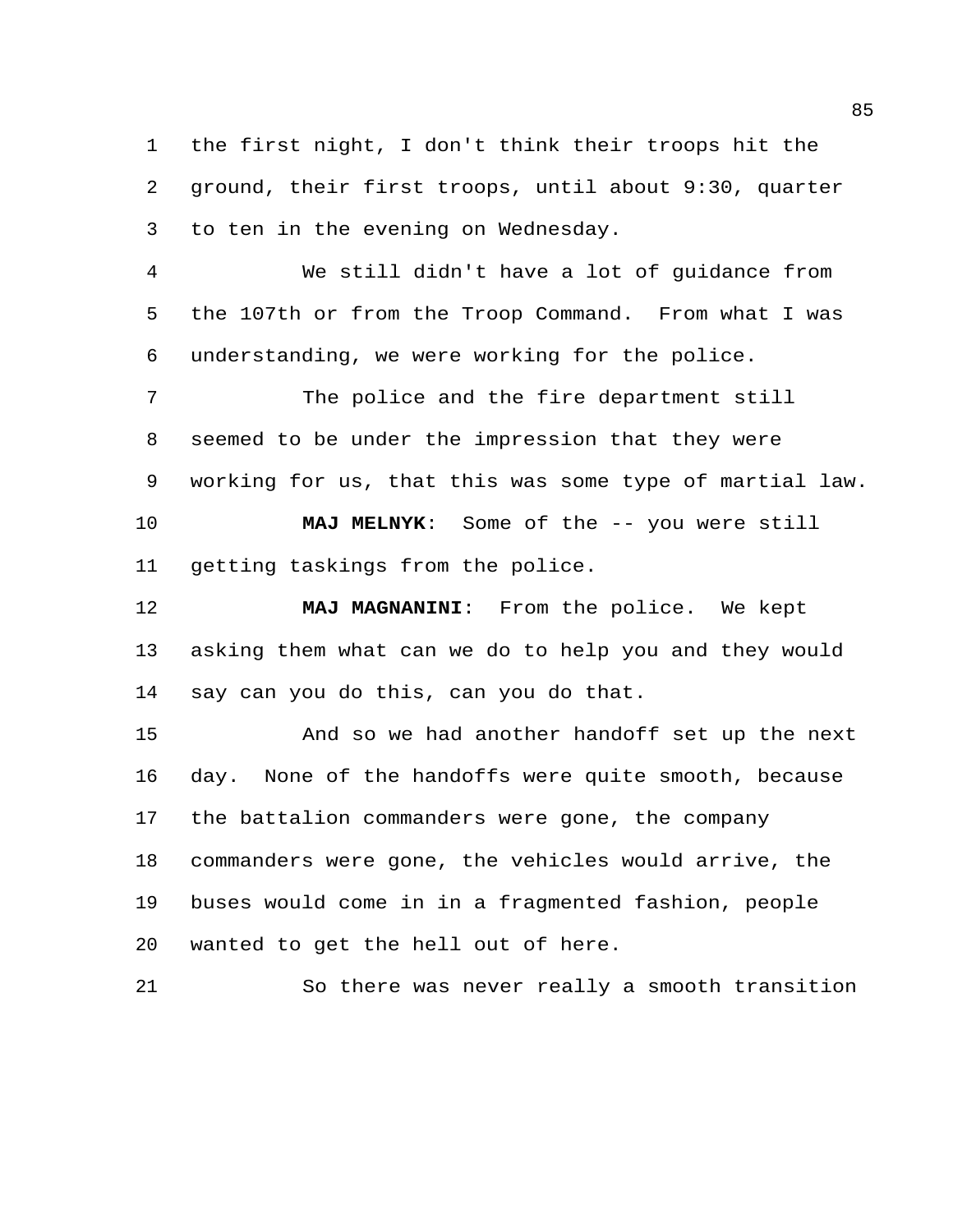between any of the units during the first week.

 And like I said, the 107th decision not to put their TOC, but to put two liaisons down at the police headquarters at Pike and South didn't come to fruition until Thursday.

 So Thursday came. I, again, rode down with colonel Slack from the 69th's Armory, stopped in there. colonel Candiano was out on the perimeter. No.

colonel Candiano was in the Expandovan.

**MAJ MELNYK**: Right.

 **MAJ MAGNANINI**: And I walked in and colonel Pietrowski was there. Pietrowski held a quick meeting. The XO and S-3 and commander at 258 voiced their concern with some of the confusion, lack of command and control, this, that and the other thing.

 Colonel Slack did the same. Colonel Pietrowski listened to it and then he -- his big issue that morning was somebody was dropping off 11,000 sandwiches up at the corner of Chambers Street, where Delta Company was, and he wanted somebody to do something with these 11,000 sandwiches.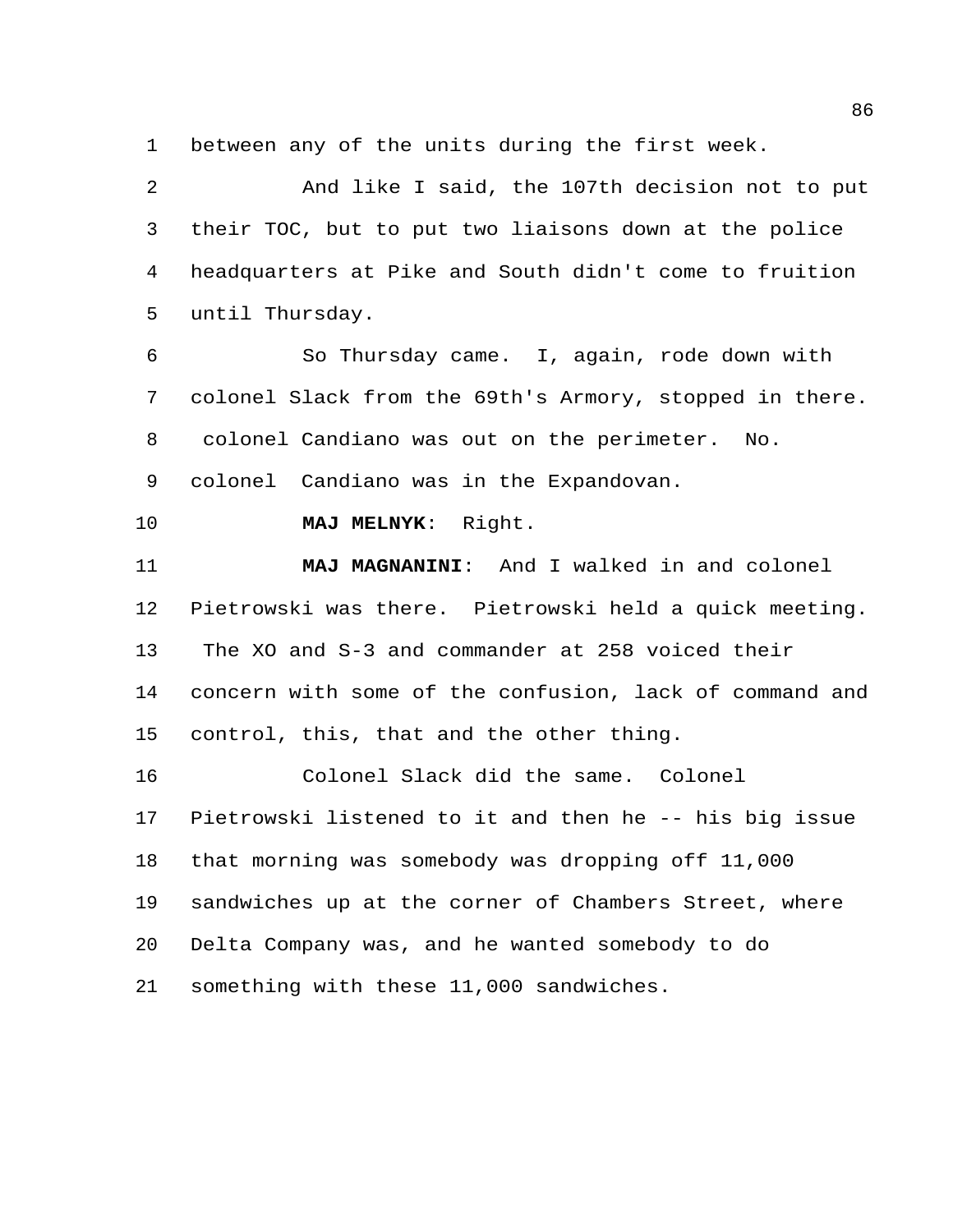And that issue literally he raised four times during this meeting, about people trying to orchestrate command and control.

 Pietrowski then said that his mission was simply to be an LNO, and I said that's not what the 107th had told me. They said that they would have somebody who could make a command decision, that the police would say this is a mission and you would turn around and say great, we can do it, 101, you react with 16 people, 69th, you do this with ten people.

 Pietrowski did not understand that as his role. And so there was still confusion about that, until I think Thursday afternoon, when general Klein came down to the battalion about 10:30, came down to where the 69th battalion CP was.

 There was actually a three dimensional map of lower Manhattan here that the units were using.

 **MAJ MELNYK**: It's part of the Battery Park. **MAJ MAGNANINI**: The Battery Park, right.

**MAJ MELNYK**: Display, yeah.

**MAJ MAGNANINI**: Yeah. It's a black metal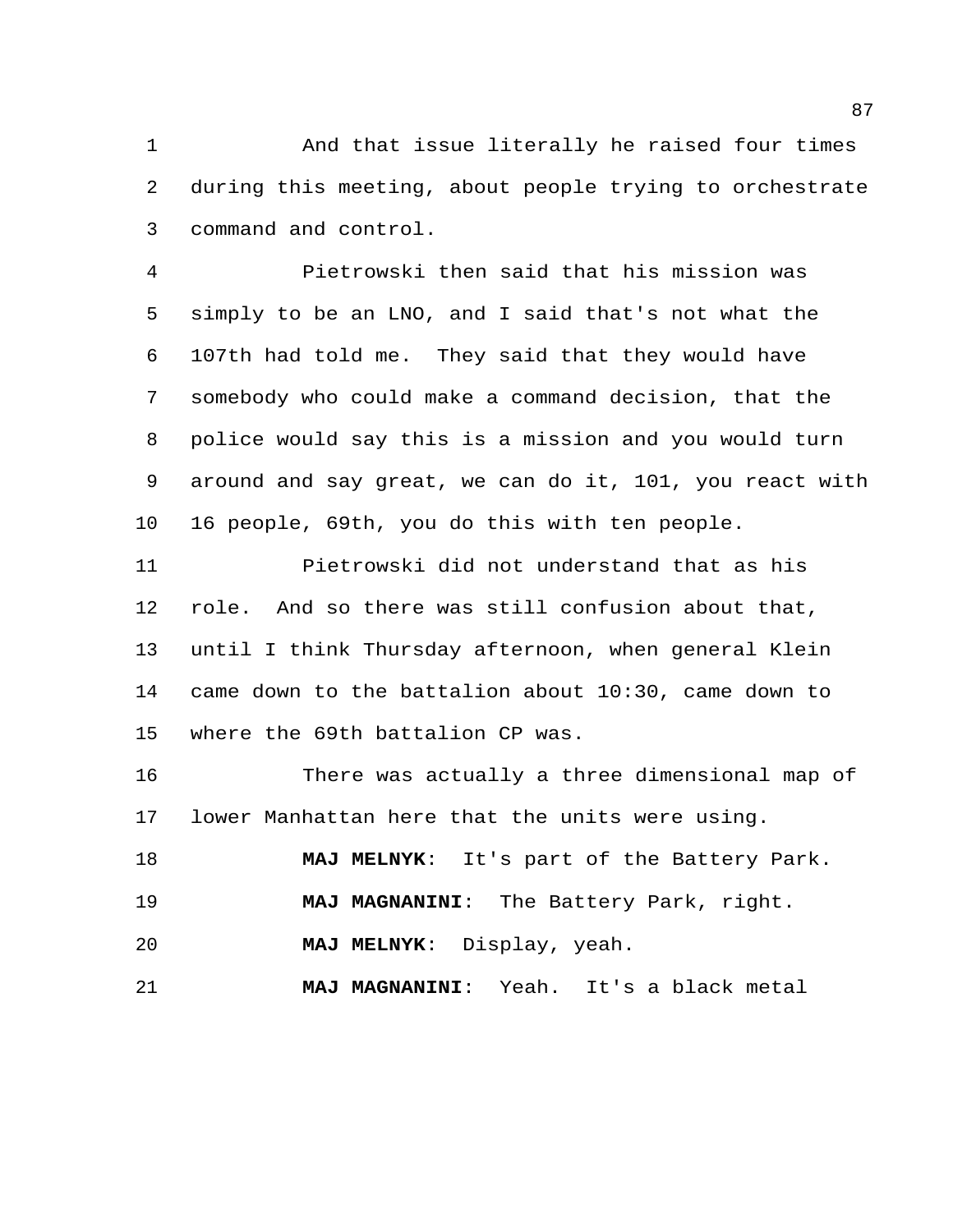thing with a little history blurb on top and then a three dimensional view.

 The units then briefed general Klein that morning at 10:30.

 **MAJ MELNYK**: Were all three units present or had the 258 left?

**MAJ MAGNANINI**: No. The 258 had left.

 **MAJ MELNYK**: So the 69th and the 101 briefed general Klein, Troop Commander.

 **MAJ MAGNANINI**: Right, about the mission. And, actually, before, as I was leaving to come down to Battery Park to check on what was going on here, colonel Costagliola showed up at Pike and South. So then he went in to talk to colonel

 Pietrowski and also explain some of the frustration you may have heard about from them.

**MAJ MELNYK**: Yes.

 **MAJ MAGNANINI**: So then general Klein came down, looked around, listened to what the commanders were doing, and said "You guys are doing a great job on the ground. I'm not going to interfere. I'll back you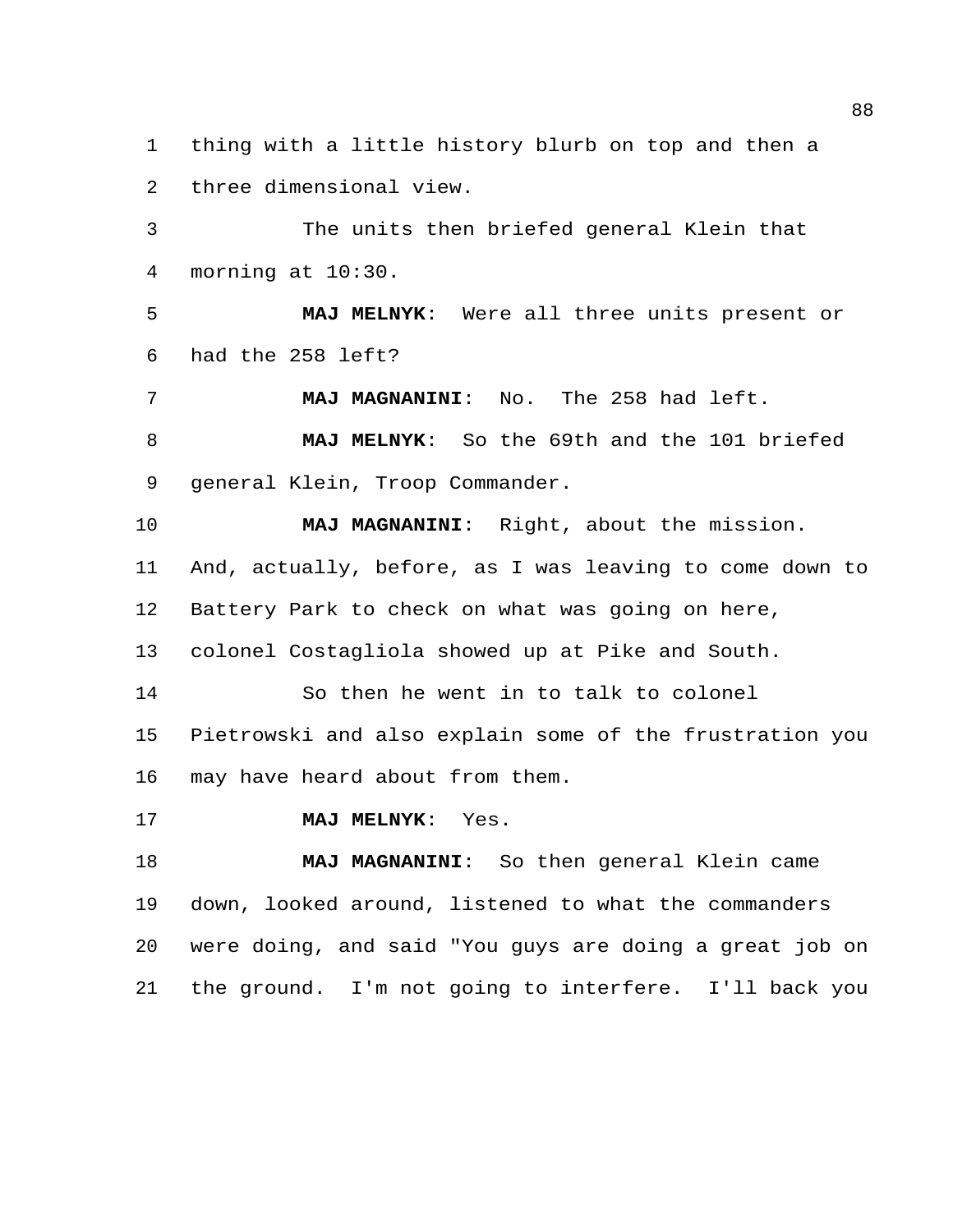in whatever you need."

 **MAJ MELNYK**: This is Thursday. **MAJ MAGNANINI**: Thursday, it's about 11:30, 12:00 o'clock. So the commanders then said -- **MAJ MELNYK**: That seemed to be a key event for those battalion commanders to hear that. **MAJ MAGNANINI**: Right. Because up until then, the only higher, I think, they had really spoken to was me, running from place to place to place. And then Thursday night, general Klein had a commander's meeting, too, which was at 1730, before their BUB, the battlefield update briefing was at 1830. **MAJ MELNYK**: So this was held where? **MAJ MAGNANINI**: This was held in the Park Avenue Armory. **MAJ MELNYK**: And a commander's meeting means that colonel Slack and colonel Costagliola and colonel Candiano. **MAJ MAGNANINI**: Right. **MAJ MELNYK**: Were all up there. **MAJ MAGNANINI**: Right. And Tom Boskey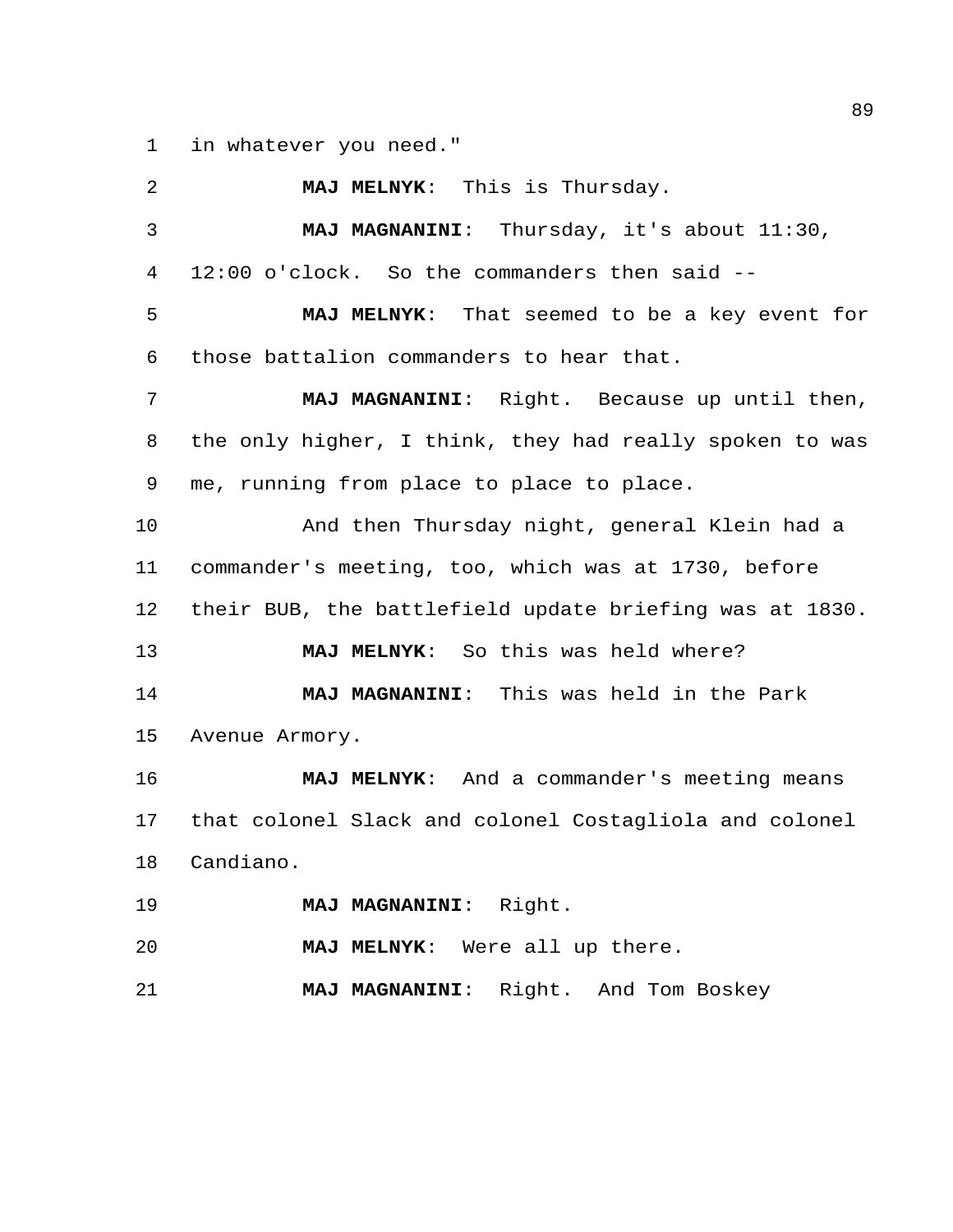(phonetic,) the 642 commander, showed up, too.

 **MAJ MELNYK**: What is the 642's role? Where did they show up and when did they get on the ground, to the best of your recollection? **MAJ MAGNANINI**: I guess Thursday they decided that they need to start to supplement the 258 at night. **MAJ MELNYK**: Okay. **MAJ MAGNANINI**: And the 642 enlisted as a -- **MAJ MELNYK**: Division Aviation Support Battalion. **MAJ MAGNANINI**: Right. DASB is what they call them, I guess Area Support Battalion for the Aviation Brigade. **MAJ MELNYK**: Right. **MAJ MAGNANINI**: They came on board with 120 people. The Air National Guard, I understand, had activated two units that had come down from Syracuse, and I don't know if they're like their airport permanent or security people or what they were. But they ended up showing up with a 120 people. So those two units were then attached, were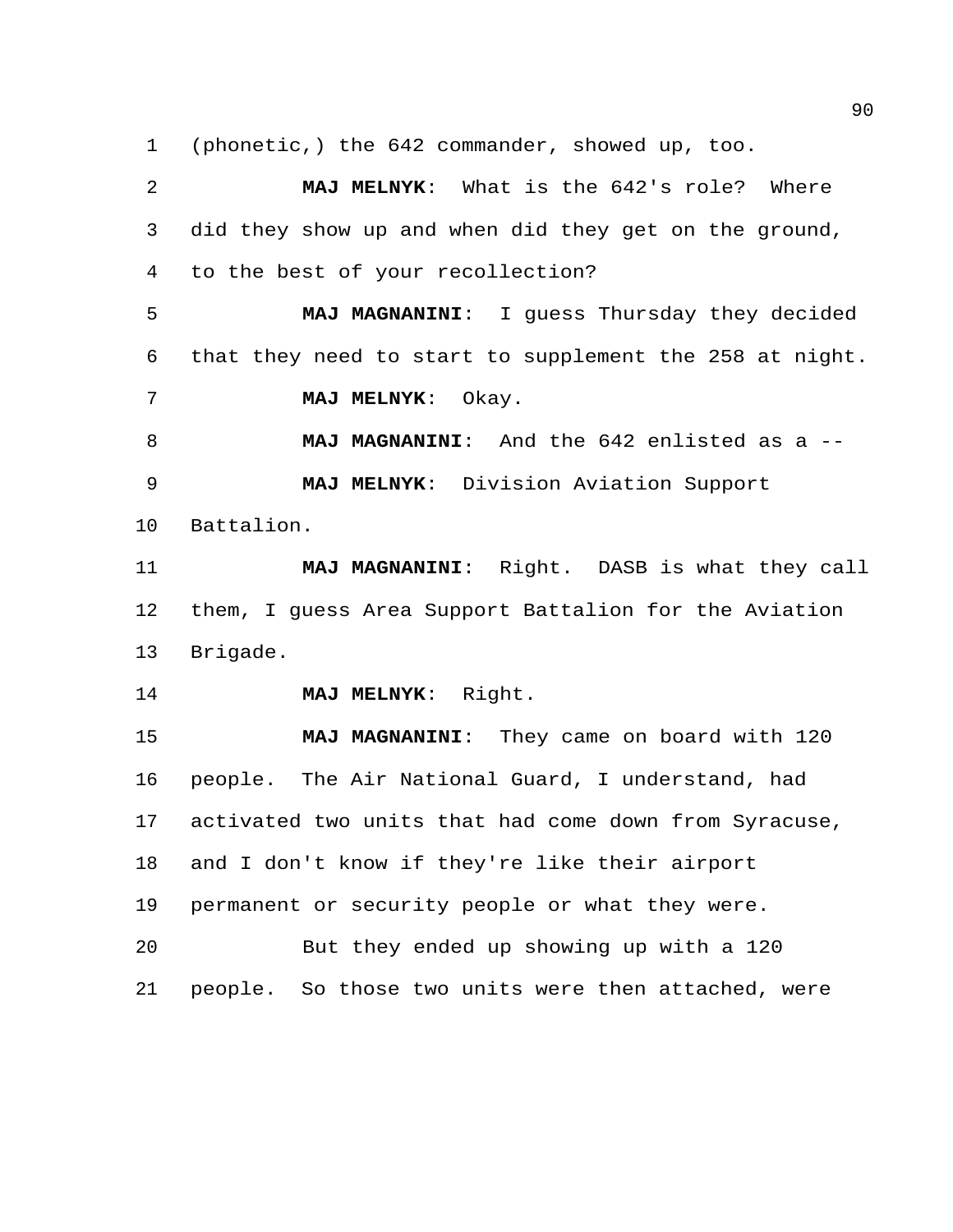OPCON'd to the 258.

 **MAJ MELNYK**: Okay. The 642 and the Air Guard. **MAJ MAGNANINI**: The Air Guard was attached to the 258, starting Thursday, I guess, September 13. So there was a commander's meeting. I drove up, actually I had been driving around in the 69th's vehicles. I had driven up somewhere with colonel Slack and then the 101 CAV, on Thursday, I guess it had been raining down here. **MAJ MELNYK**: Yes. Thursday it rained. **MAJ MAGNANINI**: And I had forgot my damn poncho back there and I forgot my -- at the armory, left my Gortex in my front closet, got soaking wet, and spent most of Thursday, til about 2:00 o'clock, shivering. 17 The CAV came off, saw it was pouring rain, turned around, drove back to the Coast Guard terminal over there, where the Staten Island Ferry is. **MAJ MELNYK**: The Staten Island Ferry terminal. **MAJ MAGNANINI**: Right. And they were inside.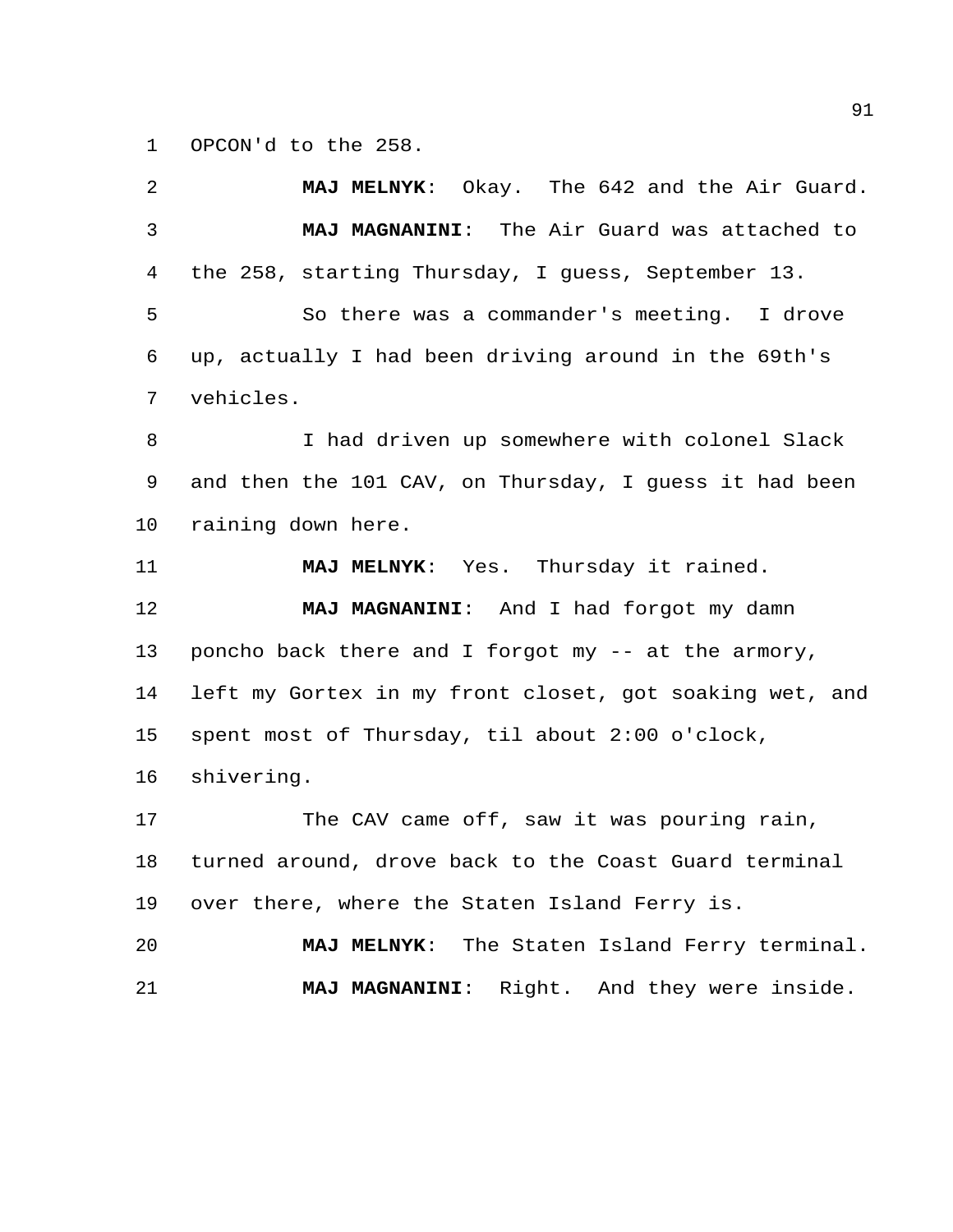**MAJ MELNYK**: Well, they had to put soldiers on the street.

 **MAJ MAGNANINI**: Right. The troops out on the street were getting wet.

 **MAJ MELNYK**: But the CP was inside. **MAJ MAGNANINI**: The CP, right, and that's where their staging area was, also.

 I guess Wednesday night, I had gone up for the -- when I was up front there, there was a lot of concern about buildings falling around the dig site.

 So they would blast an air horn three times and you would just run. Generally, that's what I kept doing and most of the people were doing, was asking the soldiers, if you hear the air horn, where are you going to run.

 You would generally run away from the ground zero sector.

**MAJ MELNYK**: That's a good idea.

 **MAJ MAGNANINI**: The one thing that had come up and caused a lot of concern was One Liberty Plaza, which was the Merrill Lynch Building, was across the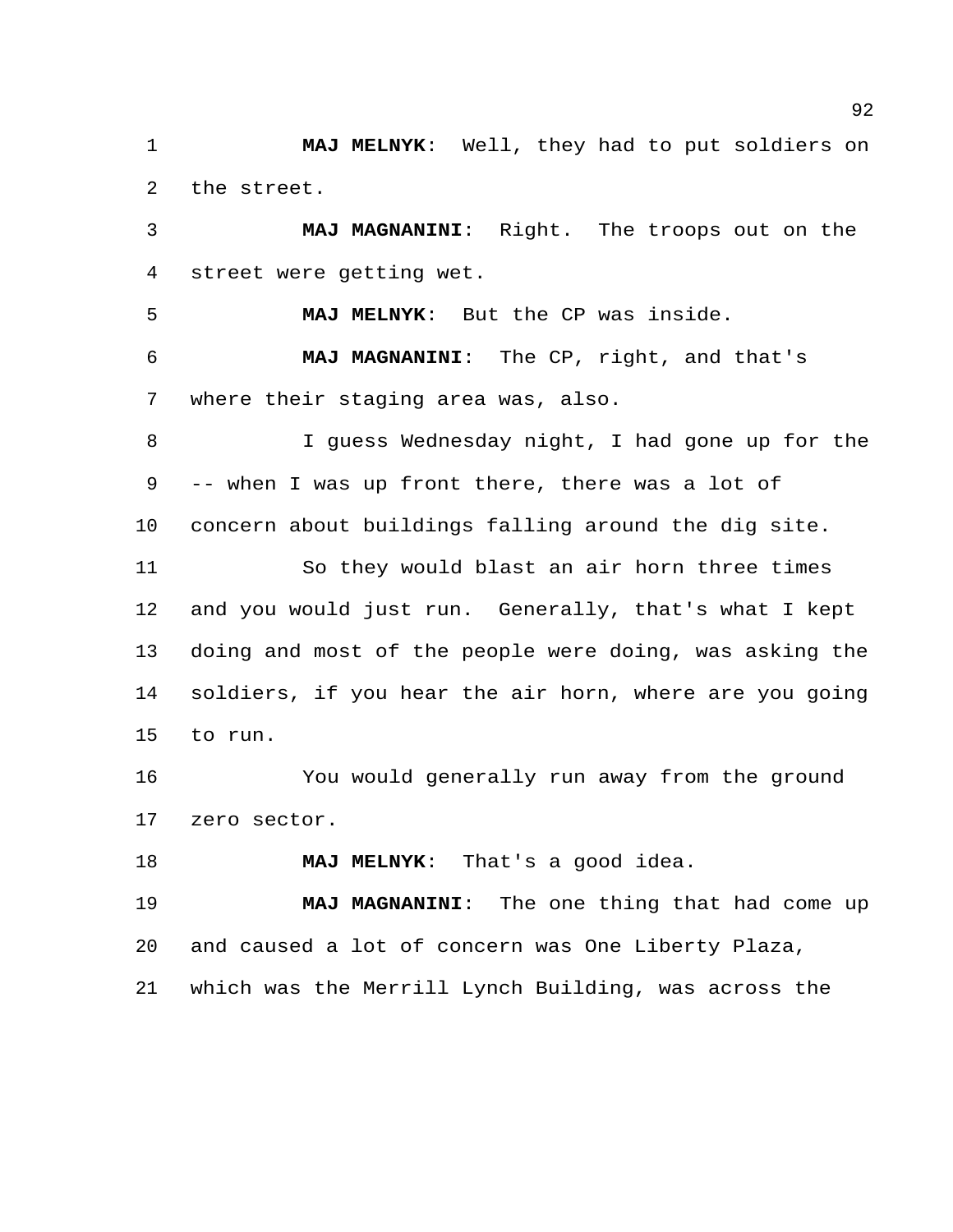street on the east side of the World Trade Center, the whole bottom had been blown out of it, but the building stood.

 But it looked like the back of it had bowed. It turned out later that the engineers said it was actually built, it's 60 stories, and it was built to sway. And so what happened was with this thing, the Brooks Brothers store, which was in the base of One Liberty, along Church Street, was actually being used as the morgue.

 And so there was concern at this point that the -- actually, I guess I screwed up.

 The initial line with the 101 CAV ran HHC from Church Street around city hall to Spruce Street. Alpha Company ran on Spruce Street down Nassau to Maiden Lane there, and then Delta Company ran down Nassau to Beaver.

 The reason that the line actually shifted further west over to Water Street was there was concern that the One Liberty Plaza, the Merrill Lynch Building,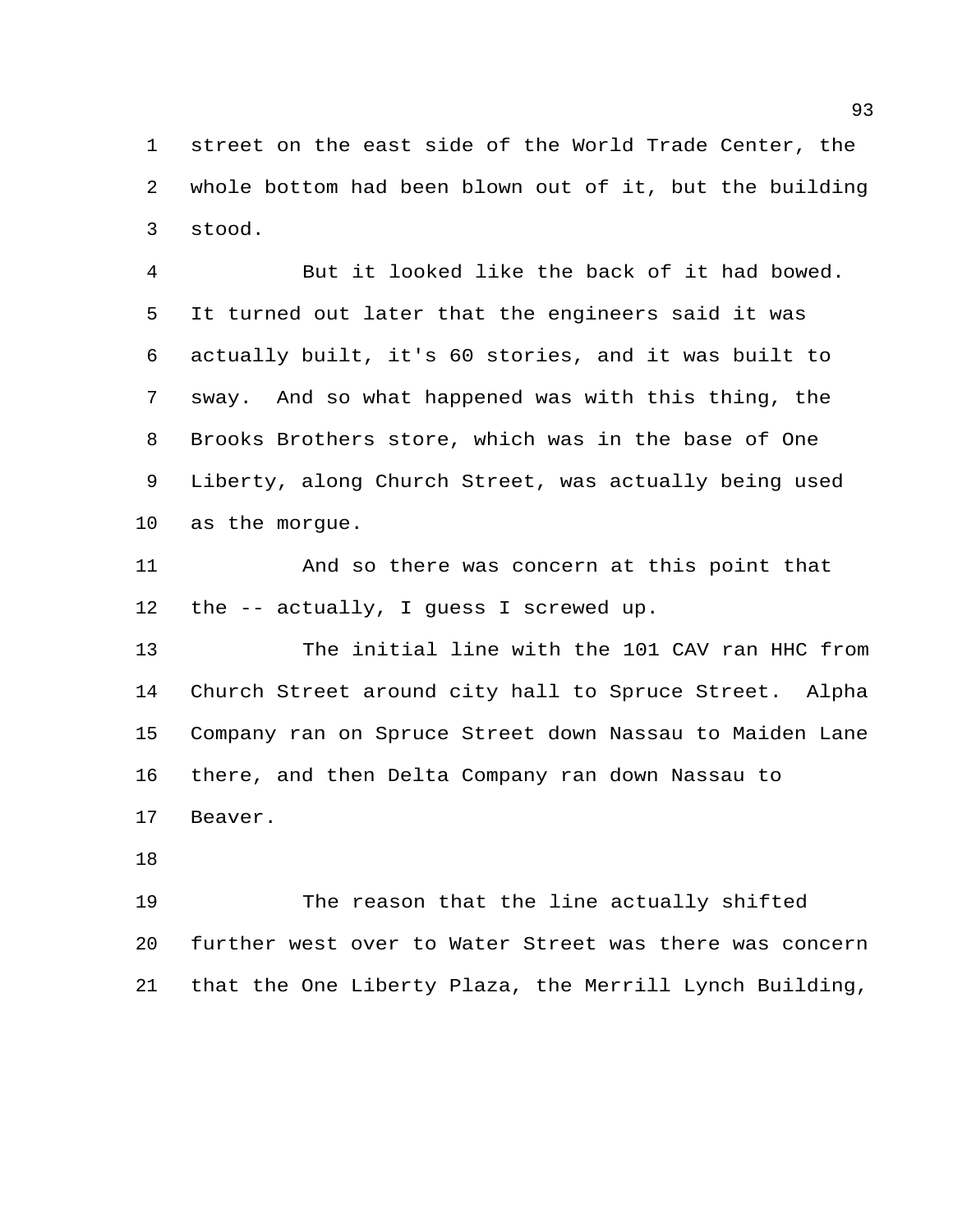which is a black building, was going to collapse.

 **MAJ MELNYK**: So the line didn't shift until -- **MAJ MAGNANINI**: Until the fear that it would drop came up.

**MAJ MELNYK**: A couple days later.

 **MAJ MAGNANINI**: And actually maybe on Thursday it did. So it was actually bowed back and they moved the troops. They wanted you to be six blocks away, since there were 60 stories, in case it collapsed. **MAJ MELNYK**: We'll pause here to put in a

fresh tape.

**MAJ MAGNANINI**: Okay.

(Tape change.)

 **MAJ MELNYK**: This is MAJ Les' Melnyk, Army National Guard Historian, National Guard Bureau, continuing my interview with MAJ Bob Magnanini. This is the second tape. Interview taking place on September 21, in Battery Park, New York City.

 **MAJ MAGNANINI**: I'll just fill in a few quick things. On Tuesday the 11th, the OPCON units of Troop Command were the Aviation Brigade, the 342 Forward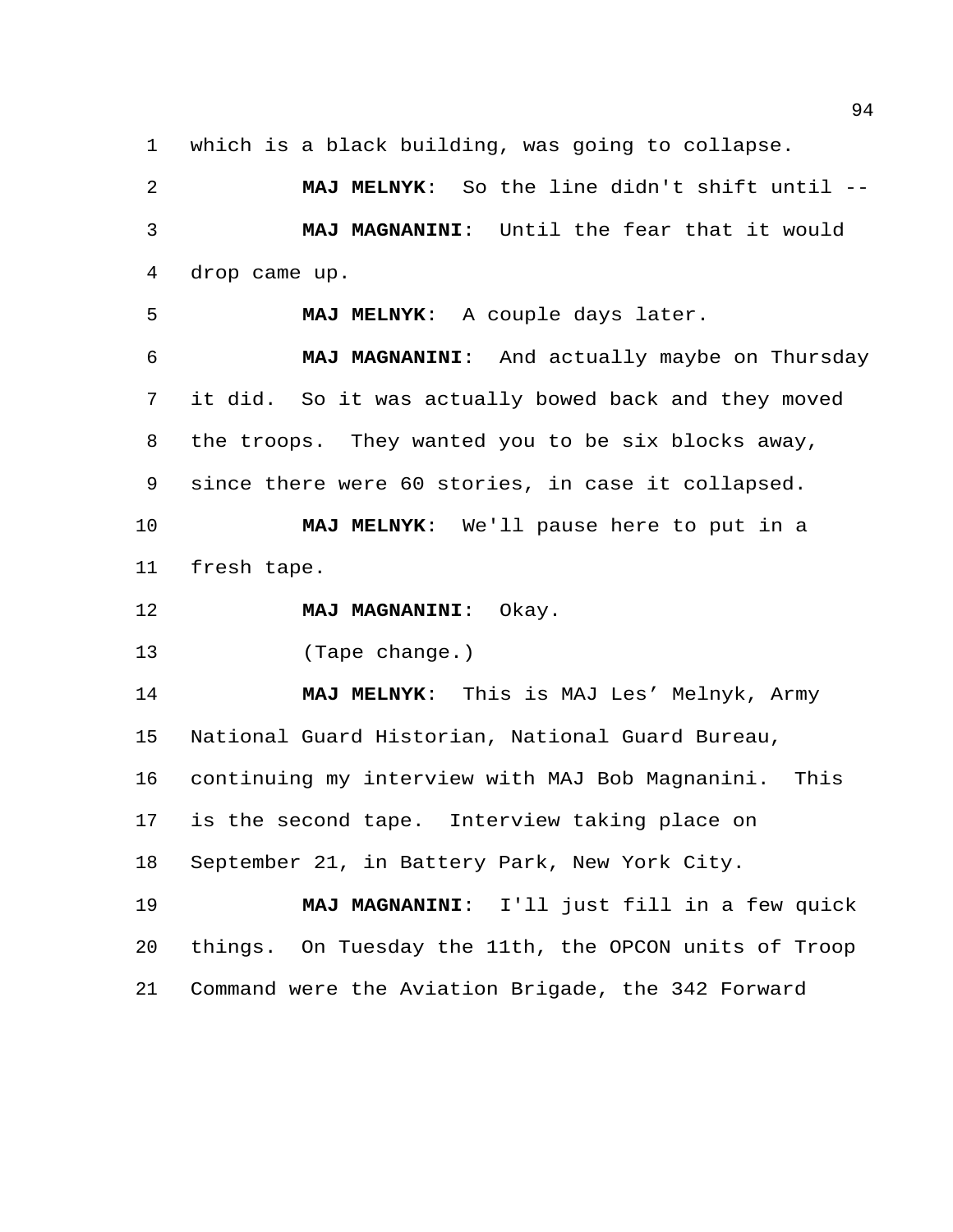Support Battalion, 101 CAV, 258th Field Artillery, the 69th, and then we also understood that the HHC of the 42nd Division, the 642 DASB was standing -- was still standing up, that they were going to stand down the rest of the activated units, and that the units, HHC and the 69th, and then I've got MI, but it was actually 642 Aviation Support Battalion were going to come into New York, while HHC of the 42nd Division loaded water buffalos and generators and transported those to Camp Smith.

 **MAJ MELNYK**: So the two companies of the 105th did not come OPCON under Troop Command.

 **MAJ MAGNANINI**: Yeah. They weren't on my list. This was just 42nd Division units I had asked for, and the 105th guys are actually part of 27th Brigade.

**MAJ MELNYK**: Right.

 **MAJ MAGNANINI**: So that wasn't my initial -- **MAJ MELNYK**: So they had no higher authority or when were they placed OPCON to the 258?

**MAJ MAGNANINI**: Actually, what happened --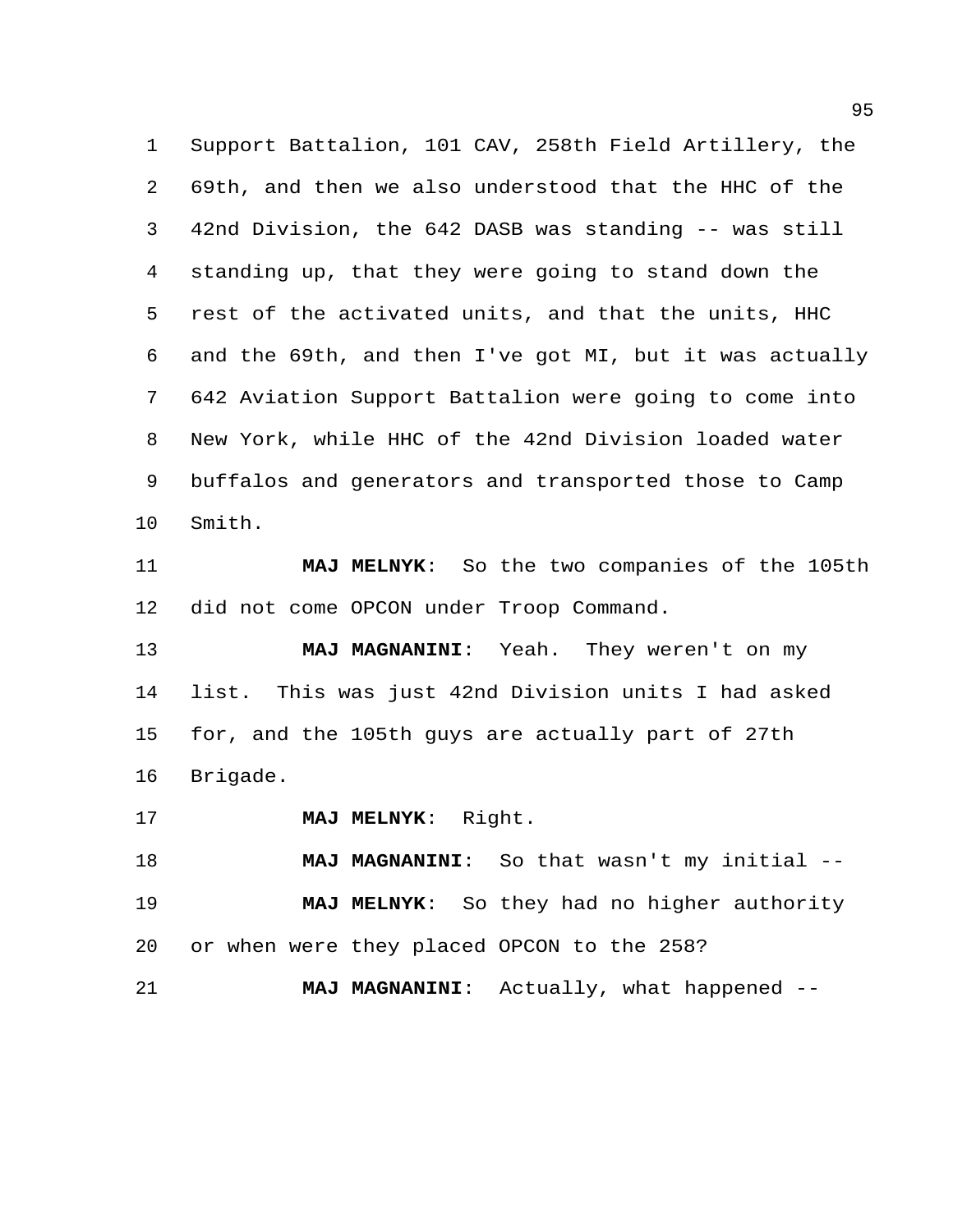**MAJ MELNYK**: It's a very confusing situation.

 **MAJ MAGNANINI**: Right. What happened was at the commander's meeting on Thursday with general Klein, that came up and they said that they would -- in order to plus up the 258 to get them up to an equal strength that the 101 and the 69th had on the ground during the day, that they would OPCON Bravo and Charlie Companies of the 105th, the 642 Aviation Battalion, and the Air National Guard to the 258.

 By OPCON'ing all those units, it was about an equal number of night and day troops.

So that was done --

**MAJ MELNYK**: Thursday.

**MAJ MAGNANINI:** -- on Thursday, right. And I asked on Thursday, you know, who would be -- what divisional units were running around down here, and there was the 101 CAV, the 258, the 642 Aviation, the 342 FSB, which I have seen bits and pieces of, but never seen as a whole unit, Charlie Company, the FSB, which was a detachment, and the 152 Engineer Battalion. I understood that they came down into the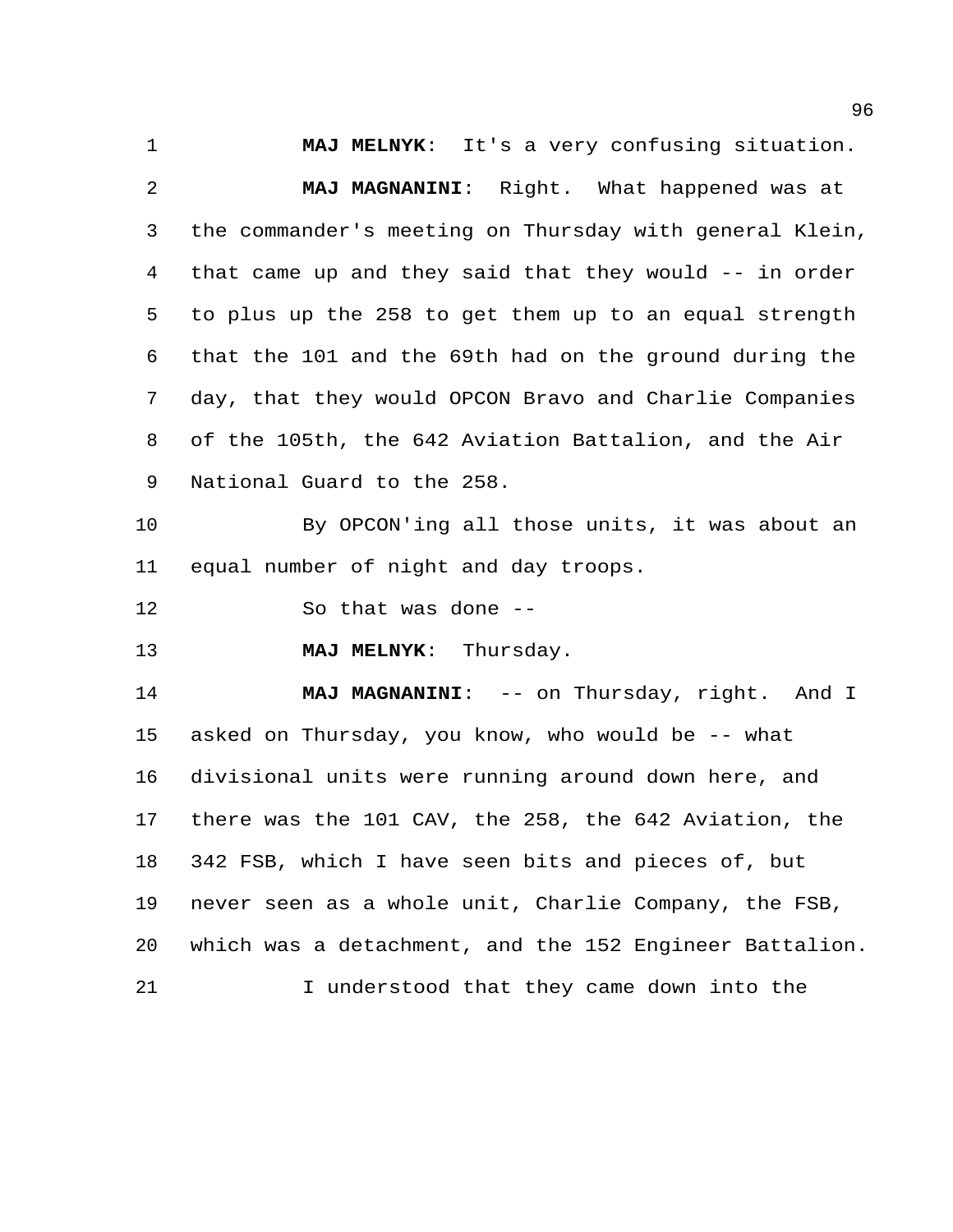city, turned around and were sent home.

 And then the 204th Engineers actually showed up in New York on Thursday. They were trying to stage the at Randall's Island.

 This is one thing I know the 107 Corps Support Group was trying to do was nobody understood the magnitude of the situation.

 So the 107th was dealing with trying to get a tent city for 3,500 soldiers erected out on Randall's Island. So that was going on, and they tried to push the 204th out there, but with heavy equipment and everything and these big cranes and stuff, they were jamming the streets up.

 So they actually spun the 204th around and sent them back up to Camp Smith and they positioned them at Camp Smith.

 **MAJ MELNYK**: So they first tried to get down on Thursday and then --

 **MAJ MAGNANINI**: Right. The did get in the city on Thursday, because I remember being at the 69th's Armory --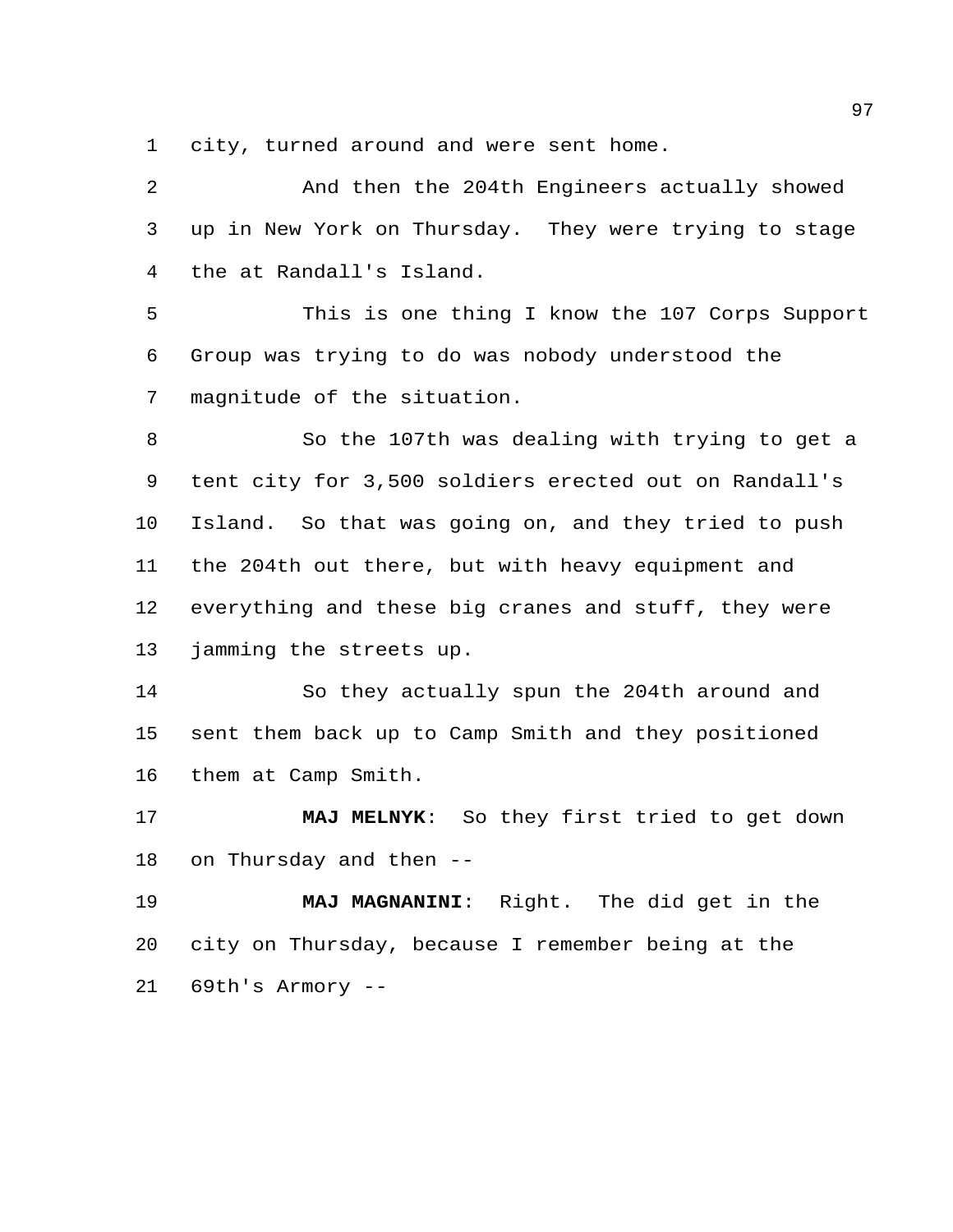**MAJ MELNYK**: Which was also on that troop list or should be on that troop list.

**MAJ MAGNANINI:** Should be on that -- yeah. The 69th's Armory, and they had the 152 Engineers were there, and then the 204th. Everybody was staging at the 69th's Armory.

 **MAJ MELNYK**: How could they do that, since the whole armory was filled with grieving families?

 **MAJ MAGNANINI**: They still hadn't opened it up for the people. They were running in and out. The Mayor's office and some FEMA people were in there, and they were laying in cable, phones.

 They carpeted the entire drill shed floor of the armory, which you've seen, which is a huge area. I was telling people measure out your rooms and cut some up when you go out the door.

 **MAJ MELNYK**: That is the nicest the drill floor has looked in my 13 years.

 **MAJ MAGNANINI**: You have association. That's what I said. It's amazing. But they were in there. They were kicking out the -- and all these other units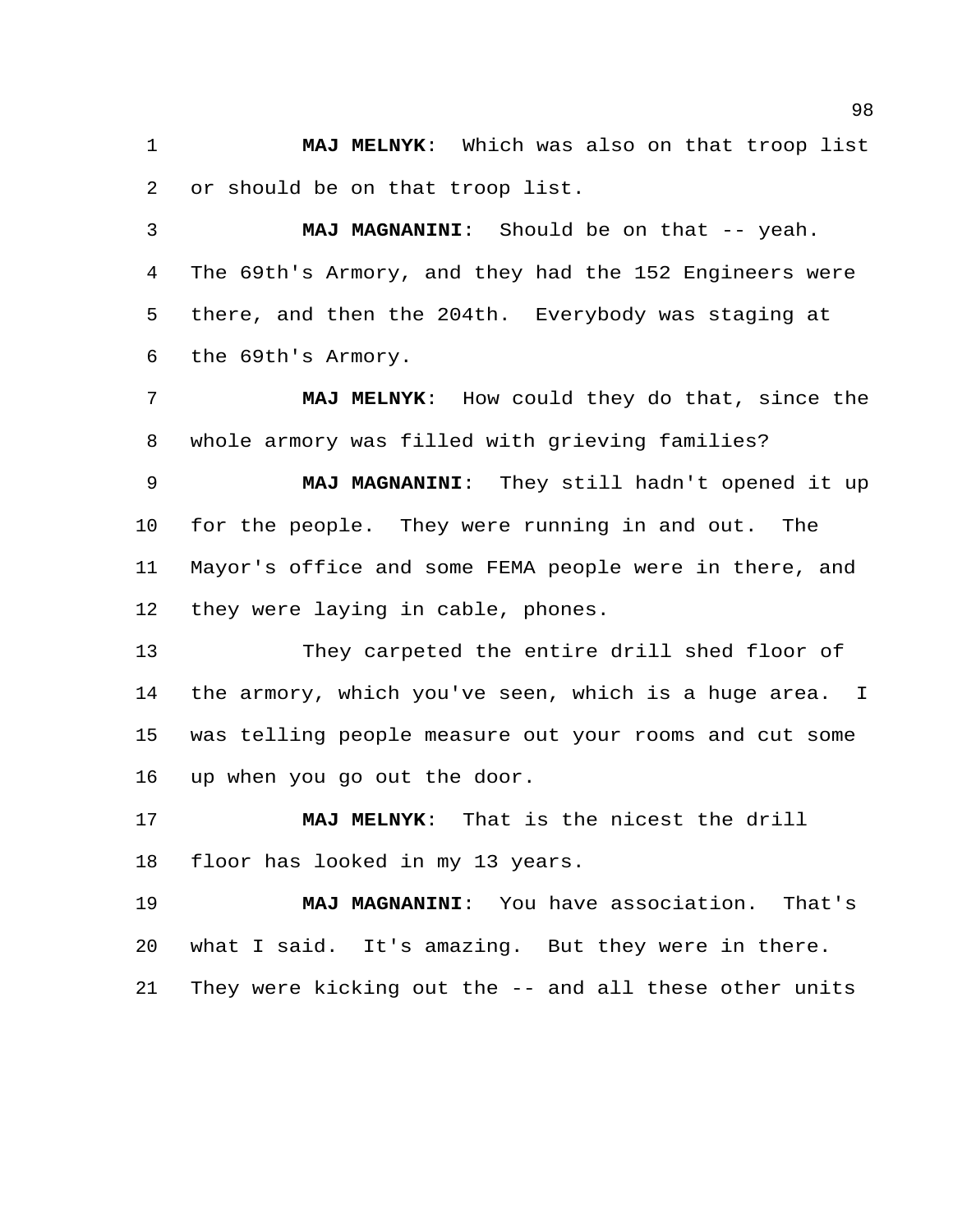were flooding into the 69th's Armory.

 So then they started pushing them out and getting the engineers out. The 152 went away. I never heard what happened to them. Then actually here's the two guys, I guess, CPT Panzer, P-a-n-z-e-r, and CPT Purcell. Those were the two command -- **MAJ MELNYK**: P-u-r. **MAJ MAGNANINI**: P-u-r-c-e-l-l. **MAJ MELNYK**: Right. **MAJ MAGNANINI**: They were the two commanders or Purcell is a commander. Panzer was with him, of -- **MAJ MELNYK**: Charlie. **MAJ MAGNANINI**: Of Bravo Company. **MAJ MELNYK**: Bravo. **MAJ MAGNANINI**: The Bravo Company. CPT Heinz is the Charlie. 18 And then when I had called -- this is actually my notes, sorry about this, from Tuesday night, I called colonel Costagliola and he had told me that the CAV had 232 people ready to deploy at 2130 and that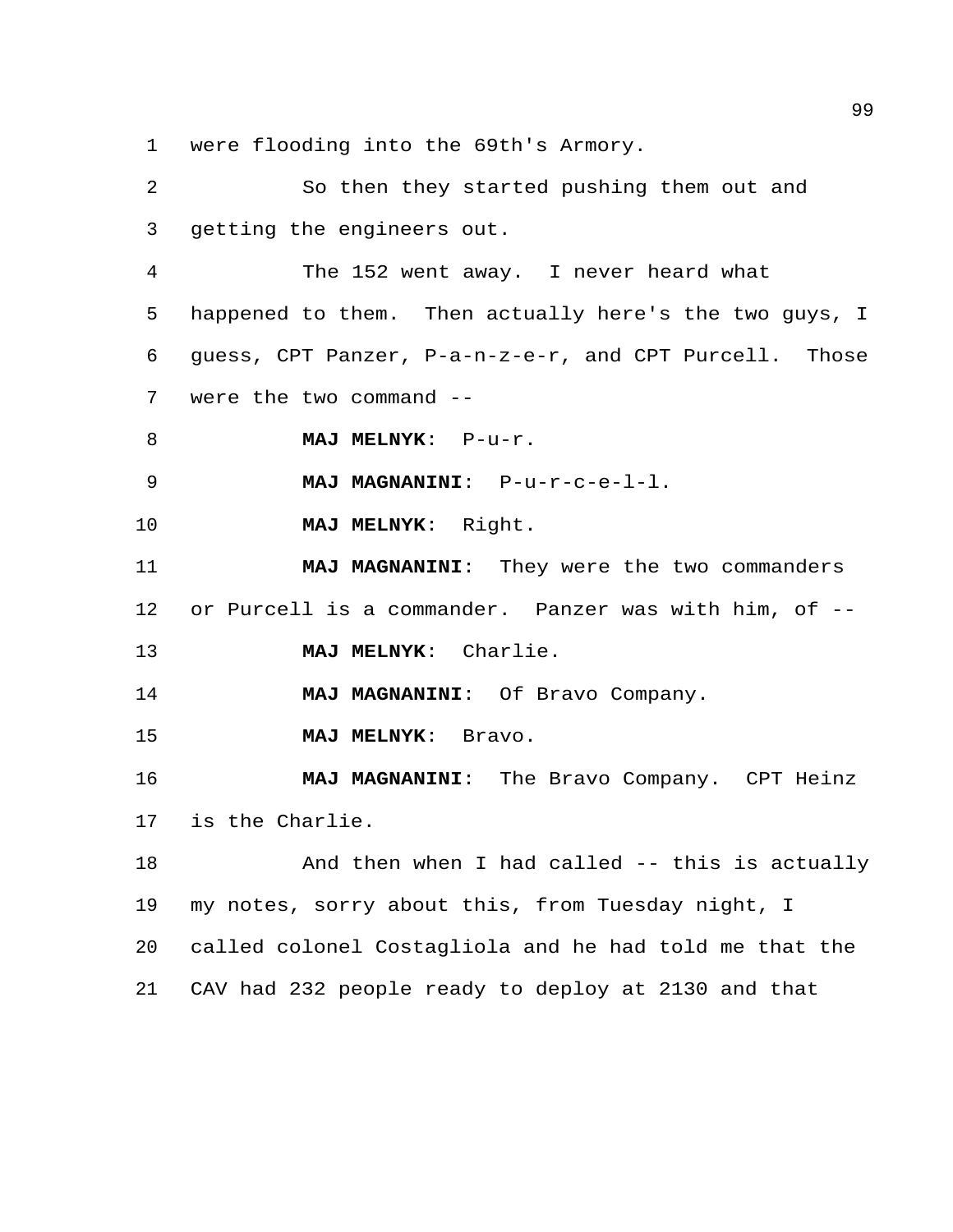they had already sent 12 medics, two Hummers, and two deuce and a halfs over there to do medical support triage, and there was another group of 12 medics ready to go, and they had reacted at the request of the police and fire departments.

 **MAJ MELNYK**: Right. colonel Costagliola has told me about that, yes.

 **MAJ MAGNANINI**: Good. And here's my -- just some notes about the 101 to come in, 258 back and forth going to Pike.

**MAJ MELNYK**: Right.

 **MAJ MAGNANINI**: The 169 would replace in the morning, the police CP numbers, and this is my Wednesday morning, notes, where the 69th has got 331 people, ten Hummers, 12 deuce and a halfs, and four water buffalos, and they were deploying 261 onto that ground that morning, at a staff meeting.

 This was actually a call while I was back at the 69th's Armory, Wednesday afternoon, from a CPT Killian, from the 107th, trying to get a hold of the 204th assets and figure out what they had, was calling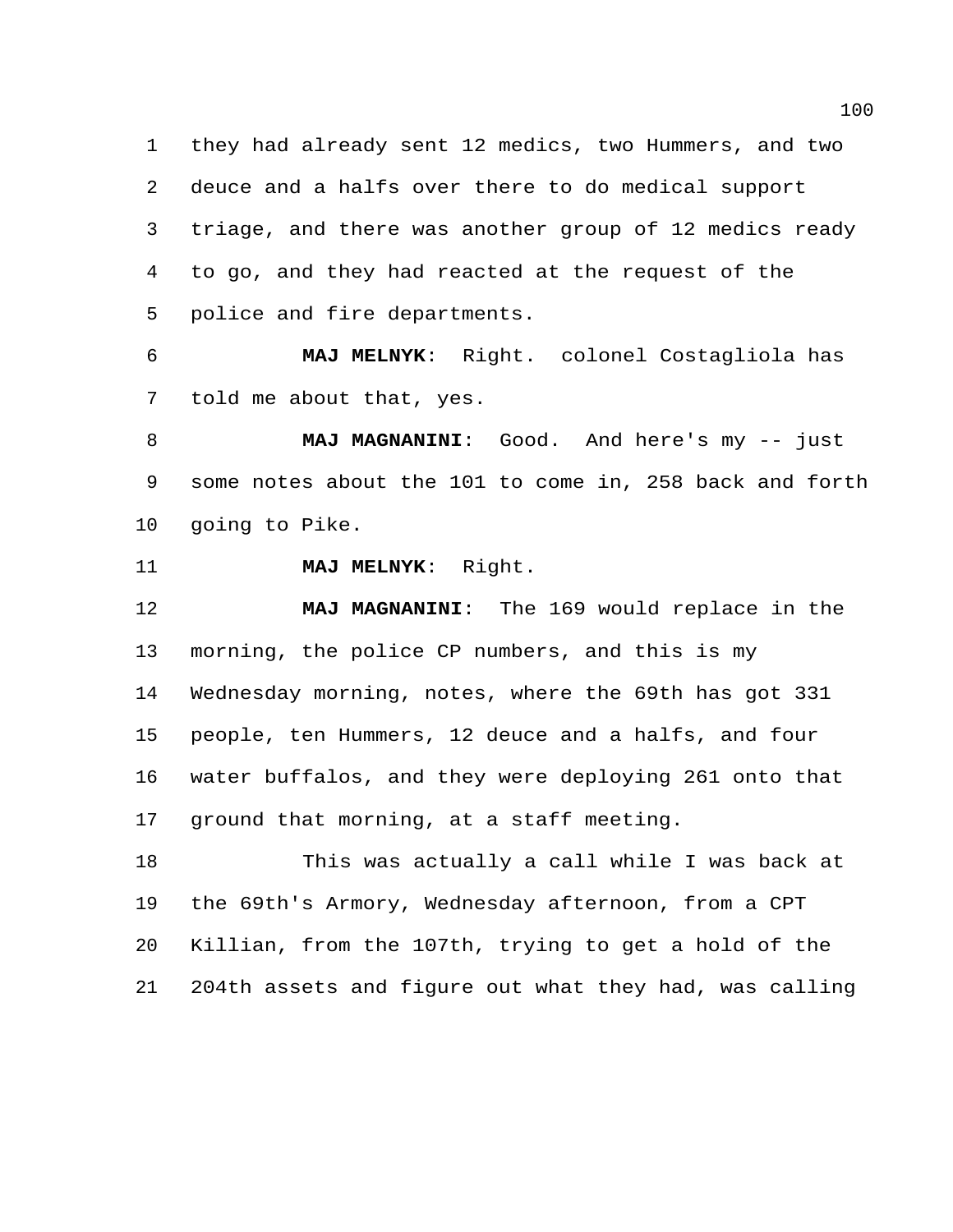me.

 I couldn't help him, sent him back. After our meeting up there at the brigade, they told me here is MAJ Gym's number, G-y-m.

 **MAJ MELNYK**: He was supposed to be the liaison.

 **MAJ MAGNANINI**: He was the night liaison. **MAJ MELNYK**: This is Wednesday afternoon. **MAJ MAGNANINI**: Right, meeting. And then one of the more bizarre things that went on in that afternoon I remember was I walked in and CPT Tully was saying to the 107th that there was concern with the NYPD about asbestos in the air.

 So the NYPD had wanted us to set up two tents over at Pathmark, one for some -- for widows, families of cops who were missing, so they wouldn't have to sit in buses, they could sit in the tent, and the other one was for a decon site, that they were going to voluntarily decon people.

 And the question came up, and this guy CPT Tully told us the people at the 107th who said, well,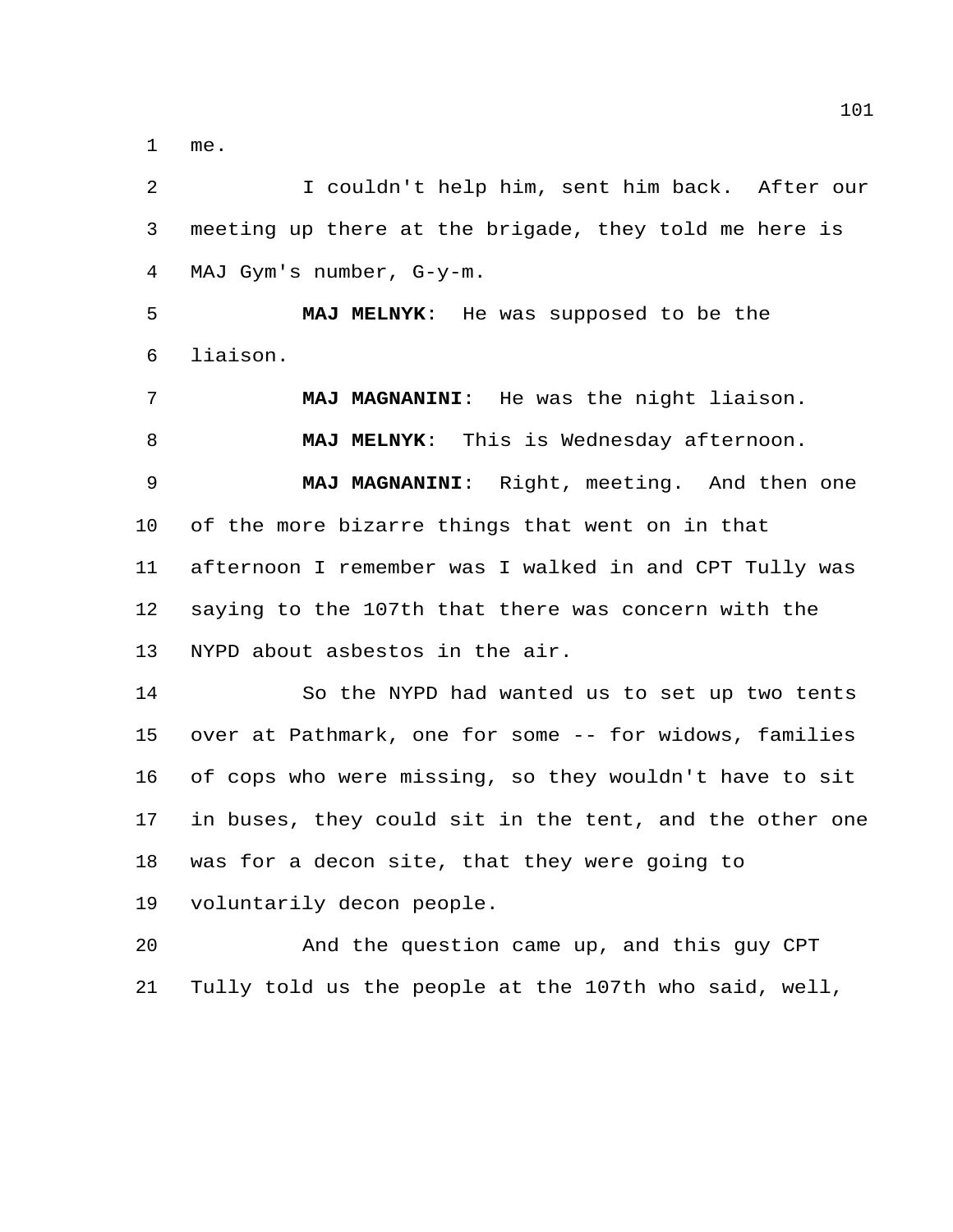maybe we should make the Army people get decon'd.

 And I said, well, what -- and I stepped in and I said, "Well, what are you going to do that for," and I said, "What's the threat? Does anybody actually know what the air" -- well, there was asbestos, there was this, there was that.

 I said, well, I know there are supposedly all these things, but somebody needs to monitor the air. EPA is certainly qualified to do that, OSHA, any of these people.

 And I said before you make our guys get decon'd, and from what I understood from the police, the decon consisted of them shooting you with a fire hose, and I said that may be fine for the cops who are going home every night, but the Army guys are stuck here with maybe one or maybe two uniforms that they raced in in.

 So I said the idea that you're going to soak them wet, then let them go over to go to sleep for four hours and come back, that's stupid.

And then actually the 107th, some of the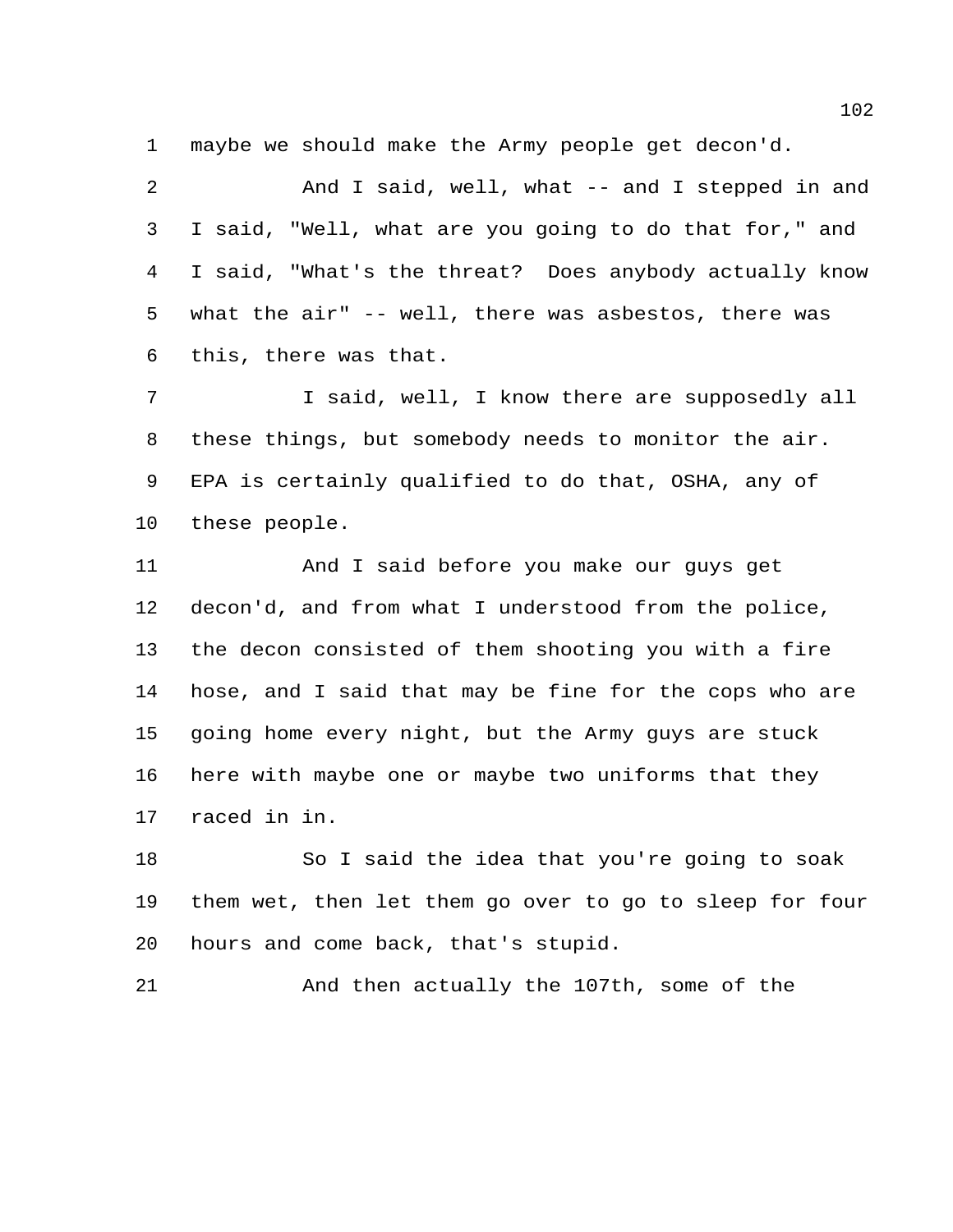people in the EOC, they began a discussion about whether we would be, the National Guard would be in violation of OSHA regulations by exposing people to unknown levels of asbestos, because if we were federalized, we wouldn't be required to follow OSHA.

 But if you are under state active duty, there may be OSHA violations.

 So that was a little too surreal for me. I actually piped up and said, listen, I'm a freaking trial lawyer and I said I've done asbestos cases. I said the people who get this stuff smoke three packs a day, they use it all the time, and that's why it seers into their lungs, causes the lung cancer.

 If it's floating around, you know, I think it was hot enough, this stuff would have actually incinerated and broken down and then I said the idea that people are going to be dying out here or we're violating OSHA, I said "This is fucked up," because there's a thing called a Ferins Doctrine.

 You go to Vietnam and get shot, you cannot sue the government for getting shot. Your job in the Army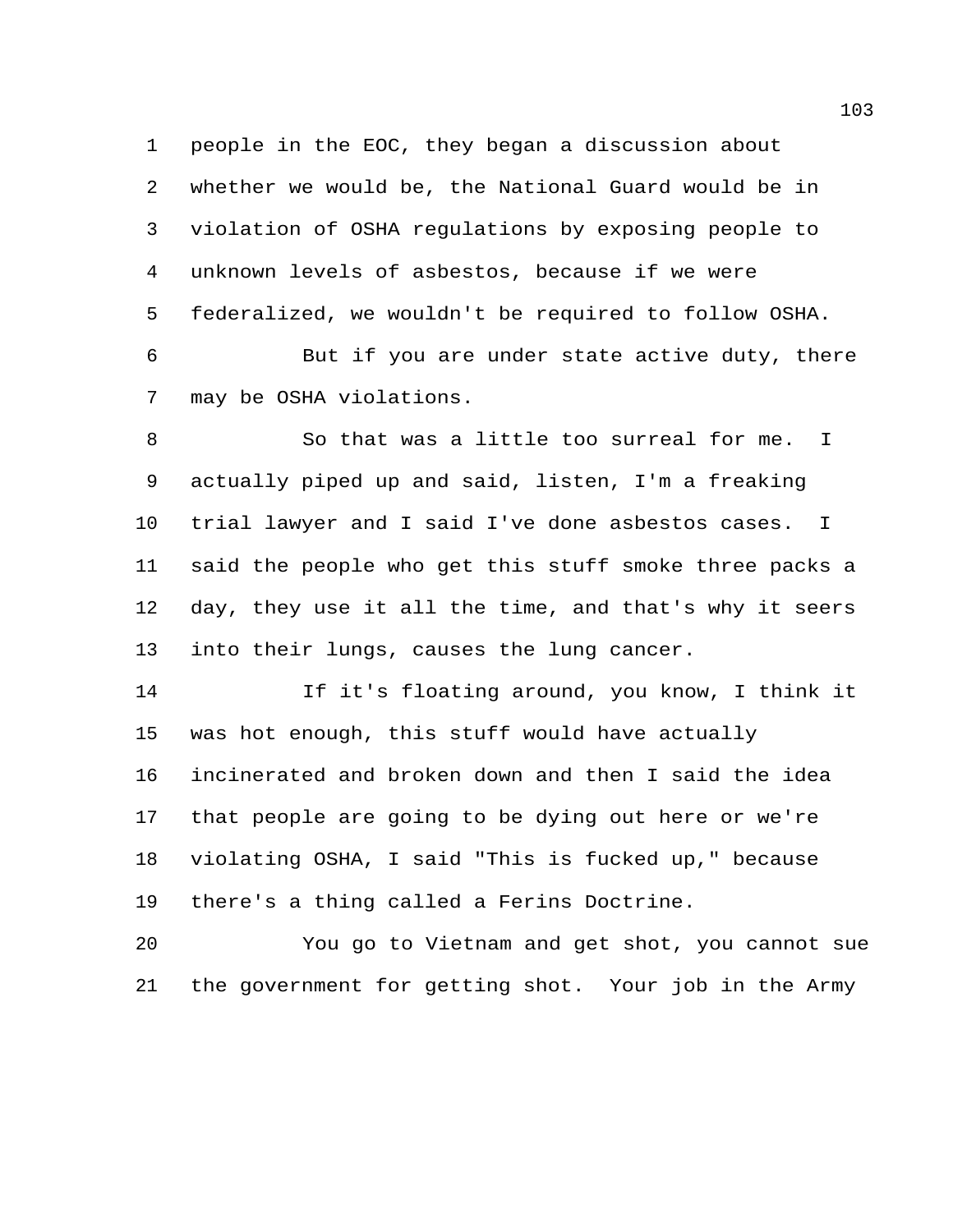was to go shoot and be shot at.

| 2  | So if you get hurt while on military duty, you          |
|----|---------------------------------------------------------|
| 3  | can't sue the government. That's the Ferins. I said     |
| 4  | the idea that there was OSHA regulation -- but this was |
| 5  | some of the stuff that was spinning up at the 107.      |
| 6  | Then like I said, we left, and they also had            |
| 7  | promised us 25 Port-a-Potties or 35 down in Battery     |
| 8  | Park, which actually we never got, and there were a     |
| 9  | couple of other issues.                                 |
| 10 | The biggest one we emphasized was command and           |
| 11 | control. Now that I've dragged you back to Wednesday    |
| 12 | -- back to Thursday.                                    |
| 13 | We came back -- yeah. Here was the Wednesday            |
| 14 | meeting with the police. They wanted a TOC at Pike and  |
| 15 | South with a radio, so that they could issue orders.    |
| 16 | And then they said from the West Side Highway over to   |
| 17 | Nassau and from Chambers down to Battery, the police    |
| 18 | wanted to seal this triangle off.                       |
| 19 | So at that point on Wednesday, they told us             |
| 20 | seal, close everything. Questions of meals and toilets  |
| 21 | had come up. I told you about the tents.                |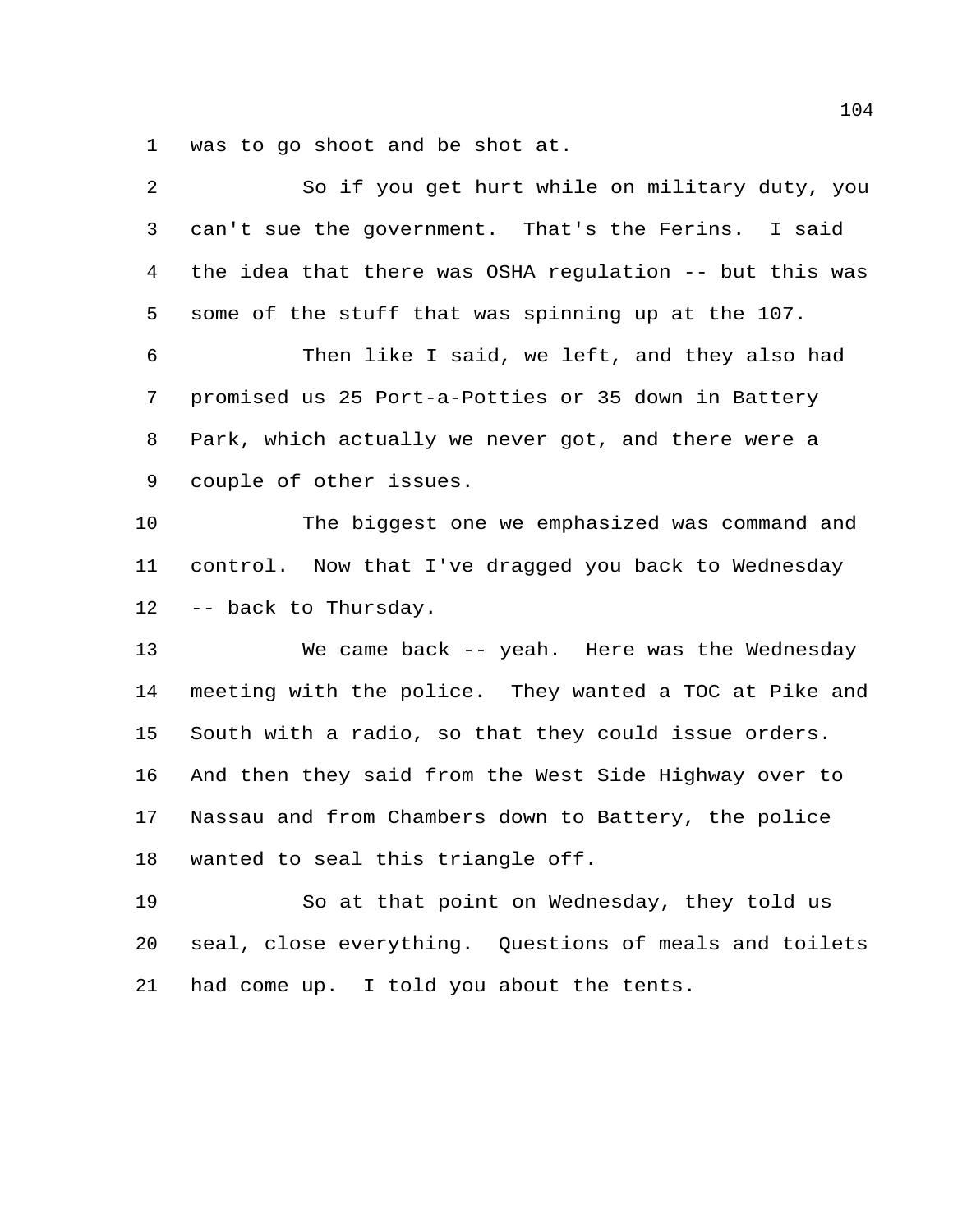The 101 did station a water buffalo in front of the Pike Street for the cops. And then they -- the police, at that point, were saying they wanted to increase the National Guard involvement on the ground to relieve the police forces, and then here was the various decon rubbish and things like that.

 So we went up to the commander's meeting. I actually rode up with colonel Costagliola on a Thursday. Commanders listened to general Klein, who said he was generally happy. Governor Pataki had been in the EOC that day.

 There was a lot of talk about how well everything was going, how smooth, how this, how that. The commanders then brought up a bunch of points.

 Let me see if I can get this right. The 101 wanted maps. The 258 wanted cell phones and the 69th wanted cots.

18 And so the issue of toilets came up. They said that would be solved. The commanders all wanted Chem lights, different things like that, and they said why can't we just get contracts, the government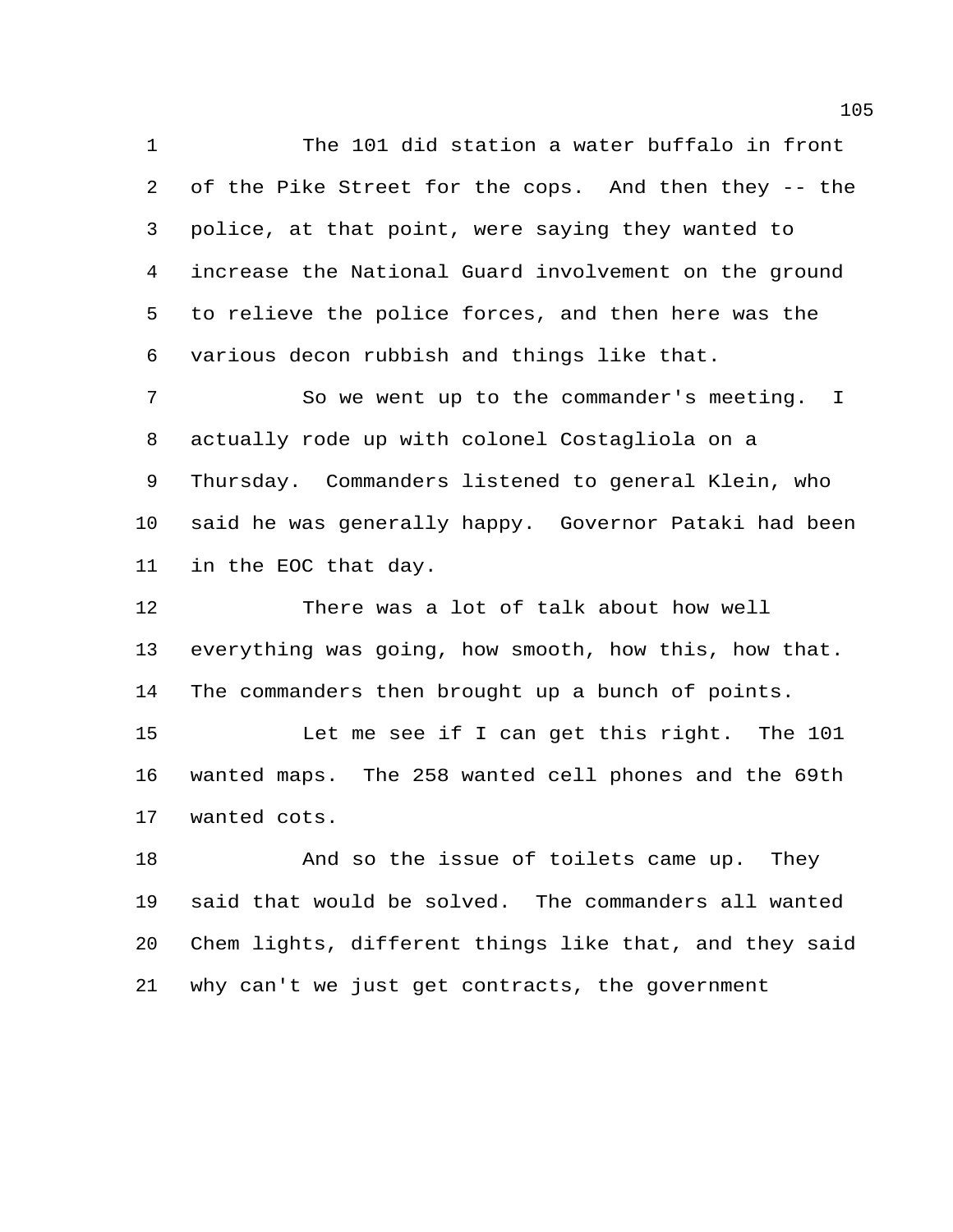contracts all this, and we can just simply go and buy what we need and do that.

 COL Sieter said you'll get that, let me get the S-4 down here. So they were told it would be a simple process of they would give them a bunch of contracts. They'd write down what they want. They'd call the S-4, explain what they were doing, he would approve it, give them a number, and then they would be set.

 That I don't think ever worked. From what I heard from LT McCoy, who was the S-4 of the 69th, and colonel Costagliola, from colonel Candiano, they said they never got anything.

 There was always questions, what about this, what about that, have you checked with different vendors, have you done this, have you done that.

 That led to some of the on the ground frustration, because people said what the hell is going on.

 We're down here in what is basically the war zone. There's no freaking shopping going on and the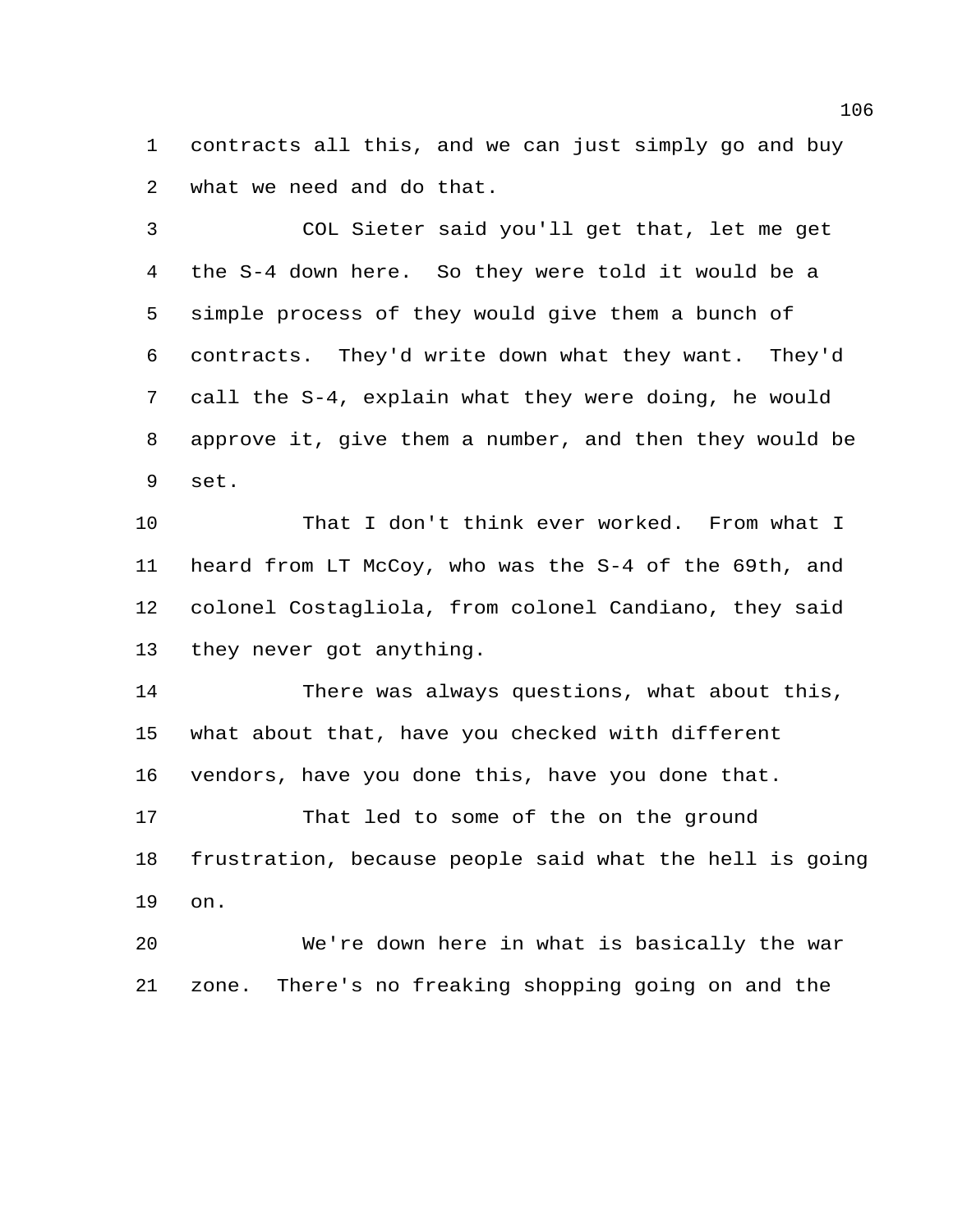idea that I would go from vendor to vendor.

 **MAJ MELNYK**: Price comparison. **MAJ MAGNANINI**: Right. And then the maps issue came up and that wasn't resolved either really until Saturday when the Aviation Brigade came in. What happened were there a lot of work arounds going on. You'd go to the police, they'd have stuff, they'd give you copies, you'd give it to the troops. As you can see, I have all these photocopy maps that I got from the police from different days, where the units were. **MAJ MELNYK**: Right. **MAJ MAGNANINI**: You know, phone lists. And this is what we kept doing, was running from place to place to place. And then on Thursday, you know, things were supposed to be going smoother, but I think what happened, too, was general Klein, after he left the commander's meeting, had to go back and talk to COL Pietrowski, because Pietrowski wasn't making any decisions.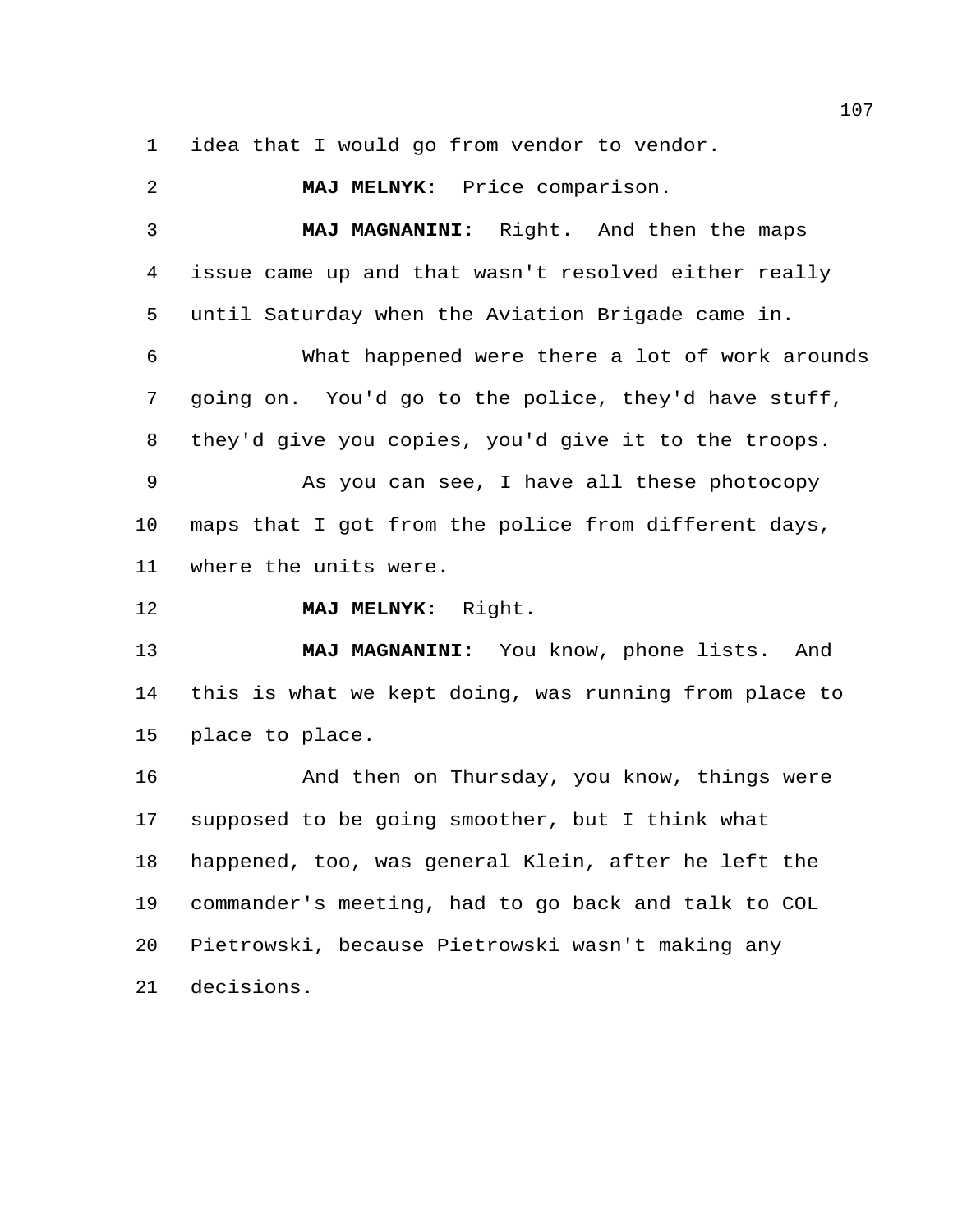He thought he was simply there as a liaison. general Klein said obviously you didn't understand my guidance. He's supposed to be able to get a mission request, make a decision, send it to somebody, and then report back to us.

 So there was still some disjointedness between police, you know, getting a rapid response to their request.

 In the meantime, with all this stuff going on here, the majority of the Army units reported -- well, the National Guard units and the 42nd Division, let me say that, reported to the police, because we were doing the perimeter security, which was the police's bailiwick.

 The fire department, however, ran the area around the World Trade Center, the dig site, ground zero, whatever you want to call it.

 The 105th units were up there, so they were working directly with the fire department.

 So this led to kind of a breakdown. On Thursday, they never actually reported to the 258.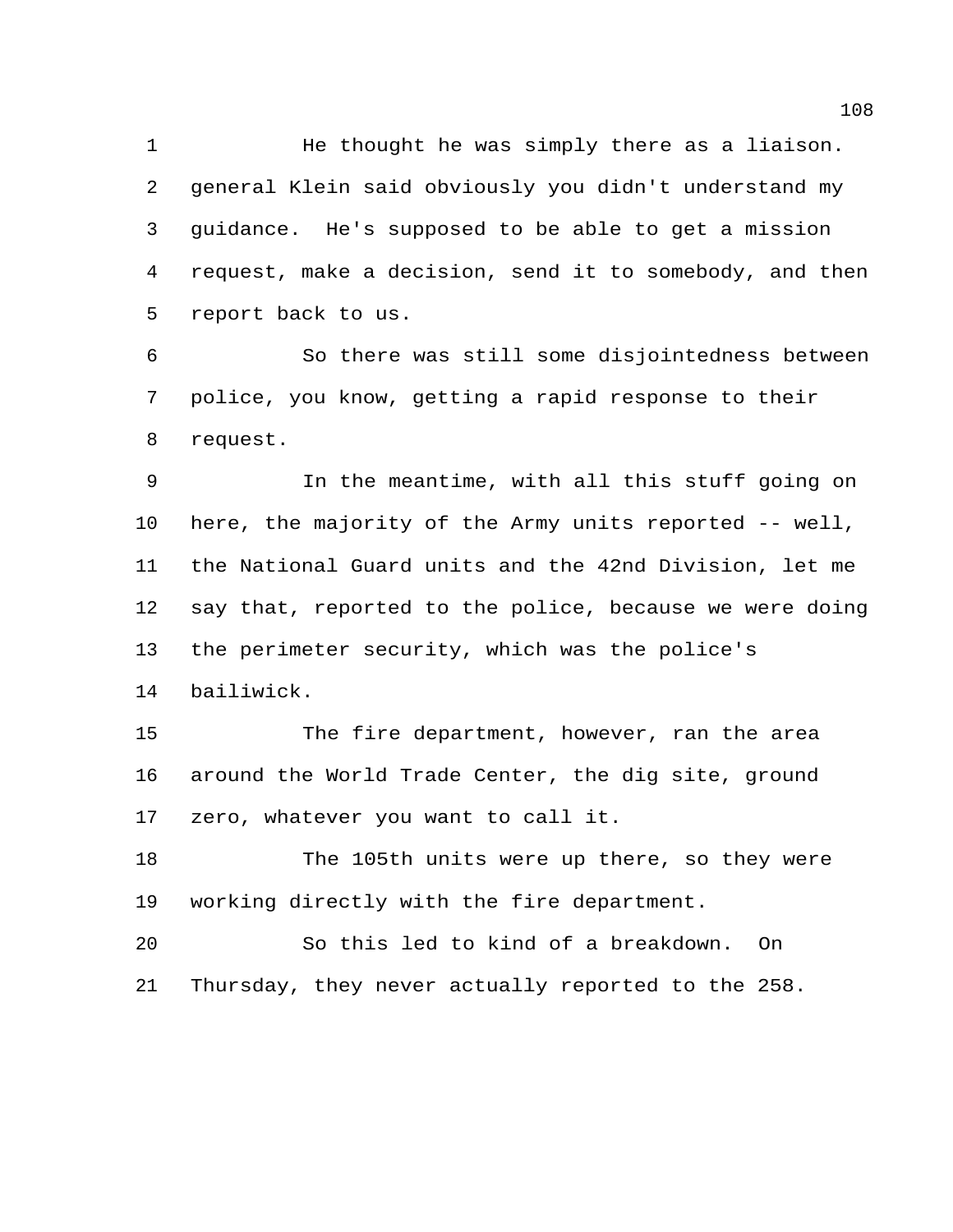**MAJ MELNYK**: The 105th didn't.

 **MAJ MAGNANINI**: The 105th didn't, right. Apparently, from what I understand --

 **MAJ MELNYK**: They had been chopped OPCON to them in the commander's meeting the night before.

 **MAJ MAGNANINI**: Actually, yeah. I think the decision was made Thursday morning or maybe even on Wednesday to OPCON them to the 258.

 There was some question in everybody's mind about who actually had control of them.

 At the Thursday commander's meeting, general Klein made it clear that they would work for -- they were OPCON to the 258.

 **MAJ MELNYK**: When did that meeting take place? **MAJ MAGNANINI**: That was -- the clarification was Thursday at the 1730 meeting. From what I understood, the 107th Corps Support Group was saying that they had issued those orders on Wednesday and the 105th was supposed to be under the 258, again, to balance out the number of forces day and night.

**MAJ MELNYK**: Right.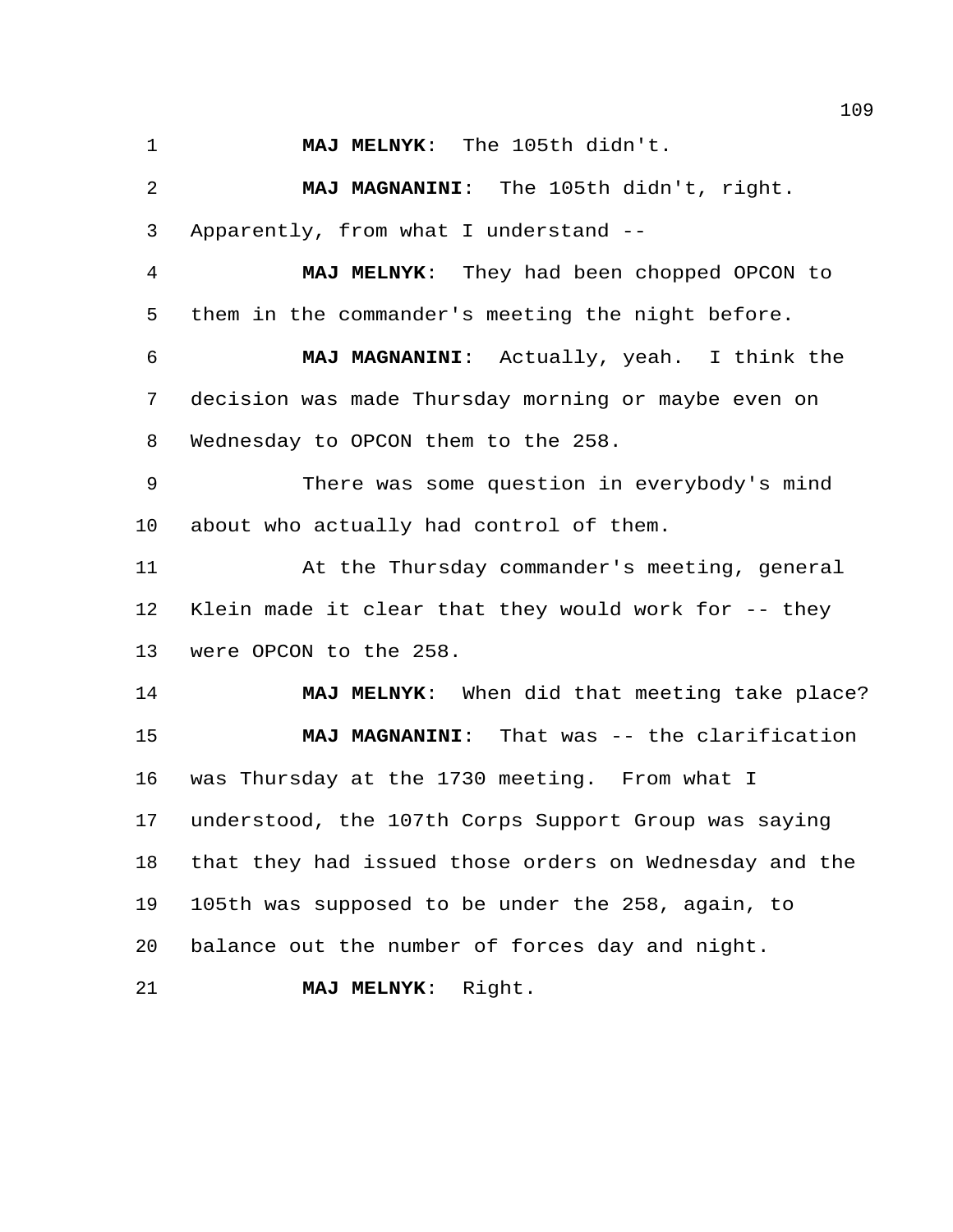**MAJ MAGNANINI**: We came -- at the commander's meeting, colonel Candiano and colonel Slack, who were there earlier, said they were there with the company commanders for the 105th, and I think also their battalion XO, MAJ Markey, I think it's M-a-r-k-e-y, they went down, but when the -- for some reason, the commander's meeting was up in the EOC.

 At that point, I'll tell you what happened. Because of this decontamination business and the asbestos, when I road up the armory with colonel Costagliola and SGM Gilmore, G-i-l-m-o-r-e.

 **MAJ MELNYK**: The sergeant major of the 101. **MAJ MAGNANINI**: Of the 101 CAV, right. They made a stop to decon our boots. Costagliola said I got to get into this meeting. I stepped up and I said fine, the sergeant major and I will do the decon, you run in there.

 So we had to go around the back of the Park Avenue Armory, where they took out a hose and just sprayed ash and stuff off our boots, shot me in the leg, so I was all wet, and then we went in there.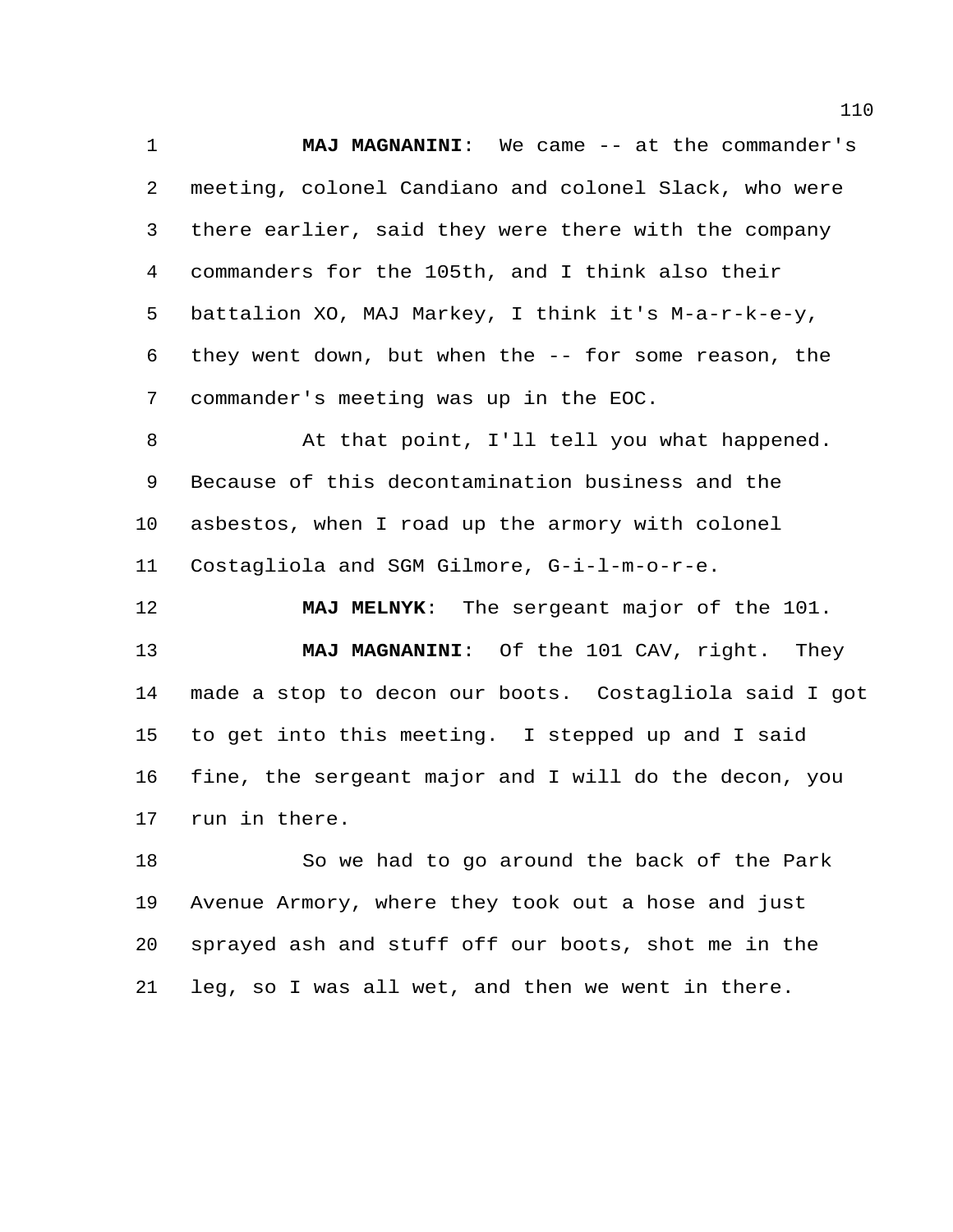Now, we got to the base of the stairs and from the second floor, all the commanders were pouring downstairs, and then -- actually, when we walked in the armory, they were coming downstairs. So they went and sat down in the room and Gilmore and I did the decon. So we had to find where they were. We walked in. general Klein said, you know, don't be late again, and we sat down in the back. At the commander's meeting, I think the battalion commanders were expecting the company commanders of the 105th to be there, and this is what happened. The 105th, I think, played this kind of cute, because they kept saying, well, you know, we're just company commanders, why would we be at a battalion commander's meeting. 18 And with Markey there, the company commanders were reporting to him as the XO. **MAJ MELNYK**: Right. **MAJ MAGNANINI**: And not to the battalions.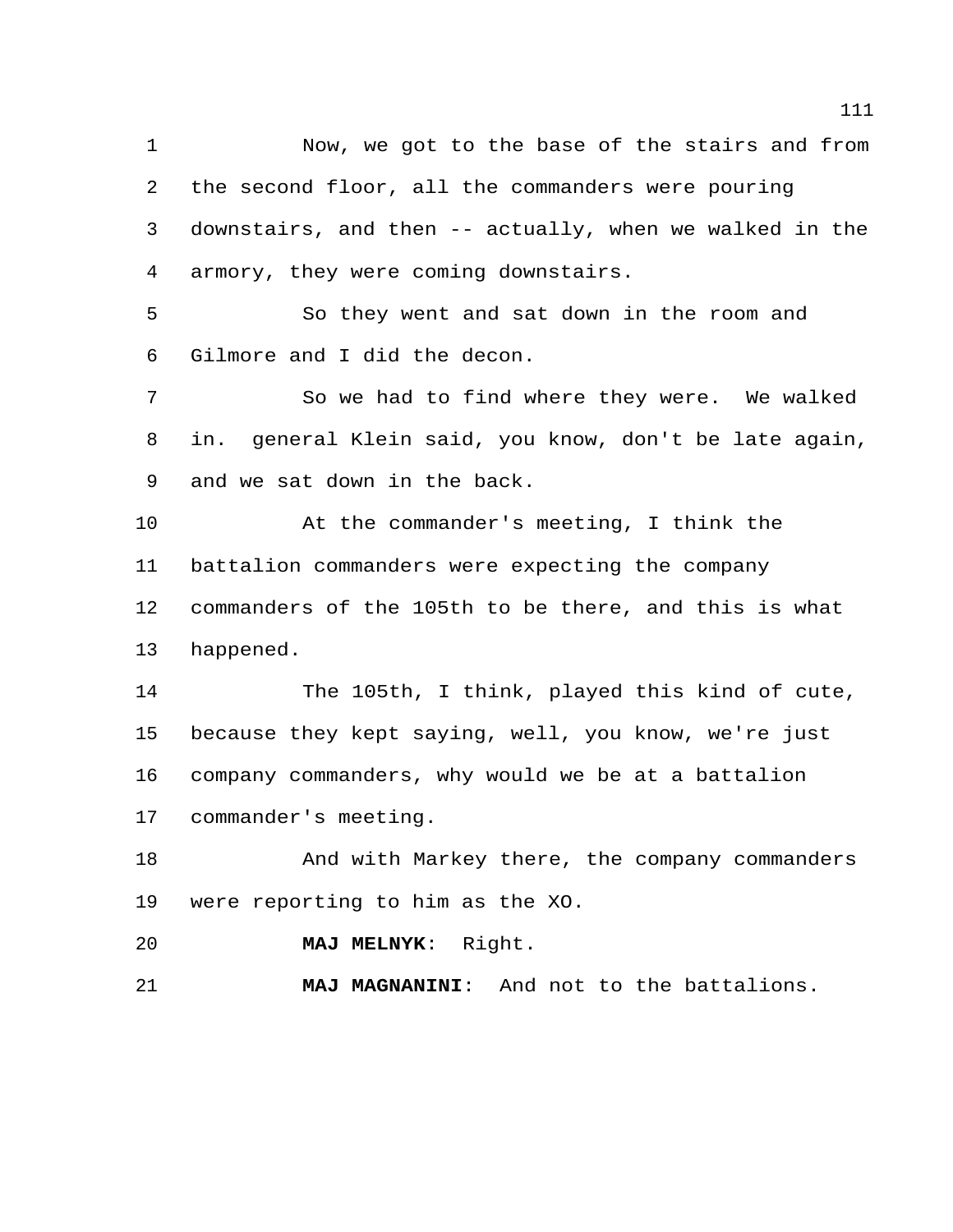**MAJ MELNYK**: And Markey was at the meeting or no?

 **MAJ MAGNANINI**: No, he wasn't. He was up at the 107th for the 1730 meeting, but neither he nor CPT Heinz nor CPT Purcell went to the meeting. They left. So the 258 commanders now tell colonel Candiano, he's told you've got operational control of 8 the 105th, and -- but they're not there. So I then ride down with Candiano and I say let me go down to the police. I stopped in at the police and I say let me go get the 105th commanders. 12 And so I go down to where they were staying, the 105th was sleeping, both Bravo and Charlie, in 180 Maiden Lane, which is a building right on the corner of South Street, big bronze, rods all over the place. But they were living in the lobby there.

 So I went down and I saw MSG McLean from Bravo Company and I said to him, "You know, where is your commander," and he said, "Well, CPT Purcell is with CPT Heinz and MAJ Markey. They're up at the police CP on Pike and South."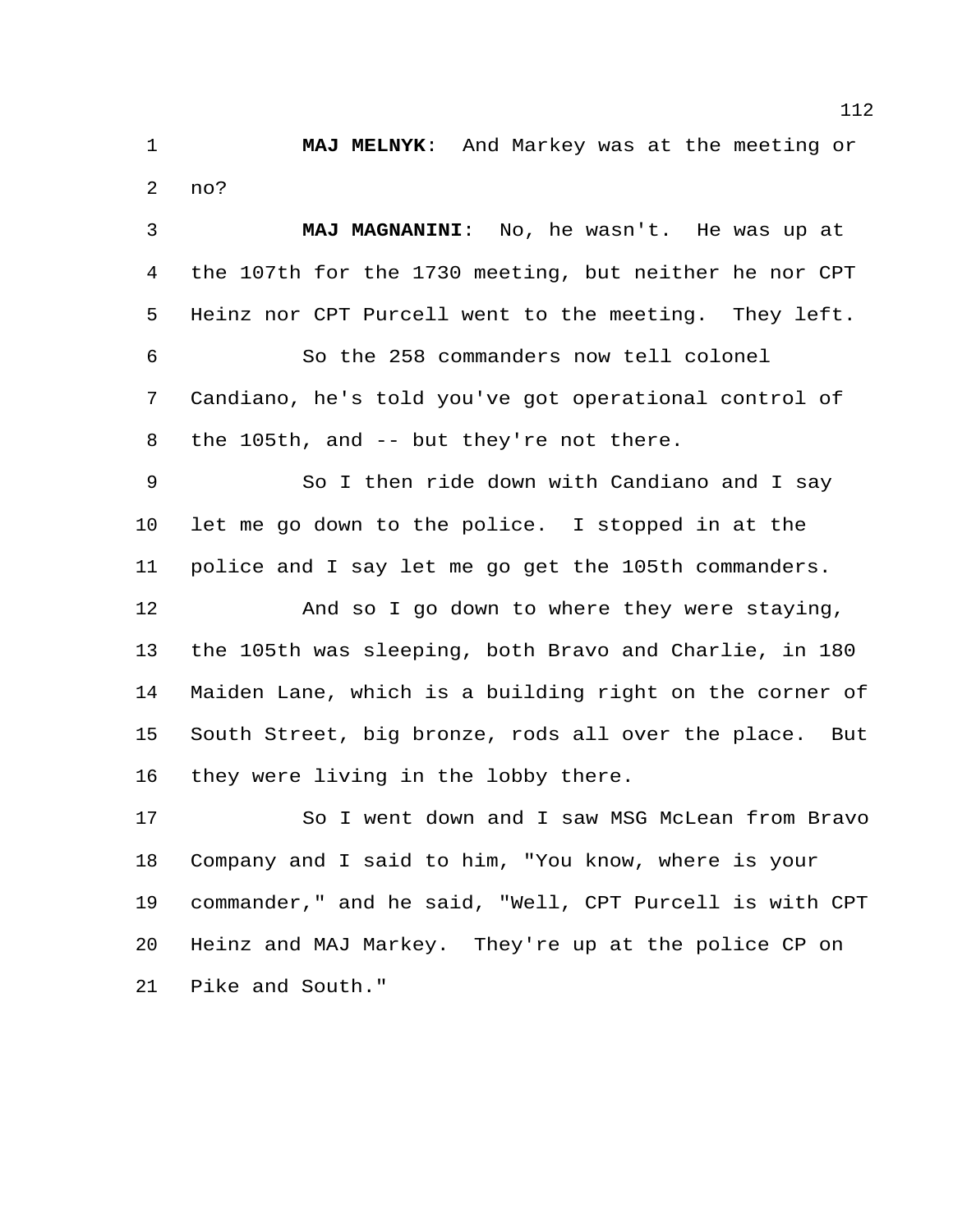1 And I told him, well, I had just been there, I hadn't seen them, but I said "You guys have been OPCON'd to the 258, you need to get up there and report," because the 258 has told me their plan, which is to include you in the outer perimeter line.

 What the 258 was going to do was put the majority of their troops, I guess, where the 101 -- I'm sorry -- where the 69 was. So from Battery Park, they would run them up the west side down Chambers, and what they wanted to do was have the 642 Aviation fill in from behind city hall and then have the 105th fill in Water Street down to, say, Broad Street, and then the Air National Guard at the back.

 **MAJ MELNYK**: And who would have covered ground zero?

 **MAJ MAGNANINI**: Nobody would have at that point. Now, what I had mentioned to the 258 commanders were that the 105th was there at ground zero and they were the only National Guard troops providing direct support to the fire department.

So before you pull them out, you need to go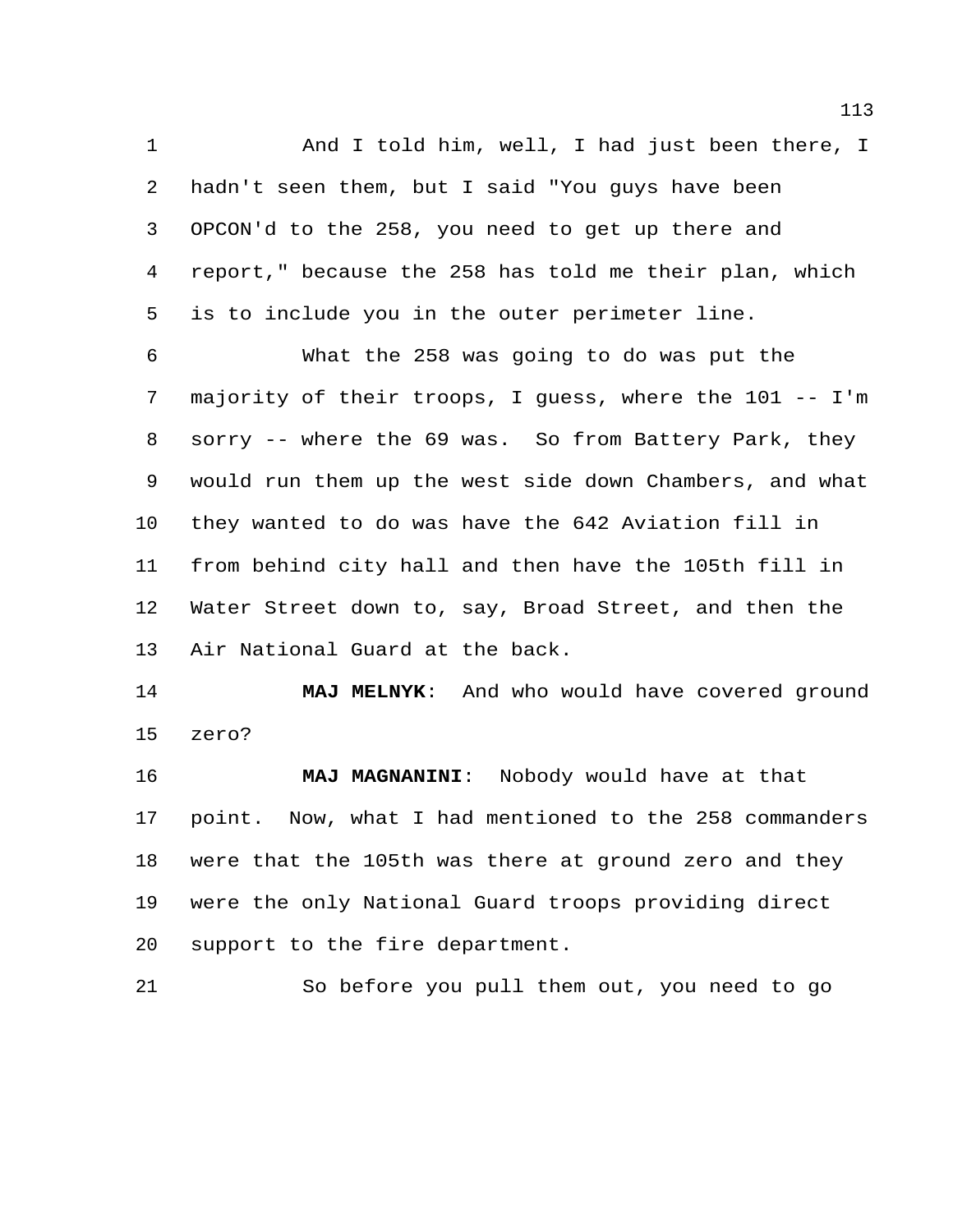coordinate with the fire department and get somebody in there to replace them. Otherwise, the concern was the fire department would complain there was no National Guard support.

**MAJ MELNYK**: Right.

 **MAJ MAGNANINI**: And so I drove down to Maiden Lane, talked to SGT McLean. The company commanders were out, never had a radio. He wasn't able to get in touch.

10 10 I drove back up. We went back around where Pike and South was looking for the commanders and MAJ Markey. They were not anywhere to be found.

 So I went and told colonel Candiano that I had tried to locate them. They had orders to call the TOC. They had the numbers. They knew where they were located, and I assumed that the 105th would show up. This is on Thursday. Come Friday morning, the 258 tells me -- and I don't know what else I did Thursday. I did some more coordination with police, went around the units to make sure, because that transition was delayed extensively by the buses.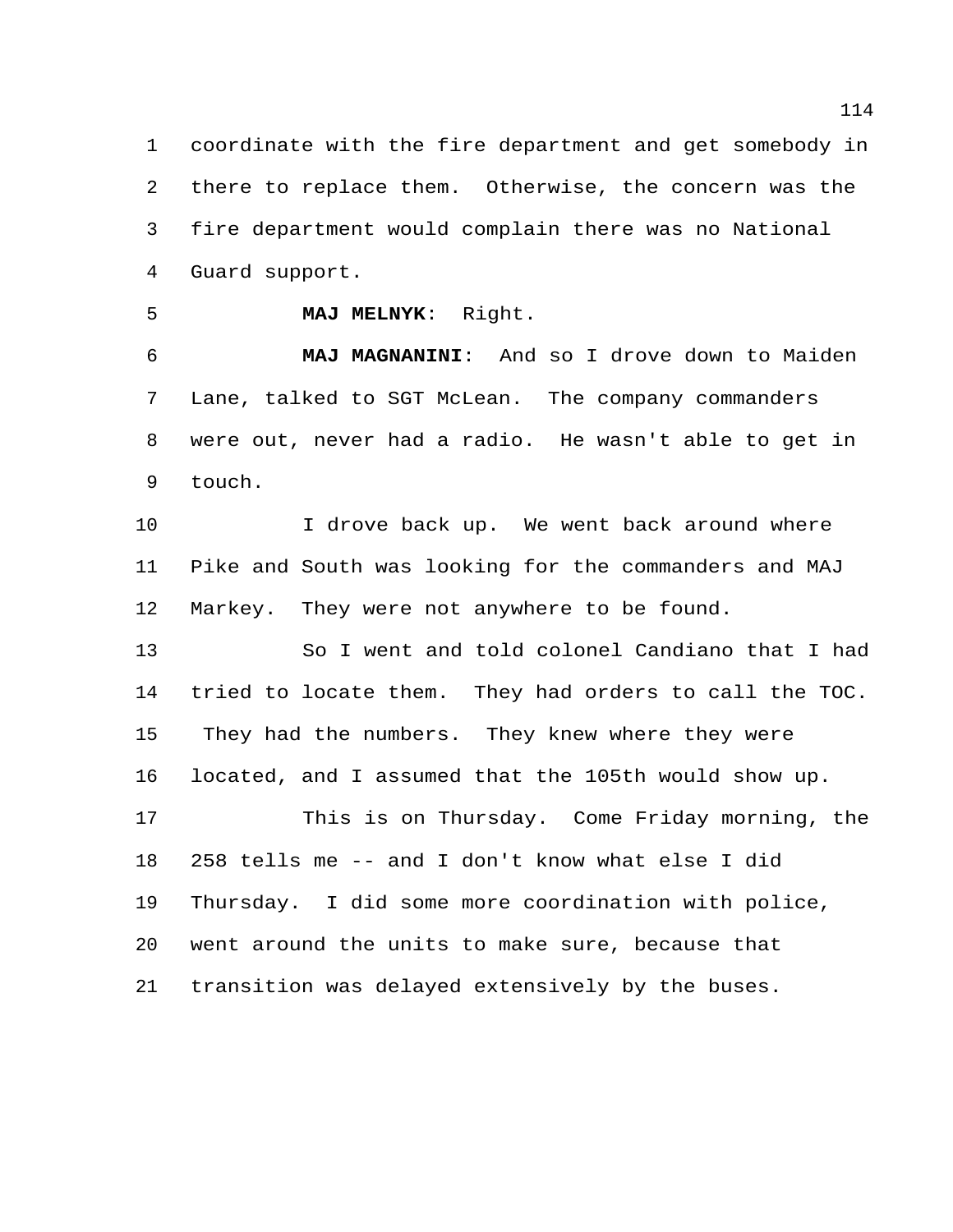So the 69th I don't think got out of here til 11:30. I got to make sure the 642 got in, this, that, the other thing. So I don't think I got back to the 69th's Armory til 2:00 o'clock or something.

 When I was back here, at six on Friday morning, colonel Candiano says he never heard from the 105th. So he was -- he had to plug the line with the Air Force guys. So he said since they're not reporting to me, I'm not interested in having them OPCON'd to me. And what the 258 certainly felt was that the glory of this thing was right at the dig site.

**MAJ MELNYK**: Yeah.

 **MAJ MAGNANINI**: That's who were in the middle of everything. And that the 105th deliberately, they said, didn't report to them, because they didn't want to pull this outer security and wanted to stay in there.

 The next day, at about 9:00 o'clock, I guess it was, or 10:00 o'clock, CPT Purcell and CPT Heinz showed up at the 69th's TOC, because actually on Thursday morning, when we had met with COL Pietrowski,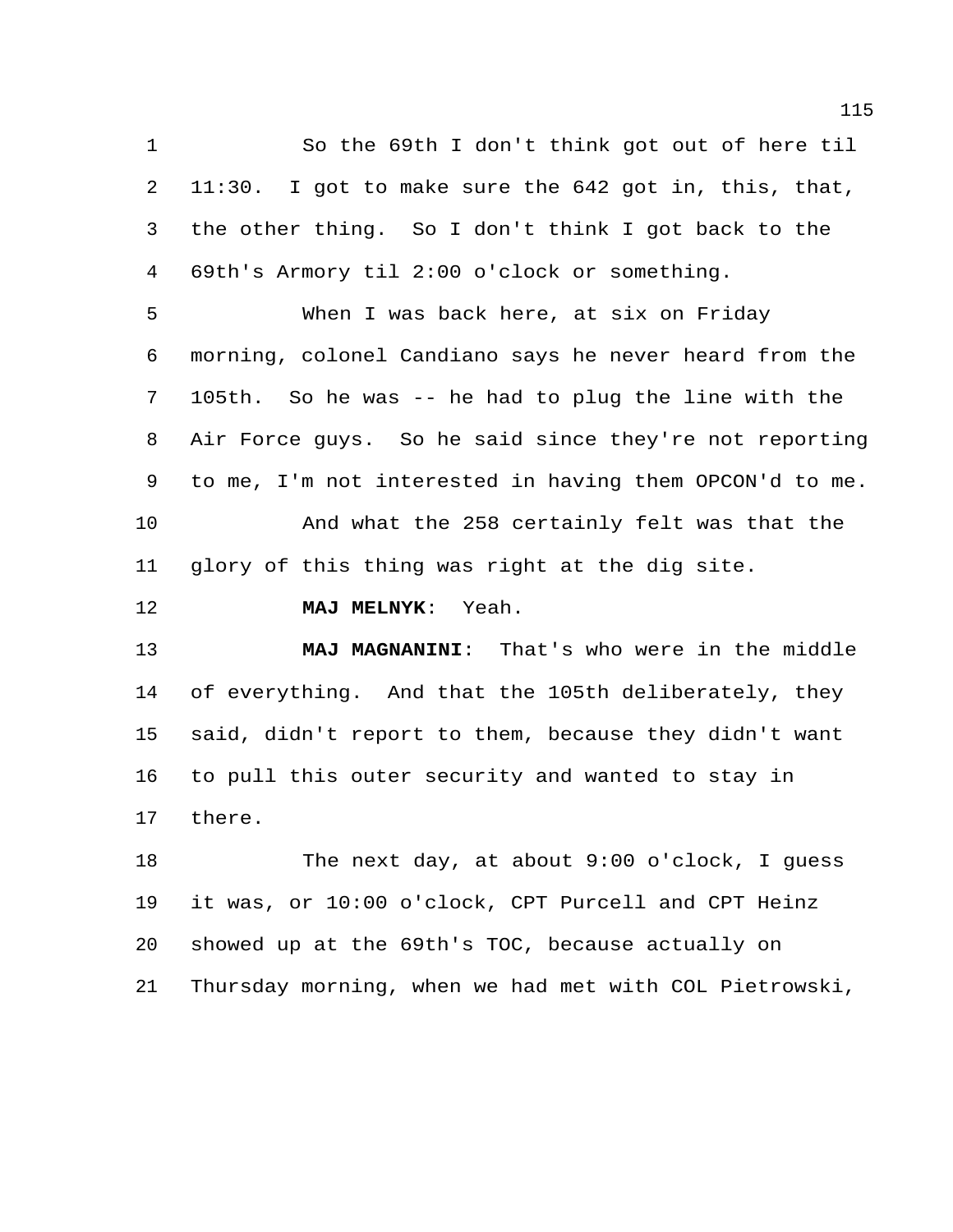Pietrowski was adamant that the 258, that the 105th was OPCON'd to the 258.

 Actually, this is some of the -- was that colonel Warnike had been down here.

**MAJ MELNYK**: Who is that?

 **MAJ MAGNANINI**: Colonel Warnike, W-a-r-n-i-k- e. He's a state employee who is the 105th Battalion Commander. So he had been down on site and was told you're deactivated, go back. And the only units who were supposed to have remained on active status was the Bravo and Charlie of the 105th, the units in New York City.

 But colonel Warnike had been down here, MAJ Markey was down here, he stayed pretty much through the whole operation, and a MAJ Cleveland, who was their S-3.

 So what you had was actually the 105th's battalion chain of command here, and somebody should have made a decision higher up, either just activate them, so the 105th would have that or somebody clear them out, so the companies had to report.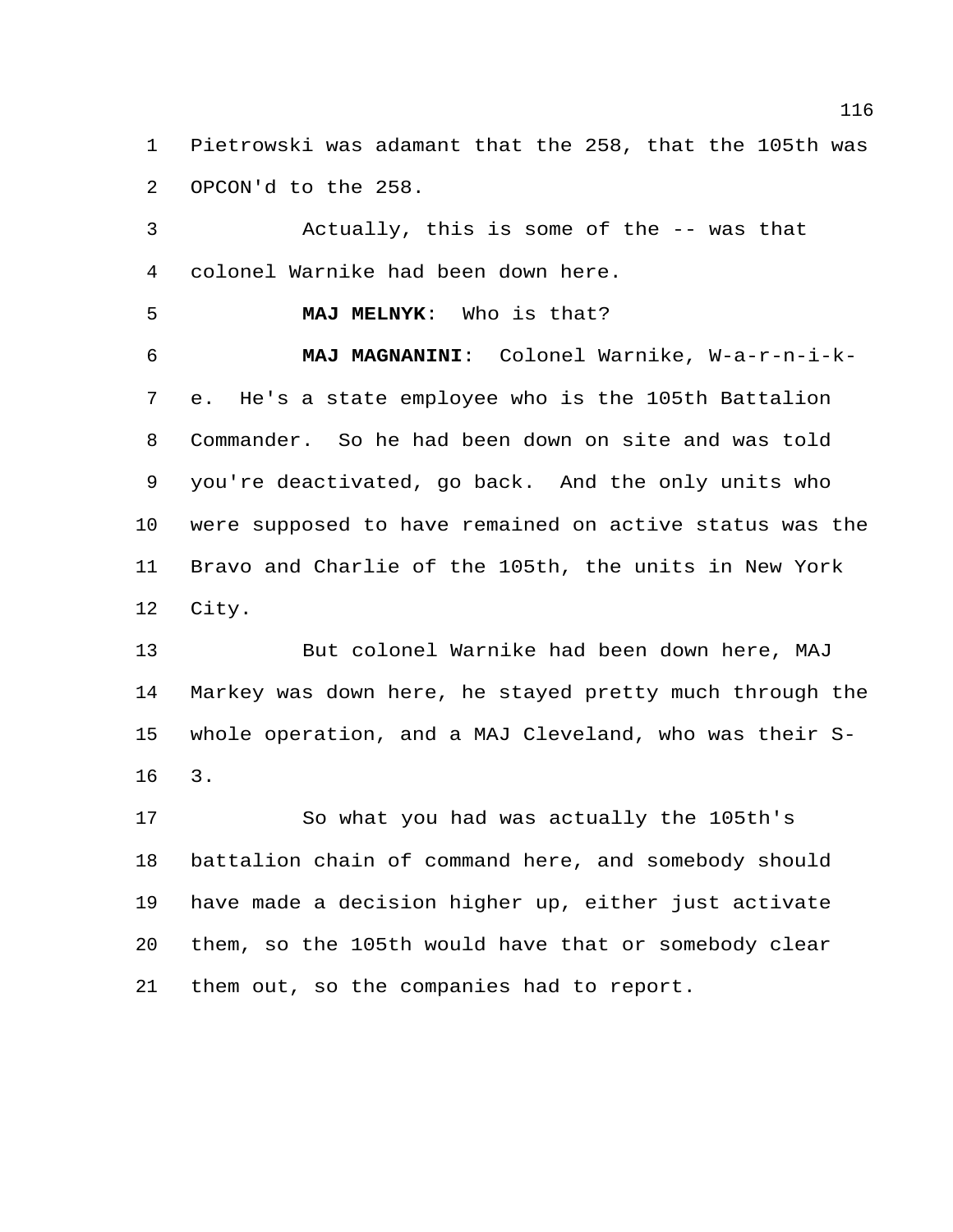Instead, the companies didn't report and colonel Warnike had come over on that Wednesday before he left and asked colonel Slack "Could you assume control of these two infantry units." colonel Slack said he would do that and during the Thursday morning meeting with COL Pietrowski, Pietrowski said no, he was adamant. The 107th could cut an order. They were OPCON'd to the 258. They were not OPCON'd to the 69th.

 Actually, all day Wednesday, Les', the 258 thought they belonged to the 69th. The 69th thought they belonged to the -- I mean, the 105th was supposed to report to the 258.

 So that was clarified Thursday morning that, no, it was the 258.

**MAJ MELNYK**: Clarified by COL Pietrowski.

**MAJ MAGNANINI**: Pietrowski.

 **MAJ MELNYK**: And then reaffirmed at the Thursday afternoon BUB.

 **MAJ MAGNANINI**: The BUB, right. And not at the BUB, the Thursday afternoon commander's meeting.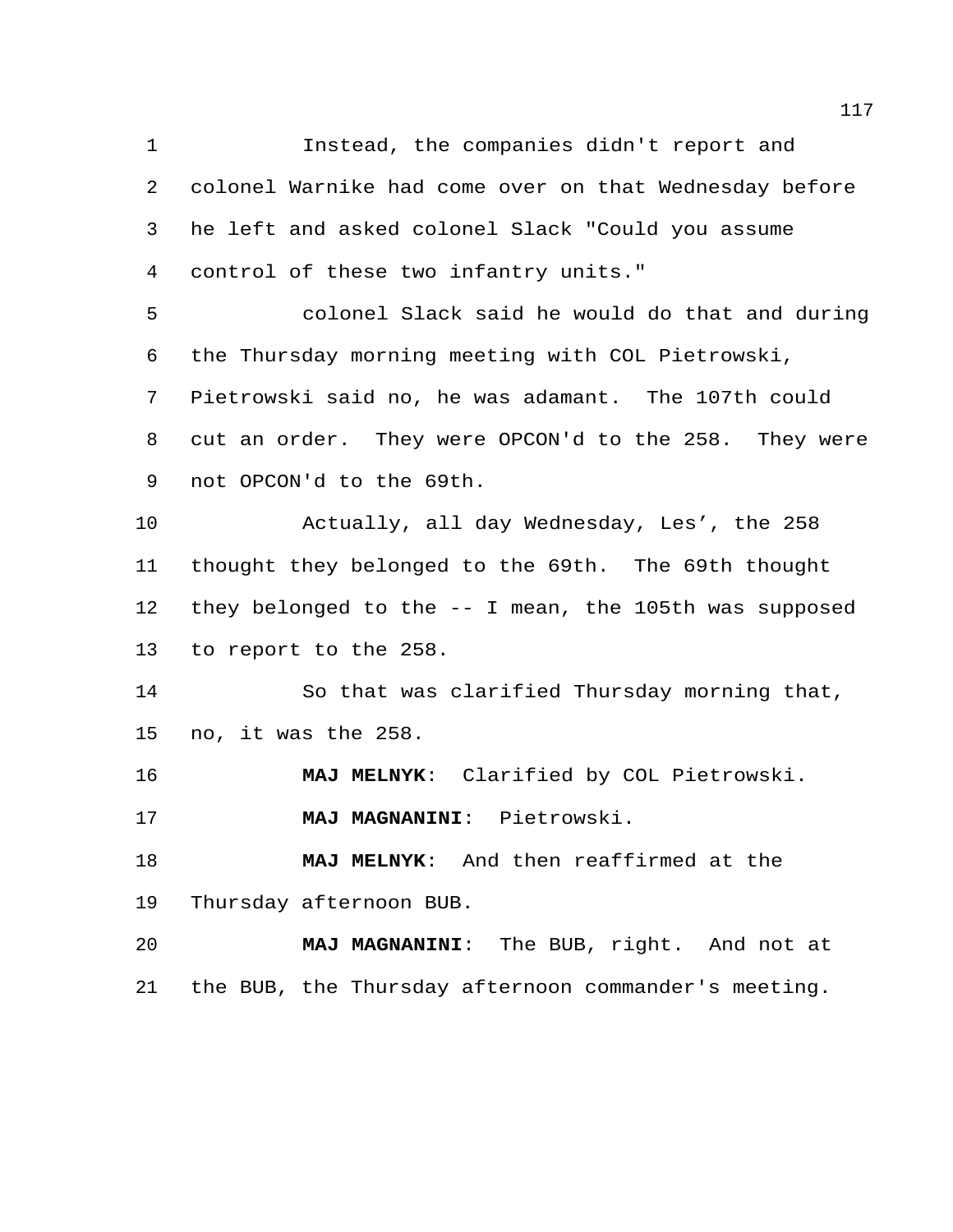**MAJ MELNYK**: Commander's meeting.

**MAJ MAGNANINI**: With general Klein.

 **MAJ MELNYK**: Which is somehow different from the BUB.

 **MAJ MAGNANINI**: The BUB, right. The commander's meeting is the general, COL Sieter, and all the commanders on the ground at 1730. The BUB is a staff update to the commanders at 1830.

 So the commanders would go, say they've wasted enough time leave, I'd say I'll stay for the BUB and I'll come back and tell you what's going on. So that was my higher headquarters liaison function.

 But, see, what happened then was the 105th was up there, there getting mission from the fire department, you know, and then by Friday, they came down for a meeting at the 69 and the 69 said, you know, you guys are OPCON'd to the 258, you've got to deal with them.

 And the 105th guys were saying, well, listen, you know, as everybody does, they got the attitude, look, we're the only ones fighting the war.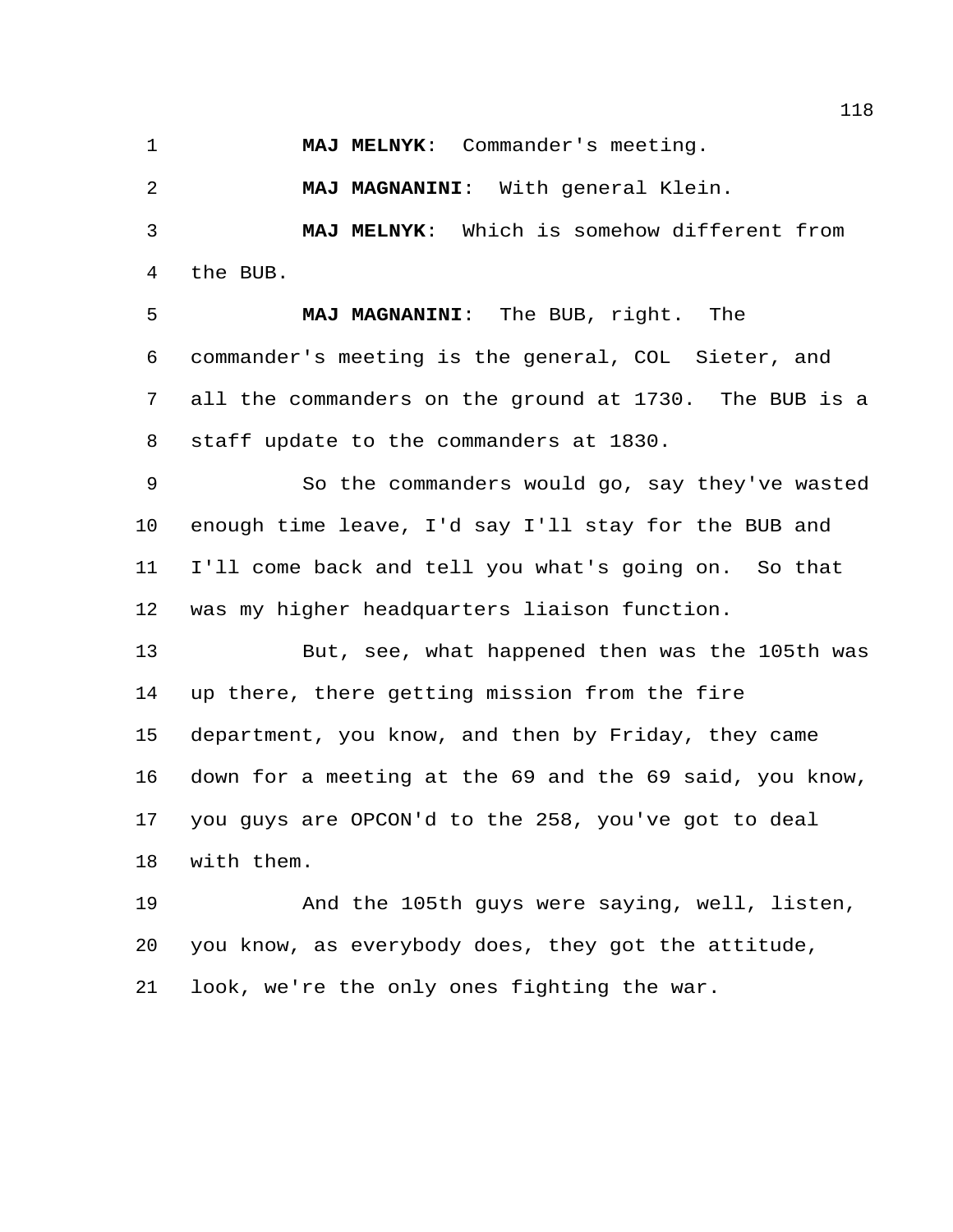**MAJ MELNYK**: Right.

 **MAJ MAGNANINI**: You people are sitting around, dicking around here, we're up on ground zero, they're pulling out -- there were no more body parts around here. There was no more this, that, the other thing, the burning, the death. Everything was up in the middle where the 105th was.

 So they're saying these fuckers down here don't know what's going on, they want us to do this bullshit, we're the only ones fighting the war, we're doing this, we're doing that.

**MAJ MELNYK**: Right.

 **MAJ MAGNANINI**: And I told MAJ Markey, colonel Warnike, and a bunch of them, I said you've got to call the 258, you need to make contact with them so they know what they're doing.

 They wanted to put you on the perimeter line. Nobody contacted them, you know, you better do something.

 Markey says, "Well, screw them, they have my cell phone number, they could do this." So at some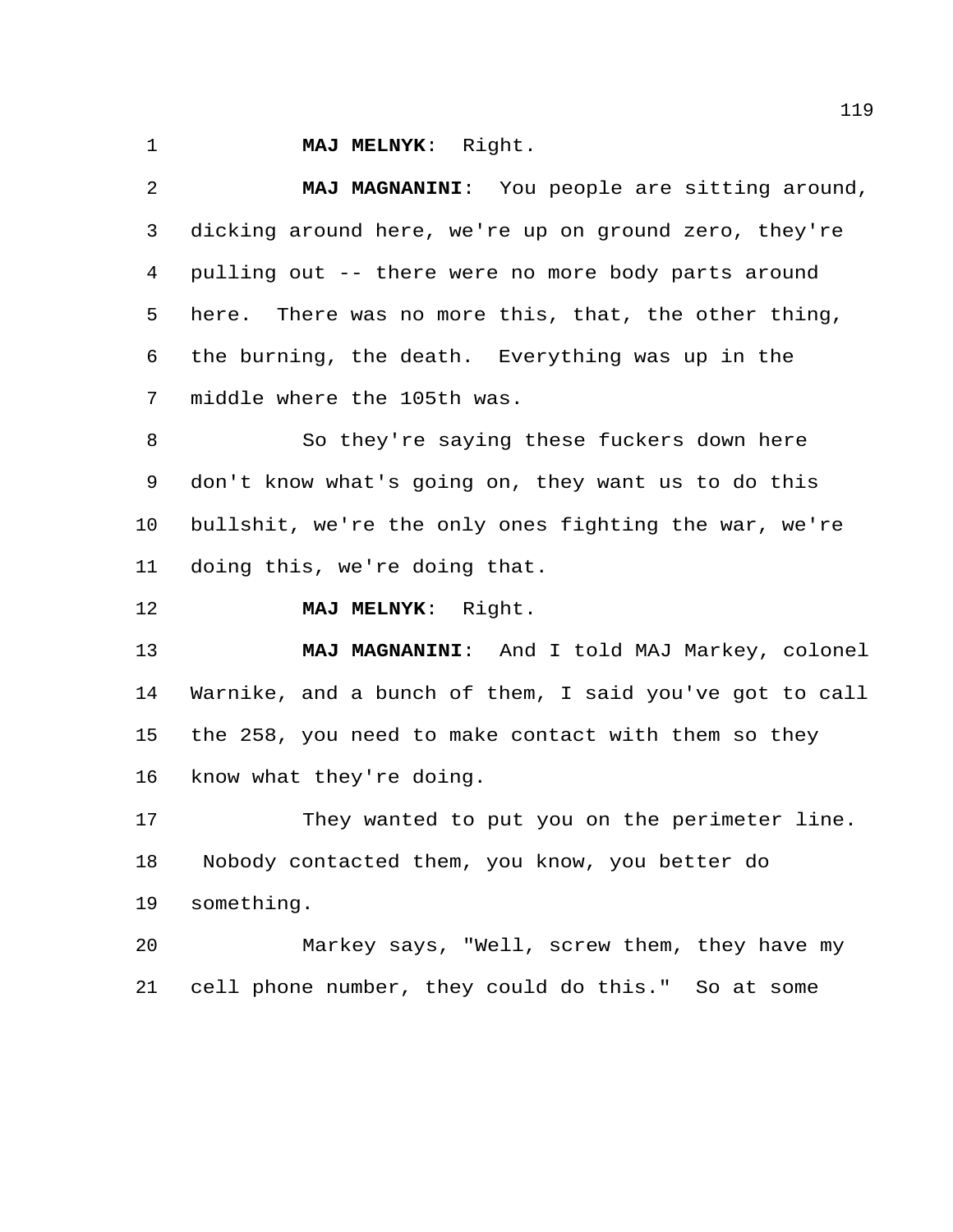point, I think on Friday, at the commander's meeting, colonel Candiano says "I don't want to have the 258 OPCON'd to me. They're not -- they don't report, they don't do anything for us. They want to stay up there. They're freelancing."

 **MAJ MELNYK**: Right. **MAJ MAGNANINI**: And like I said, it seemed to me that one of the big issues from the battalion commander complaints were because MAJ Markey, Cleveland, Warnike, I don't know how long they were there for, but because that battalion staff was out there, those commanders were reporting to them and they thought, they said, you know, we got a good gig going. They also thought they were doing the most contribution. They wanted to stay there. So this think devolved into the 258 not wanting them, the 101 CAV had some incident with them, with their troops trying to guard, because the south of Liberty, the 101 CAV was sent in there to seal Broadway and Liberty.

There was concern -- on Wednesday night, Seven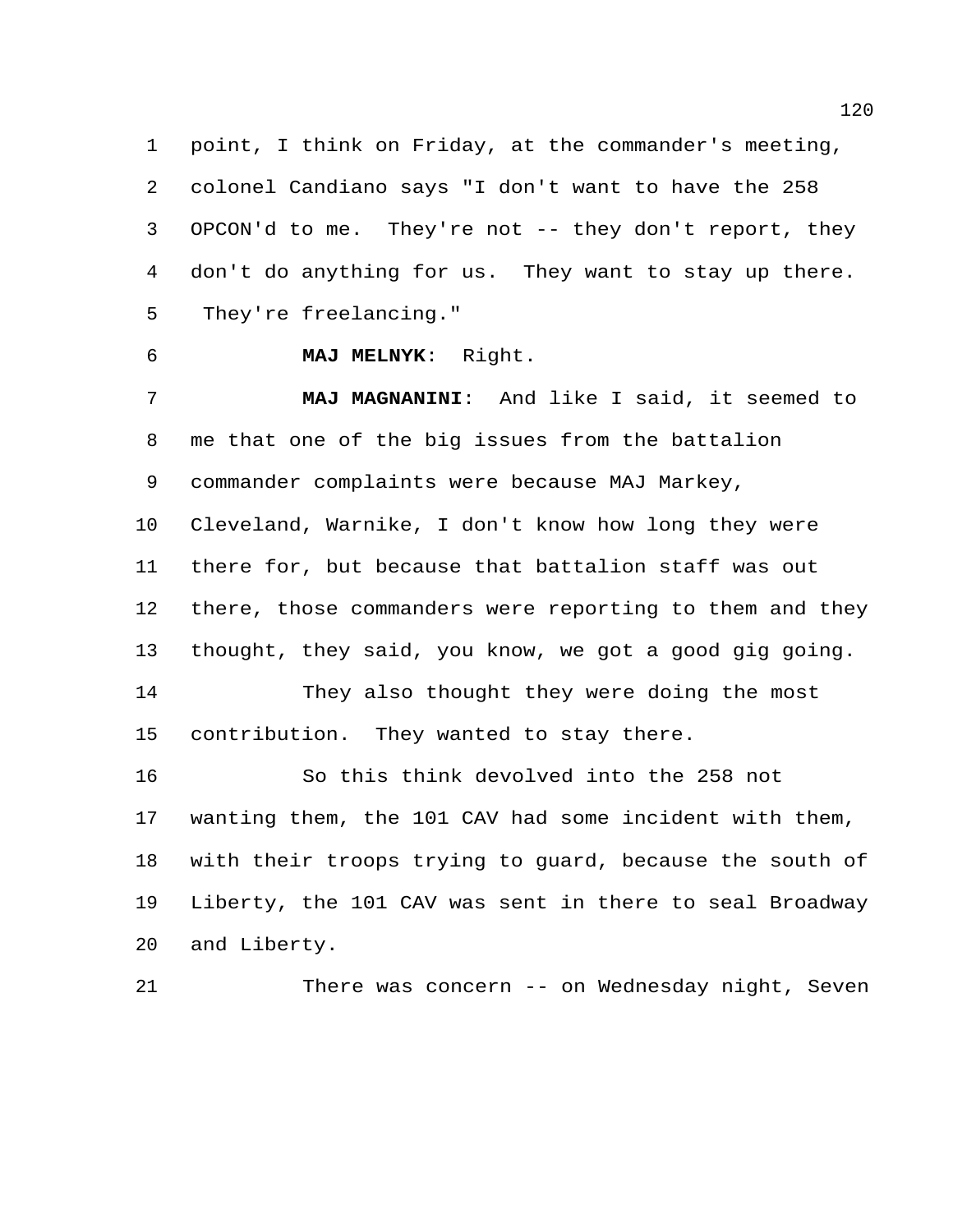World Trade Center had collapsed onto the pile, and then there was still concern that this Merrill Lynch Building was going to collapse and fall backwards east across Broadway, fall over towards the East River.

**MAJ MELNYK**: Right.

 **MAJ MAGNANINI**: And so with all the work going on here, the 101 CAV was tasked on Thursday to bring up 48 people and seal off along Broadway and down Cedar Street to allow cranes and things to move back and forth, because they were trying to pull out chunks of Number Two World Trade Center.

 The 105th apparently told them you couldn't cross into their area. There became some disputes going on down there and there was an incident, I guess, with some ESU emergency services units where the 105th tried to arrest them and they thought they were in the buildings they shouldn't be in.

 The emergency service units said we were looking for 14 of our missing people. We have high tech fiber optic cable cameras, this, that, the other thing. There were allegations back and forth and --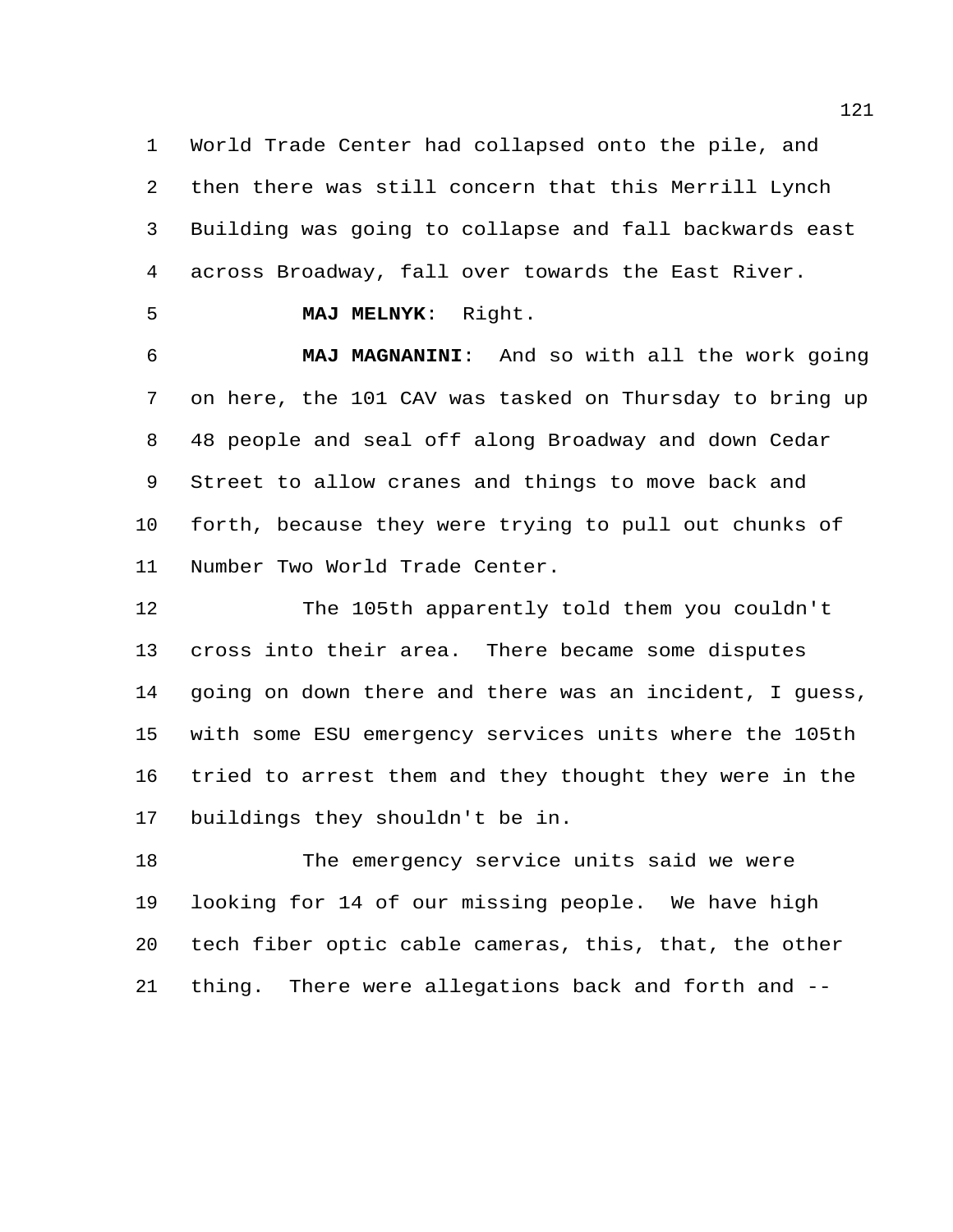**MAJ MELNYK**: How did you learn about this? **MAJ MAGNANINI**: This was speaking with colonel Rivera, who told me that the 105th had gotten into some disputes with the New York City Police, with a couple of other agencies, that they hadn't reported to the -- colonel Rivera was very tied in with the 258.

## **MAJ MELNYK**: Yes.

 **MAJ MAGNANINI**: So I think he was echoing their impression that these guys were out there by themselves, kind of renegades, as they called them, and not reporting to anybody, and now getting into trouble. So what they were saying, that they were very close to having, I guess, yanking the 105th guys and sitting them down.

 **MAJ MELNYK**: Who? Who would have made that order?

**MAJ MAGNANINI**: The 107th.

**MAJ MELNYK:** The Support Group.

 **MAJ MAGNANINI**: The Support Group, right. colonel Rivera had said -- and I guess what happened was colonel Slack had said that the 69th, they would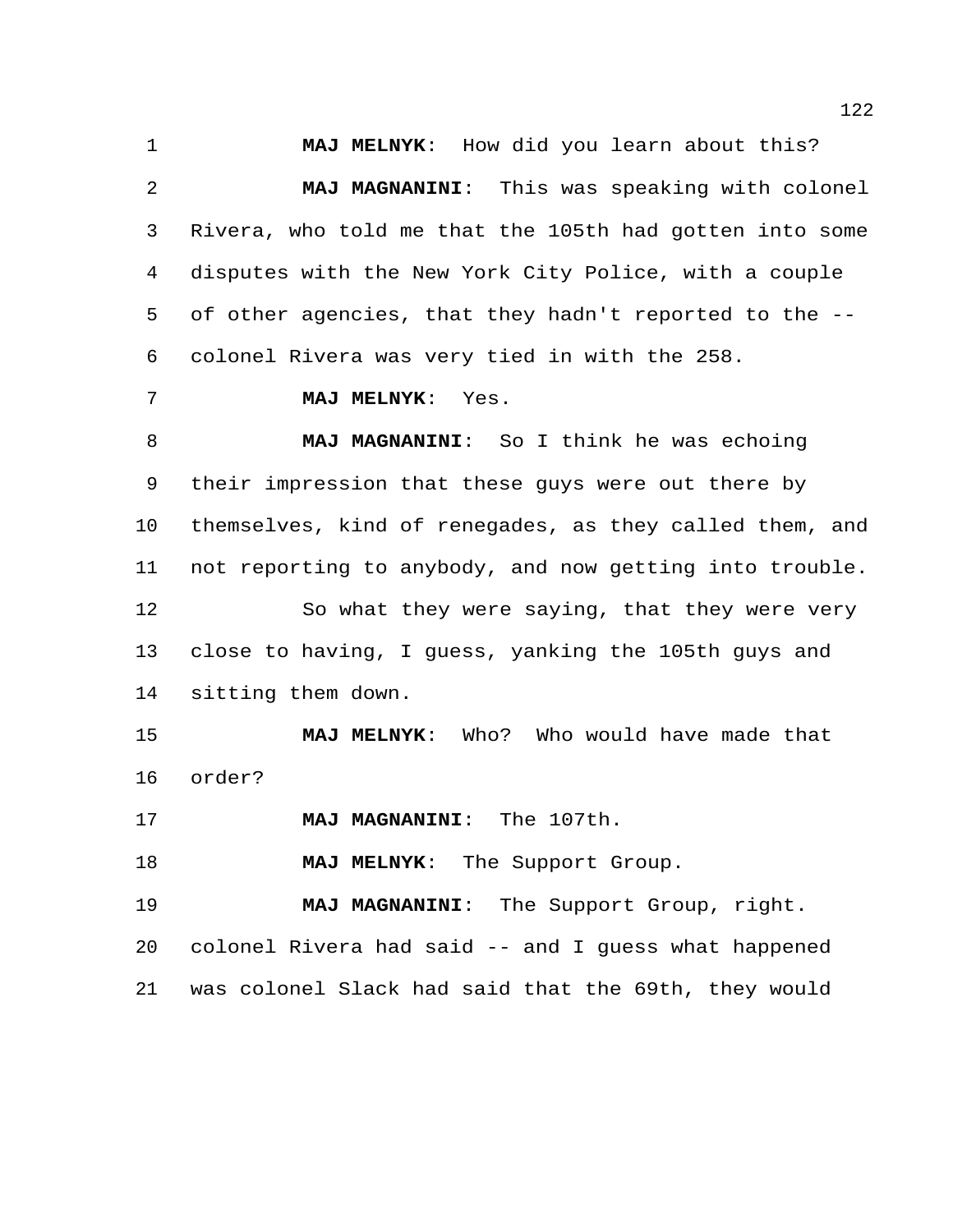OPCON the 105th to the 69th.

 **MAJ MELNYK**: Did that ever happen? **MAJ MAGNANINI**: That did happen on Saturday. **MAJ MELNYK**: Okay. **MAJ MAGNANINI**: But then the 69th pulled out on Sunday. **MAJ MELNYK**: Right. **MAJ MAGNANINI**: So that led to some more confusion, because then on Sunday and Monday, the question came up who has the 105th. And COL Meskill raised, in the Aviation Brigade's battlefield update brief, who has got the 105th, it's the 258. **MAJ MELNYK**: So they got it back. **MAJ MAGNANINI**: No. They said we don't have them and major -- and I said no, sir. If you look at your original OP order or whatever MAJ Betore (phonetic) had that they gave out again, it says that the 105th, because they are in now the 204th Engineers sector, would replace the 69th. They are OPCON'd to the 204th.

So that finally clarified the command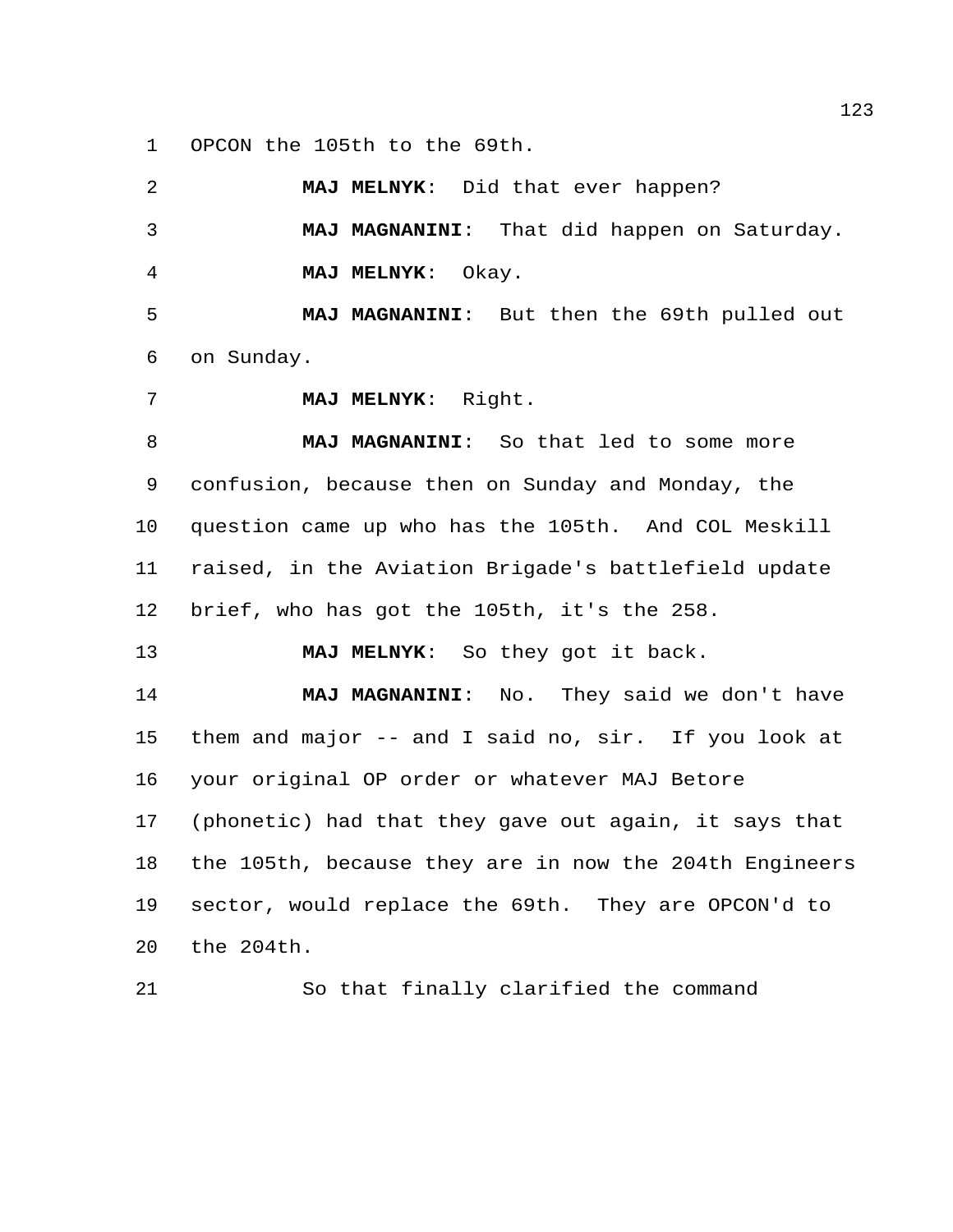relationship.

 **MAJ MELNYK**: I know when I was down at the perimeter, I believe it was Tuesday, a week later, the 204th attempted to come in and assume part of that inner security mission. **MAJ MAGNANINI**: Right. **MAJ MELNYK**: And the 105th soldiers I spoke to, and I spoke to quite a few, were very bitter about that, felt that everybody was trying to take their job, and that they were the only ones who could perform that job adequately, because they had been there working with the fire and police, they knew how to check IDs and keep people off the site. **MAJ MAGNANINI**: Right. And they knew people, and that's why I said, this was the mentality that happened. They went there and then a similar kind of complaint was heard from the troops out here, saying, you know, we've got this job, it's not as glorious and glamorous as that. We could certainly do their job, why the hell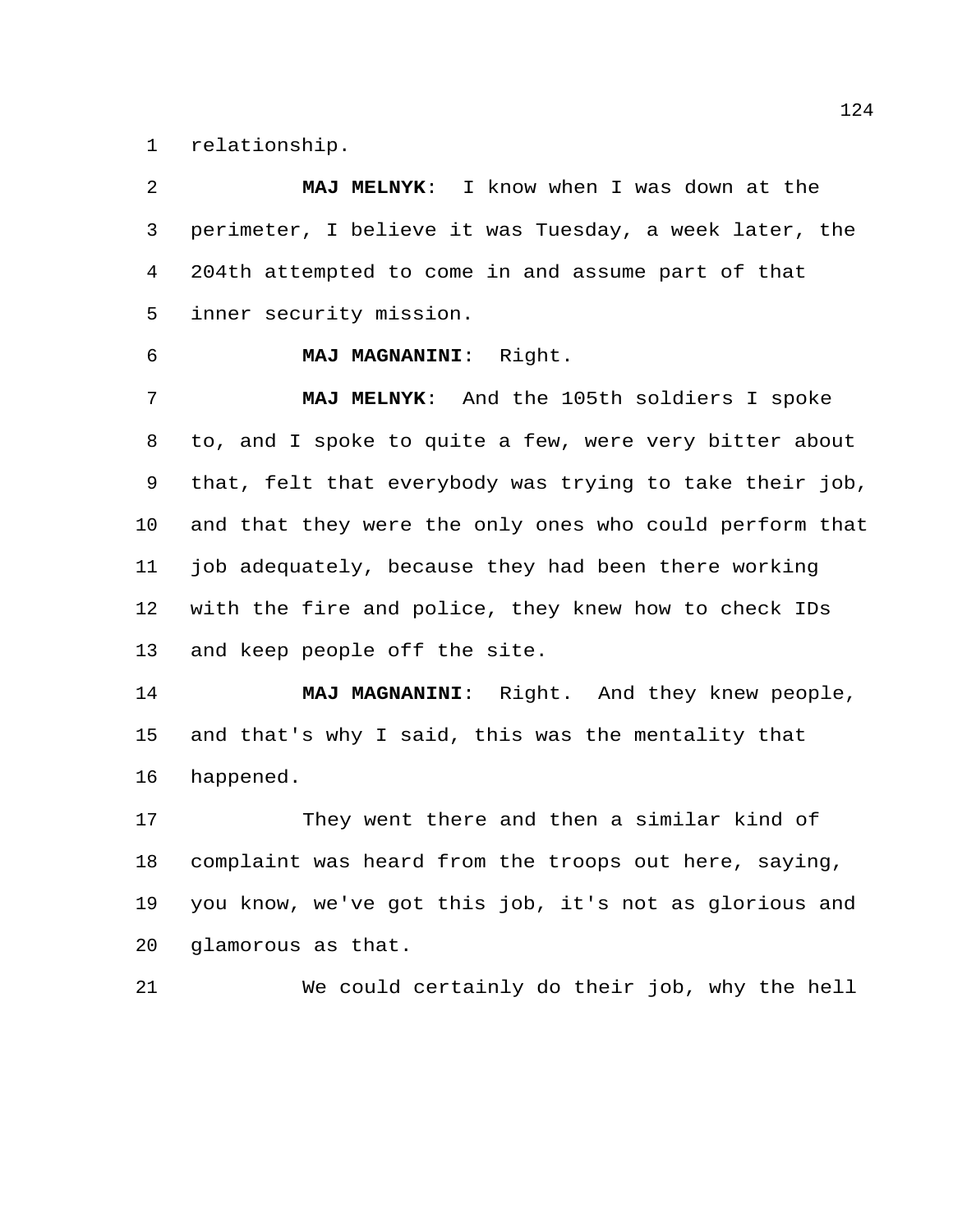aren't they out here. The only reason is that they're not -- nobody -- they won't report to any command.

**MAJ MELNYK**: Right.

 **MAJ MAGNANINI**: And the command's had so much to do, that nobody -- it wasn't worth anybody's time to qo in  $-$ 

 **MAJ MELNYK**: Nobody from higher headquarters is willing to come down on site and take control of the situation.

 **MAJ MAGNANINI**: Right. So what -- and like I say, I went up and spoke to them a couple times and the soldiers were doing a great job and the fire chief was very happy, although at one point, on Thursday, I think it was, because MAJ Goldenberg, who is the PAO for the 42nd, was up there, came down, took a look around in the security sector, talked to a few troops, got some pictures, and then spent the whole rest of the day up at the dig site.

**MAJ MELNYK**: Yeah.

 **MAJ MAGNANINI**: Which was the normal kind of human curiosity.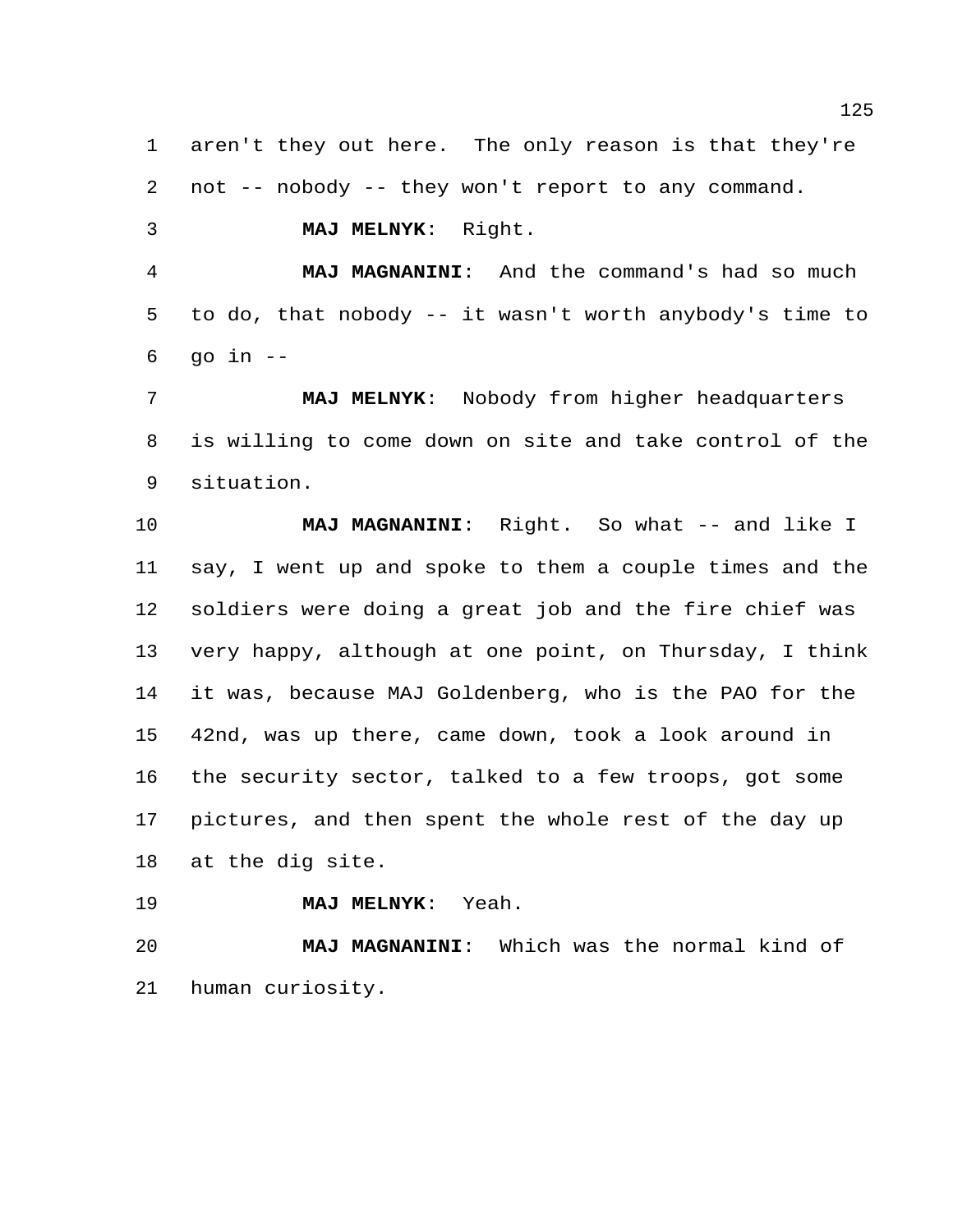**MAJ MELNYK**: And it's natural. Yeah, the 105th felt they were important. I know I'm interviewing you, but [that was] my observation as well. And the battalion commanders, some of them had expressed the desire to be able to bring their troops back to ground zero almost as sort of a cathartic thing. **MAJ MAGNANINI**: Yeah. **MAJ MELNYK**: That they could then participate there and maybe it would help -- **MAJ MAGNANINI**: It would help, yeah. **MAJ MELNYK**: Help them get over their images of being helpless out on the perimeter, and the 105th companies did not want to give up that job. **MAJ MAGNANINI**: Right. They -- **MAJ MELNYK**: And managed to avoid the chain of command. **MAJ MAGNANINI:** Exactly. And that's -- and what you got, I was up there and I'll tell you, it didn't just extend to the military troops, because we had instances -- there were very few, I only remember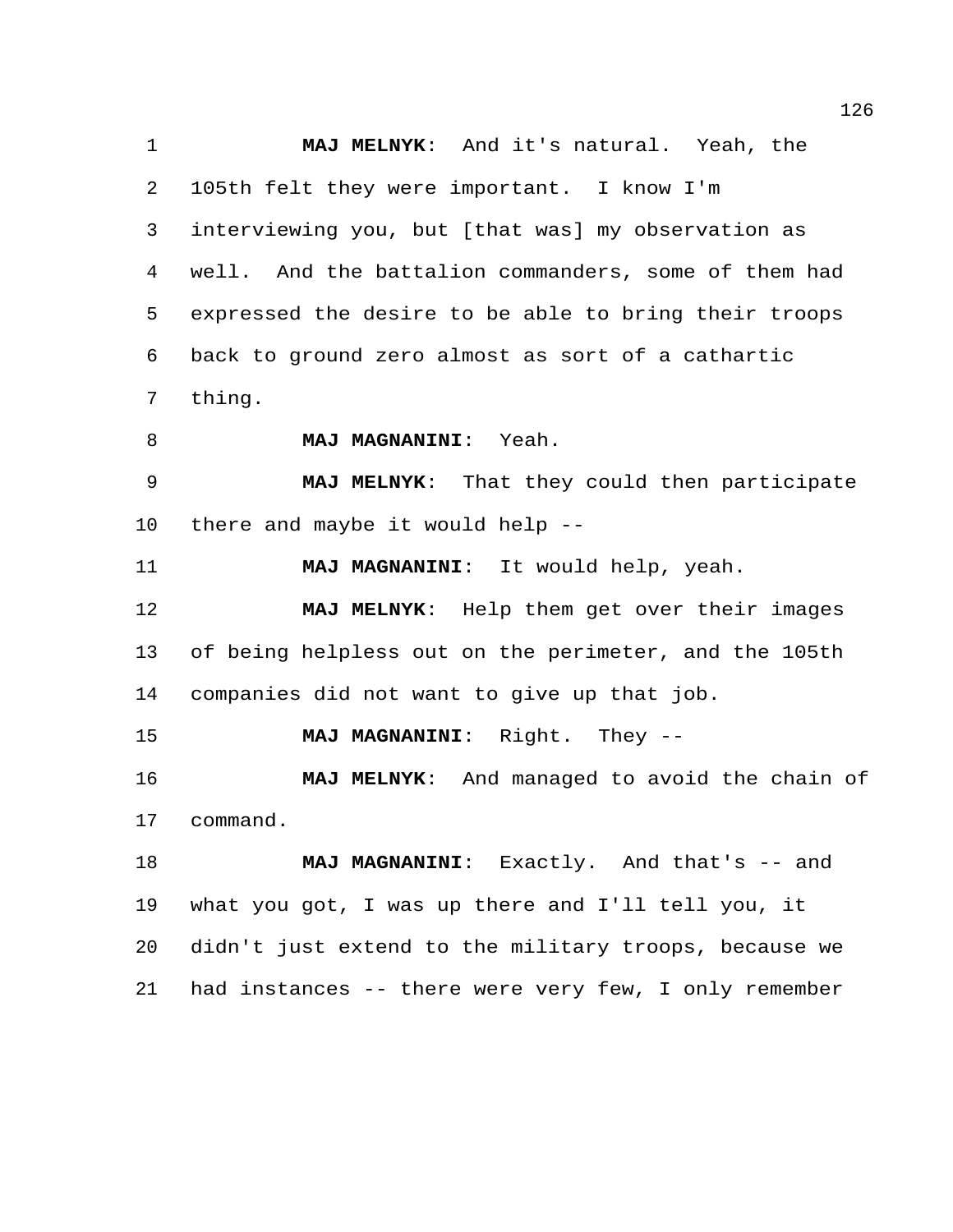hearing about two of them, but one of the 105th

 soldiers tried to stop a police officer from going in the site.

 The cop put his hand on his gun and said, "Get out of my way or I'll kill you."

 And then we had one other issue down at Bowling Green, where they insisted on looking at police IDs, as well. If you're in uniform, you have to show an ID, as well, because you can buy these uniforms anywhere.

**MAJ MELNYK**: Right.

 **MAJ MAGNANINI**: And a cop put his hand on his pistol and said "Here's my ID." He said, "If we fight about this, who do you think is going to lose."

 And the Guard soldiers were instructed no altercations, no nothing, said simply take their badge number and pass it on to a police captain, and they're obviously under stress, they'll yank them from the line, they shouldn't be out here with a weapon.

 But when I was up at the site on Thursday, talking with the guys from the 105th, a fire chief came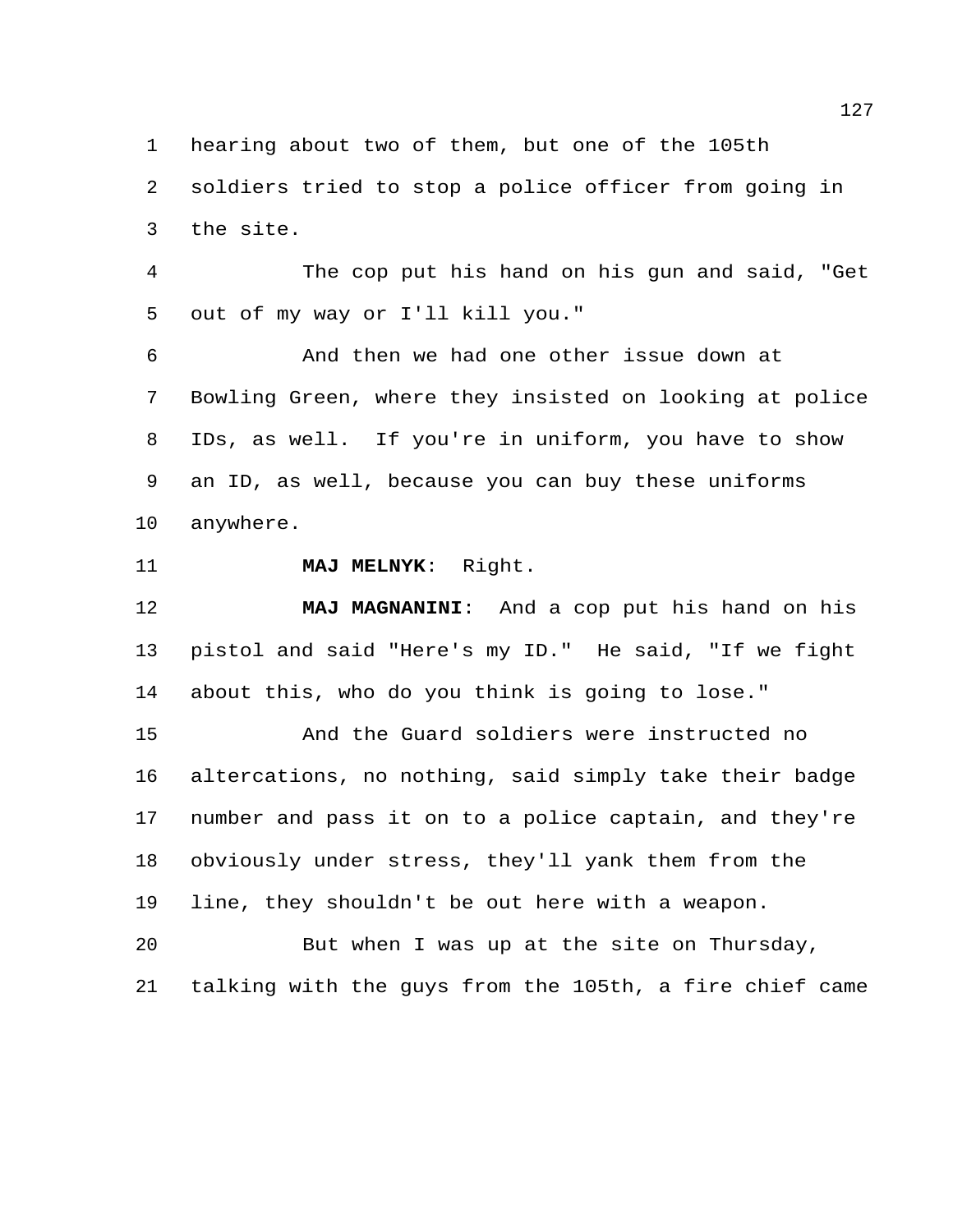over and grabbed me, because I had the major's leaf on, said "you're in charge of this," and I said, "what do you need."

 He said, "What's with the fucking Army?" He says, "You fucking people." He said, "I told this soldier not to let this fucking guy in and the soldier said you can't come here and whoever it was," -- I think it was a cop -- said "fuck you, pushed him out of the way, and went in anyway. What the fuck is wrong with you people? It's a goddamn Army."

11 And I said, "Chief," I said, "Look at me." I said, "How many guns do I have?"

**MAJ MELNYK**: Right.

 **MAJ MAGNANINI**: I said, "We have none." I said, "It's not martial law." And I told him, I said, "If this was martial law, we would have shot the first three people who disobeyed." I said, "Everybody else would have done what we said." But I said, "But we don't have that authority. We have no weapons. We're here, we're a different uniform, we've got some moral authority."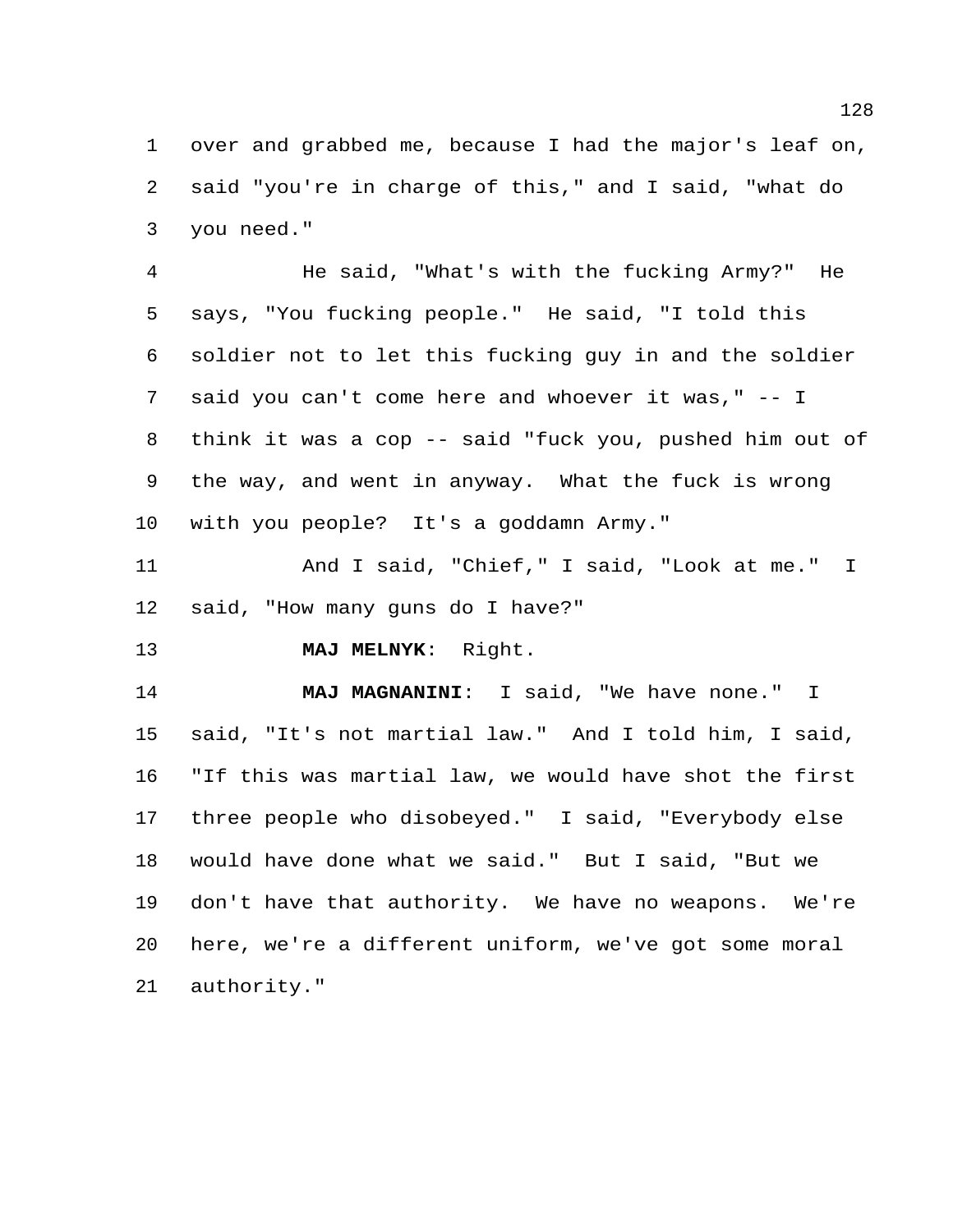I said, "If you want, I'll get a squad, you point him out, they'll go beat the shit out of the guy." And the fire chief, at that point, relented and he said, "No, no, no," and I said, "Tell me, is it a cop or a fireman?" He said, "It's a cop." I said, "All right. Fine." I said, "The soldiers got his badge number. We'll get a police captain in and they'll yank the guy out." But a lot of people here felt that helplessness, that saw this all happen. The people you knew, you worked with were killed in there, could still be alive. Thursday is only two days after. Why is it so slow? Why is nothing happening? There were all these people streaming into the hole, and so everybody had that same thought process, I think, that unless you're digging, you're not doing anything of no worth or value.

**MAJ MELNYK**: Right.

 **MAJ MAGNANINI**: And that was something that was reinforced in the press. I know, because I called my job to try and keep my case load afloat and people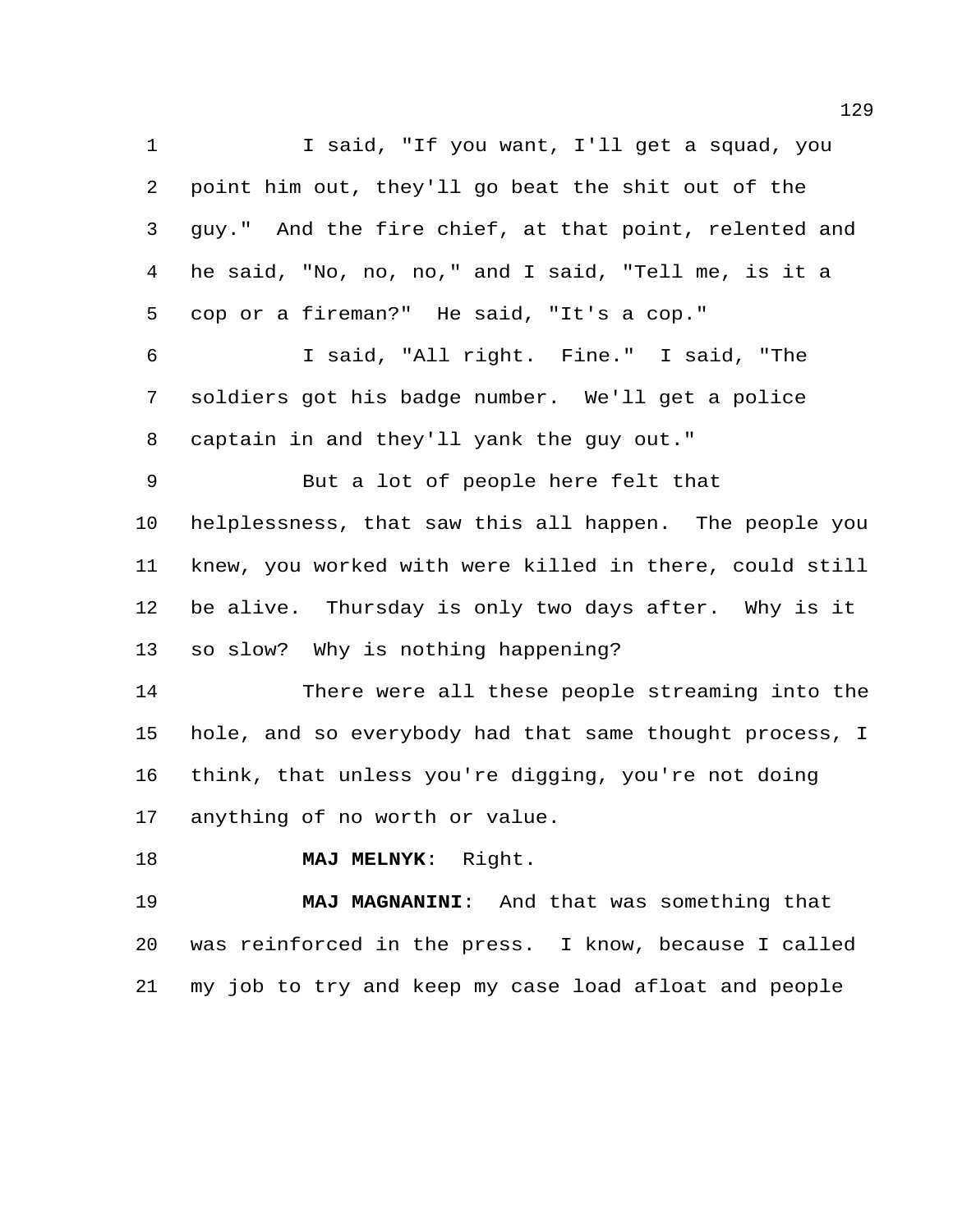kept saying, "Are you digging, are you digging."

**MAJ MELNYK**: Right.

 **MAJ MAGNANINI**: And I said, "Well, yeah, I got up and I sifted some stuff and I did that for all of about an hour." But that's all anybody thinks I've done here and all this other stuff. So anybody who wasn't up there actively

involved --

**MAJ MELNYK**: Isn't a hero.

 **MAJ MAGNANINI**: Right. And isn't participating in a meaningful way.

**MAJ MELNYK**: Right.

 **MAJ MAGNANINI**: So that was leading to a dichotomy and some of the frustration between the units. And what happened was on Thursday, I think, and Friday, the decisions were made we've got to clear everybody out of this area.

 And the police actually had told Pietrowski they were thinking about having the military sweep south from Chambers Street, pick up all these quasi-military and military people, who were doing things out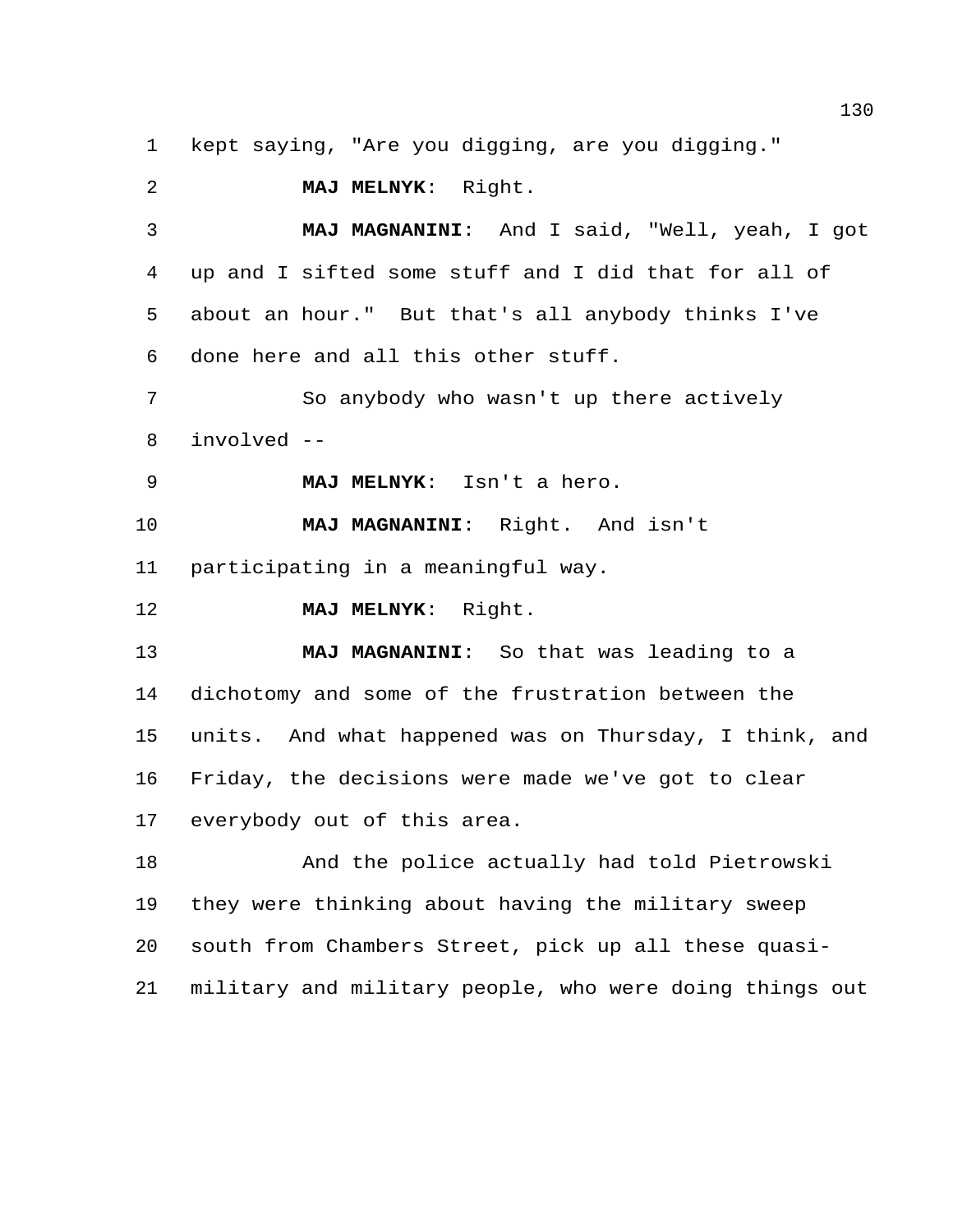of the goodness of their heart, but weren't on any orders, weren't organized, but were just responding as need be.

 And one of those instances, on Thursday, I was talking with the guys from the 105th, a lieutenant, I think -- I'll butcher his name, I think it was Corsos, C-o-r-s-o-s, who was a platoon leader, and while I was there, the fire chief came over and says "What are you guys doing? I need you to help out the coroner."

Well, I --

**MAJ MELNYK**: The coroner.

 **MAJ MAGNANINI**: The coroner, right. So I grabbed Corsos, I said "Do you have any men to do this?" I said, "How are you guys responding to mission?" He said basically as stuff comes up, they run around and do it.

**I** said let me come over and see how this works. So I accompanied him over to the Brooks Brothers store in One Liberty Plaza, across the street from the dig site, which still had the wooden shelves lined full of the Brooks Brothers Polo shirts, covered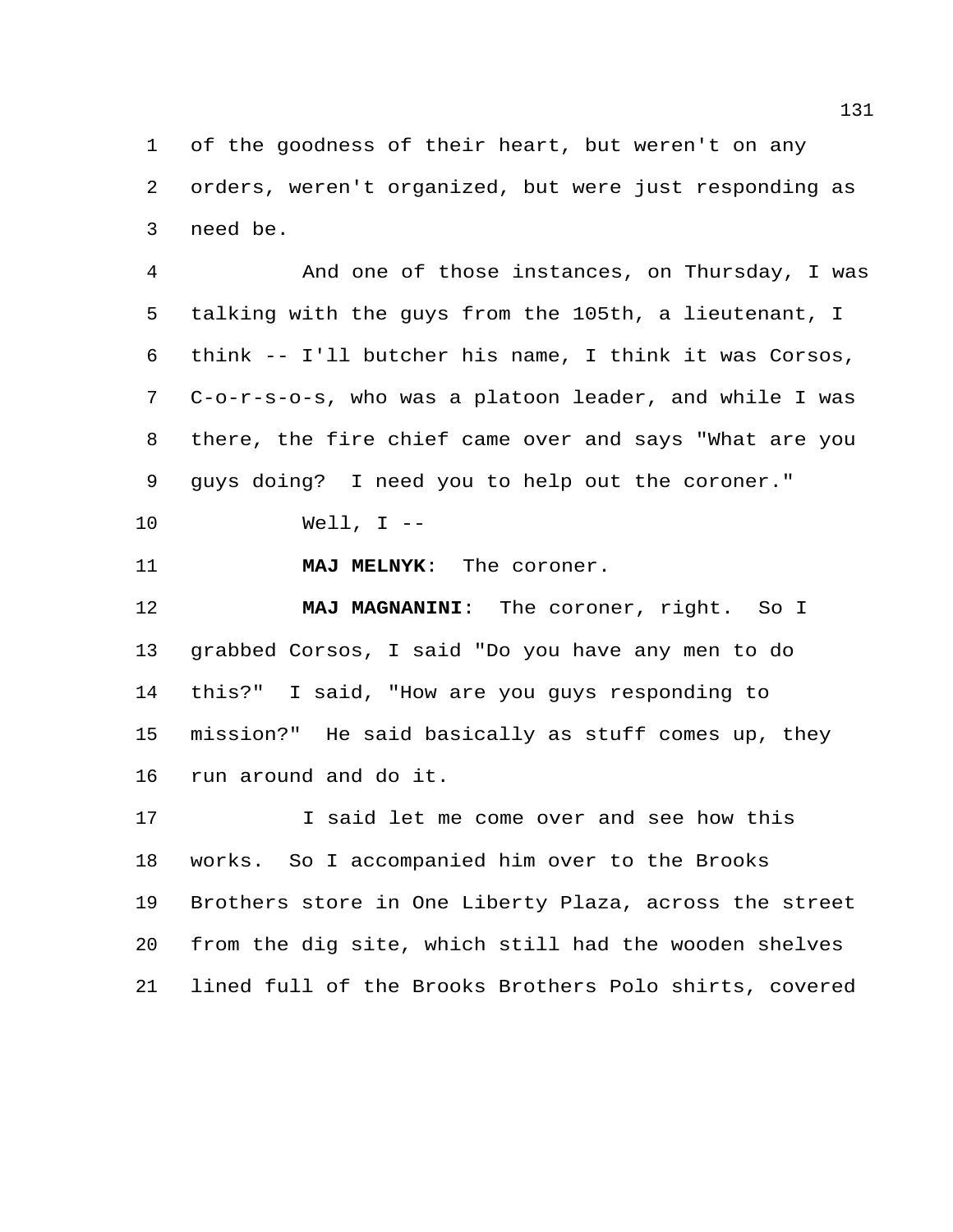in dust.

| 2  | In the back of it, where the fitting rooms              |
|----|---------------------------------------------------------|
| 3  | were, was the morgue. And the coroner said that the     |
| 4  | day before or that morning, while he was trying to open |
| 5  | a body bag, he saw flash bulbs popping.                 |
| 6  | Some press had sneaked in in DOT or something           |
| 7  | suits and were taking pictures. So they wanted to move  |
| 8  | the morgue somewhere else.                              |
| 9  | I said all right, fine, and he wanted us to             |
| 10 | provide security, and they chose to move the morgue     |
| 11 | across the street to where the Burger King is.          |
| 12 | MAJ MELNYK: Oh, really.                                 |
| 13 | MAJ MAGNANINI: I just looked at him, didn't             |
| 14 | say anything.                                           |
| 15 | MAJ MELNYK: Bad idea.                                   |
| 16 | MAJ MAGNANINI: And I said I hope they don't             |
| 17 | -- this doesn't get out. And he said if there's         |
| 18 | refrigeration, a huge refrigerator.                     |
| 19 | MAJ MELNYK: They had been feeding people out            |
| 20 | of that Burger King.                                    |
| 21 | MAJ MAGNANINI: Right. The front was being               |
|    |                                                         |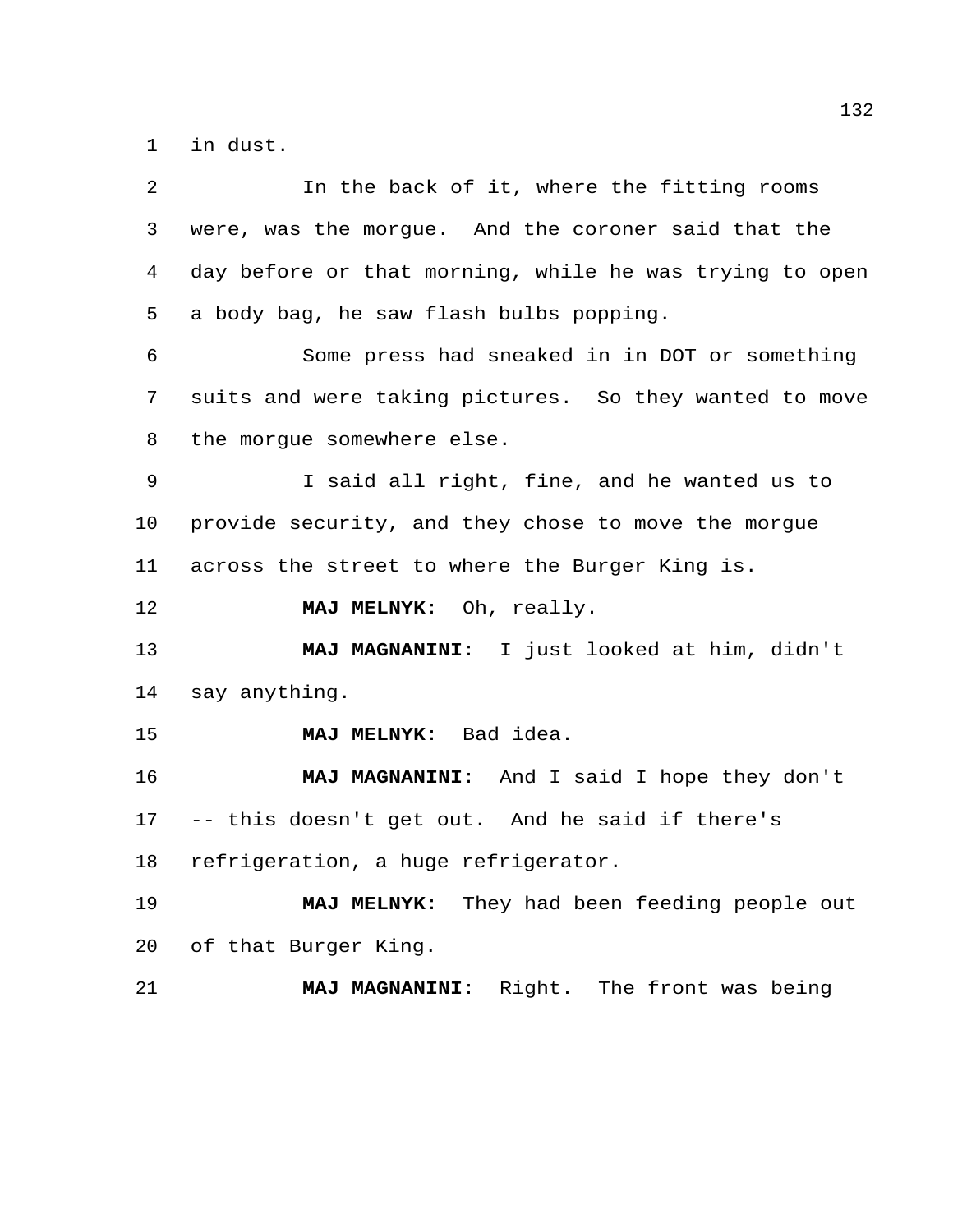used for food. There was all sorts of supplies upstairs, and what they were going to do was move the morgue over there, put it on the second floor for the coroner, and then bring the bodies downstairs to the freezer.

**MAJ MELNYK**: Right.

 **MAJ MAGNANINI**: And so we got over there and there was a Marine captain and two Marine sergeants who had been working like fiends, manual labor, clearing all the crap out of the freezer, and everything else, to put the bodies in.

 There were two union electricians who were there, saying we're here to help. They were going to rig up power on a generator to power the freezer of the Burger King.

 Corsos and his -- I'm not sure if he was a squad leader, he was an E-6, I think, and the sergeant or the radio operator were there. And so I told them, I said "This is how we need to do security."

 If you got two or three guys, you seal the base of the steps so that nobody can get up where the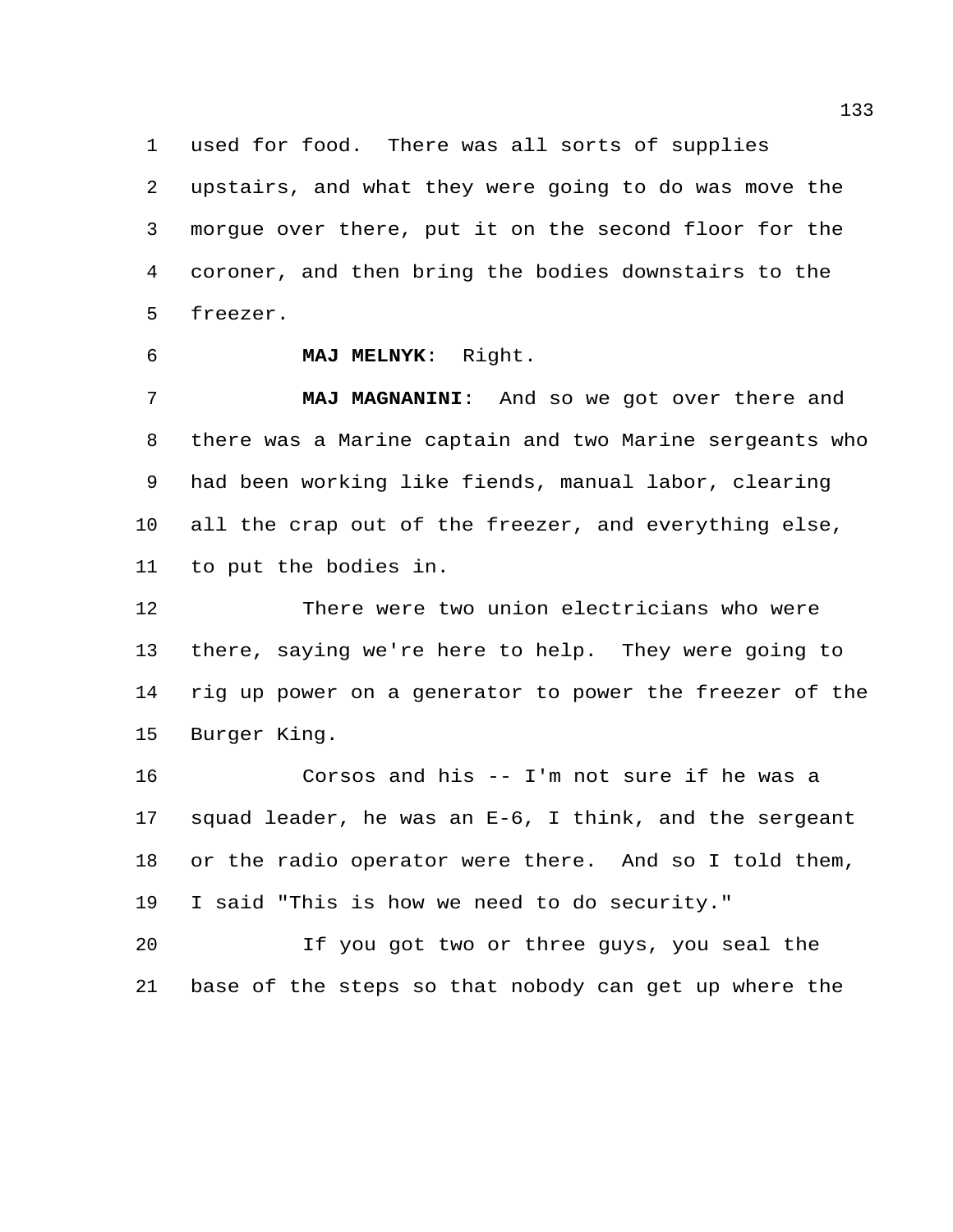coroner is, and then you seal the back door here by the freezer and you lock -- you have them lock the doors inside.

 So we're standing out on the back of the Burger King, the Burger King is on Greenwich there, and all of a sudden you hear the three air horn blast, and they're screaming that One Liberty is going to topple.

 This is a 60 story building. It's not like the World Trade Center, where it burned. It's full of crap.

 And I said that was the only moment of really just shear terror that I had here. I stood on the street and the horns blew and everybody went running by me, running south, and I was trying for maybe three or four seconds to assess the situation and see where we should run, why we were even running, and when you should stop running.

 And then everybody just bolted past me and you get this -- it's like the lemming feeling.

 And I looked behind me, and the lieutenant and the radio operator are like three blocks ahead of me.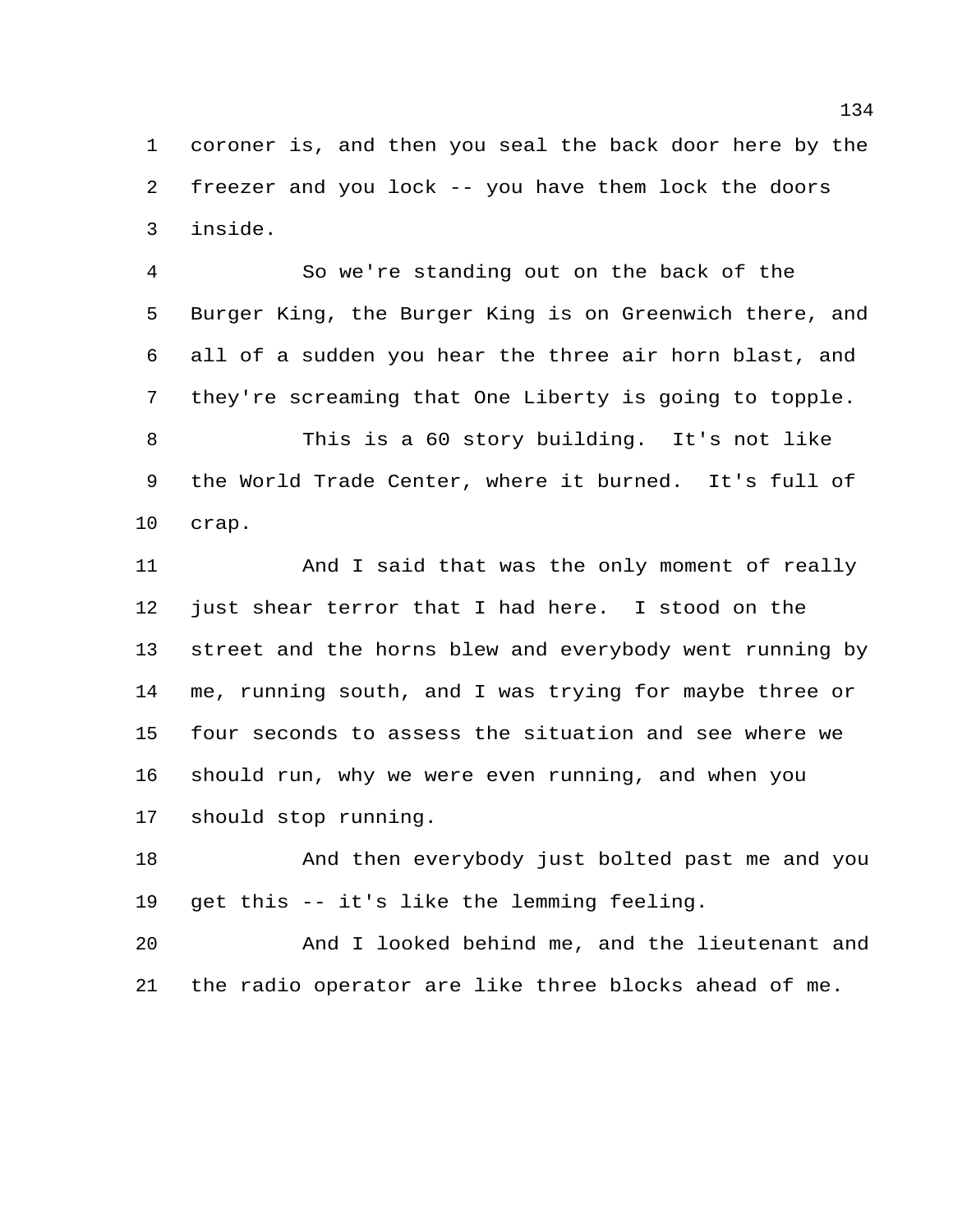So I said -- and actually, one of the fireman was like sitting in a window and just jumped through the goddamn window, glass exploded, he hits the street, I picked him up, this cop was running with a jacket tied around her waist. She fell twice, I stopped to pick her up.

 People running, and we ran like five blocks down. And I said where the hell are we running to, nobody knows. Why are we stopping? I don't know. How long do you wait here? I don't know.

 So we stood there for a while, talked to a bunch of people. There were rescue workers from Riverside, California, K-9 units, coal miners from Pennsylvania, search and rescue guys from Massachusetts, all over the place. So we talked to this whole huge mass and then

we gradually walked back to the dig site.

**MAJ MELNYK**: No all clear sign.

 **MAJ MAGNANINI**: No, they don't. People just kind of go back to work.

 And then the -- so the 105th stayed up there and then like I said, on Friday, the discussion was the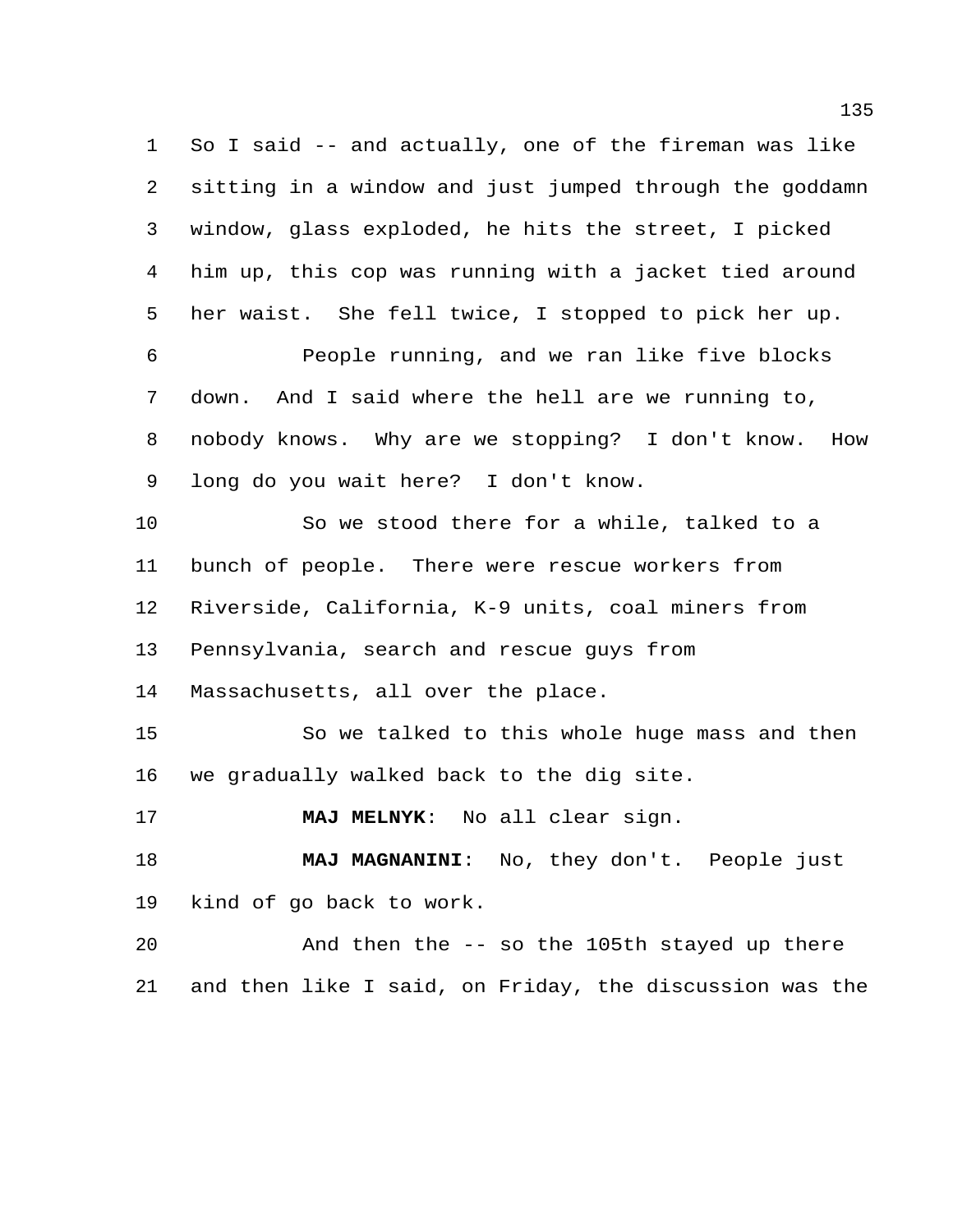258 didn't want them there.

| 2       | Whatever incident happened, colonel Rivera              |
|---------|---------------------------------------------------------|
| 3       | told me that they were within an inch of being pulled   |
| 4       | from the line and completely replaced.                  |
| 5       | Then I said, well, if you're going to do that           |
| 6       | and you're unhappy with your command and control,       |
| 7       | somebody needs to make sure that you've got somebody up |
| 8       | there to support the fire department, because, again,   |
| 9       | the majority of the National Guard forces were focused  |
| $10 \,$ | on the police department.                               |
| 11      | But nobody got pulled out and then --                   |
| 12      | MAJ MELNYK: Let's pull it forward now.                  |
| 13      | Things -- you want to describe the incidents            |
| 14      | surrounding the establishment of Aviation Brigade       |
| 15      | control on the ground that Saturday, right?             |
| 16      | MAJ MAGNANINI: Right. Saturday was -- I had             |
| 17      | called up. I had been given division updates on what    |
| 18      | was going on.                                           |
| 19      | MAJ MELNYK: So you were calling up to Troy.             |
| 20      | MAJ MAGNANINI: Up to Troy, right. And I had             |
| 21      |                                                         |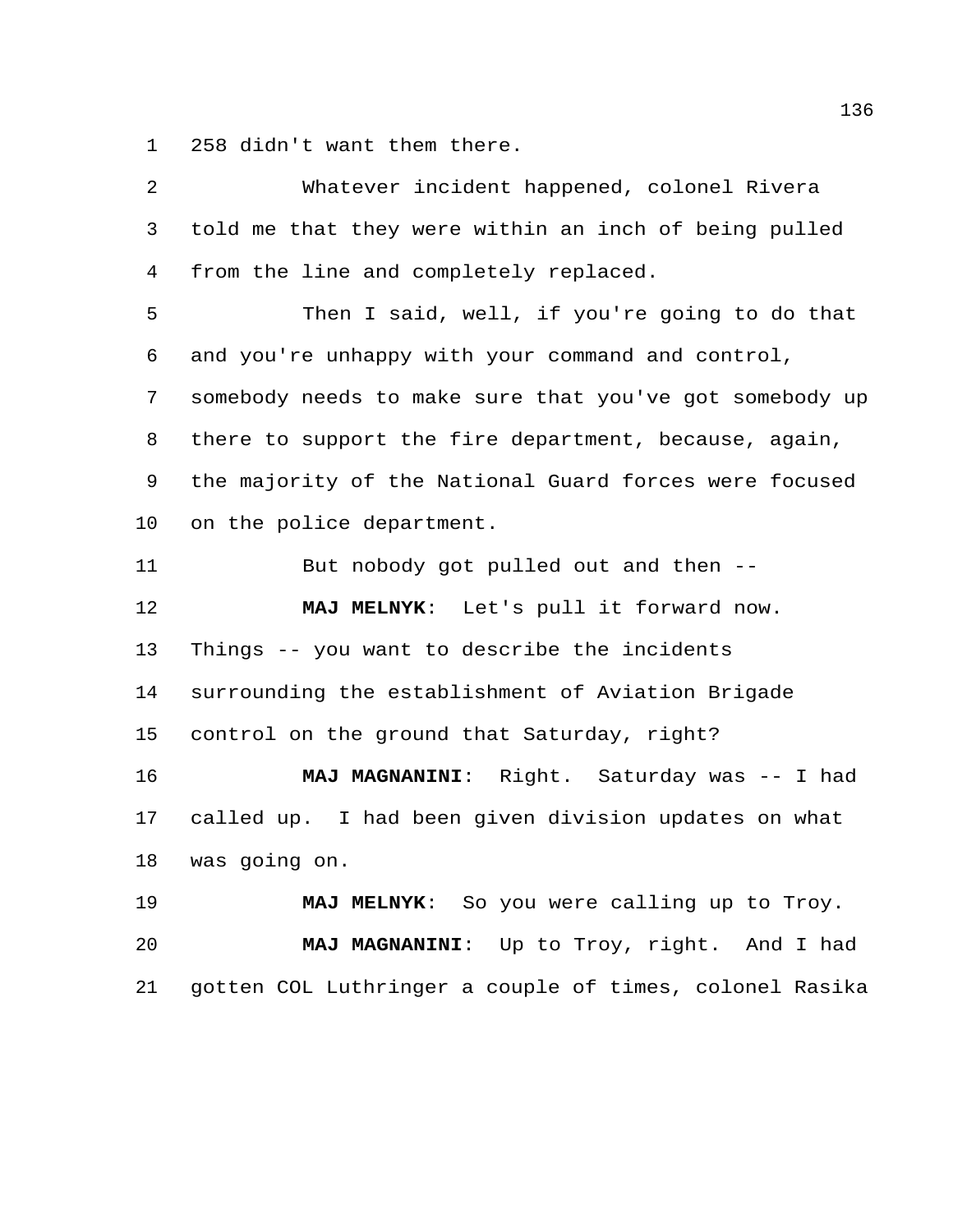(phonetic,) the G-2, my boss, COL Hefner, the chief of staff.

 Told them what was going on on the ground, what the troops were doing, and they had the same complaints. They weren't getting anything from Troop Command.

 Nobody seemed to know what was going on with the 107th. And the 107th was dealing with a lot of its own troops. The 204th, they were setting up, they were standing units down, and I think on Friday the division told me that they were standing their EOC down as of 5:00 o'clock.

 And COL Luthringer gave me his beeper and COL Hefner gave me his cell phone, said call me if anything comes up.

 And we had heard, I guess, on Thursday or Friday morning, I guess it was Friday morning, that they would be bringing down an 0-6 command and from what I have heard from the different circles,

 initially, it was going to be the division staff under COL Hefner.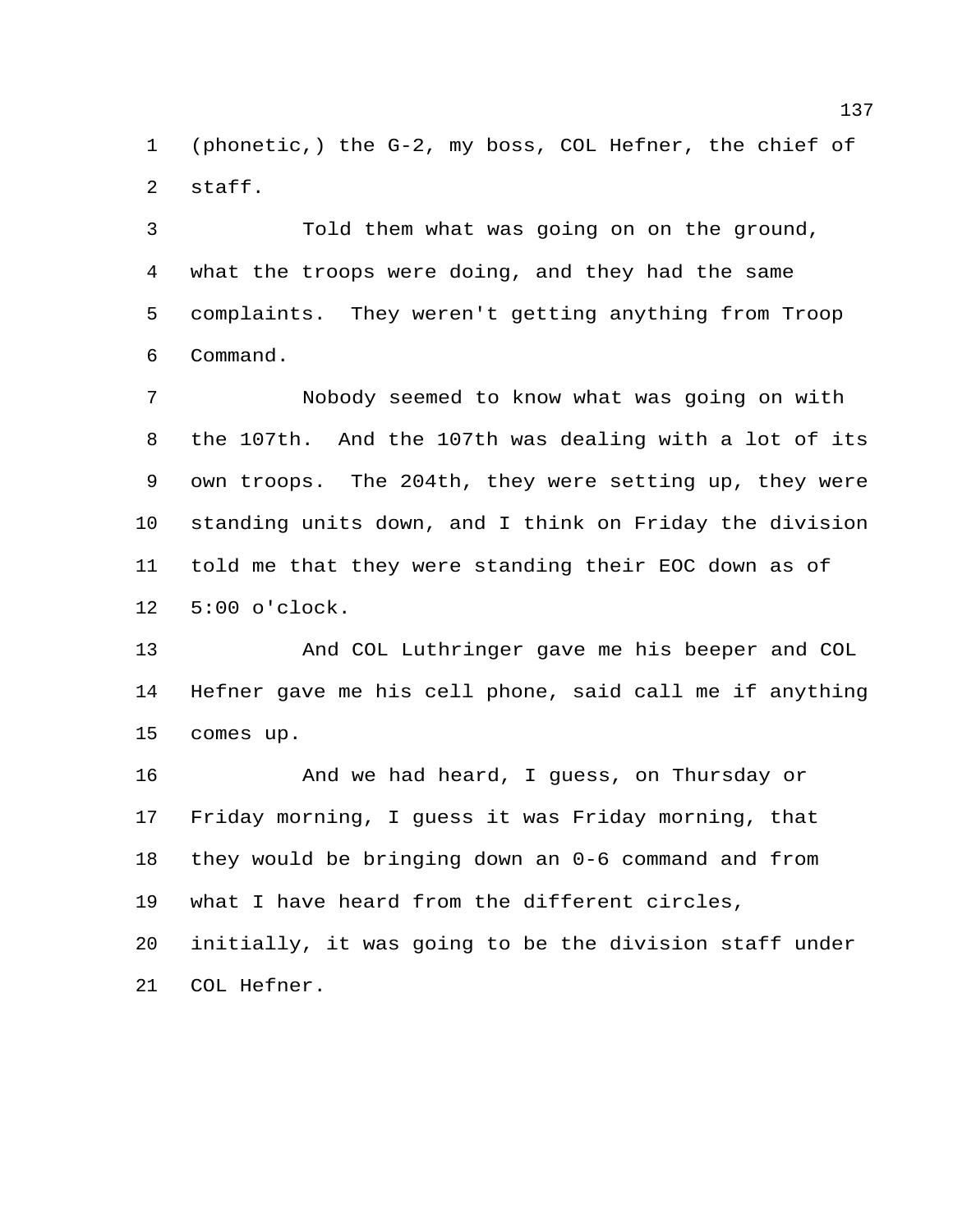That, however, I guess, would look like they had to replace the 107th. And so they -- and they didn't want to put down the current division staff, because [brigadier] general Taluto and general Klein are the same rank.

 So it had to be an 0-6 and they wanted a TAC command down here. I guess the 107th couldn't staff it.

 So then what happened was they were going to put down the 3rd Brigade Headquarters and then it came up that, you know, for whatever political reason, they didn't want to do that.

 **MAJ MELNYK**: Address that point, if you can. Why not the brigade that all these battalions were organic to? [1-69 Inf, 1-258 FA and 1-101 Cav were all 16 New York City elements of  $3^{rd}$  Bde,  $42^{nd}$  Inf Div. The brigade headquarters is located in Buffalo, NY]

 **MAJ MAGNANINI**: That's what I had asked. I originally had called up and I thought the division staff was coming down, and it sounded to me, from talking with COL Rasika, like 8:00 o'clock Friday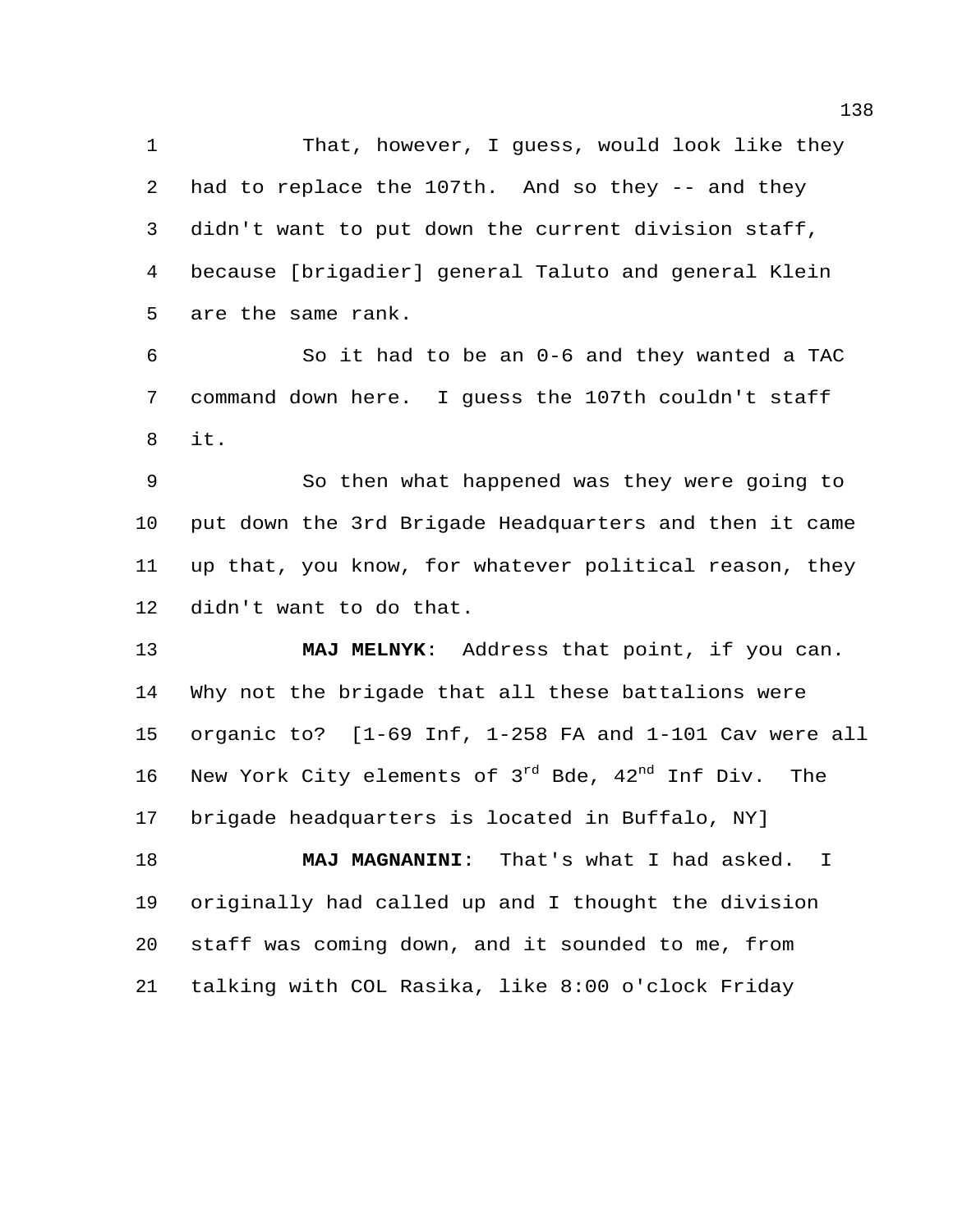morning that they were coming down.

| $\overline{a}$ | And then I think what came up is they didn't            |
|----------------|---------------------------------------------------------|
| 3              | want to put the division staff in because it would look |
| 4              | like the 107th staff hadn't done a good job, because    |
| 5              | they replaced the 107th with the division staff and     |
| 6              | general Klein would lose his organic staff and be       |
| 7              | replaced with somebody else.                            |
| 8              | So that got rid of the division staff.                  |
| 9              | MAJ MELNYK: General Klein is [53rd] Troop               |
| 10             | Command.                                                |
| 11             | MAJ MAGNANINI: Troop command, right. But he             |
| 12             | was using the Troop Command and the 107th. So then      |
| 13             | what they said was we'll put in an 0-6 command to       |
| 14             | replace the 107th and still have Troop Command above    |
| 15             | it.                                                     |
| 16             | Okay.<br><b>MAJ MELNYK:</b>                             |
| 17             | MAJ MAGNANINI: So I said --                             |
| 18             | So they were going to swap out<br><b>MAJ MELNYK:</b>    |
| 19             | the 107th and put in $-$ -                              |
| 20             | MAJ MAGNANINI: Right. A combat command. And             |
| 21             | what they said was -- I assume they were going to put   |
|                |                                                         |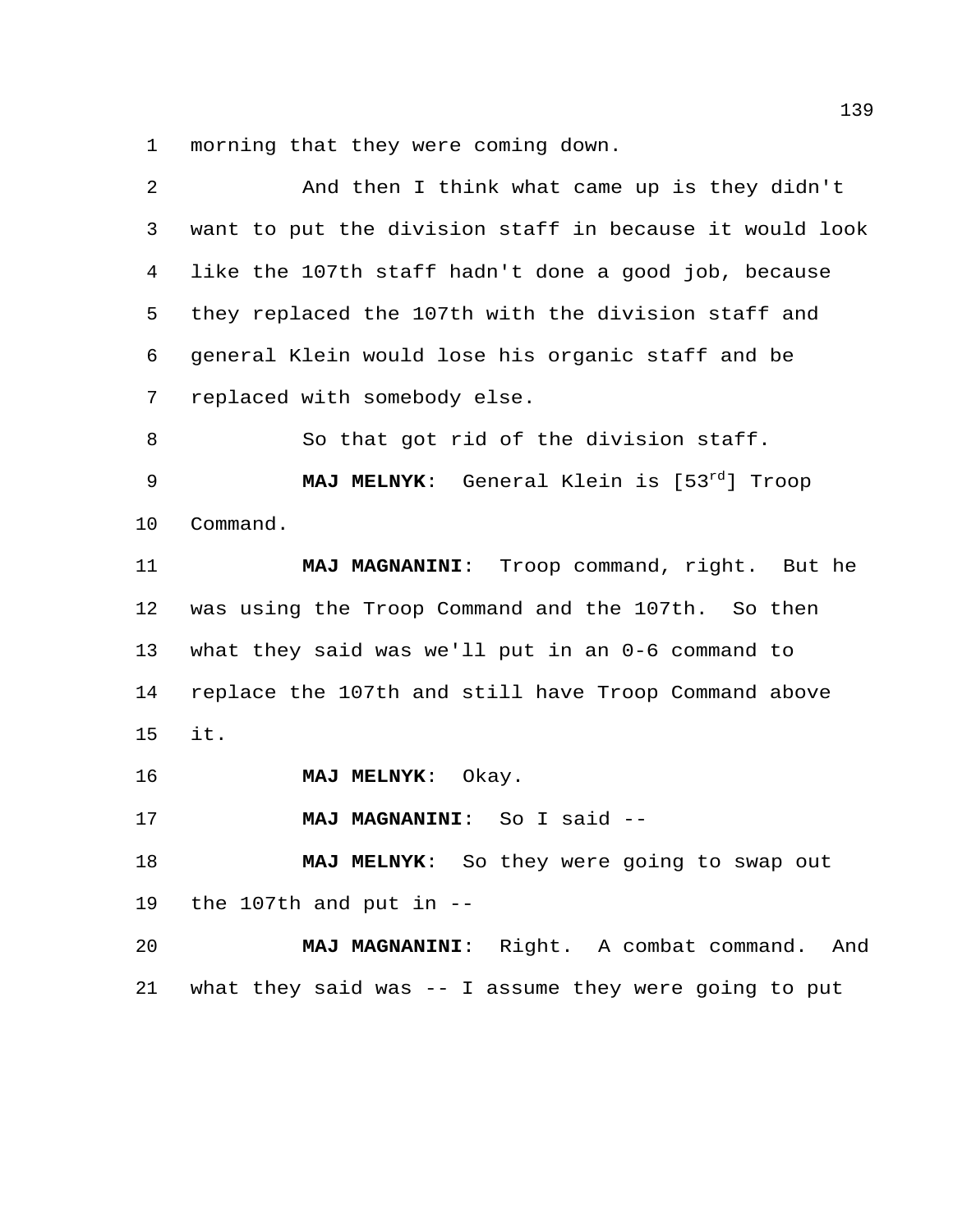in COL Soeder and the 3rd Brigade, because these units belonged to them.

 **MAJ MELNYK**: Yes. That's COL Soeder, not to be confused with COL Sieter of the 107th. This is S-o-e-d-e-r.

 **MAJ MAGNANINI**: Correct. First name Arnold. **MAJ MELNYK**: Right. Commander of 3rd Brigade from Buffalo.

 **MAJ MAGNANINI**: Right. Out of Buffalo, roger. **MAJ MELNYK**: Correct.

**MAJ MAGNANINI:** So instead of  $-$  so we thought COL Soeder and company would come down and then there was some issue in there. I understood that it was some sort of political football about bringing in the organic command all the way from Buffalo, when you had the Aviation Brigade downstate right here in Patchogue, would again show that that maybe the way the state had divided up the areas, which was anything south of Westchester, the Troop Command is responsible for, and north was division.

**MAJ MELNYK**: In a civil emergency.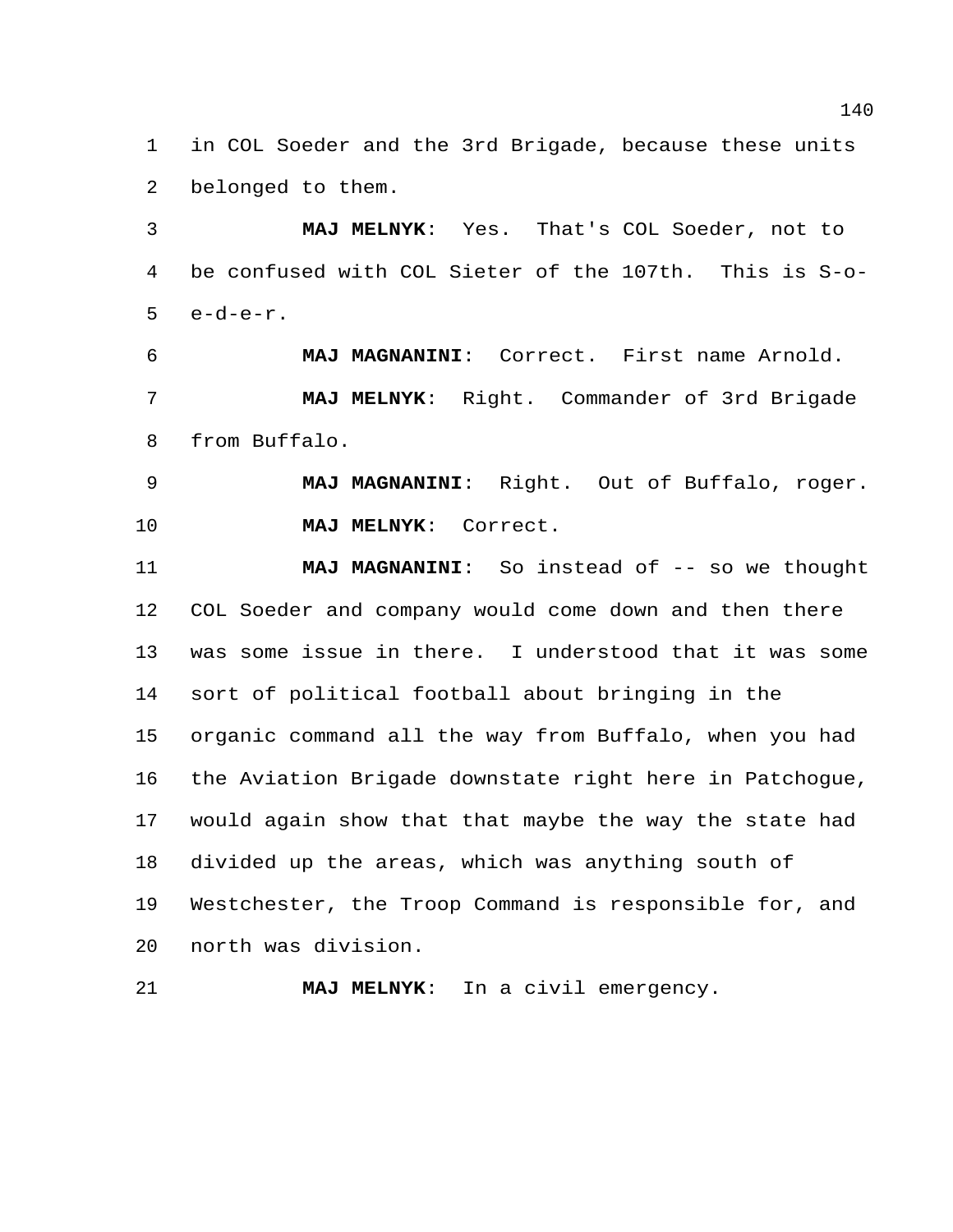**MAJ MAGNANINI**: Right, a civil emergency. Bringing down a unit from Buffalo when you had the Aviation at Patchogue would be like a slap in the face or send the wrong kind of message. So that they decided not to bring in the organic headquarters for these units, but bring in the Aviation Brigade. 8 So they actually showed up Saturday afternoon, I guess, and then COL Meskill drove in, colonel Coyne. **MAJ MELNYK**: Meskill is the commander. **MAJ MAGNANINI**: Right. **MAJ MELNYK**: M-e-s-k-i-l-l. **MAJ MAGNANINI**: Right. Later, on a bus, COL Doyle, the oncoming commander as of October 1, and then most of the Aviation staff showed up. **MAJ MELNYK**: Because actually two O-6's are on the ground, Meskill and Doyle. **MAJ MAGNANINI**: Right. The eagle two-headed 0-6. Do this, do that, do this, do that, no, yes, no. And then colonel Coyne, who is the G-4, C-o-y-n-e, he led down two Expandovans in a convoy down from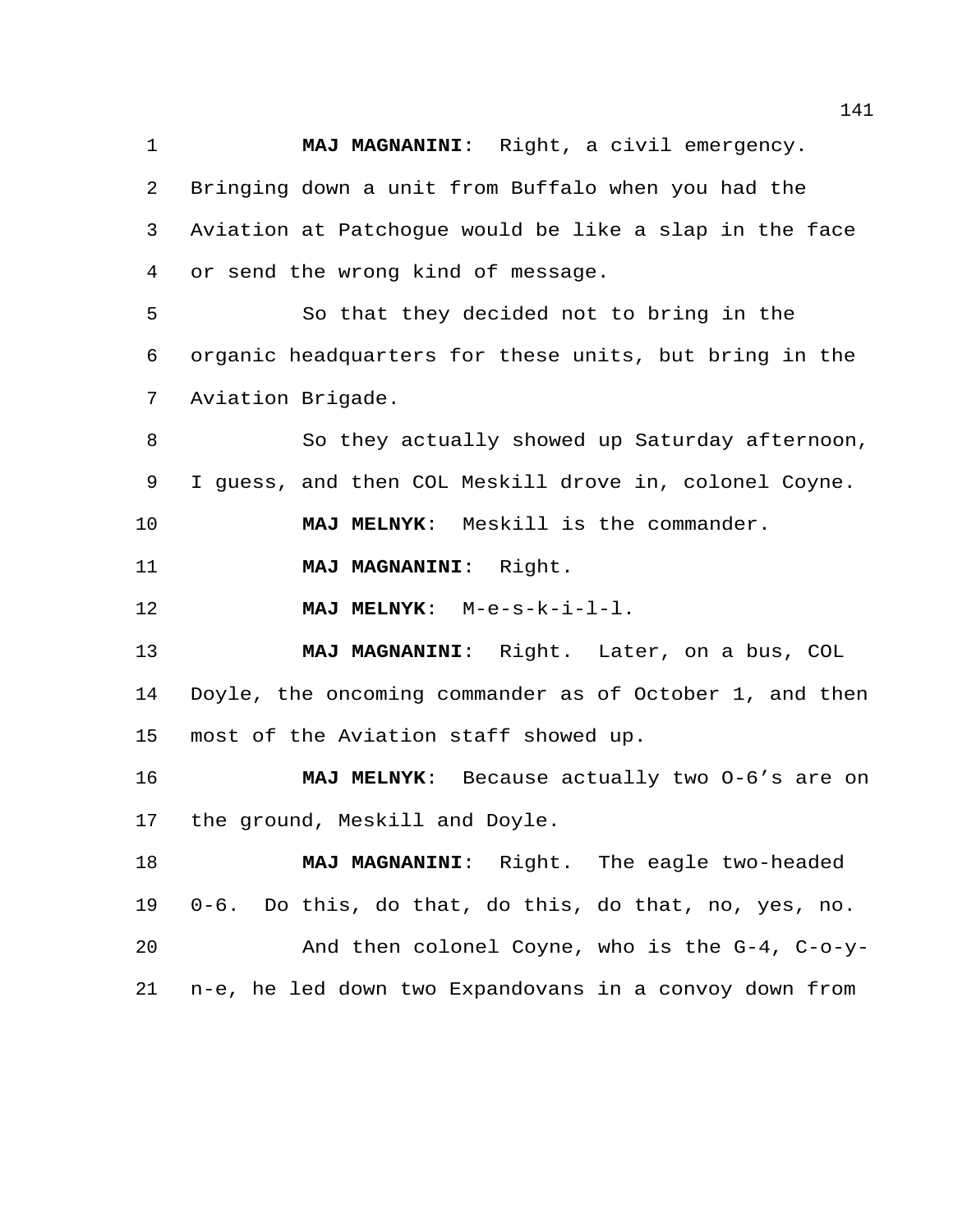Troy.

 **MAJ MELNYK**: So Aviation Brigade was supplemented by men like colonel Coyne, LTC Coyne, the  $4 \t G-4.$ 

 **MAJ MAGNANINI**: The division G-4 section came down.

**MAJ MELNYK**: Right.

 **MAJ MAGNANINI**: Because at that point, you had the troops on the ground, you really didn't need the S- 1 [G-1] presence from the division. What they still needed was supplies. At that point, they were still complaining about maps, about cell phones, about cots.

 And actually I'm pretty sure that two in the morning, Friday morning, Simon Hu, H-u, who is the S-4 of the 107th, called the 69th, woke me up, and LT McCoy got on the phone and MAJ Hu said we got 400 cots for you.

18 And this was Friday night going into Saturday, although the 69th is like, great, we're getting them as we're standing down.

**MAJ MELNYK**: Right.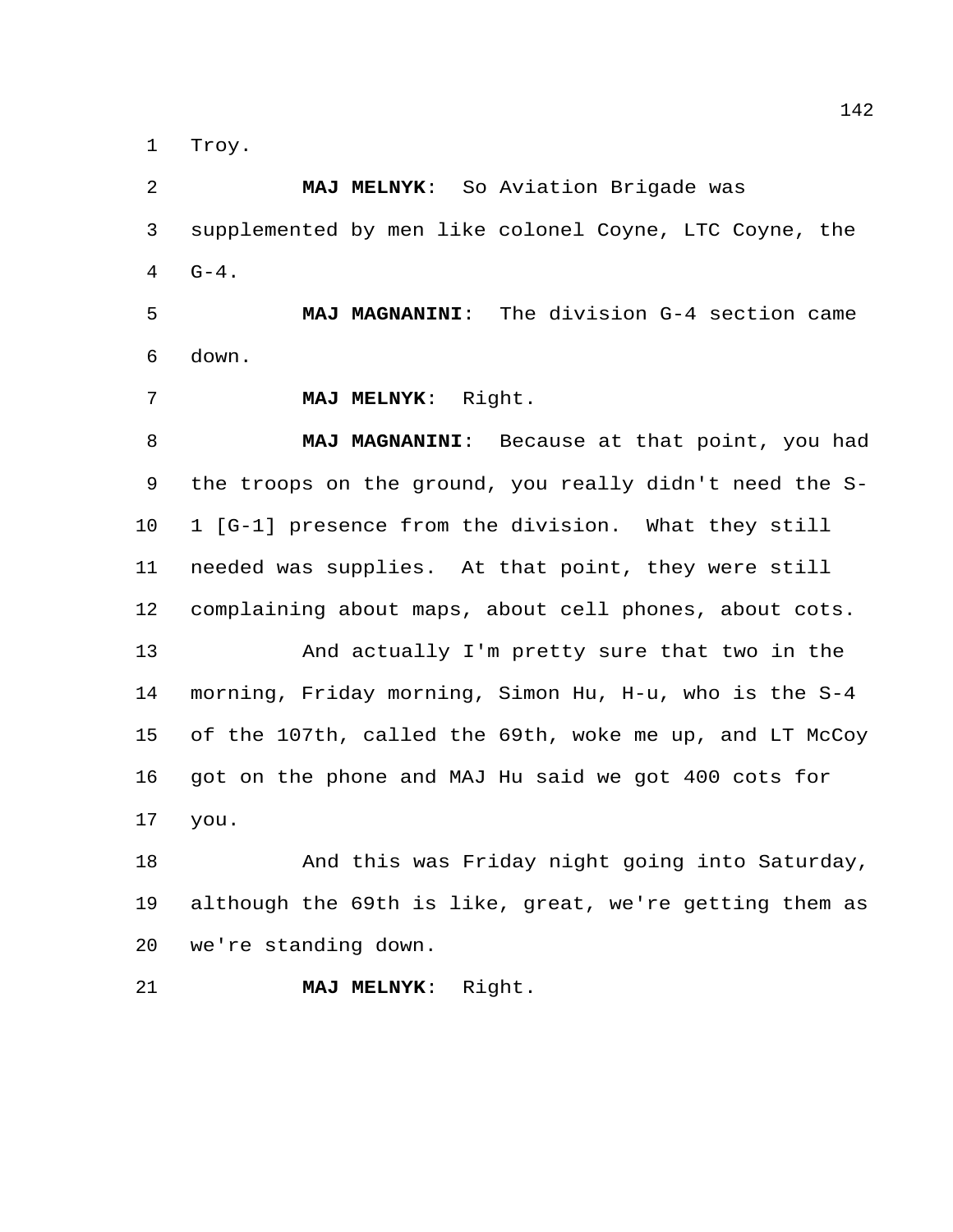**MAJ MAGNANINI**: And then the Aviation Brigade showed up. They had cell phones for the 258, which answered their problems.

 They had a bunch of maps, which are actually kind of funny. They are these large Wakefield & Cushman building management maps that -- they gave one to me and I opened it up at a meeting at the police chief's office.

 And the thing is about four feet wide and about eight feet high. And so the entire police chiefs 11 just burst out cackling like mad, and I'm like, yes, these are the small pocket maps that the Army ordered Wednesday after the disaster, so our troops who were not from here could navigate.

 And they're looking at it, what do you do with this, I said I guess we could parasail, we could float down the river.

(Tape change.)

 When the Aviation Brigade came in, I spoke with John Betor, B-e-t-o-r. He is the S-3. Briefed him, briefed COL Doyle, he was the MI Battalion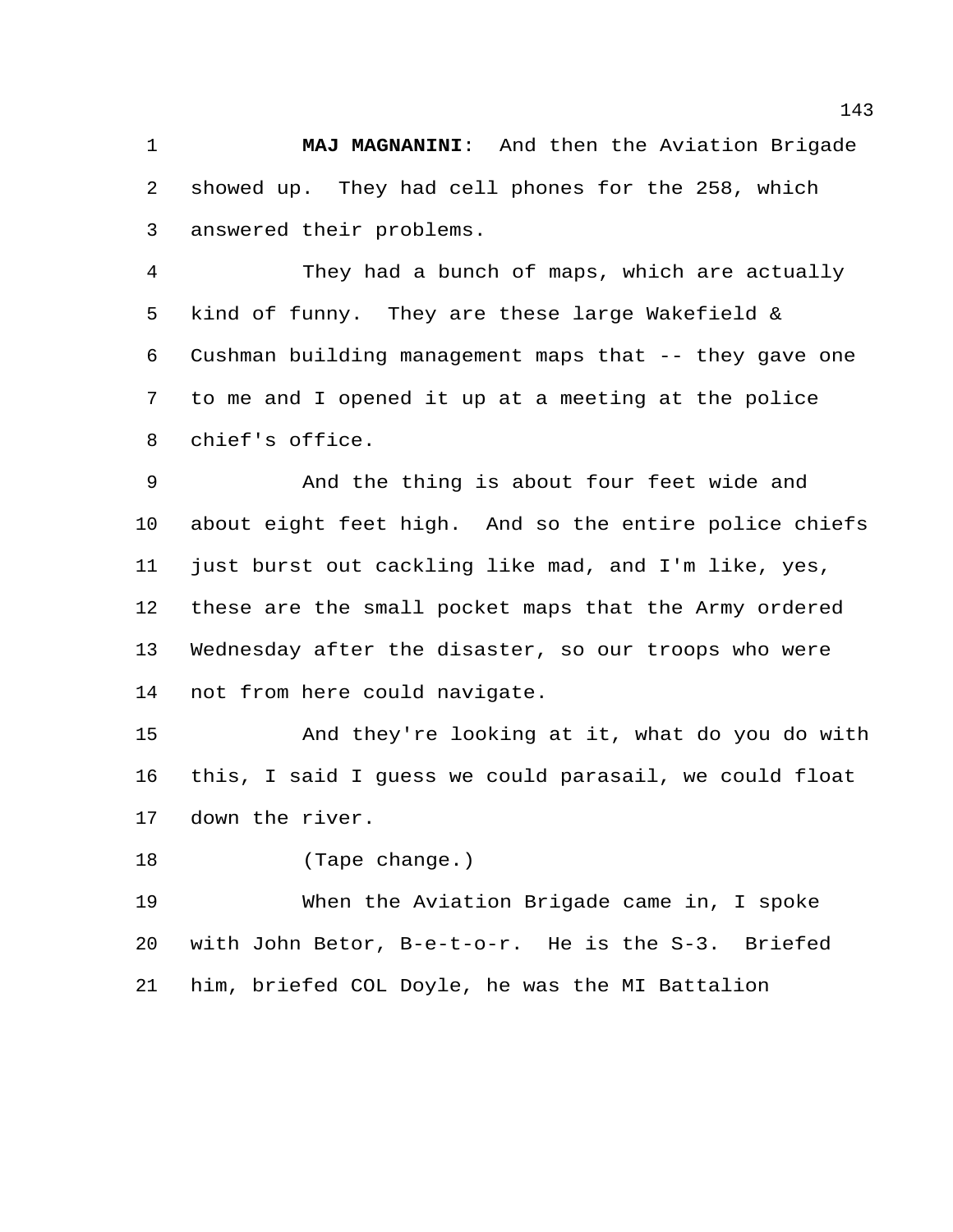commander when I was a G-2 guy, and I did, again, most of the briefings during the war fighter.

 I knew COL Meskill from the war fighters. I briefed the commanders, briefed colonel Coyne, told him that we had ordered toilets on Wednesday, these Port-a- Potties, still hadn't seen a thing. Troops were having to go -- they were letting us use the Customs House, the offices around here.

 Told colonel Coyne that the majority of the G- 4 stuff was being taken care of, since the food support had been tremendous. Not only the Outback [Steakhouse donations] got a lot of press, but McDonald's had an MKT, a Mobile Kitchen [Trailer].

 The first day that we actually got food, that was these nasty white pieces of bread, really thin, stuck to real thick government rawhide-like covered bologna, and they gave you a little spoodgie of mayo with it.

 **MAJ MELNYK**: Every Army soldier has experience with those sandwiches.

**MAJ MAGNANINI**: Well, this was worse than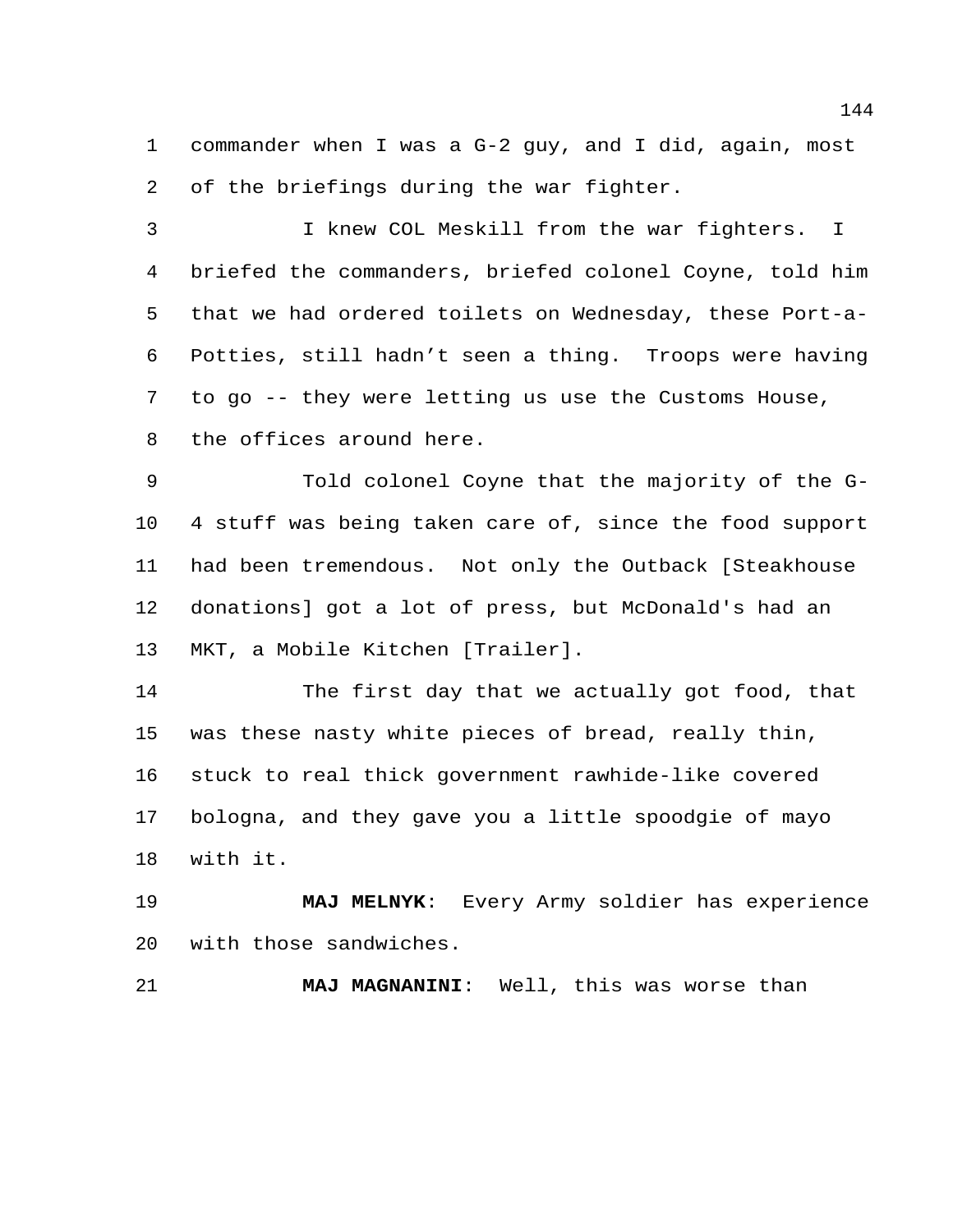usual. So after I took a bite, I said, damn, this is really going to be a lousy deal. Not only did we have all this dead, we're sucking up this crap, we're stuck down here, but we got to eat crap.

 And I said somebody go check the box, I said what caterer is this from, and they came back and told me it was the Midland Penitentiary System.

 So we were actually getting prisoner meals. So I threw away the bologna, ran around most of that day, which was Wednesday, and when I came back complaining of being starving, since none of us were really sleeping more than three, four hours a night, we just kept eating.

 They actually -- Tavern on the Green had sent catering down here. On Thursday, we had Katz's Deli, big thick, hot pastrami and brisket sandwiches, the cheeseburgers, pan pizzas were showing up from Pizza Hut, people were bringing in food.

 **MAJ MELNYK**: They had the Outback Steakhouse that said  $-$ 

**MAJ MAGNANINI**: The steakhouse actually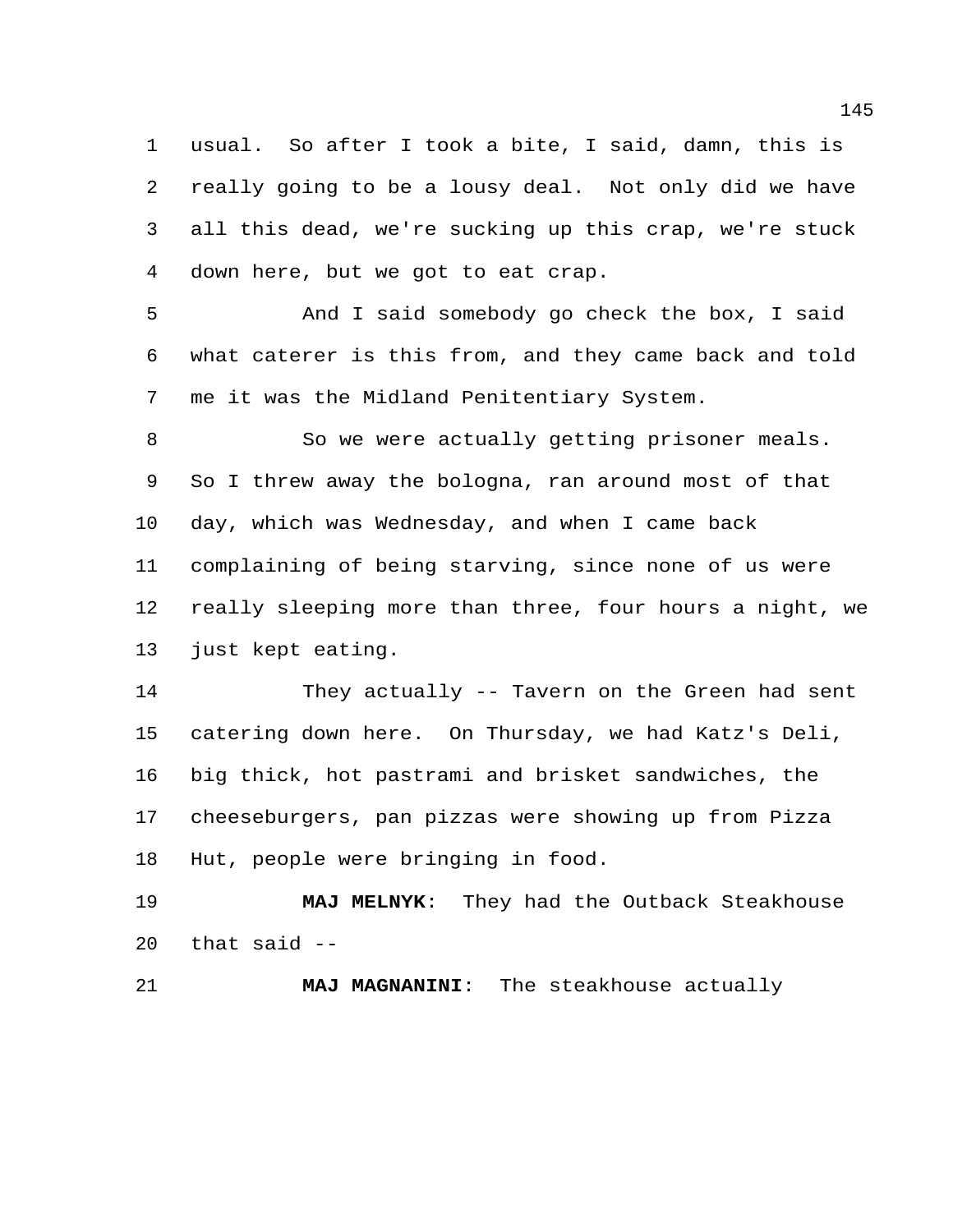started -- I think the first steakhouse meal I had was on Sunday.

 **MAJ MELNYK**: They were good. **MAJ MAGNANINI**: Yeah. And that was much appreciated. I said you want to talk about morale collapsing, on the eastern sector four and five, they moved the damn Outback kitchen from under the FDR and, man, I thought most of those guys were going home. I think they moved the majority --

 **MAJ MELNYK**: The whole 258 Field Artillery is ready to --

 **MAJ MAGNANINI**: There's three guys left, still looking for the Outback. Everybody else has gone home. The cops are saying we're not coming.

 Most of the food stuff they moved up north, but I was explaining to colonel Coyne that the majority of the stuff you had, and actually I said it was almost surreal.

 Walking around in a disaster site, they never had -- they never did have the military sweep anybody out, because there were so many volunteers, it was like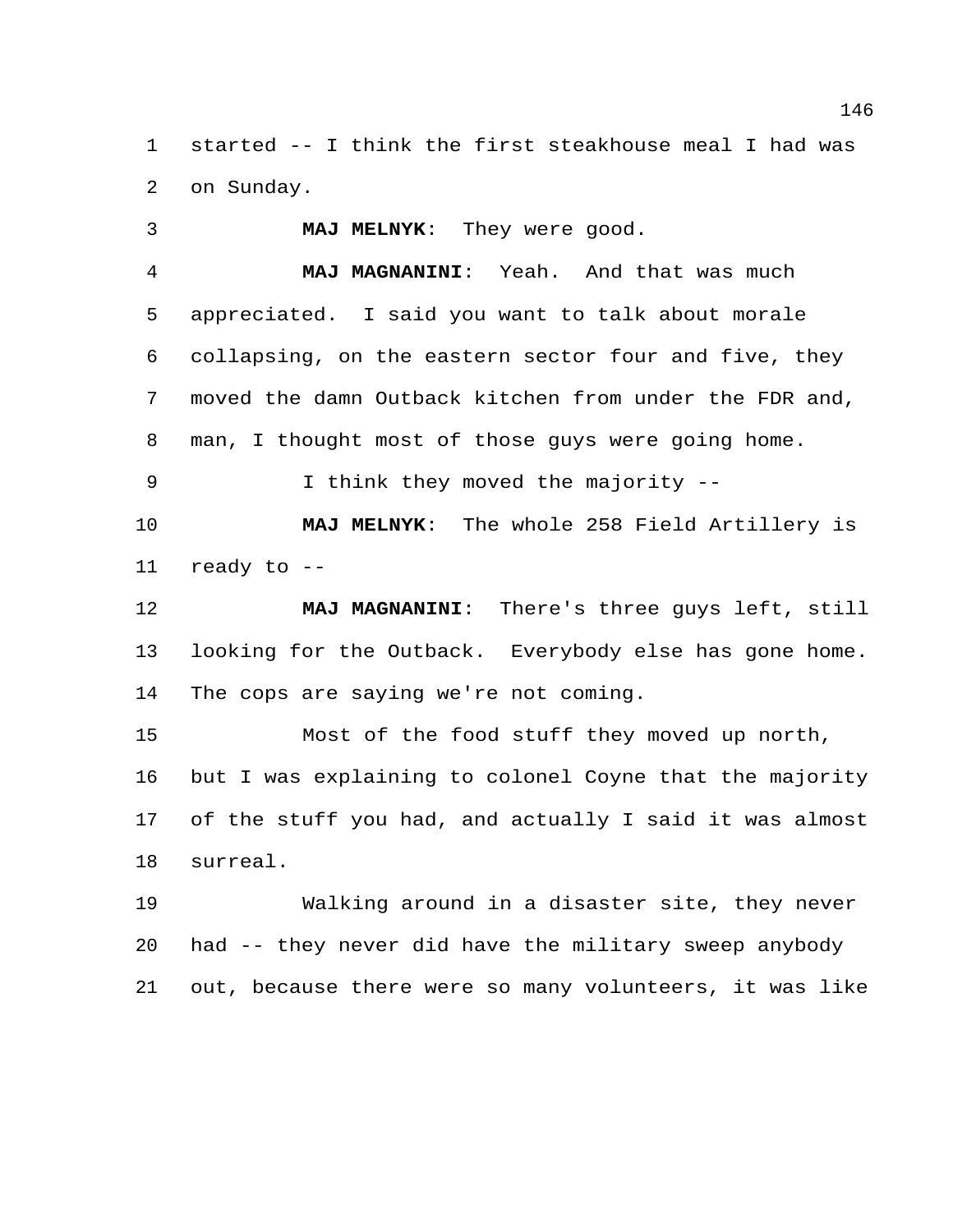being at a baseball game, but never paying for anything.

 You would be standing there and people are walking by with baskets chucking out granola bars, power bars, you know, fitness bars, hundreds of -- I never saw so much Snapple, Gatorade, we were drowning in freaking water.

 And so the supply system food-wise was straight. Any of this, the other stuff, the cell phones were replaced by the Aviation Brigade.

**MAJ MELNYK**: Maps.

**MAJ MAGNANINI**: Maps, that sort of stuff.

 I then took COL Meskill over to Command Post 2. I think, and you're going to have to check this, but I think on Friday night or Saturday morning, they made the decision that instead of having the whole area controlled by what was Manhattan South, which was at Pike and South Street, the borough, they would split the area up into actually seven zones.

 Zone is the area where the fire department is. **MAJ MELNYK**: I have the map and everybody has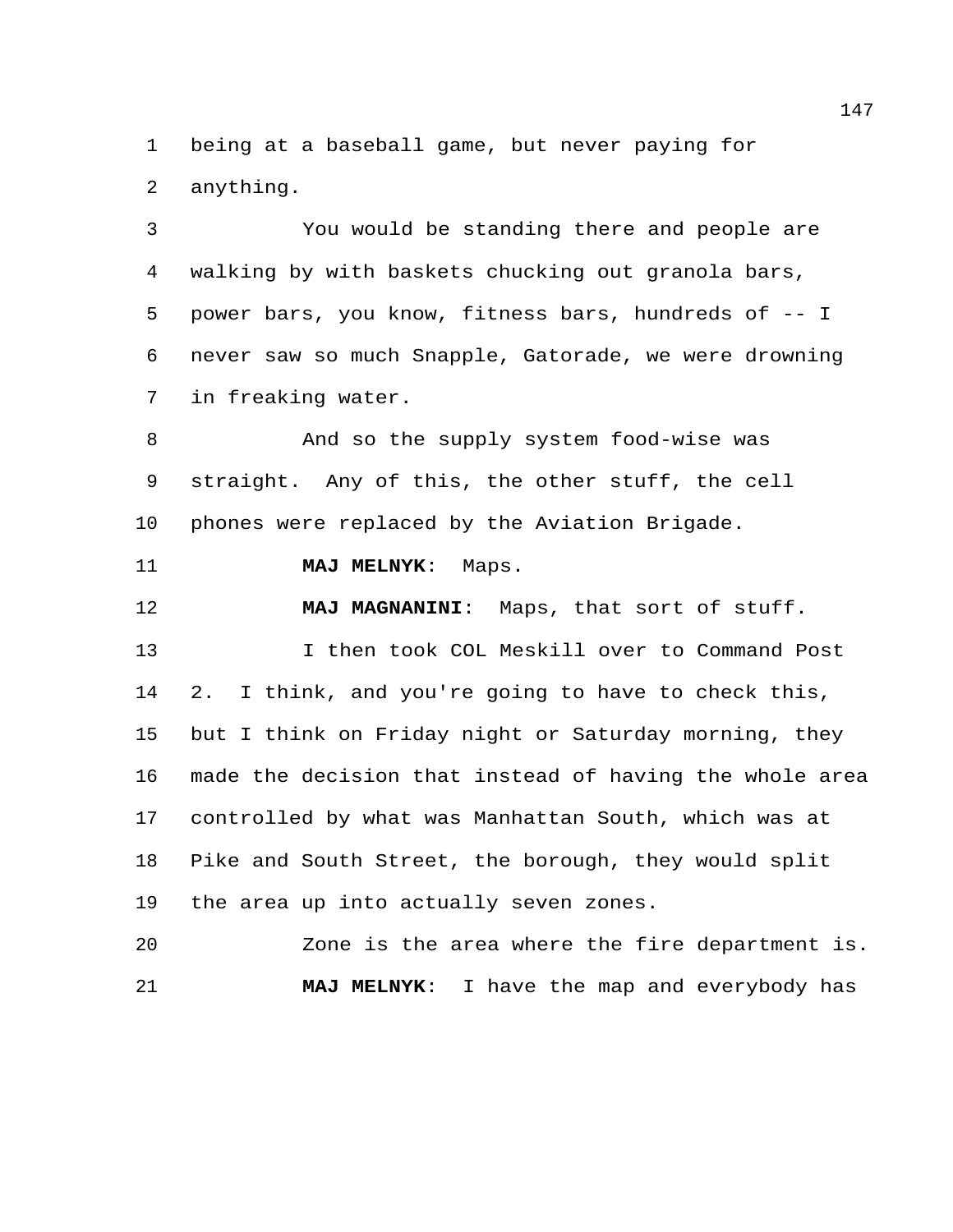spoken to it. Yes.

| 2  | MAJ MAGNANINI: You have all the zones. Okay.           |
|----|--------------------------------------------------------|
| 3  | You've got that. Well, that I think all happened       |
| 4  | Saturday morning. So what happened was down by Battery |
| 5  | Park is Zone 2, it's Queens South.                     |
| 6  | MAJ MELNYK: Right.                                     |
| 7  | MAJ MAGNANINI: Which has got Kennedy Airport           |
| 8  | and stuff like that. So I took COL Meskill over to     |
| 9  | meet Chief Lawless, believe it or not.                 |
| 10 | MAJ MELNYK: Bad name for a police officer.             |
| 11 | MAJ MAGNANINI: For a cop, yeah. L-a-w-l-e-s-           |
| 12 | s. And he sat down, COL Meskill --                     |
| 13 | MAJ MELNYK: And its CP is right there in               |
| 14 | front of the Customs House.                            |
| 15 | MAJ MAGNANINI: Right. Right at Bowling                 |
| 16 | Green, right.                                          |
| 17 | MAJ MELNYK: Bowling Green.                             |
| 18 | MAJ MAGNANINI: And it's a big mobile command.          |
| 19 | MAJ MELNYK: So it's not more than a hundred            |
| 20 | yards from where the --                                |
| 21 | MAJ MAGNANINI: The Aviation.                           |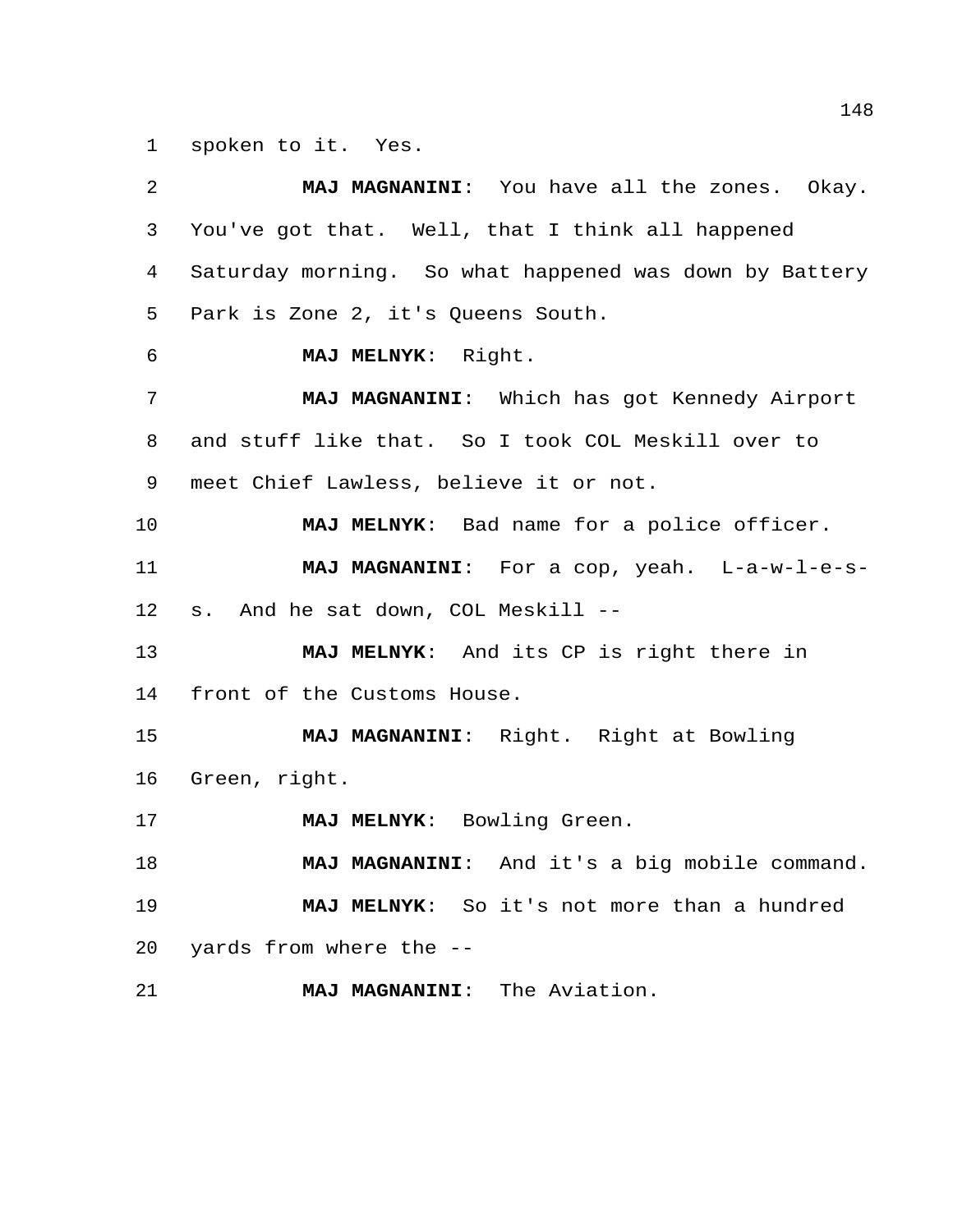**MAJ MELNYK**: -- Aviation Brigade is set up.

**MAJ MAGNANINI**: Correct.

**MAJ MELNYK**: Right.

**MAJ MAGNANINI**: So COL Meskill went in,

 learned about the zones, and said, well, it looks like we've got five zones here.

**MAJ MELNYK**: Right.

 **MAJ MAGNANINI**: And we said actually there's seven, sir, but, I said Zone 1 and 7 are basically the same thing. Seven is a perimeter of one [Ground Zero]. They don't want any Guard members north of Chambers, which is Zone 6. So you can alleviate that.

 So you really just have five. And Meskill said, well, that's good, because I have the 69th, the 101, the 258, the 642, and then the 204th was coming in.

 So he said we've got sufficient assets to cover this stuff. So they broke down each zone by battalion command and they said you'll run that zone 24 hours.

**MAJ MELNYK**: So they went from a shift,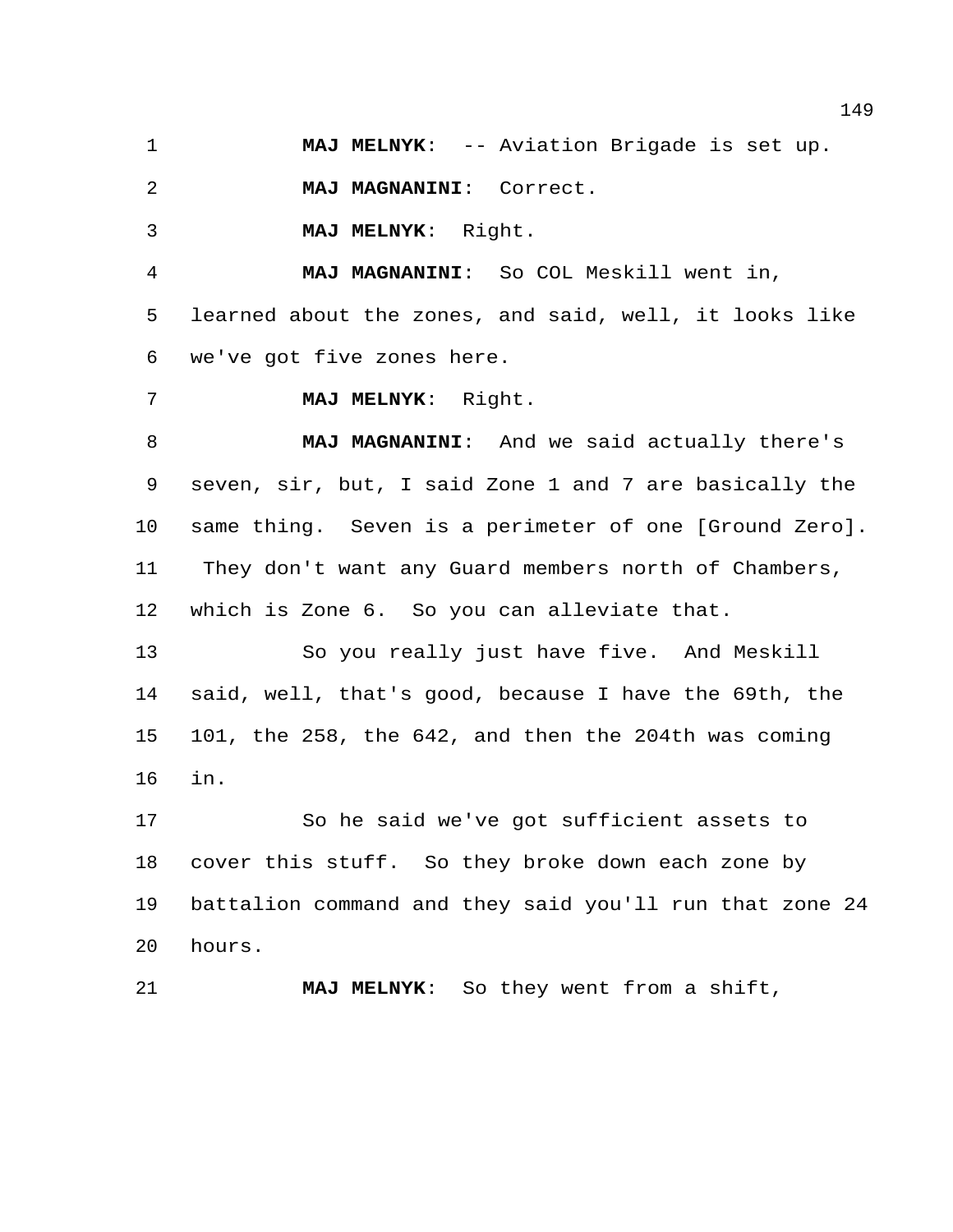putting a night shift and a day shift, and they left the battalion, a geographic sector and said it's yours, you figure out your shift.

 **MAJ MAGNANINI**: Right. And that happened with the 69th rotating out Sunday night.

 **MAJ MELNYK**: And who replaced the 69th and the 204th in their sector, but what extra units came in to replace that manpower?

 **MAJ MAGNANINI**: What they ended up doing on Sunday night, and the transition was supposed to conclude by 1600. I think it actually finished at about 22, 2300.

 **MAJ MELNYK**: About 23, because I went back with the 69th commander [that night].

 **MAJ MAGNANINI**: The 69th, yeah. Their last guys were actually there, Echo Company in Battery Park City.

**MAJ MELNYK**: Right.

 **MAJ MAGNANINI**: And they got replaced. What happened with the new sectors was they gave the 204th basically the east side that the 69th had been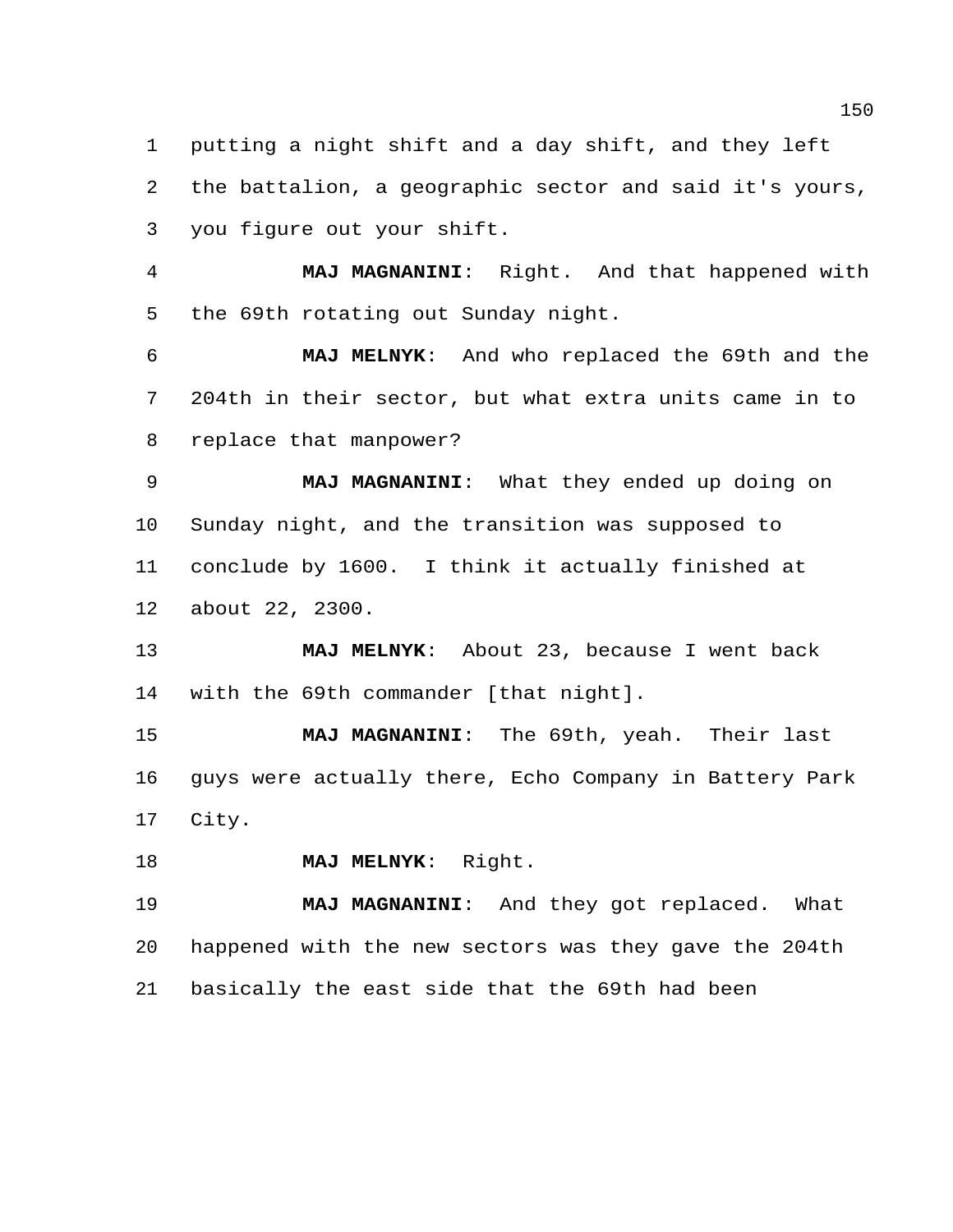occupying.

 On Friday, and, actually, the cordon zone was still out on that, had been moved over to Williams Street, moved from Water Street east one block to Williams, so they could get passage for vehicles on Water. **MAJ MELNYK**: Right. Right. **MAJ MAGNANINI**: It was still out here because of the collapse fear. Engineers determined that that building was built to sway, that it just needed a new facade. They had lasers that they focused in on points on the building and if it ever moved, the lasers would pop and people -- you'd run away. But that hadn't happened, so they ended up then saying we don't need you out on William, shift back to Nassau, and now they've eventually moved the fence line on Broadway. **MAJ MELNYK**: That happened on Monday morning or Sunday night in order to open up the financial district.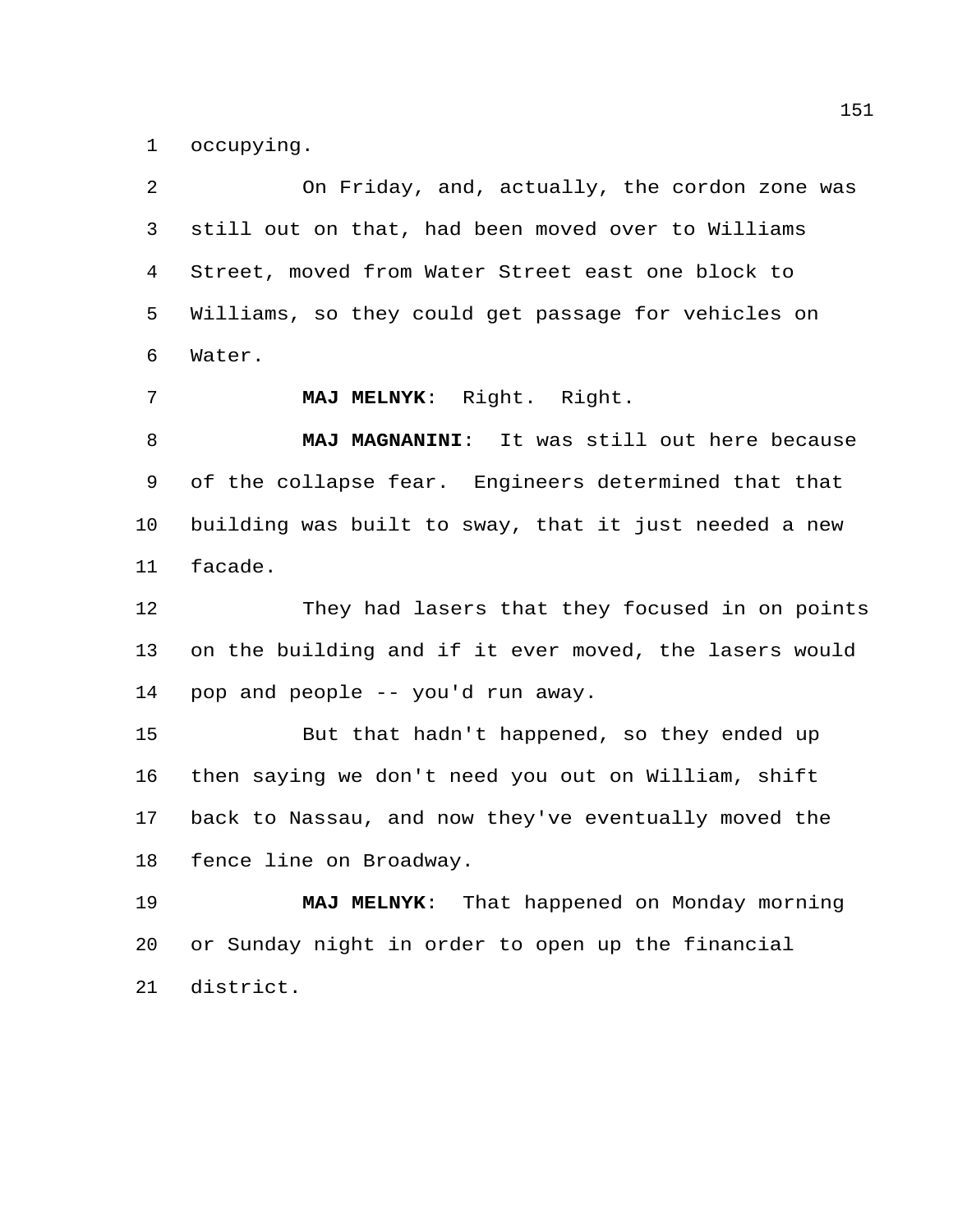**MAJ MAGNANINI**: District, right. What happened Saturday into Sunday was they contacted and then contracted with some guy out in New Jersey, whose got millions of feet of fence, and so he came in and fenced all along Chambers Street from the Water east to Broadway, south on Broadway to Rector Street, Rector Street back to West Street, and West Street down to the corner of Battery Park.

**MAJ MELNYK**: Right.

 **MAJ MAGNANINI**: So that fence was in the works and while that was going on, COL Meskill decided that he would extend what was sector two, which was Battery Park City up to Rector, and over to Broad Street, he would extend that into Battery Park City, because what Meskill realized was he had five battalions, but six sectors, I guess.

 No, sorry, four battalions and six sectors. So what he did was what was sector Zone 3.

**MAJ MELNYK**: Right.

 **MAJ MAGNANINI**: Sector three, he cut it in half at Rector Street. So the 204th assumed a square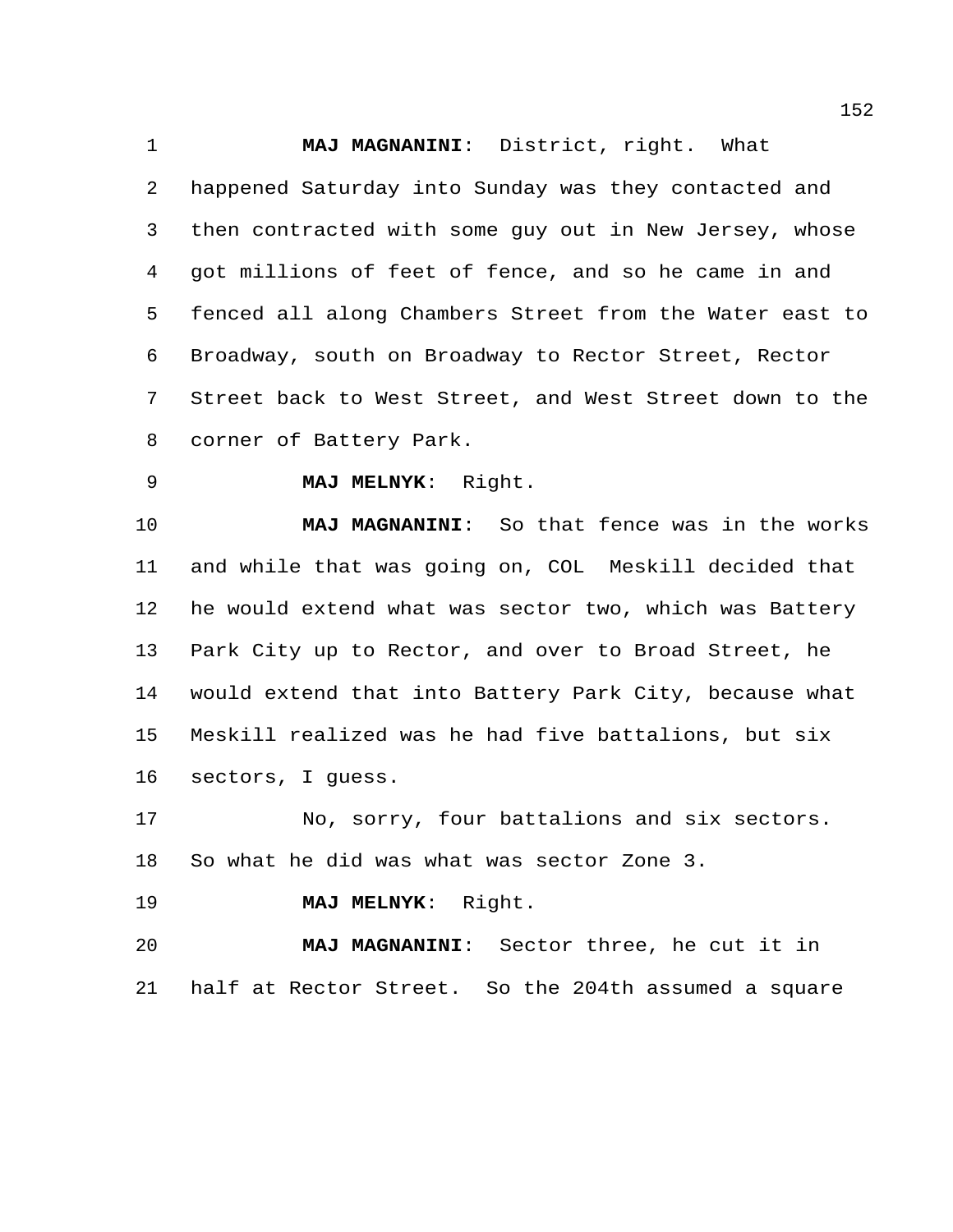that went from the Water across Chambers Street, to Broadway, which was the 69th's area, down Broadway, which had become the border between the 101 at 69th to Rector, and then Rector back over through Battery Park City into Water.

 **MAJ MELNYK**: In the center of that -- well, a square.

 **MAJ MAGNANINI**: The square, was the World Trade Center, and that's sector one and --

 **MAJ MELNYK**: And still the 105th company is in there.

**MAJ MAGNANINI**: Right.

**MAJ MELNYK**: Right on that site.

 **MAJ MAGNANINI**: And that's -- and the 105th remained in there. And then the 101 CAV, who had the entire eastern side, shifted over to sector two. So their sector picked up from the Coast Guard pier, up Broad, over to Rector, to Battery Park City, and the whole southern tip of Manhattan.

 **MAJ MELNYK**: All the ferry terminals and battery park.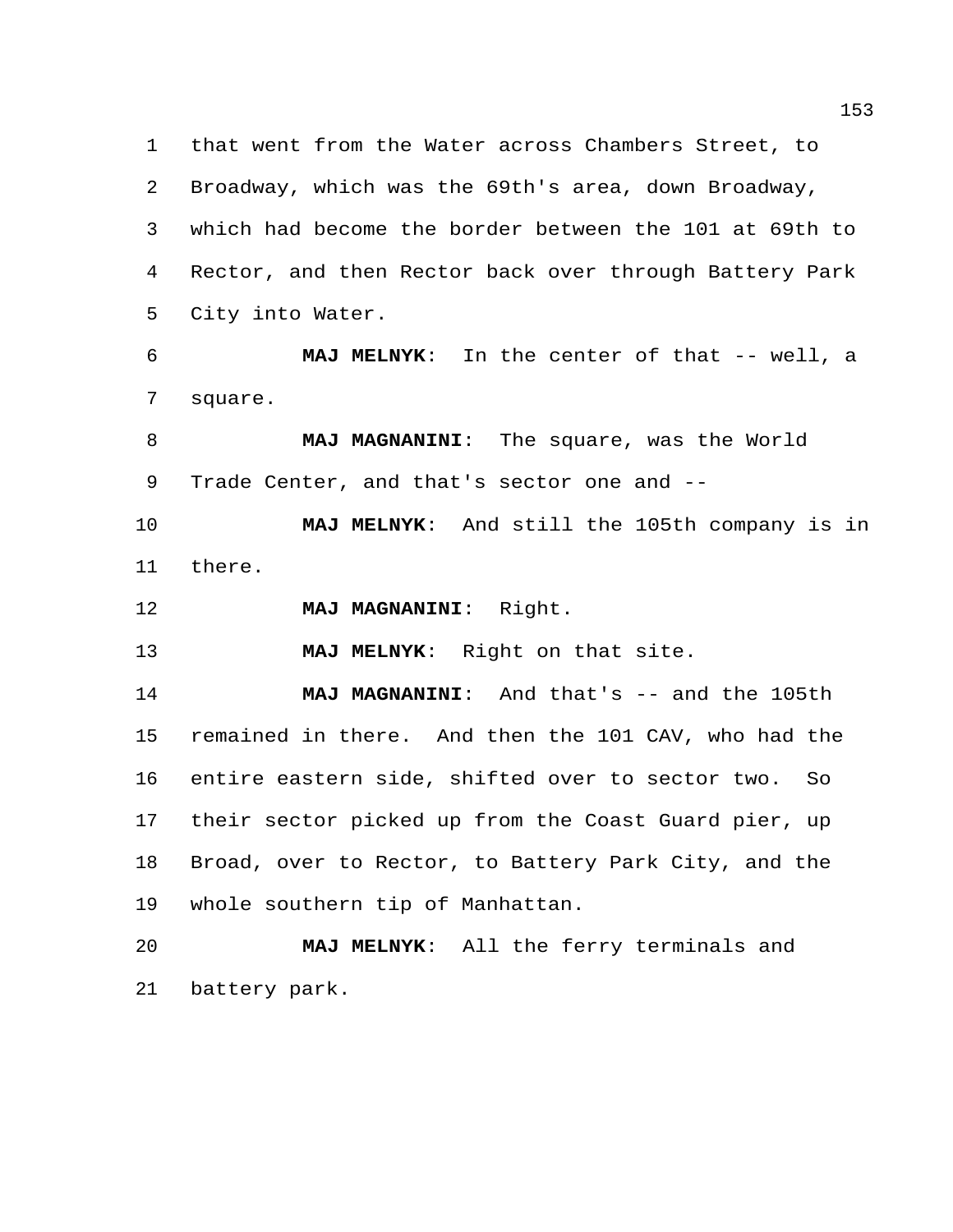**MAJ MAGNANINI**: Right. The 258, who was trying to get some sleep, they had -- the plan was discussed Saturday and implemented Sunday night.

 So they had broken their people up. They had the sector five, which went from Broad Street up along the East River to Maiden Lane, and over to Broadway, and then back down.

**MAJ MELNYK**: South. Right.

 **MAJ MAGNANINI**: And then the 642 Aviation [Support Battalion]--

**MAJ MELNYK**: Right.

**MAJ MAGNANINI:** -- they got the north sector, which was Maiden Lane north and over, and that's how you ended up splitting up seven sectors into four battalions.

 Nobody in six, seven in one, three cut in half.

 **MAJ MELNYK**: How have things changed since Sunday up through today, which is Friday of the following week?

**MAJ MAGNANINI**: The following week, the 204th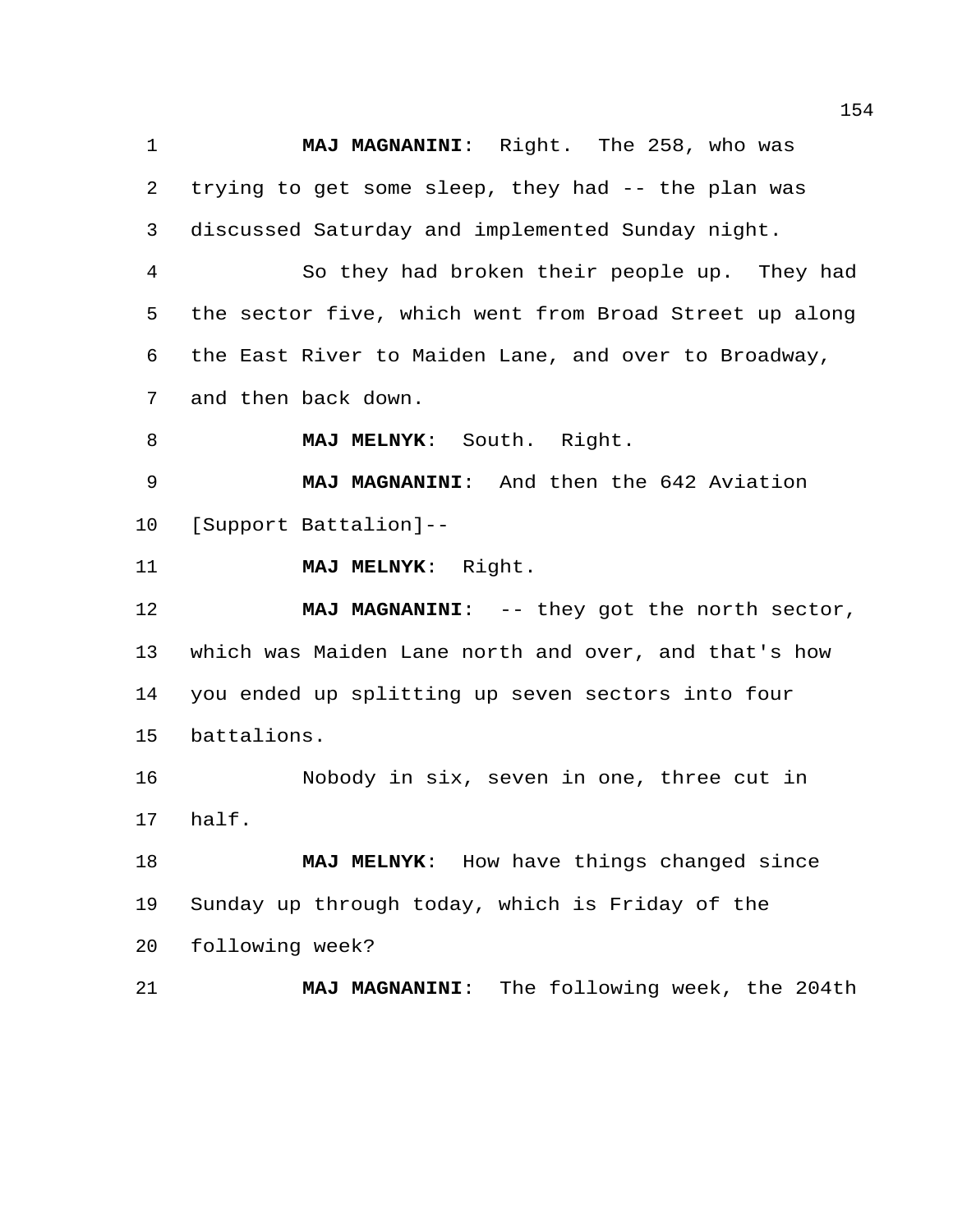took over and, also, let me fill this in. What was happening mission-wise was missions would come into the units or go to COL Pietrowski or up to the 107th. They were called in all different ways.

 Sometimes they'd come from the police department headquarters at One Police Plaza and they would talk to COL Leider or COL Flanigan.

 Other times, they would come up from the units on the ground, the chiefs, or come up from the sectors, and what would happen was calls would come in -- I'll give you an example.

12 A call comes to the Aviation Brigade, we need 48 people to guard a building, call Inspector Gianelli (phonetic.)

 This had come in on Sunday when they first got here. So Monday, nobody can find this Gianelli. Tuesday they ask me can you track him down. I go to the police. We get on the city-wide band. We find Gianelli, who is a Bronx narcotics cop, who is now working the organized crime bureau, who is in charge of searching and sealing off buildings, and turning them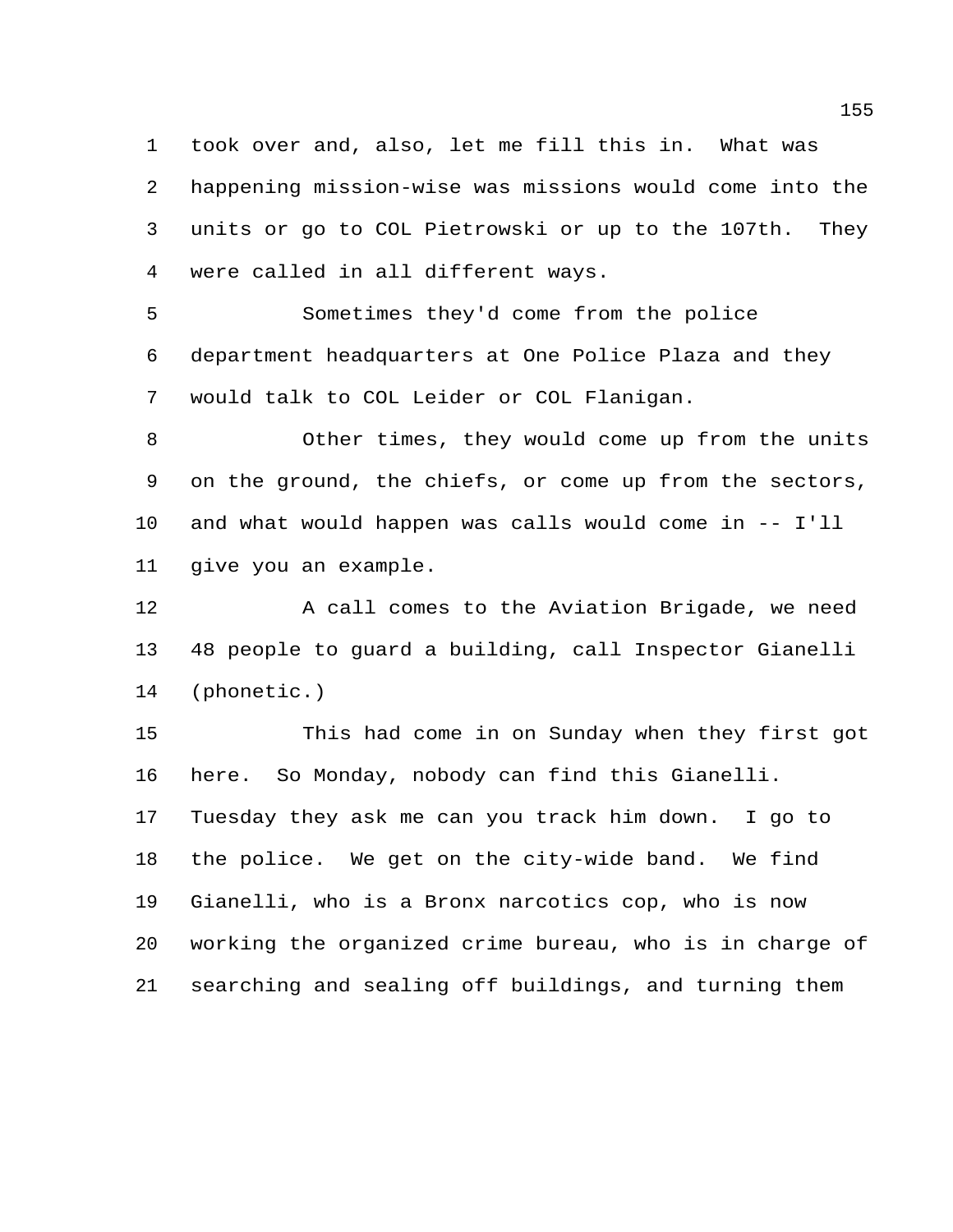over to the rightful owner.

| 2  | So the 48 people he wanted was not go guard             |
|----|---------------------------------------------------------|
| 3  | one building, but was to guard buildings throughout all |
| 4  | sectors. And then that tasking had come in and they     |
| 5  | hadn't gotten a response from the Aviation Brigade an   |
| 6  | the military here, the mission tasking was assumed by   |
| 7  | Troop Command.                                          |
| 8  | Troop Command tasked it's organized units, its          |
| 9  | MP battalion, which consisted of 105th MP Company, the  |
| 10 | 107th MP Company, the 442nd MP Company. There's also a  |
| 11 | smattering of MPs out of the 27th Brigade.              |
| 12 | So there's about 400 guys under a captain's             |
| 13 | command down here, and they told them, you need to go   |
| 14 | out and secure buildings.                               |
| 15 | So scattered amongst the 204th, the 101, the            |
| 16 | 258, and the 642, these individuals from the 105th, the |
| 17 | 107th, the 442, and they're guarding individual         |
| 18 | buildings, waiting around for people to come in and --  |
| 19 | MAJ MELNYK: And claim them.                             |
| 20 | MAJ MAGNANINI: And claim them, right. You               |
| 21 | also had, at one point, the 101 CAV, I believe this was |
|    |                                                         |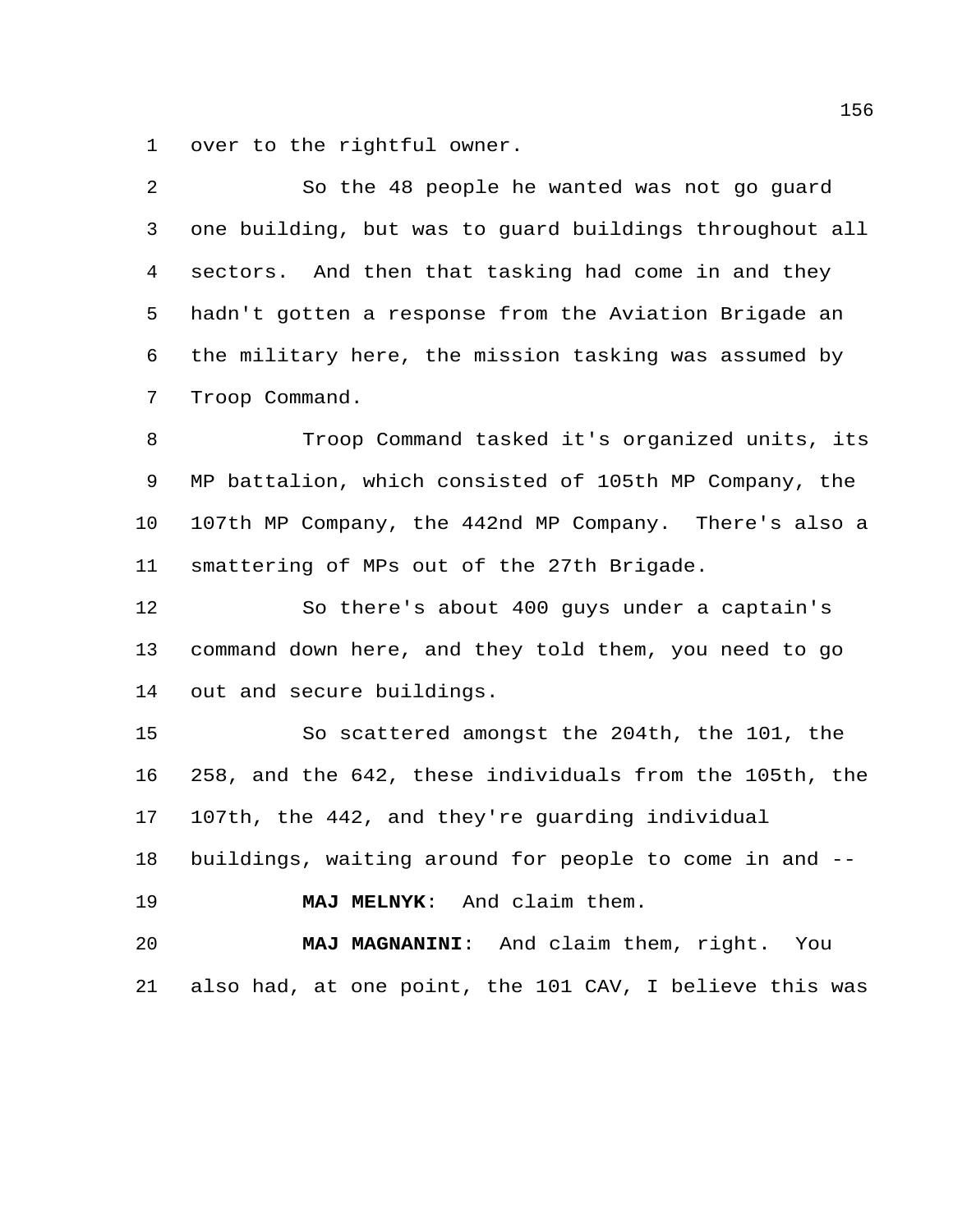Friday night, was guarding them from Broadway here to Rector.

**MAJ MELNYK**: Right.

coming south.

 **MAJ MAGNANINI**: South of the Trade Center. They didn't get relieved by the 258, because they were stretched out around here.

 I think the 258, at that point, was trying to find the 105th. So what happened was Troop Command sent down the units to relieve them and Saturday morning I show up and there's the 143rd Maintenance Company out of Peekskill, and they're on line guarding here.

 **MAJ MELNYK**: Guarding those two streets. **MAJ MAGNANINI**: Right, Broadway to Rector. And then the 101 CAV replaced them. Meanwhile, the 105th is inside. The 107th and 105th MPs are scattered around, and I think on Sunday, I had driven up and gone up to Chambers and gone north to see the check point. And at the check point are 105th -- **MAJ MELNYK**: This is the main checkpoint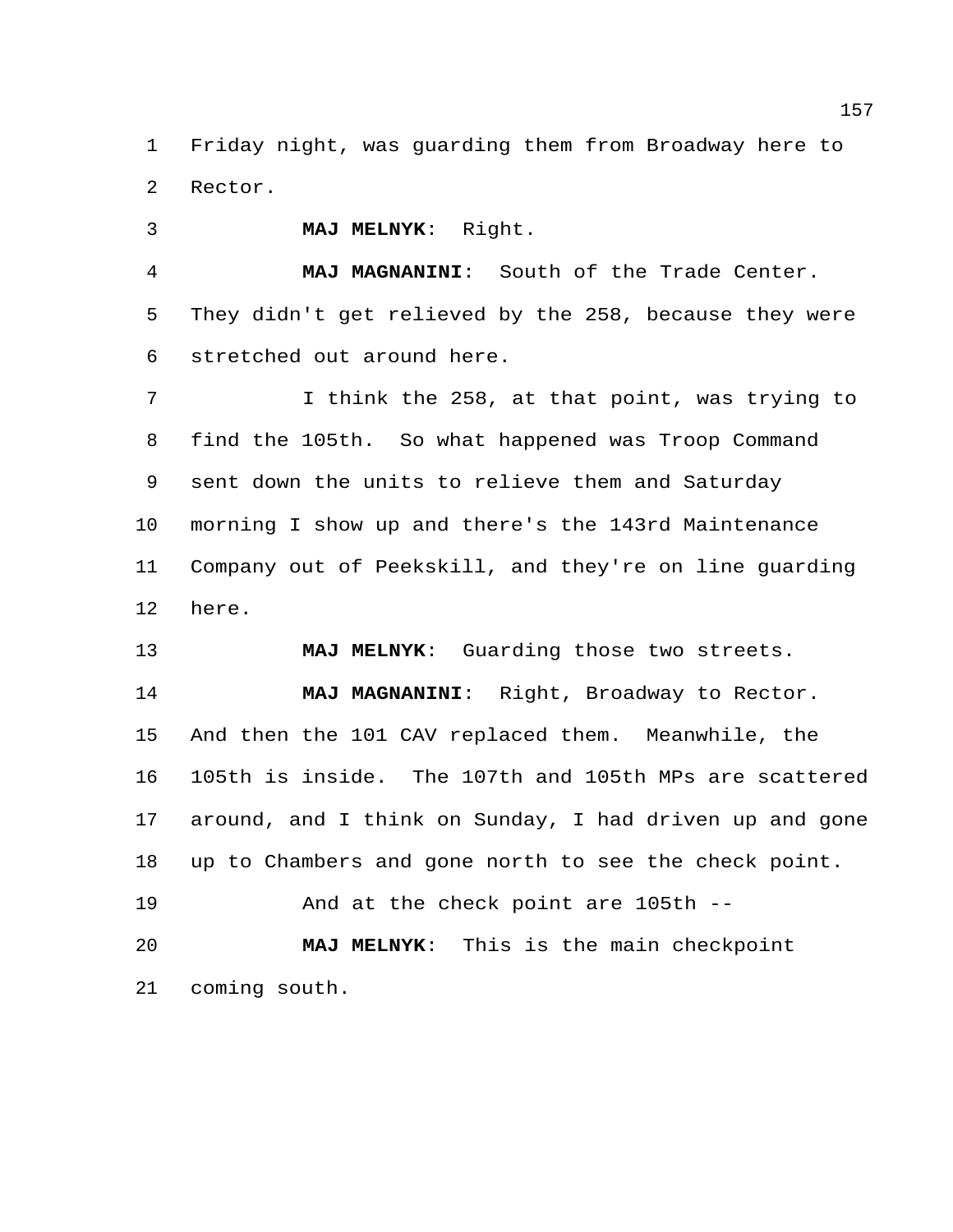**MAJ MAGNANINI**: Coming south from -- yeah, I think it's on Varick.

 **MAJ MELNYK**: So most of the traffic coming south on Manhattan Island is going to come down Broadway to that checkpoint.

 **MAJ MAGNANINI**: Right. If you want to get into the hot zone, to the dig zone. All the trucks, the Verizon vans, the AT&T.

**MAJ MELNYK**: ConEd, right.

 **MAJ MAGNANINI**: They're all coming through -- ConEd. Everybody's coming in here.

So I get up there --

**MAJ MELNYK**: Chambers and Broadway.

 **MAJ MAGNANINI**: It's actually -- yeah, but it's West Broadway, so it's actually --

**MAJ MELNYK**: Sorry. West Broadway.

 **MAJ MAGNANINI**: Yeah. It becomes Greenwich. It's kind of a confusing thing down here.

**MAJ MELNYK**: Right. Right. West Broadway.

 **MAJ MAGNANINI**: And so at that check point, I see all these four different MP commands. The 69th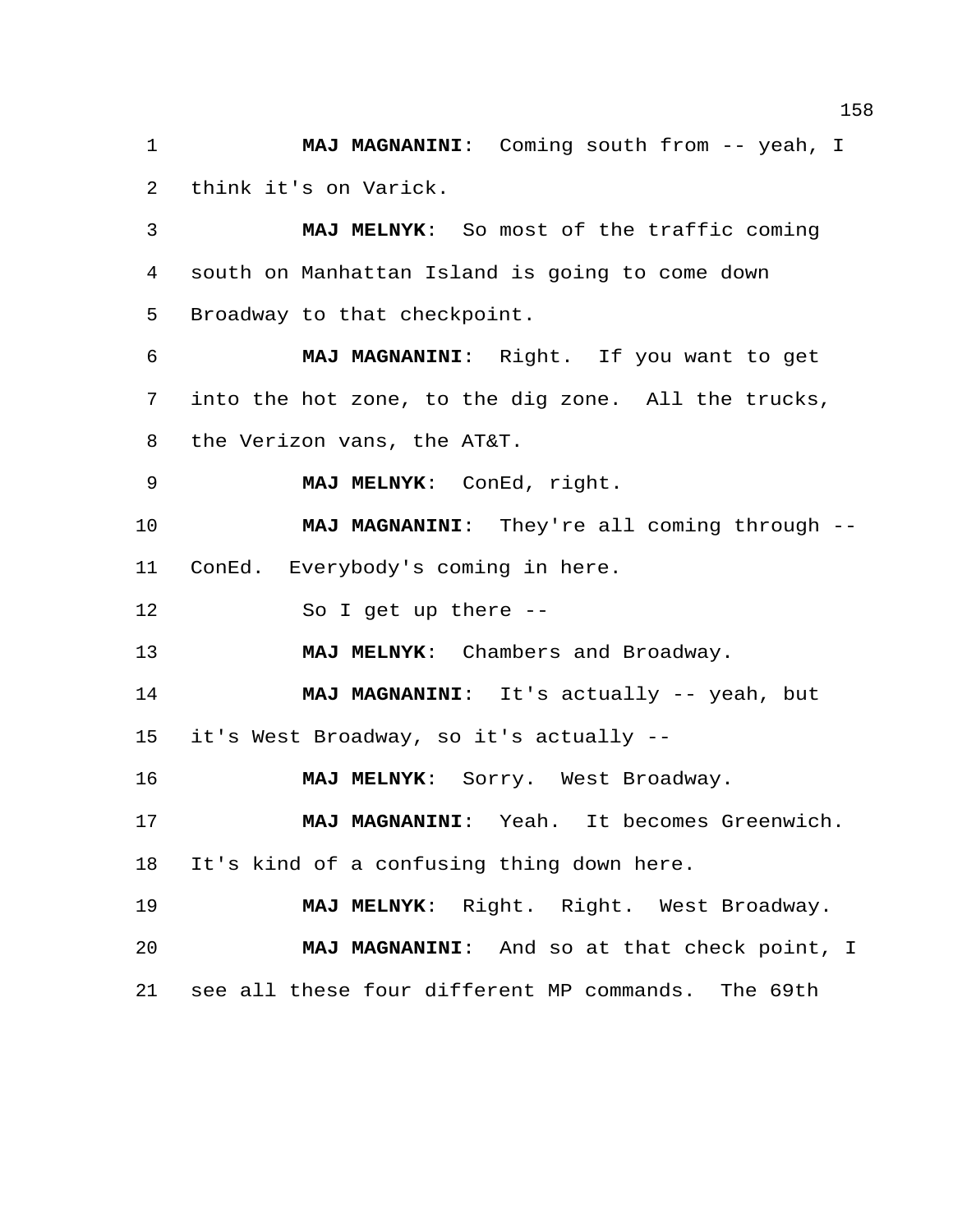units are inside the wire. There's cops checking the vehicles. There's troops stopping them here. The MPs are issuing badges.

 They looked at me, see, I'm a major, I find out what's going on, I can give a coherent discussion of what's happening, who's doing what to whom. They don't want me -- they don't want to give me a badge, because they don't have that many.

 They tell me just go in there. And I said who are you guys working for. They're working for Troop Command battalion and their company commander is up there, but that's never been coordinated with the people on the ground.

So that's still a unity of command issue.

**MAJ MELNYK**: And that still exists.

 **MAJ MAGNANINI**: That exists currently, yeah. Because what I've been doing the last two days, every time I see soldier, I said where are you from and what are you doing. And when I get that, I said who told you to do this, and they're -- most of the MPs are from the company, who is getting tasked by Troop Command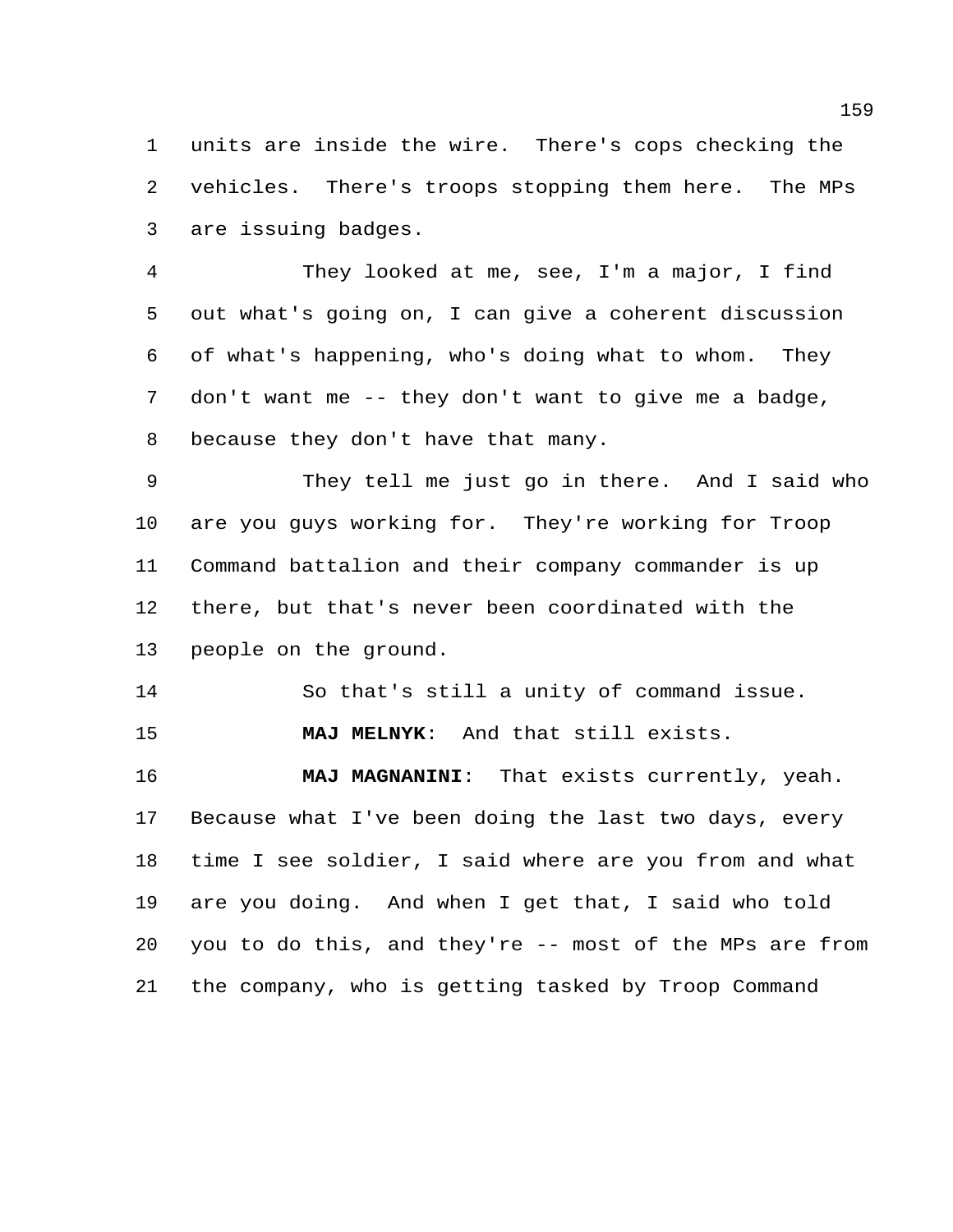directly, but not coordinating with any of the units in here.

 Actually, I had a bizarre thing the other day, when I stumbled in. I had engineers guarding MPs who were guarding the infantry. And I said this is -- **MAJ MELNYK**: A little reversal. **MAJ MAGNANINI**: Yeah. I said the world is turned upside down here. So what's happened since then is on Monday, actually, down in -- the majority of activity, besides the construction workers down here, they had sealed this whole area off. So they were letting people come back in who lived here and so if you lived here or you had a business, you could come in at the end of last week. Not a lot of people did. On Friday -- actually, even on Wednesday, a lot of people from Battery Park City were evacuated.

 Actually, I can tell you, one of the guys I work with was sent to the Princeton Marriott, at a cost of \$285 dollars a night that he was expected to bear.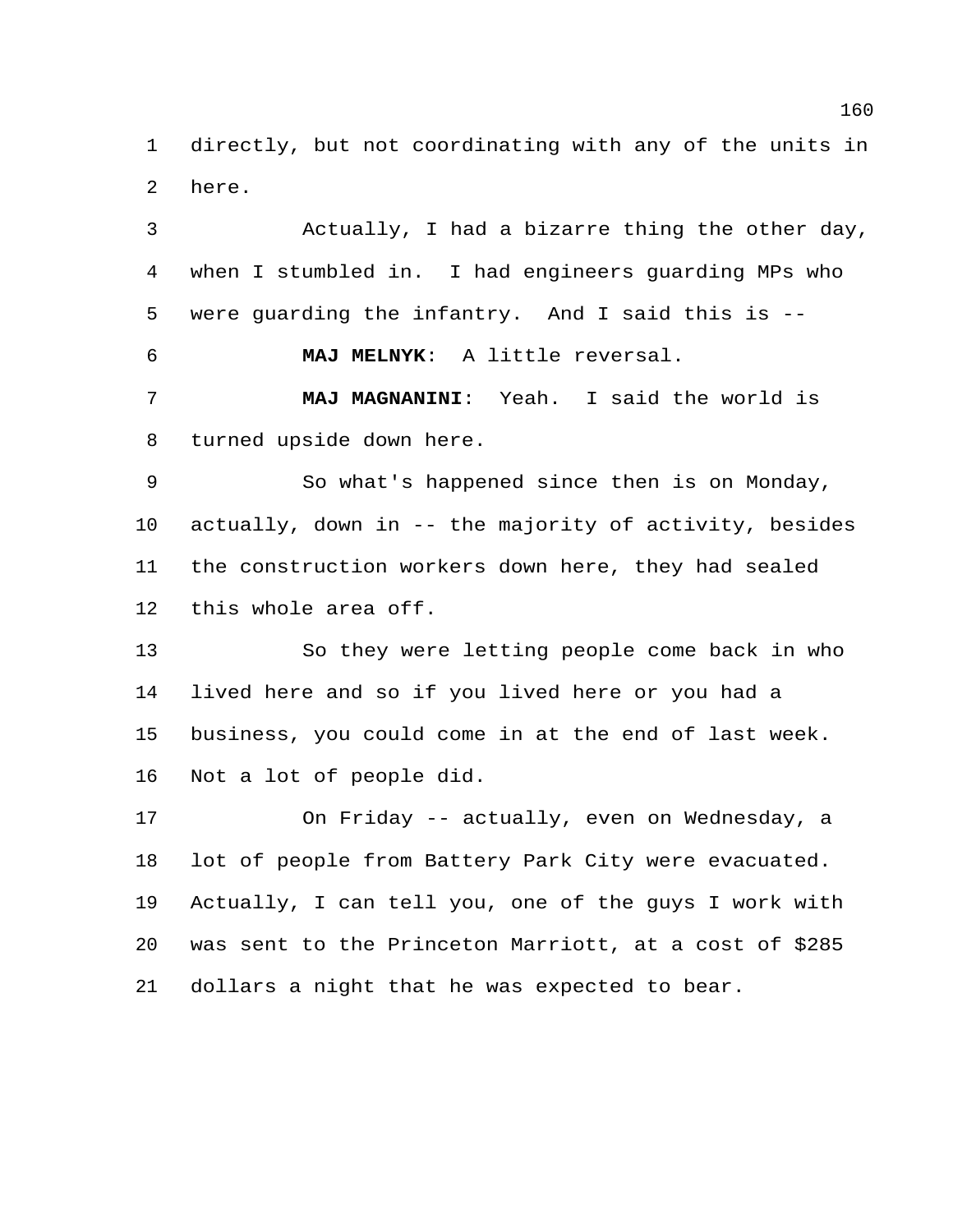So after one night, he took what little he had and went to Williamsburg, where is father lives, and people were coming in here, I guess, starting Wednesday and Thursday. We would wait for them. They'd run up, get their stuff, get their cat, whatever, their medication, contacts, and get them out of there. On Thursday and Friday, they told us that Battery Park City was closed because there was questions about the structural stability of the buildings.

 Battery Park City is actually an old landfill. **MAJ MELNYK**: It's built on a landfill. **MAJ MAGNANINI**: Yeah. And so they were concerned about that. They said when the buildings, the Trade Centers collapsed, it was equal to a 2.8 -- **MAJ MELNYK**: Earthquake. **MAJ MAGNANINI**: -- earthquake on the Richter scale. Yeah. So they were concerned about that. So on Saturday, the 69th had set up a checkpoint by the Bowling Green subway station. **MAJ MELNYK**: I've spoken to those who ran that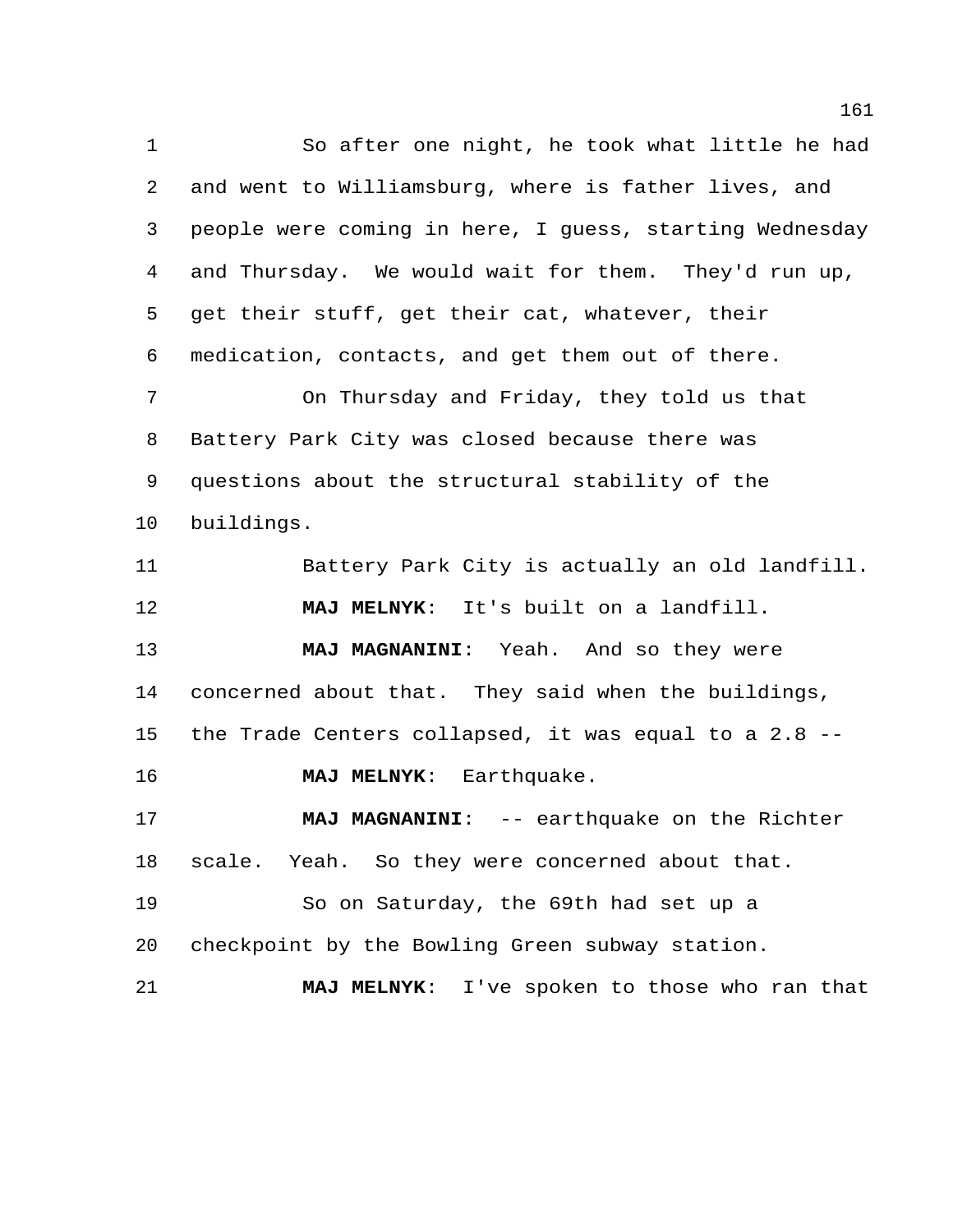operation.

 **MAJ MAGNANINI**: You got that. Okay. Good. **MAJ MELNYK**: You should focus on what your activities were since that point. You were continuing to provide liaison primarily at Pike and South or now where?

 **MAJ MAGNANINI**: Actually, now, work with the PD over in sector two, because I would go back to Pike and South, but the majority of the chiefs, initially all of the police chiefs were over there.

 But come Saturday, I think that's when they broke it up into sectors.

**MAJ MELNYK**: Right.

 **MAJ MAGNANINI**: So the majority of the command and control left Pike and South and what they were doing out of there was staffing the duty details.

 So there were lieutenants who were dealing with rosters of cops, how many you got, where's Joe Blow, you go here, you go there, this is what you're going to do.

So Saturday, like I said, once COL Meskill got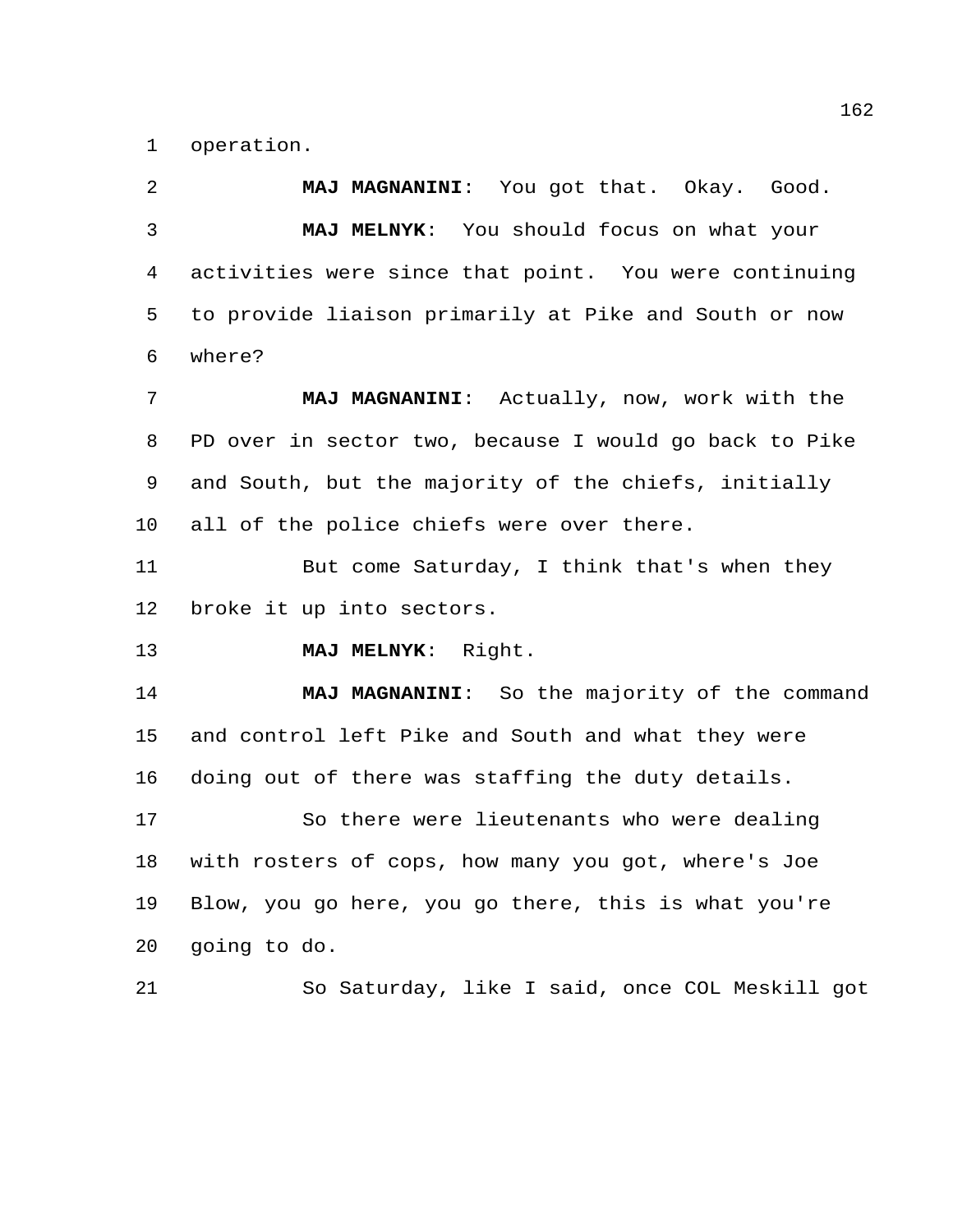on the ground and came up with his plan of dividing the place up, the units put that into operation and were done Sunday night, and then at that point, I told colonel Slack, because I had been attached to the 69th, that I would stay back here and I would work with the brigade to make sure everybody got on the ground, everybody got set up, everybody knew who to talk to.

**MAJ MELNYK**: Right.

 **MAJ MAGNANINI**: And then I said I'll come back to the armory on Monday, because they were all being released.

**MAJ MELNYK**: Right.

 **MAJ MAGNANINI**: What happened was after I gave all the briefings, they set up a bunch of LNOs [Liaison Officers] and they told me they needed me to stay here as the senior LNO, and then COL Doyle would take the meetings -- the police were having meetings at One Police Plaza with all the police chiefs.

 COL Doyle would take care of those and then what he would do is he would get information, pass it out to the LNOs, and he wanted us to coordinate with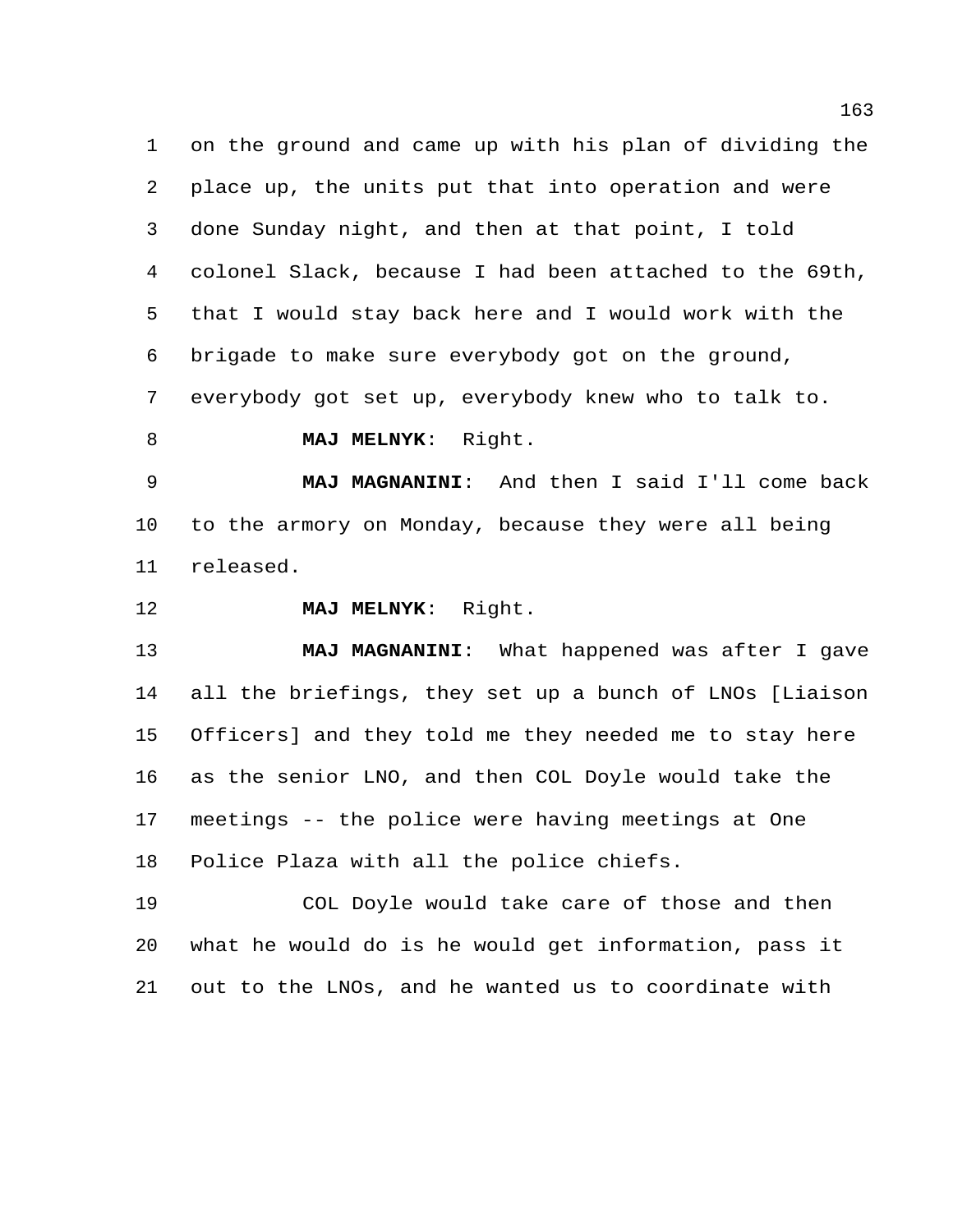the battalion commanders to make sure that the

 battalions were responding to what the police chiefs wanted.

 We had a few meetings and the usual glitches occur and during the meeting, COL Doyle started yelling, "Well, who's doing Zone 6 and why don't you have an LNO for Zone 6." And I explained, "Well, nobody has ever done Zone 6. The Mayor doesn't want the military up that far. We got to stay back." And that took care of that.

 So they started working out the kinks, but what I think COL Doyle wanted us to do was actually coordinate the activities of the battalions between the zones, which, to me, was an S-3 operation and somebody had to make a command decision about the plant.

 But the way the Aviation Brigade or at least COL Doyle wanted to use the LNOs was not just to get information, but to pass information to commanders to coordinate with the adjacent units, develop a plan, and come back and tell him what the plan was.

So it seemed like an odd way of -- you know,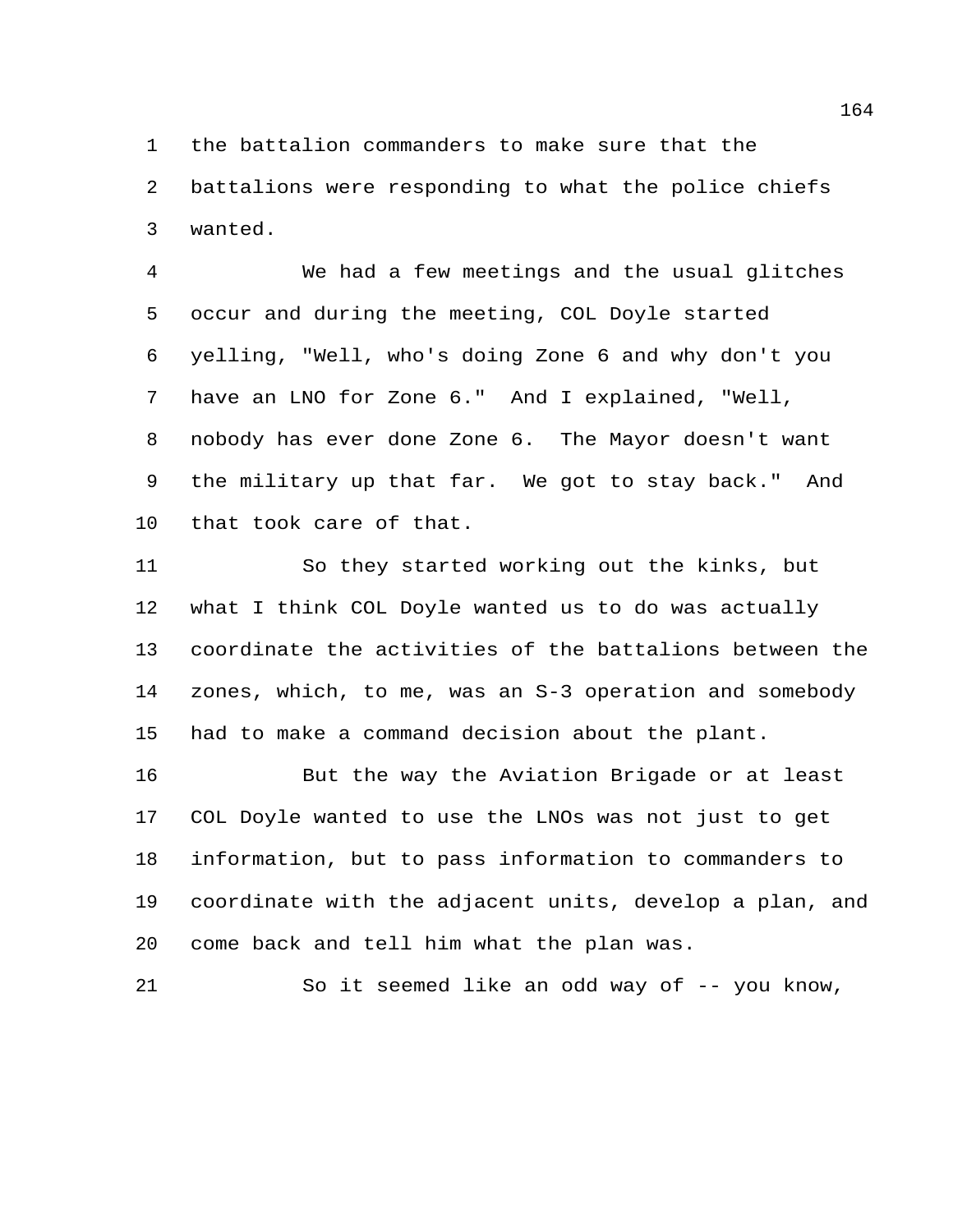it's not staff management like they teach you at CGSC or anything like that.

 So anyway, I got stuck here Monday and then they told me, oh, you can't go home, but we'll get you a replacement as soon as you can, since you've been here, and the 69th had stood down.

 And like I said, at that point, I'm still running around the whole area on foot mostly. If I could get a vehicle, I'd ride. And I did -- I had gotten some Gold's medicated powder for my legs, my balls, my feet, and I had actually on Thursday lanced all these blisters on my feet so I could walk around. And they did give use like padded heel and toe socks. So I threw out the Army socks and I've been wearing a pair of those a day. And then the LNOs are

MAJ Mark Redgate, R-e-d-g-a-t-e. He's an aviator.

He's got Zone 4. Rich Dikeman --

**MAJ MELNYK**: Which is the 642 now.

 **MAJ MAGNANINI**: The 642. Rich Dikeman, D-i-k- e-m-a-n, is an artillery major, who was the fire support officer for the Aviation Brigade for JRTC, had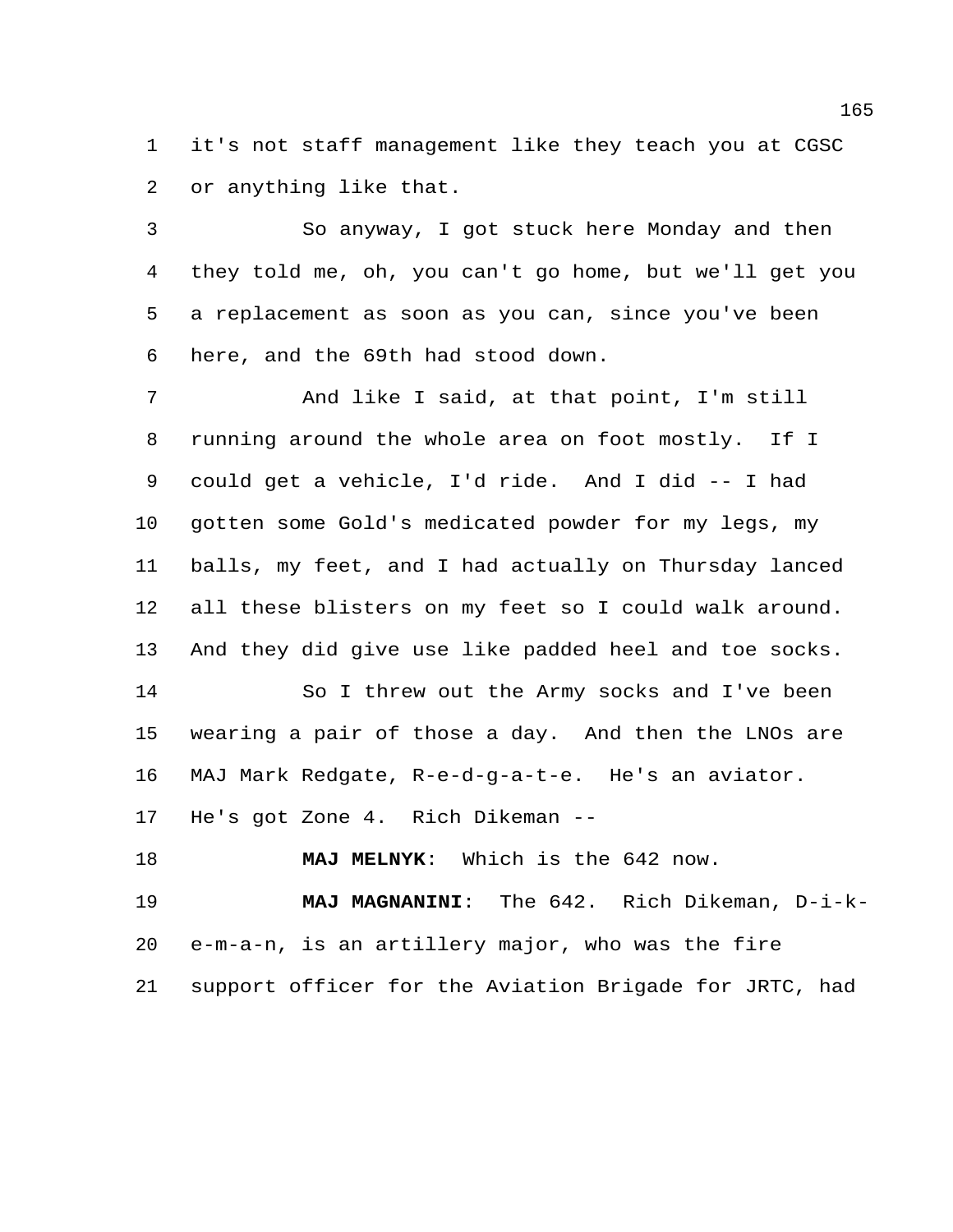been reassigned to division, got reattached for this exercise, and he's the LNO for the 258 Field Artillery. So again, you've got LNOs who speak the same language. The 101 CAV guys had gotten used to me being here. So I ended up as the LNO for Zone 2, and I deal with them.

 LT McKnight, who is the S-2 of the Aviation Brigade, he's the LNO for Zone 3.

**MAJ MELNYK**: Battery Park City.

 **MAJ MAGNANINI**: Battery Park City. So he gives his -- he coordinates with both the 204th Engineers, who are in the northern part of Battery Park City, and then the 101 CAV in the southern part of Battery Park City, and then MAJ George Chin, C-h-i-n, is the LNO for Zone 1.

**MAJ MELNYK**: Right.

 **MAJ MAGNANINI**: So he's with the 204th Engineers. So all the L&Os know all the various police intimately. There's usually two chiefs, a bunch of -- some inspectors who are 0-6s, Army rank colonels. The majors are their deputy inspectors, and there's a slew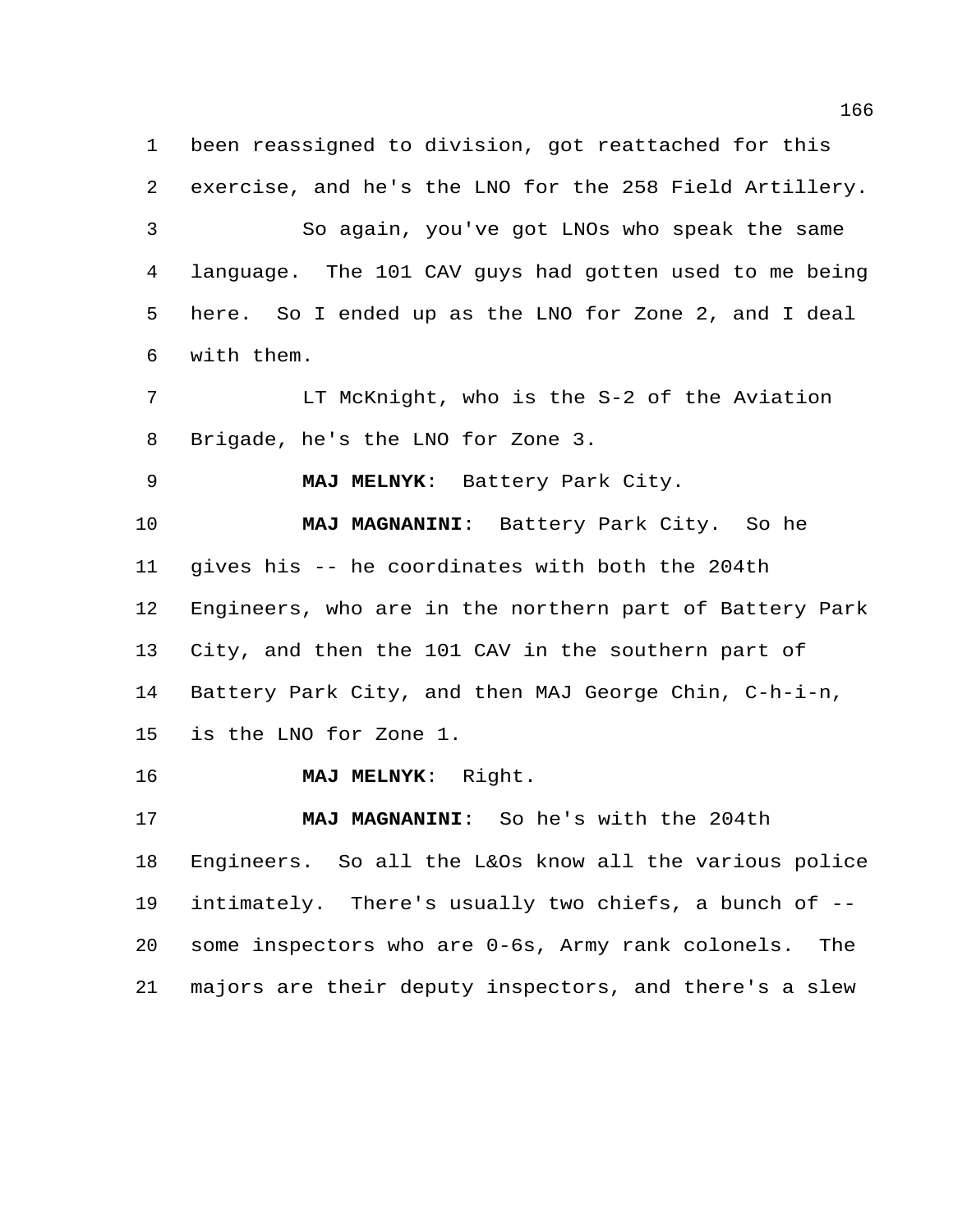of captains, lieutenants and patrol officers.

 So working with the police has been very easy, very good communications. They tell you what they need. We supply troops.

 And what's happened in the sector since Sunday is the city is focused on getting the area back to normal. There was a big push to get electricity and power into the eastern sectors, Zones 4 and 5, and make that much softer, get people in there.

 On Monday morning, they were still running a checkpoint at Bowling Green and they were -- the 101 CAV Monday and Tuesday were escorting people from Bowling Green up through the southern part of the financial center, which was east of West Street, south of Rector, and then east of Broad Street, into buildings.

 Because what had happened, a lot of people had fled and they said there were a lot of places down here have vaults and the vaults were left open, the power was shut off, and what they wanted to make sure was not that people didn't steal something, because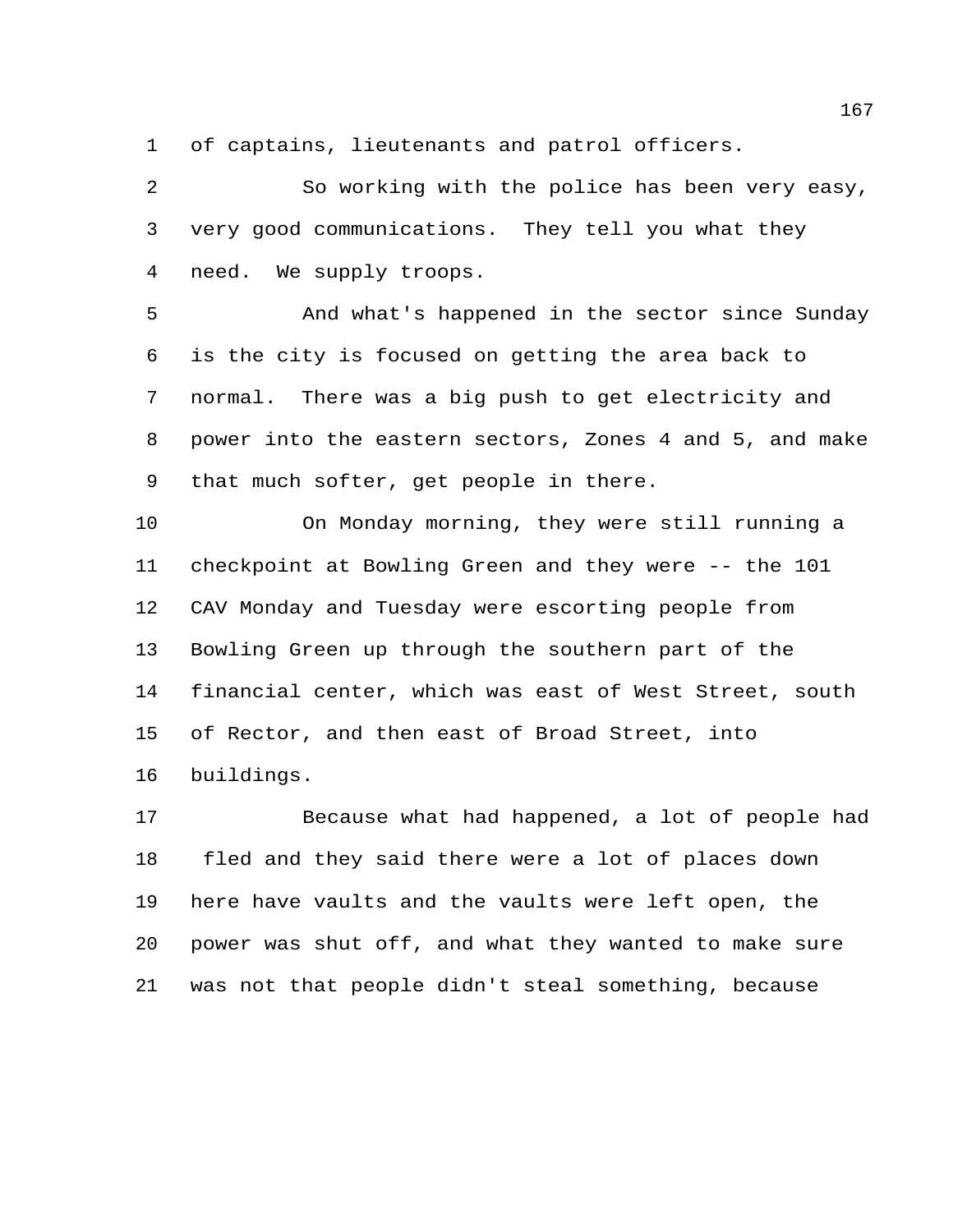there was no way to stop that, you couldn't sit with each individual person, but they wanted to make sure that if you were going to One Broadway, the Army would walk you up there, escort you, you would walk into One Broadway, and the businessmen, we were told, were allowed to stay as long as they wanted.

 The residents of either south of Rector, east to west, or of Battery Park City, which was on the west side of West, were allowed to go in. We asked them to stay ten minutes.

 One of the things that came up Saturday night, I went over at about 1830, and there was a line of people at One Battery Park Place, which is the big building right -- that we're looking, Les', with the big satellite TV thing, and they said people had been in their apartments for an hour and a half and the building management would let people up til people came down.

 At that point, I told them, look, at 1900, it gets -- it's starting to get dark here. We're under orders to get people out of here, you'll get arrested,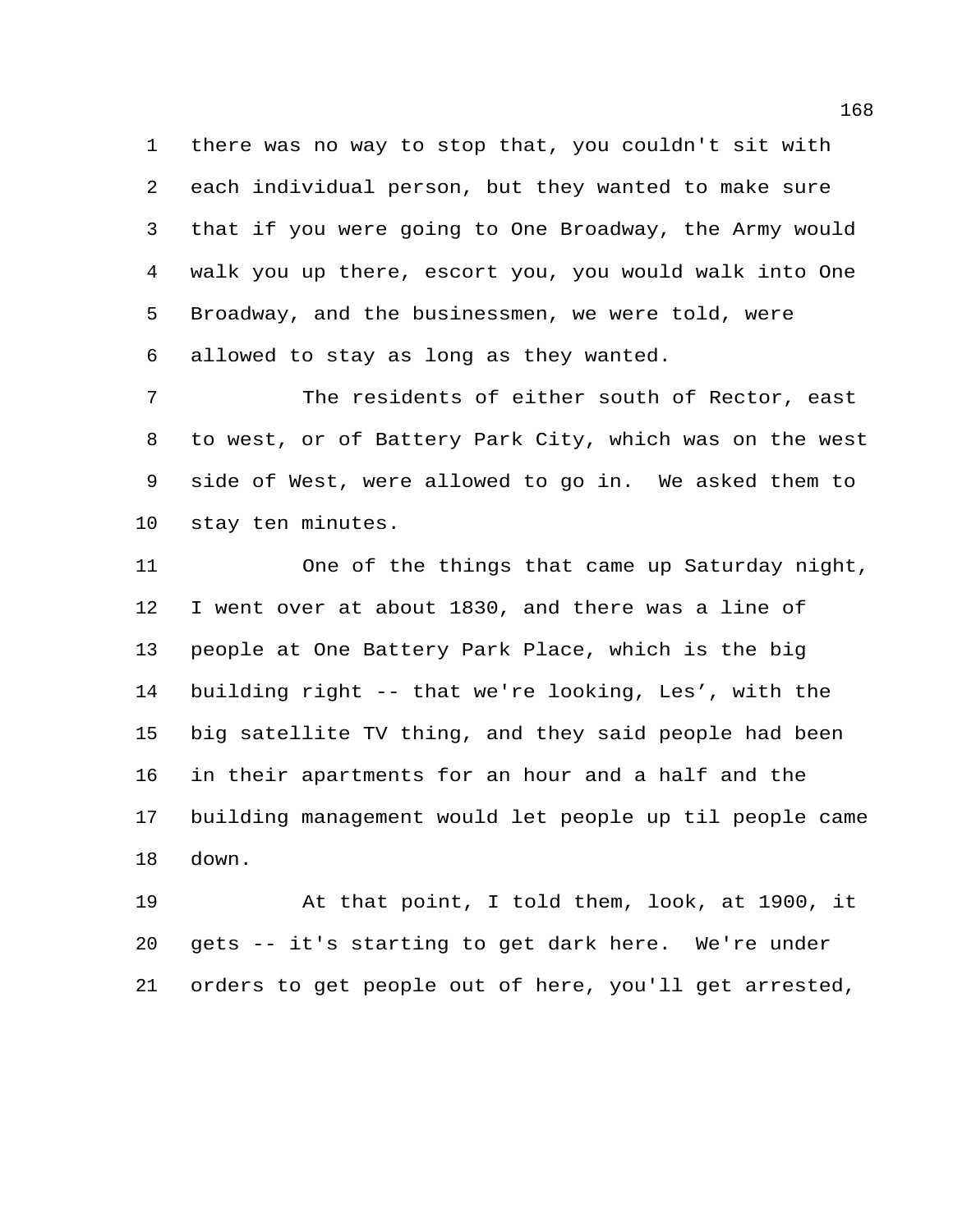and they let everybody run in and everybody ran out, and we cleared out.

 And the escorted missions usually ran from about 08 to 1800, and they continued Saturday, Sunday, Monday, into Tuesday, and then they started -- on Tuesday, they decided that you didn't need to escort people in Zone 2 south of Rector, but they would retain the escorts in Zone 3.

 Now, come Wednesday afternoon, they decided they didn't need that anymore. What I understand has happened is in sector four, where the 642 is, there's only 16 police officers. They've scaled their numbers back to about 33 National Guardsmen. The majority of -- it's wide open, it's got power. People are working there.

 They just want the military presence out on the --

**MAJ MELNYK**: For comfort.

 **MAJ MAGNANINI**: For comfort, right. The same with Zone 5. Actually, Monday -- or Tuesday and Wednesday this week were the Jewish holiday of Rosh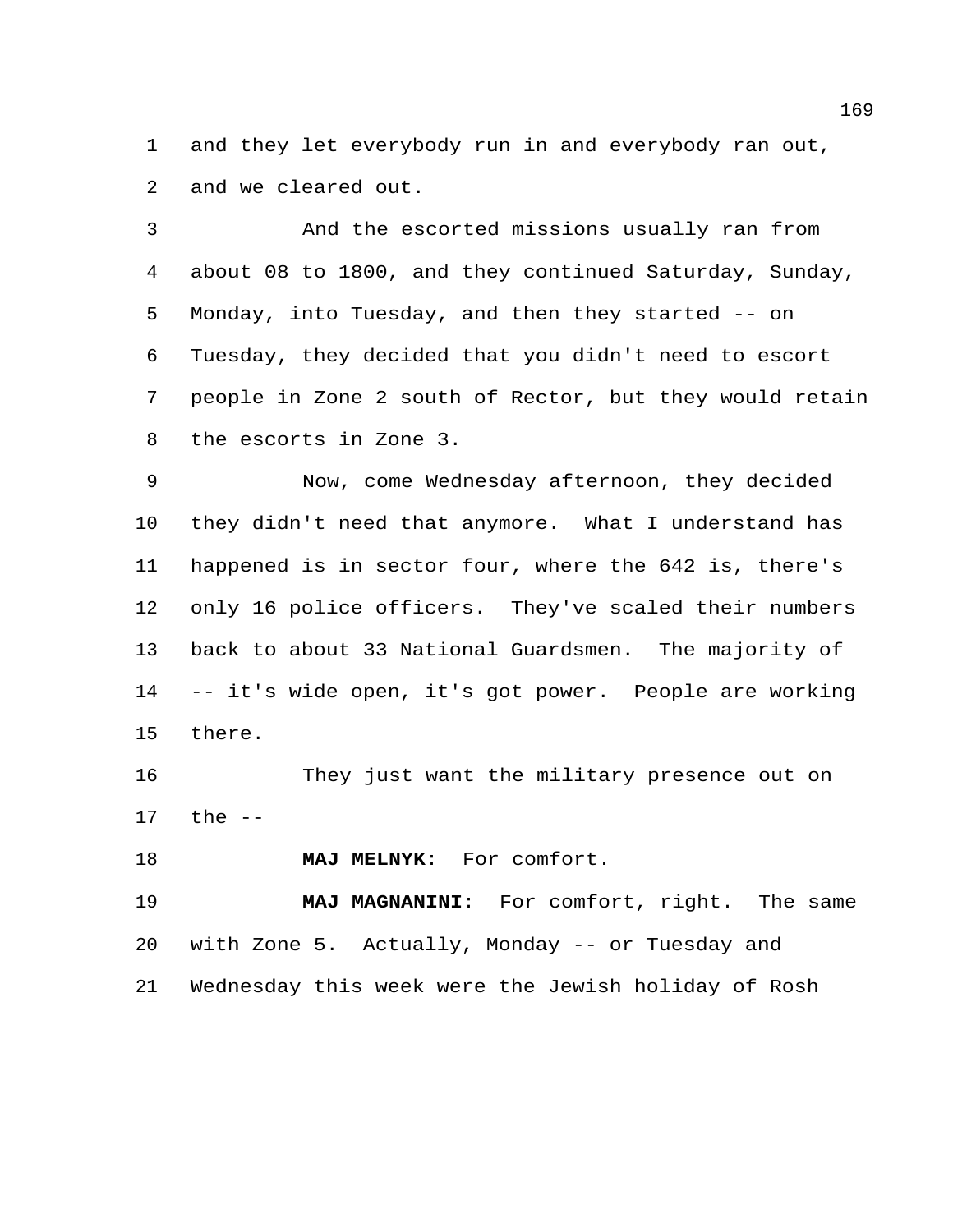Hashana.

 **MAJ MELNYK**: Right. **MAJ MAGNANINI**: Which is their New Year's. It starts at sundown and that command a police captain or chief for Zone 5 told MAJ Dikeman that the 258 could actually stand down for two days, that they were not necessary during Rosh Hashana, because they didn't anticipate really any traffic. And what actually happened was on Monday, the traffic was very light, but it picked up Tuesday and Wednesday it picked up, even with the Jewish holidays. 12 I guess a lot of people waited to see if the idiots who came in Monday made it home alive and once they did, they sent in more people. But what they told me has happened was that a lot of the buildings, while they have power, because they have large generator trucks and things like that, they don't have telephone service. So the people came in, kind of restructured, did what they could, but without any way to phone or

internet or any of that sort of stuff, there was no way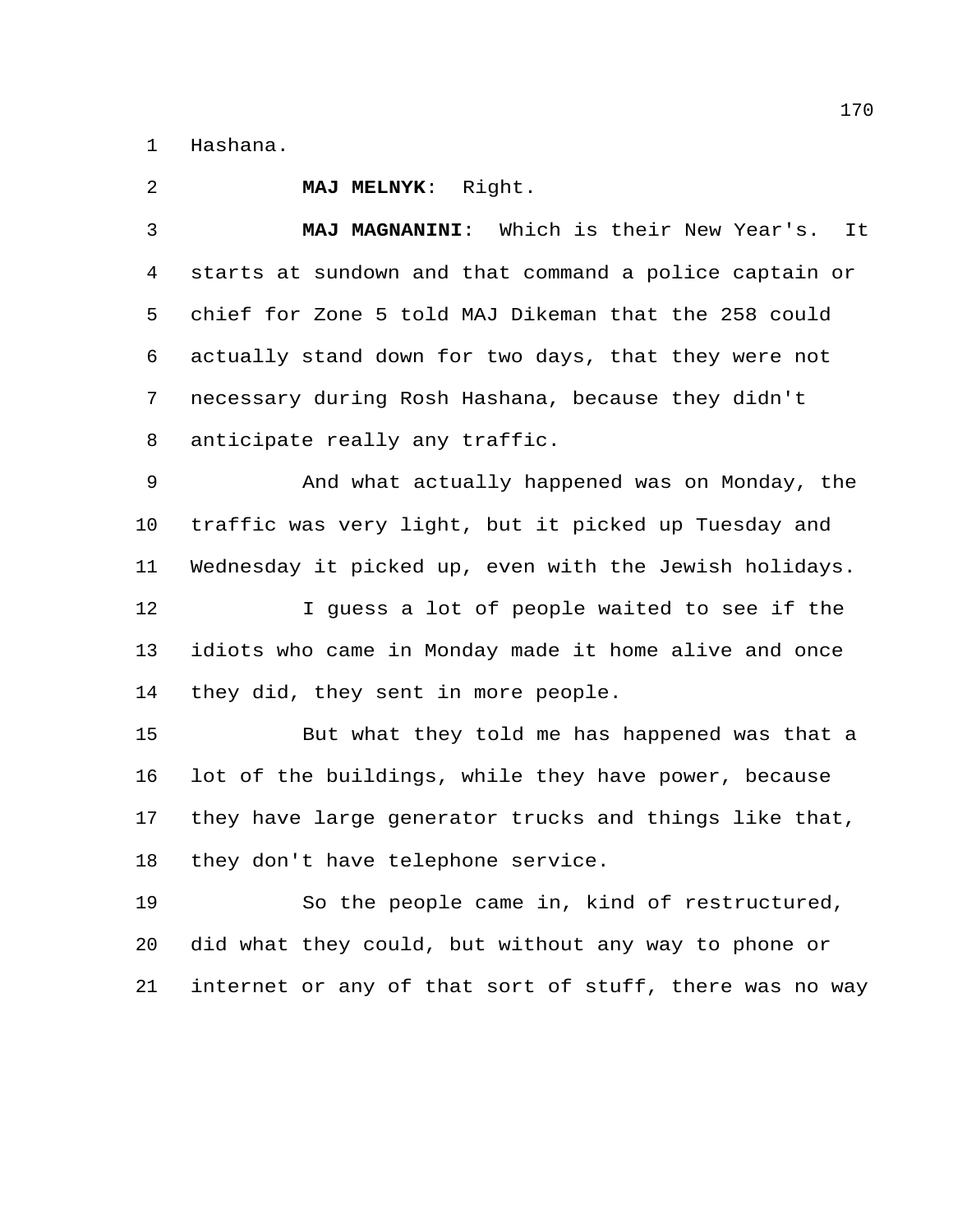for them to function. So yesterday, at 11:00 o'clock, a lot of the people who streamed in were streaming out. So what the expectation is from the police chiefs, and, of course, this will change 30 times before today is over, is that by the middle of the next week, they may be rid of Zone 4 and 5, just collapse those down.

8 And then Battery Park north of Albany, which is where there's a lot of storage of crushed material and things up there, they're going to fence off and they'll get rid of the Zone 3 then.

**MAJ MELNYK**: Right.

 **MAJ MAGNANINI**: And then Zone 2, once they have power, they tell me by the weekend, they're supposed to have power to smaller buildings, and, by the middle of next week, to the larger buildings, they get rid of Zone 2, and then you just have a larger police presence.

 And we're not sure quite yet what they want, continued National Guard presence.

**MAJ MELNYK**: The goal ultimately is then you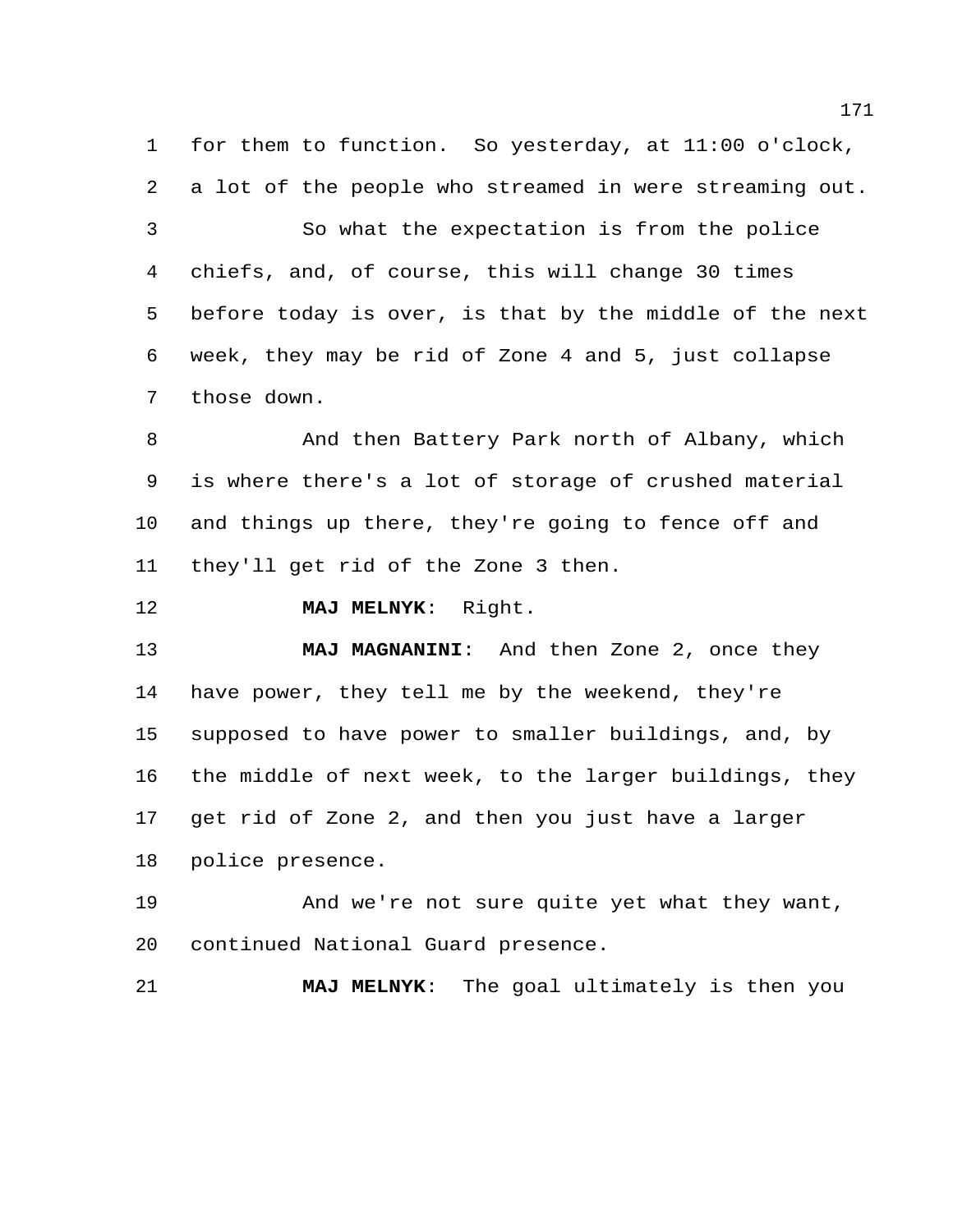just have a Zone 1 and a piece of Zone 3 that's

immediately adjacent to the World Trade Center.

 **MAJ MAGNANINI**: That would be sealed, right. You would fence it off north of Albany and West Street, and you would have people then limited from Chambers south to Rector and from Broadway to the water, would be the zone that they're working.

 They are going through -- the DDC is going through.

**MAJ MELNYK**: DDC is?

 **MAJ MAGNANINI**: That's the Edison -- I don't actually know what the hell it stands for. Department of Building Structural Safety is what they are.

**MAJ MELNYK**: But it's DDC.

 **MAJ MAGNANINI**: DDC, they said. I may be screwed up and it's like DBC, the Department of Building Code.

 They actually gave us an OP order saying these are the -- anybody on this list of acronyms you can let into the site, and it's literally like three pages of acronyms, none of which we know.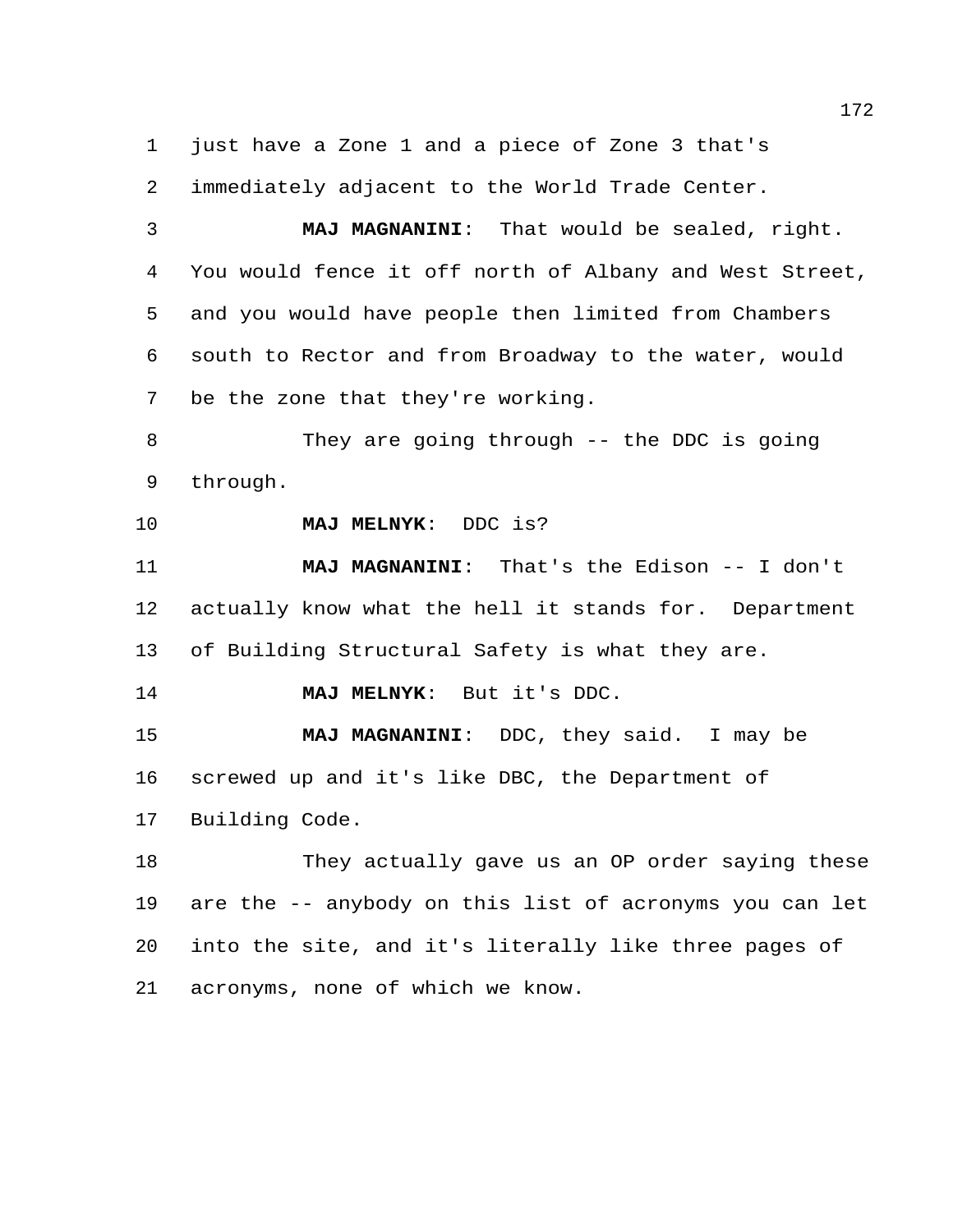But I actually got a call on Wednesday from a MAJ Johnson at the EOC, at the Office of Emergency Management, Emergency Operations Center, and he told me that -- I think I gave the OP order to the 101.

 He told me that there were some National Guardsmen stopping New York City officials from taking pictures and that they needed to let these guys take pictures, because they're with the Department of Buildings, and they want to assure that the buildings inside the sector are stable.

 So I called up and I passed that down to the Aviation and I also then told MAJ Johnson you better -- you have to call the 53rd Troop Command, because there are units in here who report to them and not to Aviation Brigade, to make sure that's been done.

 And overall, I think that the vast majority of the mission has been pretty successful. You walk around now, it's amazing to see how different it was from when we got here.

 **MAJ MELNYK**: Sure. Would you slip to an overall assessment?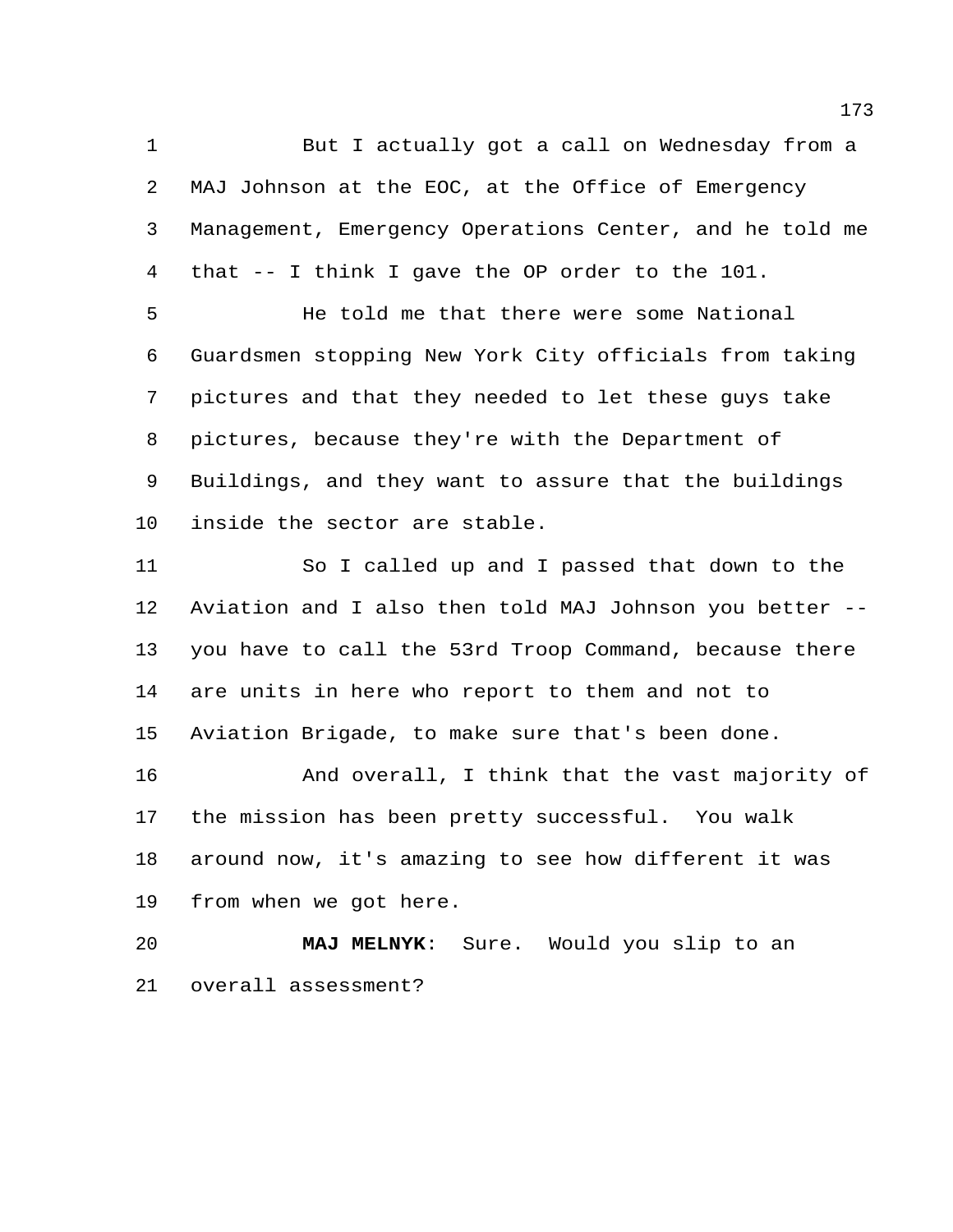**MAJ MAGNANINI**: Yeah. Actually, I was going to have -- I'll tell you, some of the other things, I don't know that anybody talked about, but Saturday and Sunday, the 69th Scouts got tasked to go out with the police and they were up clearing roofs and things like that.

 **MAJ MELNYK**: I interviewed a scout. **MAJ MAGNANINI**: Good. Because that was the last body part found down here, outside of the dig site. Somebody found an ear and a piece of scalp on Saturday.

 Sunday, they went out. Overall, it seems to have gone very well. We've only had, like I said, I think there were two incidents with the police kind of threatening people. Most of those guys are just strung out.

 There hasn't seemed to be any sort of fighting with the fire department, although if you listen to the cops and the firemen, I guess on a regular basis,

there's territorial disputes between the two

departments about who is in charge of a scene if there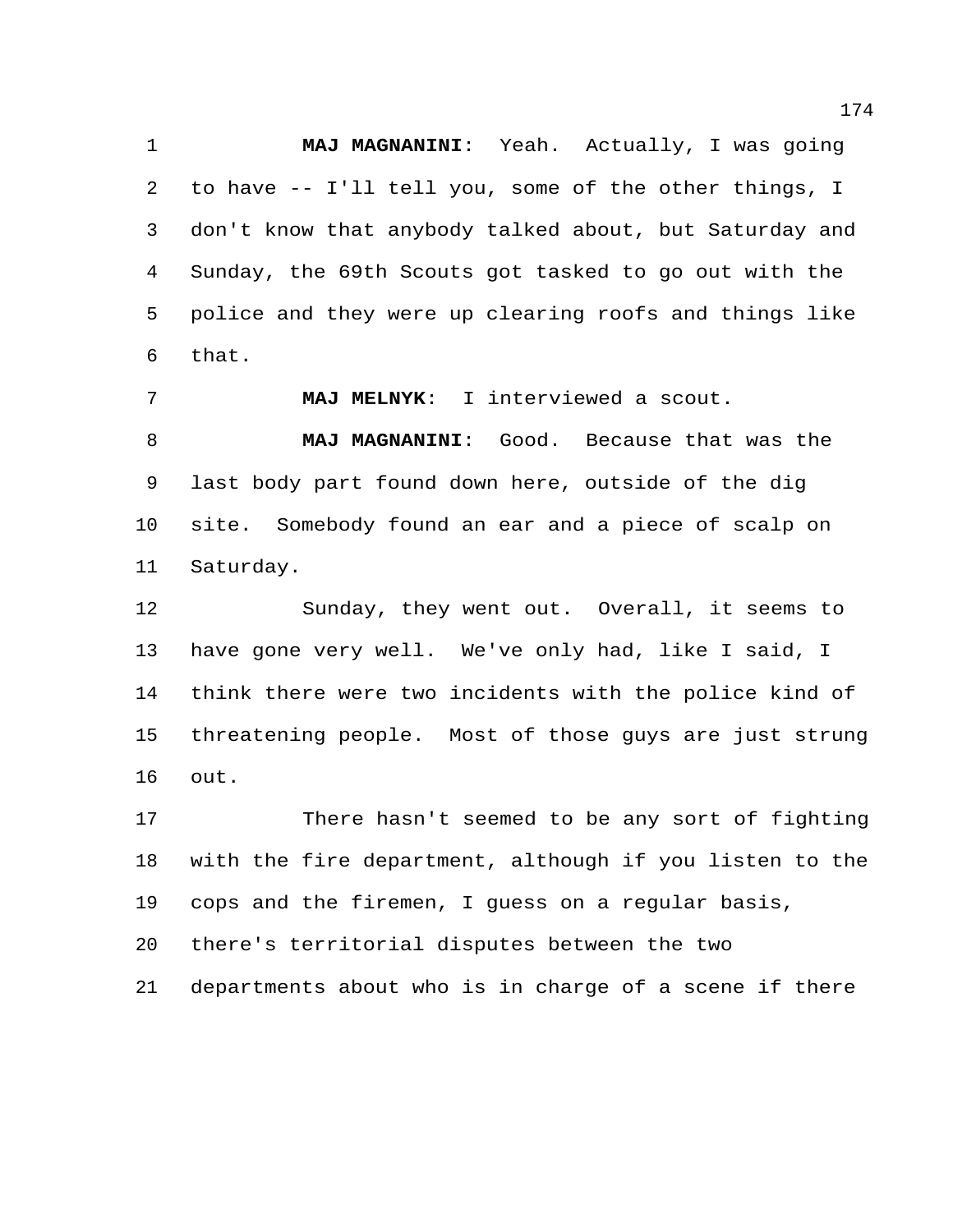is a fire or break-in.

 So both the fire and the police seem very happy that the military is here. We're kind of the honest broker, the third -- **MAJ MELNYK**: You're not the first one to say that. **MAJ MAGNANINI**: The third party. **MAJ MELNYK**: Right. **MAJ MAGNANINI**: That's something I've heard continuously. A lot of the citizens are very thankful, I guess, that the military was here. When the 101 CAV came off with those machine guns, and, like I said, it made CNN, we had people coming down saying thank God, thank God the Army is here. Somebody said "I finally feel safe." **MAJ MELNYK**: That was not the reaction, though, of the civilian authorities. **MAJ MAGNANINI**: No. The civilian authorities, like I said, they clearly saw this as under siege. We got the lunatic Bruce Willis general out here torturing people and they never wanted to give that authority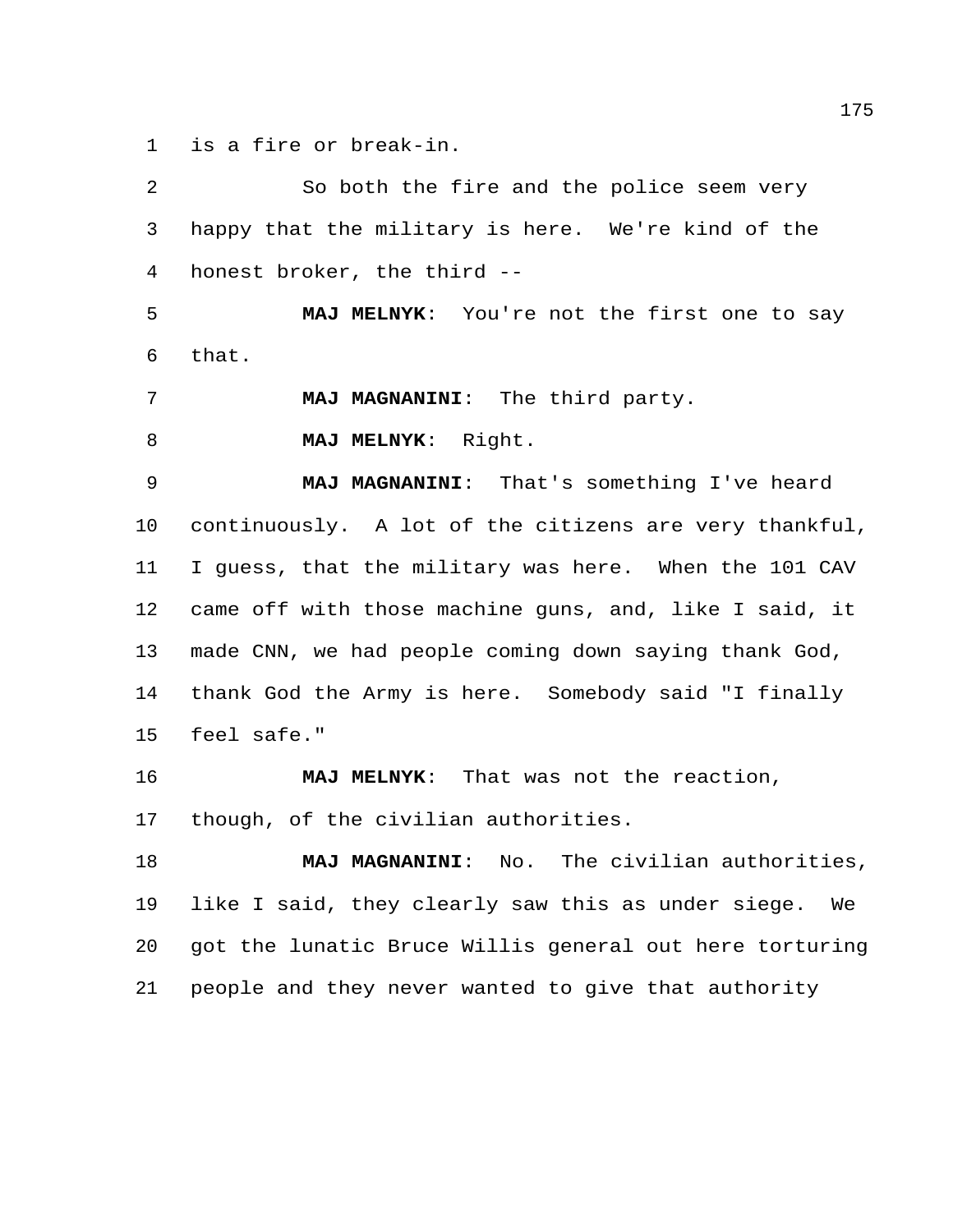[Reference to the 1998 movie "The Siege"]. They wanted -- the city is in control, and that's exactly what you want to do. You don't want to have the government overreact to a terrorist act, shut down, and have the populous see that not only the government is powerless to protect you, but they're a bunch of idiots, as well. So the city has done, I think, a great job in

 that way, organizing this massive effort, because normally, I guess, you would have the SEMA, the State Emergency Management, and FEMA, the federal guys, but it definitely seems to me that the city is controlling it.

 There's been a lot of questions about chain of command. There's so many different organizations, so many different entities.

 I think on Saturday, we actually -- or Thursday, when it was raining, we got a call that the city OEM was setting up a joint emergency OPS center at 115 Broadway and that they would issue new orders and they wanted to realign the National Guard units and change our mission and do this and that, and after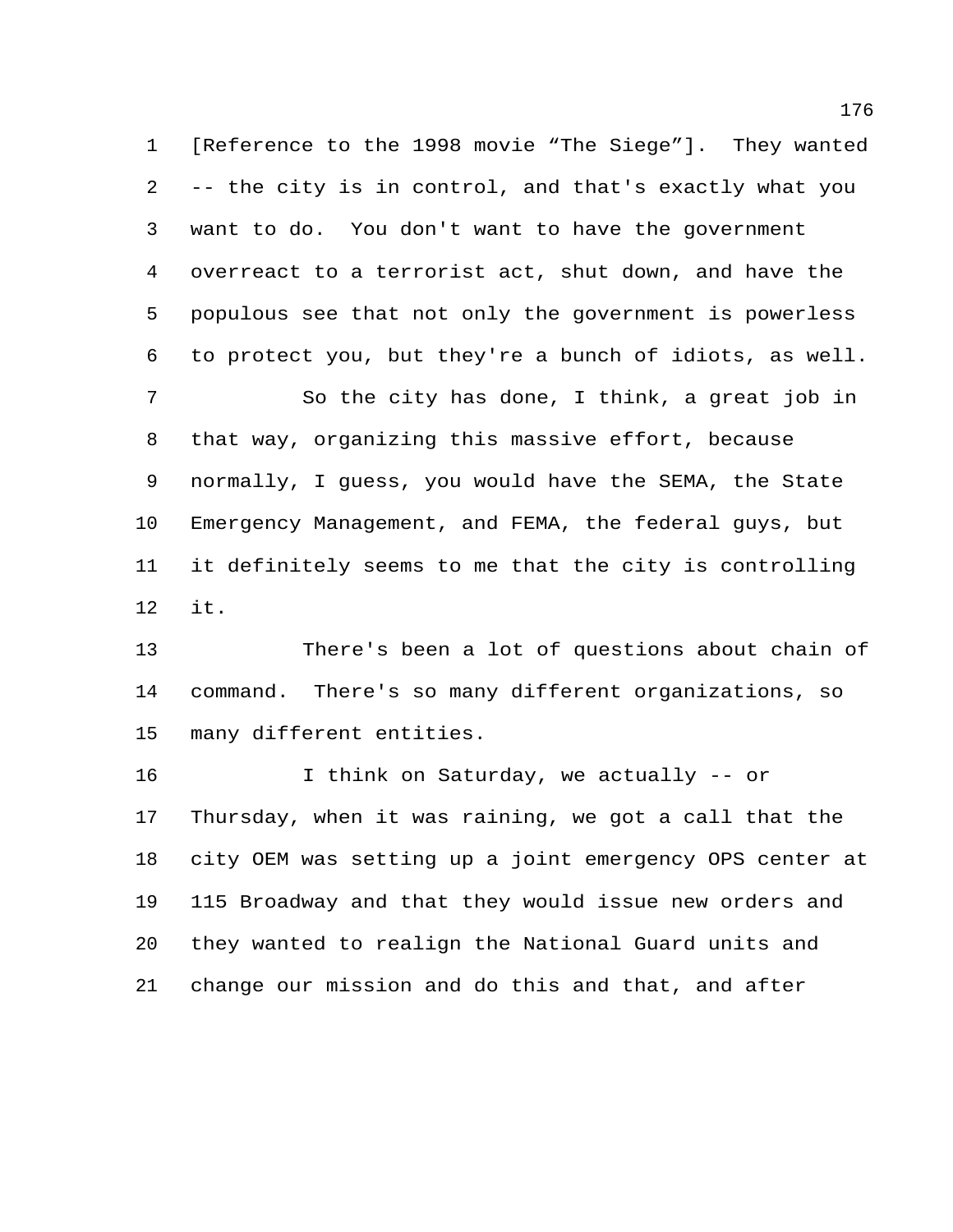three hours of planning, they got ready to go.

| $\overline{2}$ | They called it the joint OPS center and was             |
|----------------|---------------------------------------------------------|
| $\mathsf{3}$   | told by OEM that the joint OPS center was causing too   |
| 4              | much confusion, that they had closed them down and      |
| 5              | rescinded all their orders. So there was that.          |
| 6              | There was also, like I said, a lot of other             |
| 7              | military guys running around. General Klein had to      |
| 8              | close down these --                                     |
| $\mathsf 9$    | MAJ MELNYK: CDR Hardy.                                  |
| 10             | MAJ MAGNANINI: Yeah, CDR Hardy and Gil                  |
| 11             | Mestler and these other guys who were just running      |
| 12             | around. Now, maybe they're trying to do good, but       |
| 13             | we're not in the chain of command and were causing      |
| 14             | questions.                                              |
| 15             | Then, of course, the concern comes up that if           |
| 16             | somebody, one of these guys does something stupid or    |
| 17             | bad, everybody's going to -- you know, they think we're |
| 18             | all the same entity.                                    |
| 19             | MAJ MELNYK: Right.                                      |
| 20             | MAJ MAGNANINI: You're all the National Guard.           |
| 21             | But to the average citizen, people are calling me --    |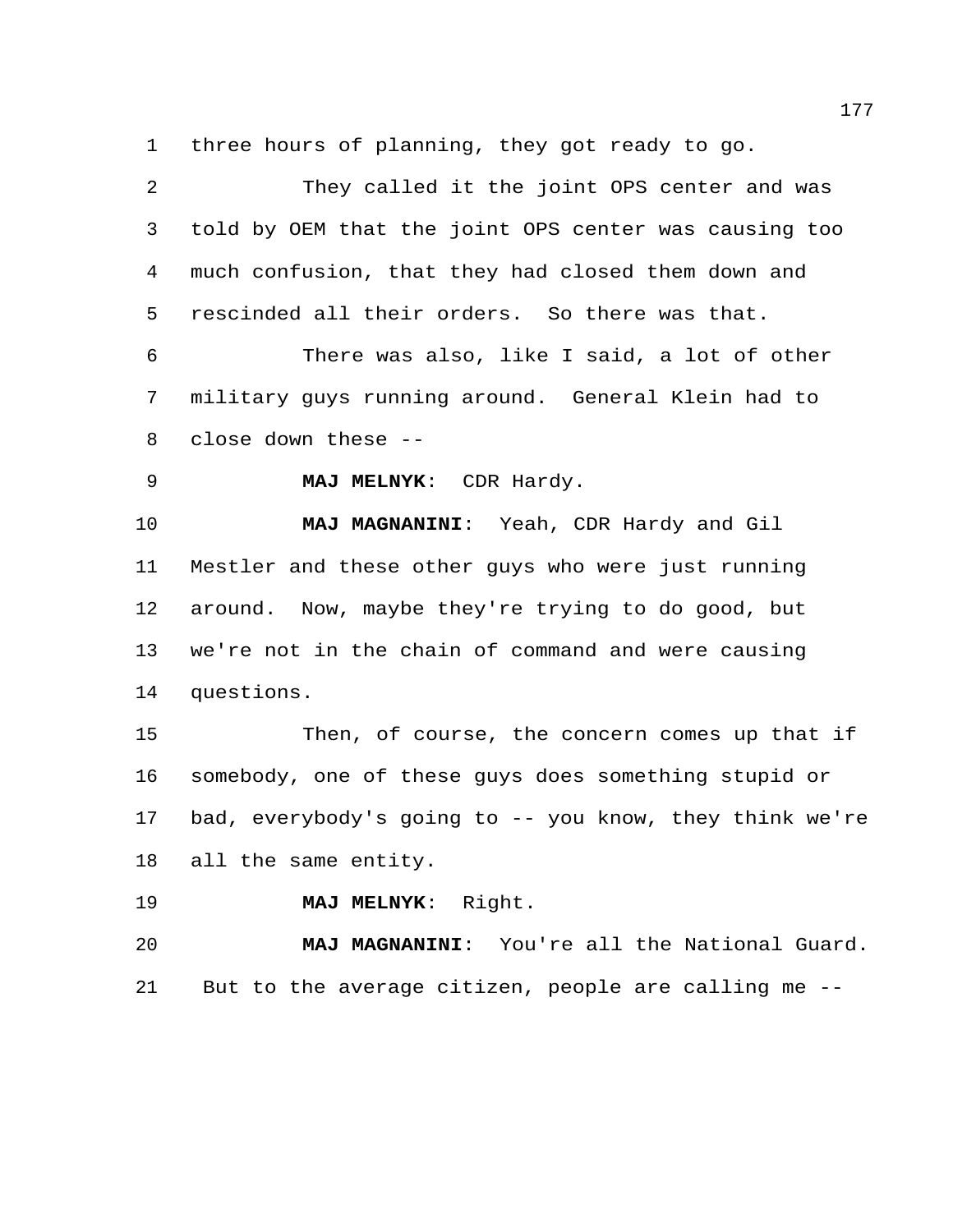often, they were calling my wife. I live in Westfield [NJ], which is a nice enough town, and a lot of people were financial or attorneys here, and have called up and said "Oh, we see the Army out there, you know, they're the only presence that makes you feel safe."

 And the Battery Park people, on Saturday, said that to me a couple times. They said, "You know, there's 30,000 people that live south of Rector in Battery Park City," and they said, "we understand this is horrible, it's terrible, you can't imagine it," but they said, "nobody said anything about us."

 They said "We were evacuated, we're homeless." One guy I tried to make a joke to, I said, "Well, at least you're getting a discount on the rent," and he said, "Jesus, man," he goes, "I just bought my place for a million-eight." And I said, "Oh, sorry."

 **MAJ MELNYK**: Property value just plummeted. **MAJ MAGNANINI**: But, you know, these people were saying that they were here and the city has not done anything, the state hasn't done anything, and the only people who did anything to help them were the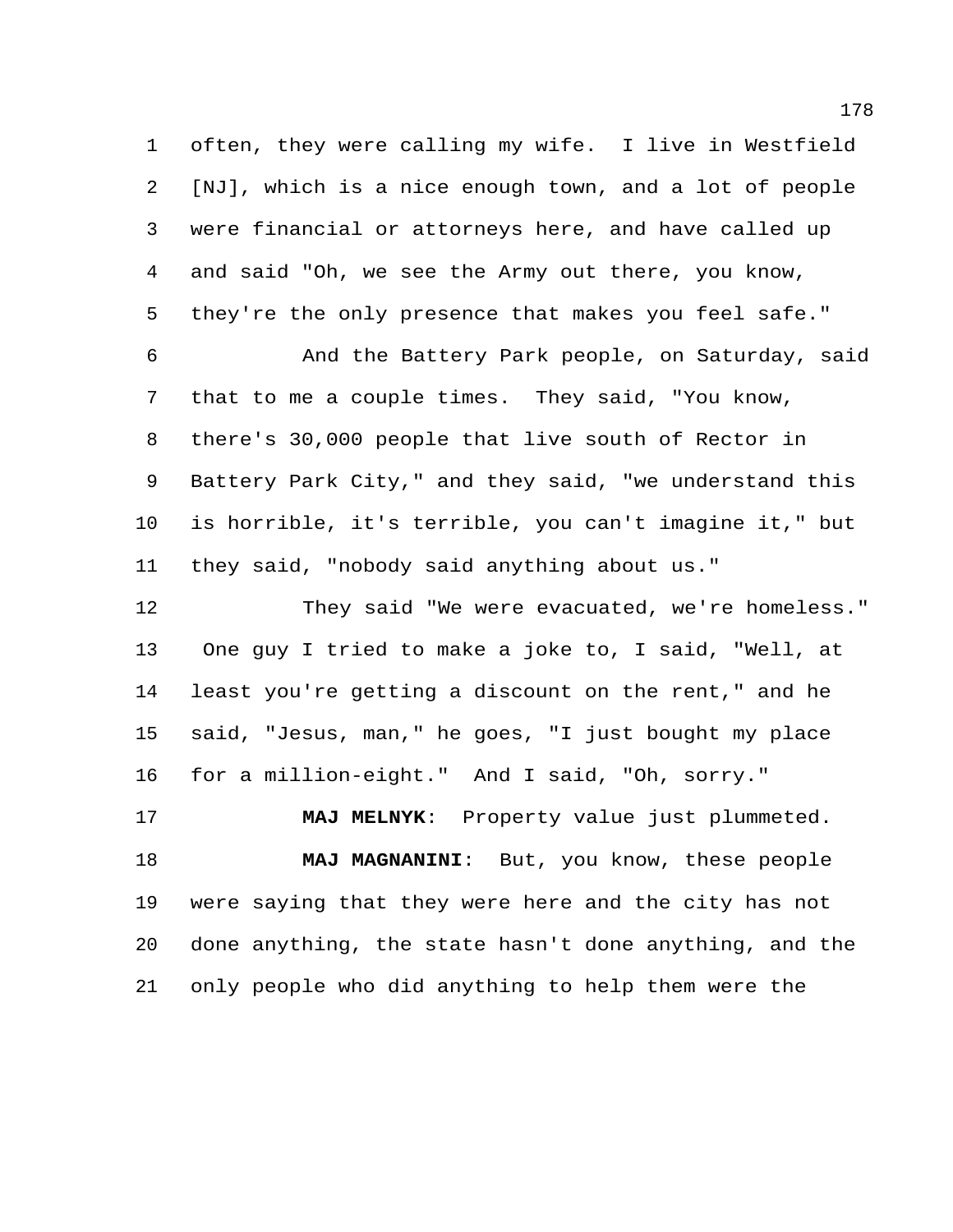Army.

| 2  | The 69th did a great job at that checkpoint.            |
|----|---------------------------------------------------------|
| 3  | They set it up. They had water there. They had masks.   |
| 4  | They escorted people. They waited for them.<br>They     |
| 5  | carried stuff if it was too much.                       |
| 6  | We had one crazy woman over there. Did you              |
| 7  | hear about that one?                                    |
| 8  | MAJ MELNYK: Yeah, yeah. They told me about              |
| 9  | it.                                                     |
| 10 | MAJ MAGNANINI: Kate Bernstein.                          |
| 11 | MAJ MELNYK: She accused the guard of looting.           |
| 12 | MAJ MAGNANINI: Right. Of sleeping in their              |
| 13 | apartments and looting, and that's why it took so long  |
| 14 | to get people in there, because we had to wake our      |
| 15 | soldiers up, figure out what to take, and then get out  |
| 16 | there.                                                  |
| 17 | And what they did was they actually -- they             |
| 18 | stopped the escort mission and said they had to get rid |
|    |                                                         |
| 19 | of her because she was creating a disturbance.<br>And   |
| 20 | when they stopped the escort mission and they explained |
| 21 | that to the other 300 people, they started screaming at |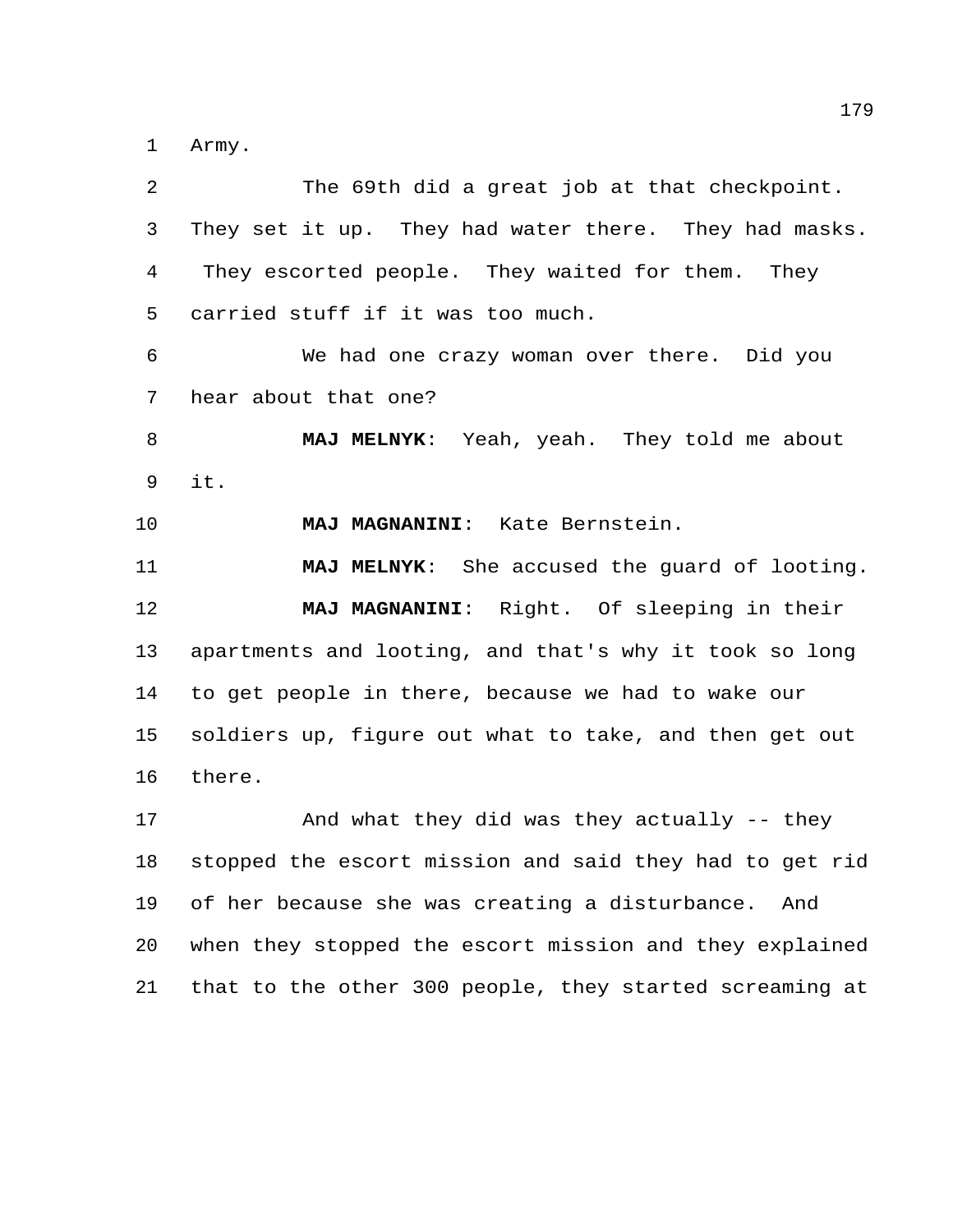her.

 So the police had to come and get her out of there. I told the people, it was kind of a joke, but I said to somebody, I said, actually, maybe to general Garrett, who was here on Monday, I said, "Sir, you want to solve recruiting problems, put a freaking sign-up sheet over there."

 Most of the people down here have never had any reason to deal with the military and they don't know what they do or what they can do.

 So I said overall, it seems -- and the cops, despite some little hiccups here and there, we have a couple of over-zealous troops not letting the cops through.

 We had one report of a soldier from one of the MP units, I believe it was the 105th, who wasn't briefed on the rules of engagement and they said a couple of people came up to the wire, the fence, to take pictures, which they can do, and this guy jumped over a barricade chasing a woman down, smashed her camera, and tore the film out of it.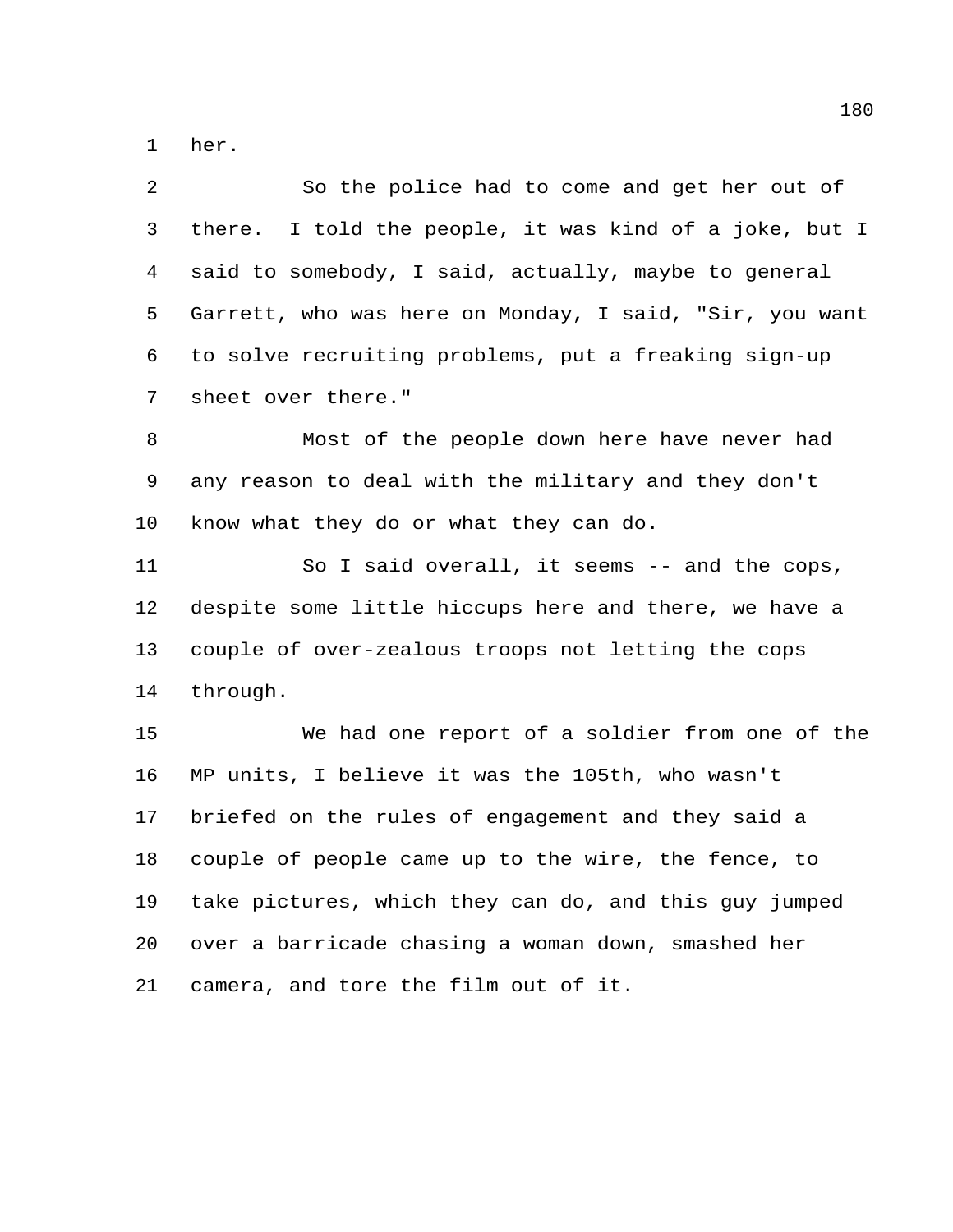1 That was done in a few, very few instances. They talked to them, they yanked these troops off the line. The 101 CAV reported that stuff. So they've got a writeup on that, if you need it.

 But overall, it's been pretty amazing. The cops can't say enough good about us. The firemen, you know, were amazingly pleased with what the 105th did. Not everything that the firemen told them to do they should have done.

**MAJ MELNYK**: Right.

 **MAJ MAGNANINI**: As you see in that Times article, if they're under those buildings that could collapse.

 **MAJ MELNYK**: Yeah. They've been instructed not go into those buildings and they have.

 **MAJ MAGNANINI**: Right. And, actually, on Sunday --

 **MAJ MELNYK**: This is reference to a New York Times article published in today's paper, the 21st of September, about looting that's gone on underneath the World Trade Center, and it was National Guard soldiers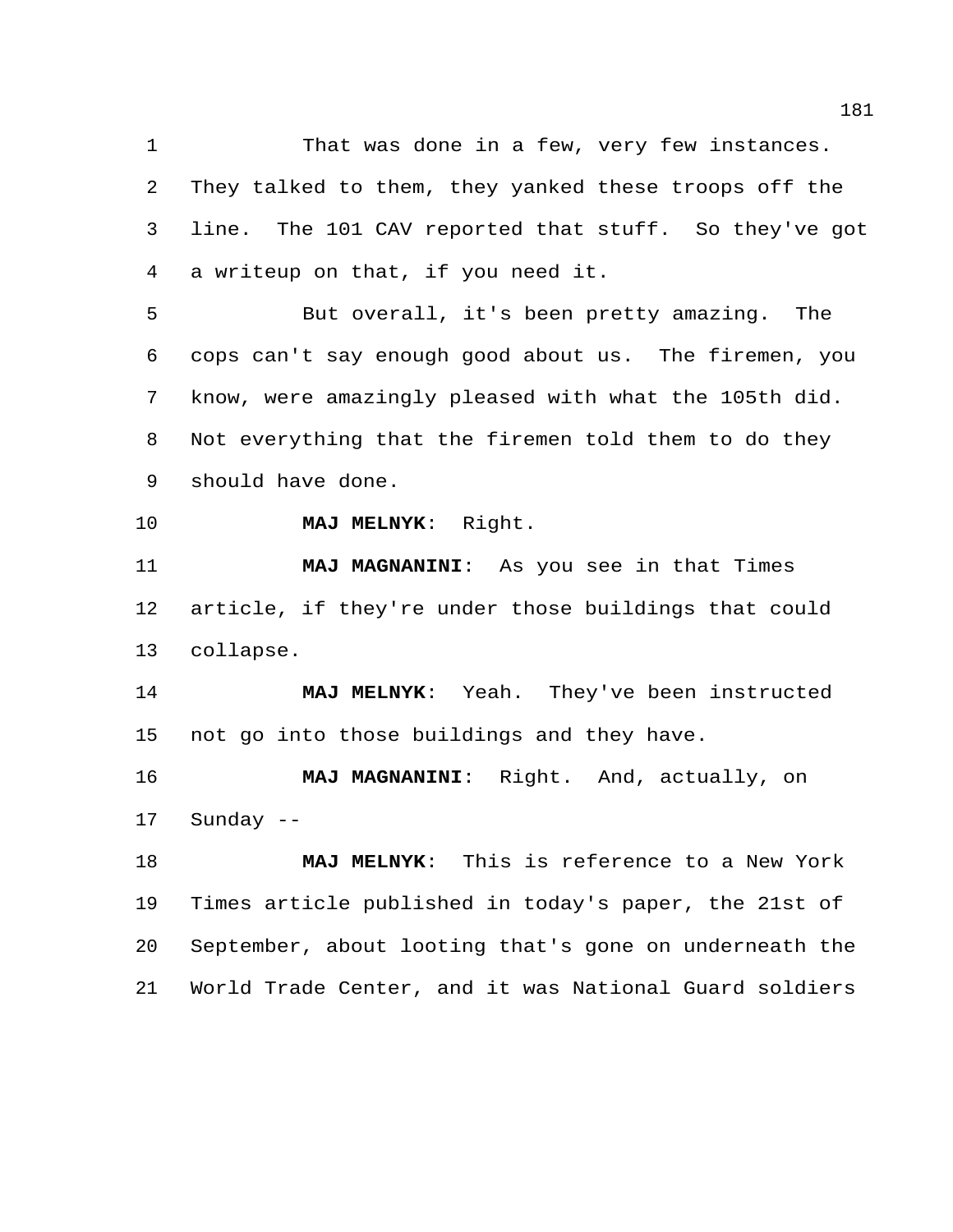of the 105th who discovered it.

| 2            | What is not revealed in the article is that            |
|--------------|--------------------------------------------------------|
| $\mathsf{3}$ | they did not belong down there looking around. They    |
| 4            | had been specifically instructed not to go there.      |
| 5            | MAJ MAGNANINI: To stay out. Right.                     |
| 6            | MAJ MELNYK: It's a dangerous place.                    |
| 7            | MAJ MAGNANINI: We were told actually on                |
| 8            | Sunday, and actually to eliminate any possibility that |
| 9            | the National Guard would be looting, like that crazy   |
| 10           | woman had said, on Sunday, they had told us keep our   |
| 11           | soldiers out of the buildings, which was another kind  |
| 12           | of funny thing, because the scouts for the 69th,       |
| 13           | they're in fairly good shape, and they were able to,   |
| 14           | not easily, but able to run up and down 50 flights of  |
| 15           | stairs, and they said, you know, now, the new orders   |
| 16           | came in Sunday, they are not go in the building, they  |
| 17           | are to secure the exterior and the cops were to run up |
| 18           | and down.                                              |
| 19           | And the scouts came back to me said, "Sir, you         |

 know, we'll do what you order, but you're going to have 30 dead cops as a result of this."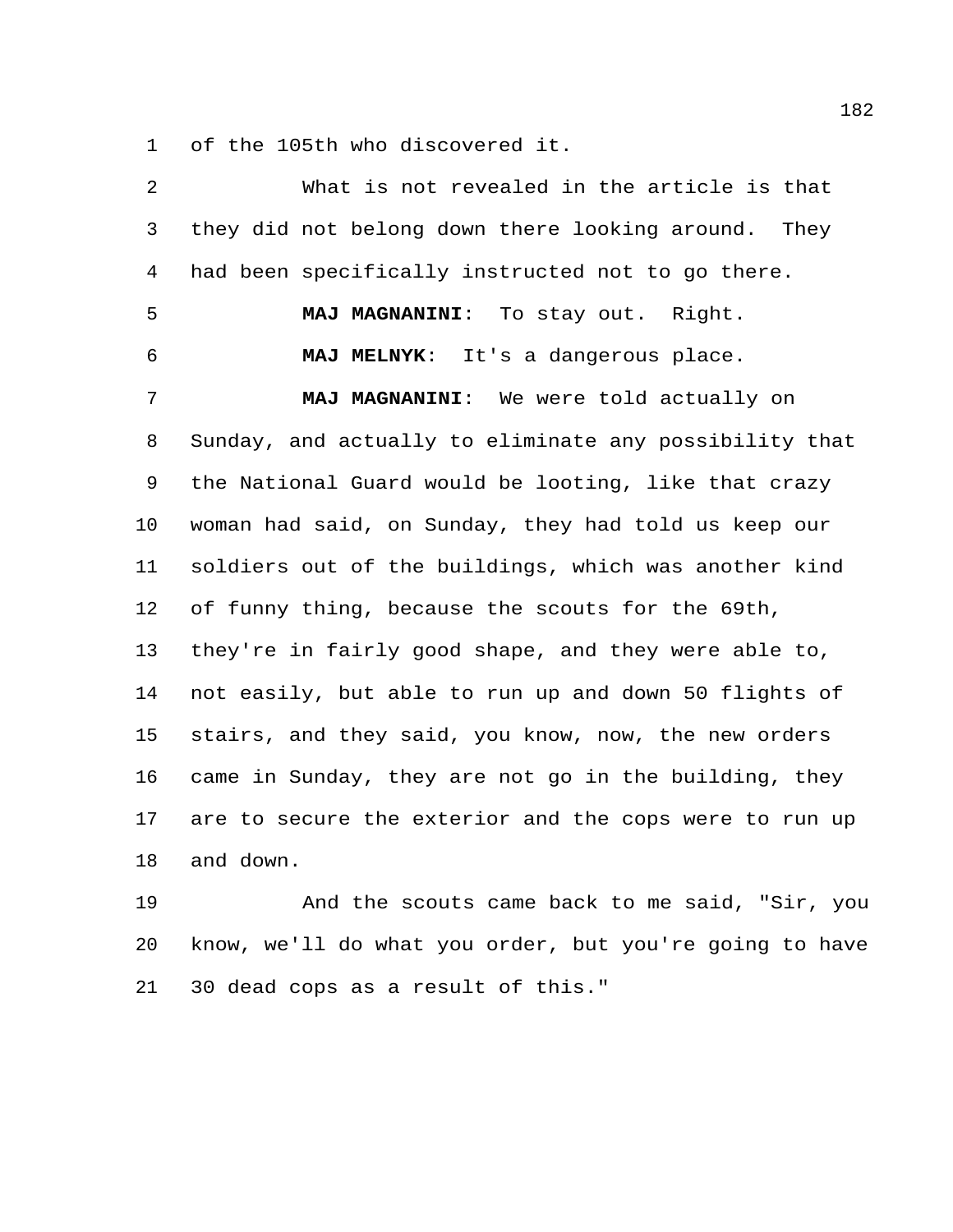So there's been a lot of cooperation, a lot of support. And as I say, even within the first couple days, when we would drive back to the 69th's Armory, I 4 would drive up to the  $[107<sup>th</sup>$  Support Group's] Park Avenue Armory, the average person on the street is out there, they want the military, they want -- it's now like "go kill them [terrorists]", do this, do that.

8 As late as Monday, people -- police officers on the street were saying, you know, this martial law is going pretty well, and I would explain it wasn't martial law, had a couple of patrol officers ask me, I think, even Tuesday morning, are we all carrying pistols, since they don't see our rifles out.

14 And I said, actually, no, we don't have any, but what did stick in their heads was the CNN loop and the weapons.

 So they all think we're armed. They all think -- the police really think, especially still at some of the lower levels, that they report to us. It seemed when we showed up, people thought that we would just take over.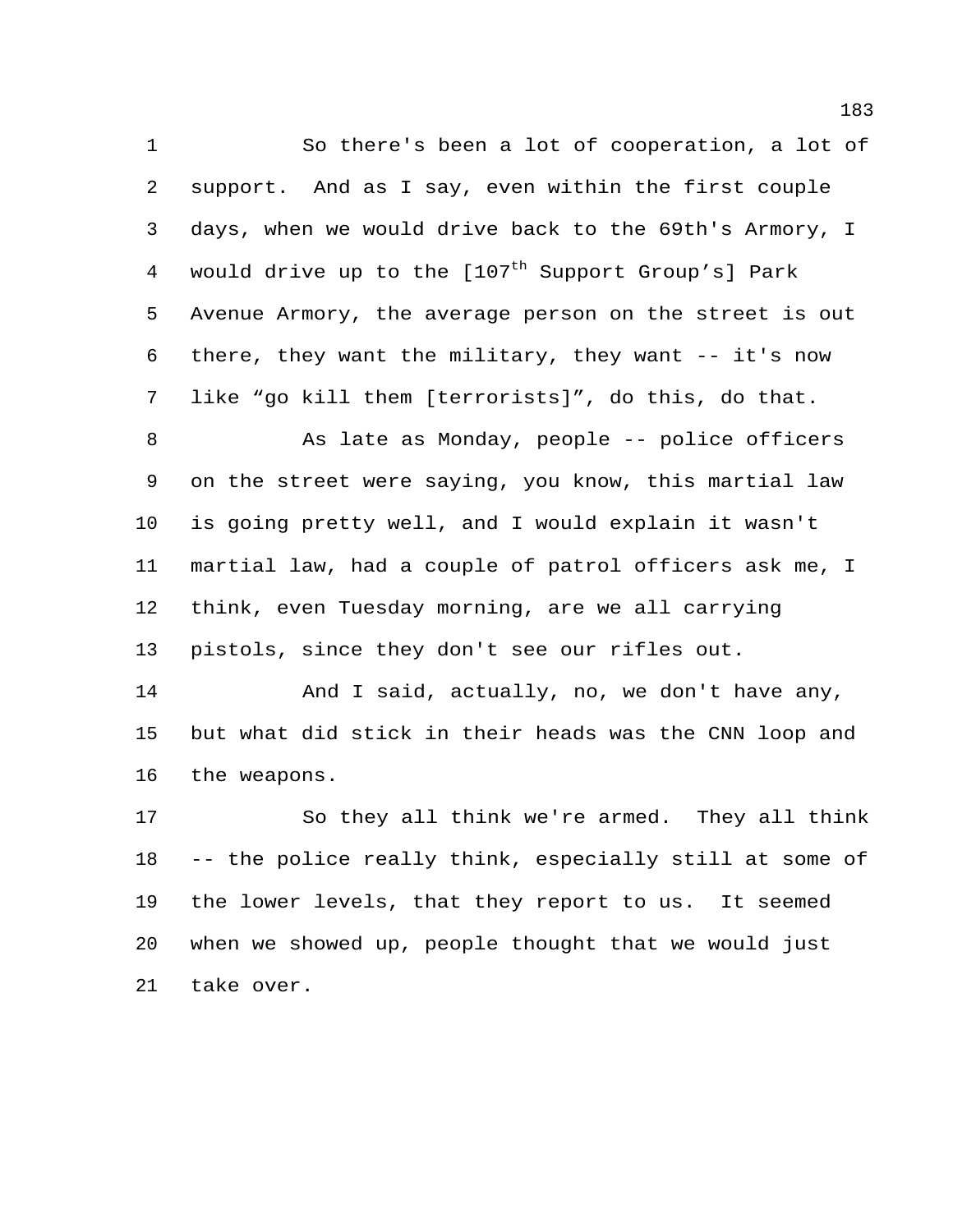That hasn't been the way it worked and it seems to work amazingly smooth compared to, I guess, other things I've seen, and with this amazingly complex -- there's got to be 800 different agencies,

departments here.

 So overall, you've got to be kind of impressed with it, that it's worked, that the city is back to normal. All of the good food is drying up, it looks like.

 **MAJ MELNYK**: One week into it and people have already started to get back to normal, and that means not sending donations to all the rescue workers.

 **MAJ MAGNANINI**: What they did was they took all the food that was all around the periphery and they've centrally located it up by the dig site, and I'll tell you, on Thursday night, I was coming back from the 107 Corps Support Group and Giuliani had gone on the radio saying he wanted to get the city back to normal.

 And I said I'm in a Humvee moving south on Park Avenue, with a green light, and some guy comes in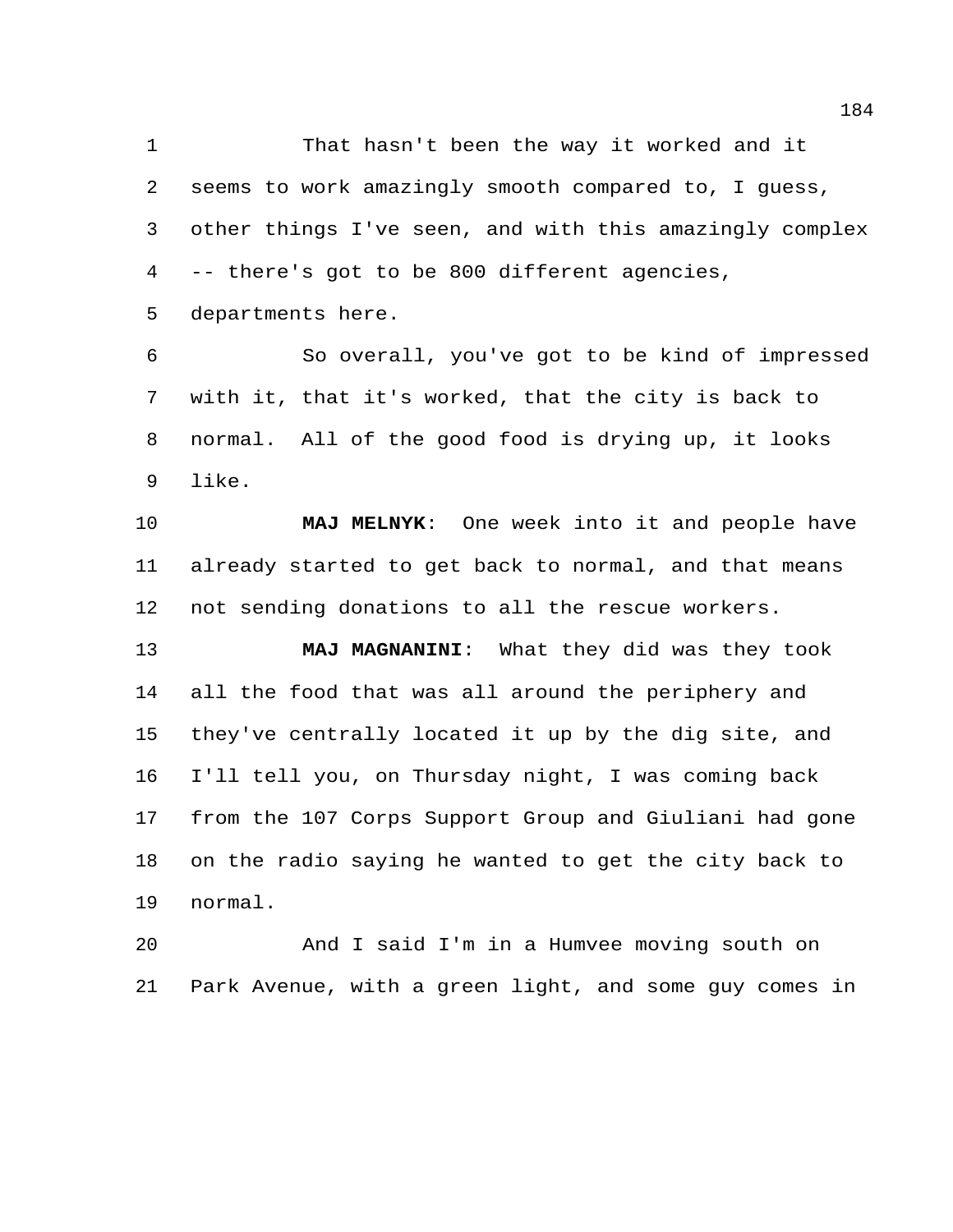a suit, walks out in the middle of the street, head down, talking on the cell phone, sticks his hand up, like I'm just going to stop.

 So we actually slam on the brakes. He looked up and then ran across the street. But I said, you know, at that point, the city was back to normal on Thursday.

 Once you got out of Chambers Street, which was another odd thing, as some of the troops were saying. Once you got out of the sector, it was all lights, the movies are on, this, that, the other thing.

**MAJ MELNYK**: Right.

 **MAJ MAGNANINI**: And, of course, what was happening if you were down here, you're standing for 18 hours a day. There wasn't really any relief until the 101 CAV would pull out, drive to Staten Island, and drive back the next day.

 But I said you've got to be impressed with the operations. All these people came in, didn't wait for notification, showed up.

They had three battalions who basically ran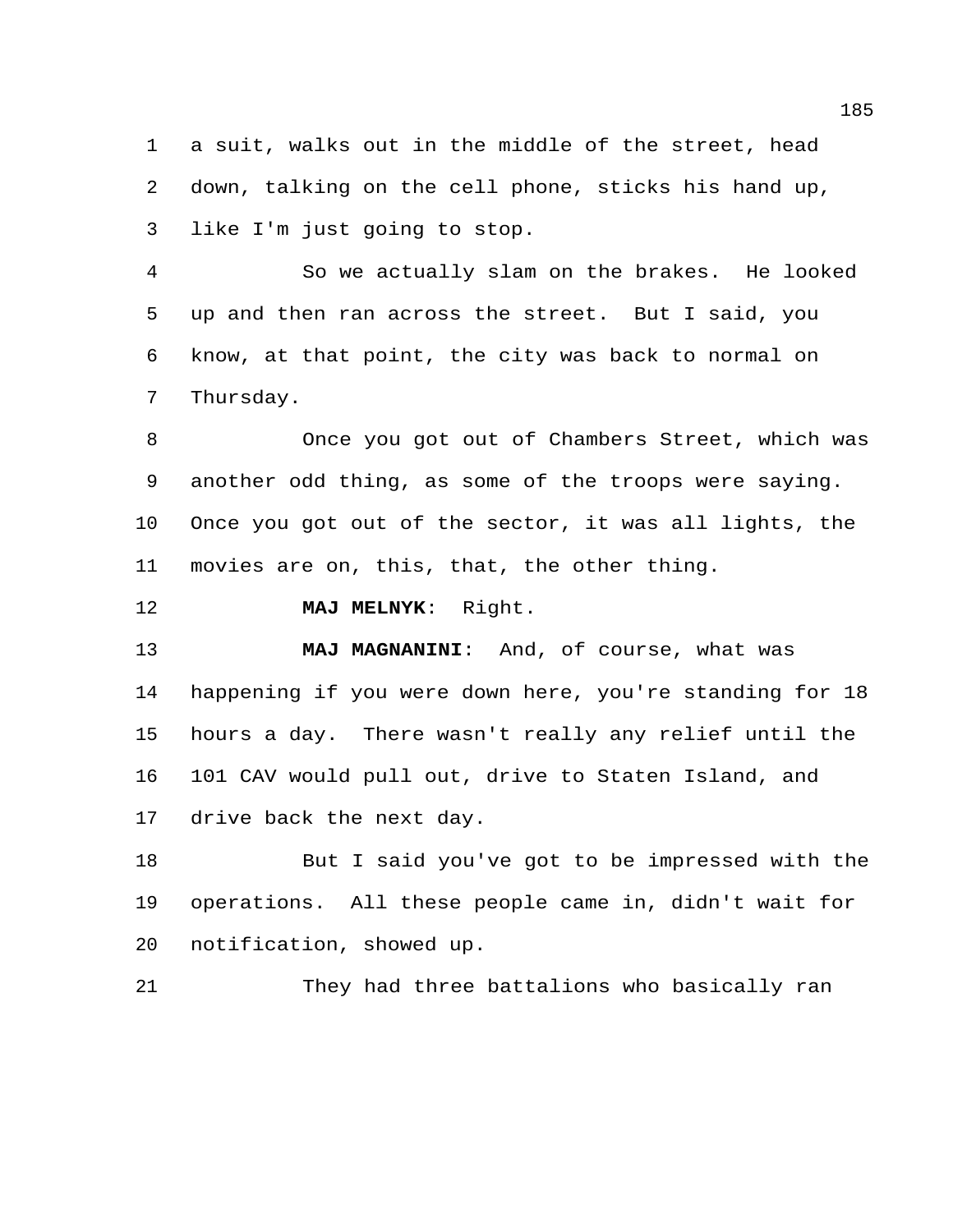this thing for three days, with a little help from me running around. They've had a new brigade come in that changed the whole plan on them, added more units.

 There hasn't been any sort of major hiccups. There hasn't been the other things they were worried about, the follow-on terrorist attack, riots, mass looting, any of that staff.

 None of that has occurred. So you've got to be -- I'm actually impressed with New York most of all. But I don't know. That seems to be what I got, Les'. It's basically now settled into a pattern. You go talk to the police in the morning, drop in on them during the day, talk to the troops. The number of positions has diminished. There's no more escort missions.

**MAJ MELNYK**: It's winding down.

**MAJ MAGNANINI**: It's winding down.

 **MAJ MELNYK**: The plans are now that it will go on for who knows how many more rotations of Air Guard and even Naval Militia troops.

**MAJ MAGNANINI**: Yeah.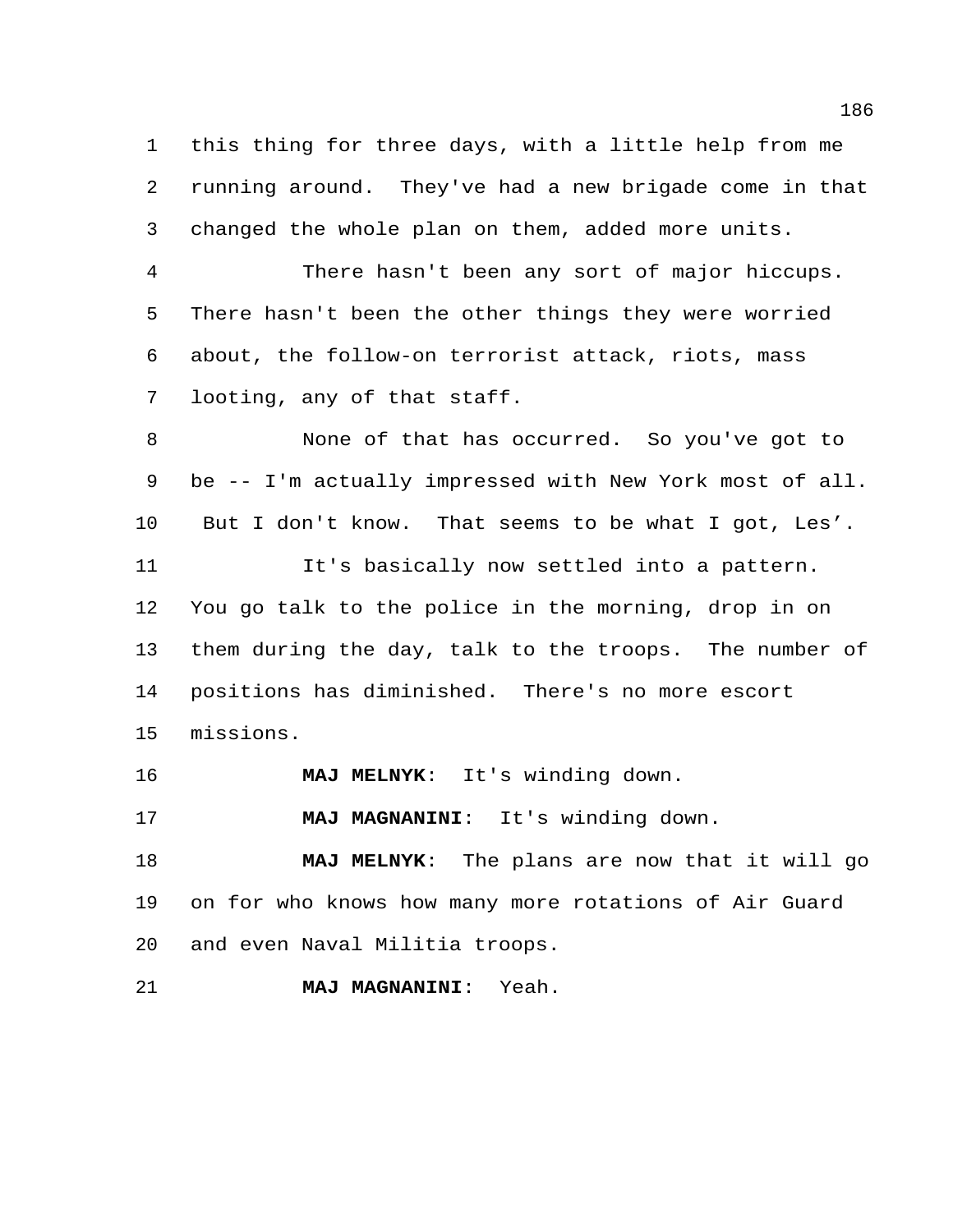**MAJ MELNYK**: But the presence is winding down. **MAJ MAGNANINI**: Right. I say this is funny, that they ramped up, then they stood it down because they said they didn't want the big military presence. I said I really think it comes back to this view at certain levels that it's disconcerting, yet somehow reassuring. And I'll tell you, the guys on the ground want to keep it disconcerting. So we would be out of here, go home, pick up our lives, our jobs, all that sort of stuff, and, unfortunately, I think it's kind of shifted into the somewhat reassuring mode. **MAJ MELNYK**: Reassuring mode. **MAJ MAGNANINI**: And that's why we're still here. **MAJ MELNYK**: It's going to take months and months to clean up the World Trade Center. I'm sure these guys don't want to be here months and months. **MAJ MAGNANINI**: That's what the police were saying, actually, if it's up to them, they're going to

want the military to stay and the fire department has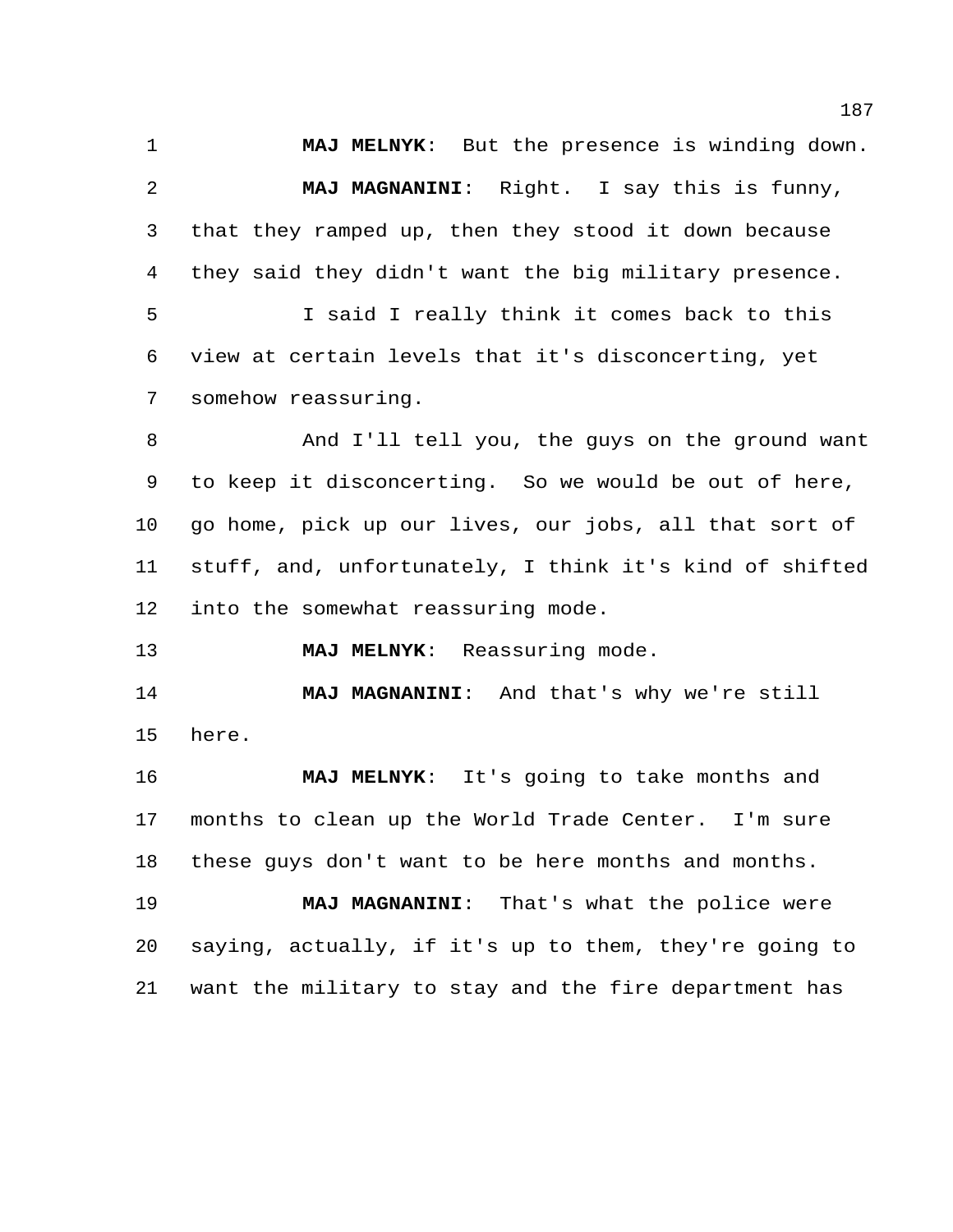said the same thing, and they said if it continues as a rescue operation, with all the sifting and stuff like that, looking for bodies, it's going to take six or eight months.

 They said if it goes to a recovery operation, they think it's like a two to four month time frame.

7 The police, though, are saying that they expect that details down here, fence guard and all that for the next six to eight months, and that they would like the military to be here because of the way things are.

**MAJ MELNYK**: And on that note.

 **MAJ MAGNANINI**: That's what I got. If you need something, I got my card.

**MAJ MELNYK**: I sure do.

 **MAJ MAGNANINI**: And if I think a hundred other wonderful things, I'll let you know.

 **MAJ MELNYK**: Thank you very much for spending all the time.

**MAJ MAGNANINI**: No problem, Les'.

(The interview was concluded.)